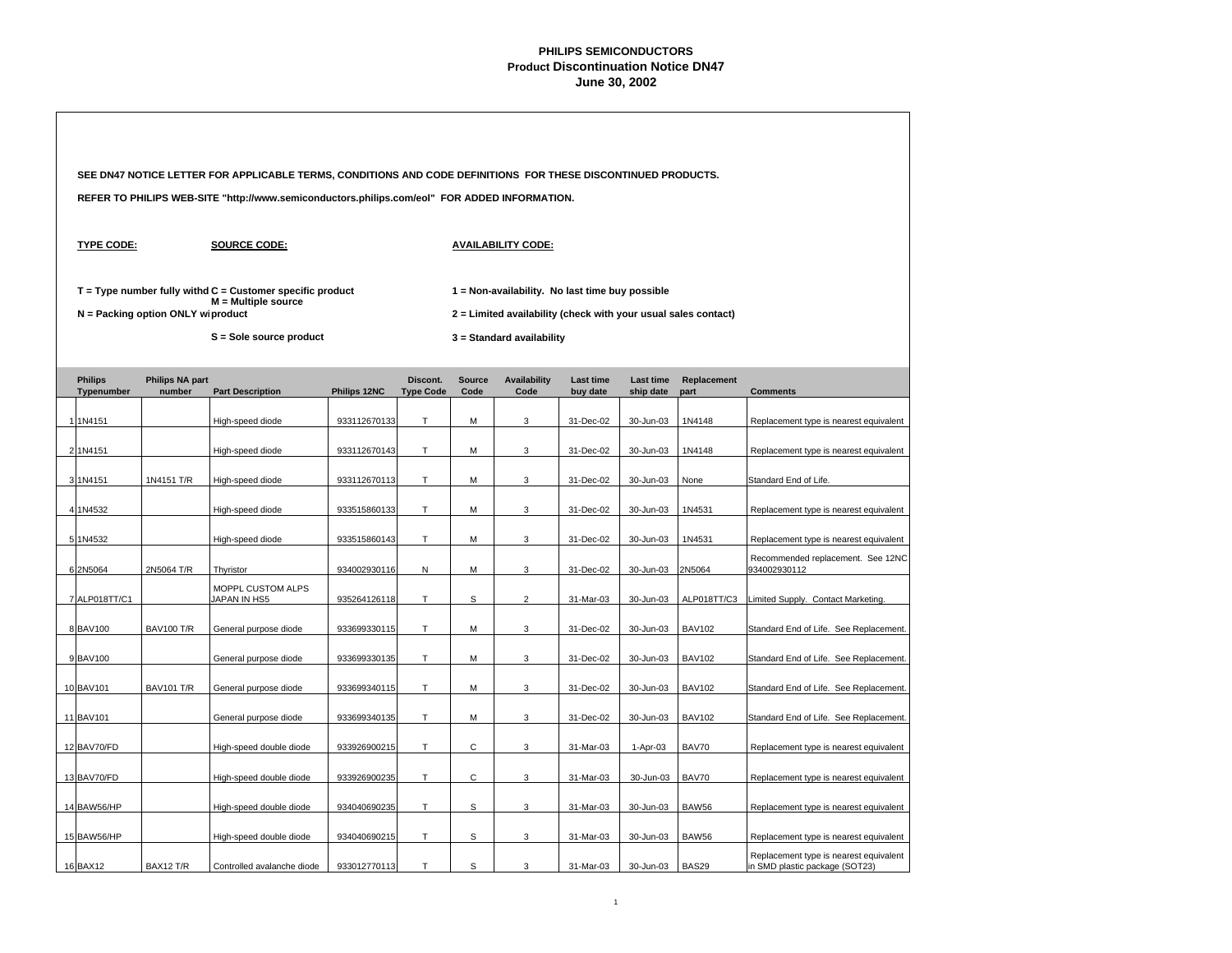|  |                   |                                   | SEE DN47 NOTICE LETTER FOR APPLICABLE TERMS, CONDITIONS AND CODE DEFINITIONS FOR THESE DISCONTINUED PRODUCTS. |              |        |   |                                                                                                                   |           |           |                                |                                                                          |  |
|--|-------------------|-----------------------------------|---------------------------------------------------------------------------------------------------------------|--------------|--------|---|-------------------------------------------------------------------------------------------------------------------|-----------|-----------|--------------------------------|--------------------------------------------------------------------------|--|
|  |                   |                                   | REFER TO PHILIPS WEB-SITE "http://www.semiconductors.philips.com/eol" FOR ADDED INFORMATION.                  |              |        |   |                                                                                                                   |           |           |                                |                                                                          |  |
|  | <b>TYPE CODE:</b> |                                   | <b>SOURCE CODE:</b>                                                                                           |              |        |   | <b>AVAILABILITY CODE:</b>                                                                                         |           |           |                                |                                                                          |  |
|  |                   | N = Packing option ONLY wiproduct | $T = Type$ number fully withd $C =$ Customer specific product<br>$M =$ Multiple source                        |              |        |   | 1 = Non-availability. No last time buy possible<br>2 = Limited availability (check with your usual sales contact) |           |           |                                |                                                                          |  |
|  |                   |                                   | S = Sole source product                                                                                       |              |        |   | 3 = Standard availability                                                                                         |           |           |                                |                                                                          |  |
|  | <b>Comments</b>   |                                   |                                                                                                               |              |        |   |                                                                                                                   |           |           |                                |                                                                          |  |
|  | 17 BAX12          |                                   | Controlled avalanche diode                                                                                    | 933012770133 | T.     | S | 3                                                                                                                 | 31-Mar-03 | 30-Jun-03 | <b>BAS29</b>                   | Replacement type is nearest equivalent<br>in SMD plastic package (SOT23) |  |
|  | 18 BAX12          |                                   | Controlled avalanche diode                                                                                    | 933012770143 | T.     | S | 3                                                                                                                 | 31-Mar-03 | 30-Jun-03 | BAS29                          | Replacement type is nearest equivalent<br>in SMD plastic package (SOT23) |  |
|  | 19 BAX12A         | BAX12A T/R                        | SWITCHING DIODES                                                                                              | 933334180113 | T.     | S | 3                                                                                                                 | 31-Mar-03 | 30-Jun-03 | BAS29                          | Replacement type is nearest equivalent<br>in SMD plastic package (SOT23) |  |
|  | 20 BAX12A         |                                   | SWITCHING DIODES                                                                                              | 933334180133 | T.     | S | 3                                                                                                                 | 31-Mar-03 | 30-Jun-03 | BAS29                          | Replacement type is nearest equivalent<br>in SMD plastic package (SOT23) |  |
|  | 21 BAX12A         |                                   | SWITCHING DIODES                                                                                              | 933334180143 | T      | S | 3                                                                                                                 | 31-Mar-03 | 30-Jun-03 | <b>BAS29</b>                   | Replacement type is nearest equivalent<br>in SMD plastic package (SOT23) |  |
|  | 22 BAX18          | BAX18 T/R                         | General purpose diode                                                                                         | 933022910113 | $\top$ | s | 3                                                                                                                 | 31-Mar-03 | 30-Jun-03 | BAS29                          | Replacement type is nearest equivalent<br>in SMD plastic package (SOT23) |  |
|  | 23 BAX18          |                                   | General purpose diode                                                                                         | 933022910133 | T      | s | 3                                                                                                                 | 31-Mar-03 | 30-Jun-03 | BAS29                          | Replacement type is nearest equivalent<br>in SMD plastic package (SOT23) |  |
|  | 24 BAX18          |                                   | General purpose diode                                                                                         | 933022910143 | T.     | S | 3                                                                                                                 | 31-Mar-03 | 30-Jun-03 | <b>BAS29</b>                   | Replacement type is nearest equivalent<br>in SMD plastic package (SOT23) |  |
|  | 25 BB146          | <b>BB146 T/R</b>                  | UHF variable capacitance<br>diode                                                                             | 934042240115 | T      | М | 3                                                                                                                 | 31-Dec-02 | 30-Jun-03 | BB153, BB149,<br><b>BB149A</b> | Standard End of Life. See Replacement.                                   |  |
|  | 26 BB146          |                                   | UHF variable capacitance<br>diode                                                                             | 934042240135 | T      | М | 3                                                                                                                 | 31-Dec-02 | 30-Jun-03 | BB149, BB153                   | Standard End of Life. See Replacement.                                   |  |
|  | 27 BB804W         | <b>BB804W T/R</b>                 | RADIO VARICAPS                                                                                                | 934019540215 | T      | М | 3                                                                                                                 | 31-Dec-02 | 30-Jun-03 | Non-noted                      | Standard End of Life.                                                    |  |
|  | 28 BF901          | <b>BF901 T/R</b>                  | Silicon n-channel dual gate<br>MOS-FET                                                                        | 934008260215 | T.     | M | 3                                                                                                                 | 31-Dec-02 | 30-Jun-03 | Non-noted                      | Standard End of Life.                                                    |  |
|  | 29 BF901R         | <b>BF901R T/R</b>                 | Silicon n-channel dual gate<br>MOS-FET                                                                        | 934008270215 | T.     | M | 3                                                                                                                 | 31-Dec-02 | 30-Jun-03 | Non-noted                      | Standard End of Life.                                                    |  |
|  | 30 BF901R         |                                   | Silicon n-channel dual gate<br>MOS-FET                                                                        | 934008270235 | T      | М | 3                                                                                                                 | 31-Dec-02 | 30-Jun-03 | Non-noted                      | Standard End of Life.                                                    |  |
|  | 31 BFG425W/CA     |                                   | NPN 25 GHz wideband<br>transistor                                                                             | 934056613115 | T.     | M | 3                                                                                                                 | 31-Dec-02 | 30-Jun-03 | Non-noted                      | Standard End of Life.                                                    |  |
|  | 32 BFQ270         | <b>BFQ270</b>                     | NPN 6 GHz wideband<br>transistor                                                                              | 934002220112 | T.     | М | 3                                                                                                                 | 31-Dec-02 | 30-Jun-03 | Non-noted                      | Standard End of Life.                                                    |  |
|  |                   |                                   |                                                                                                               |              |        |   |                                                                                                                   |           |           |                                |                                                                          |  |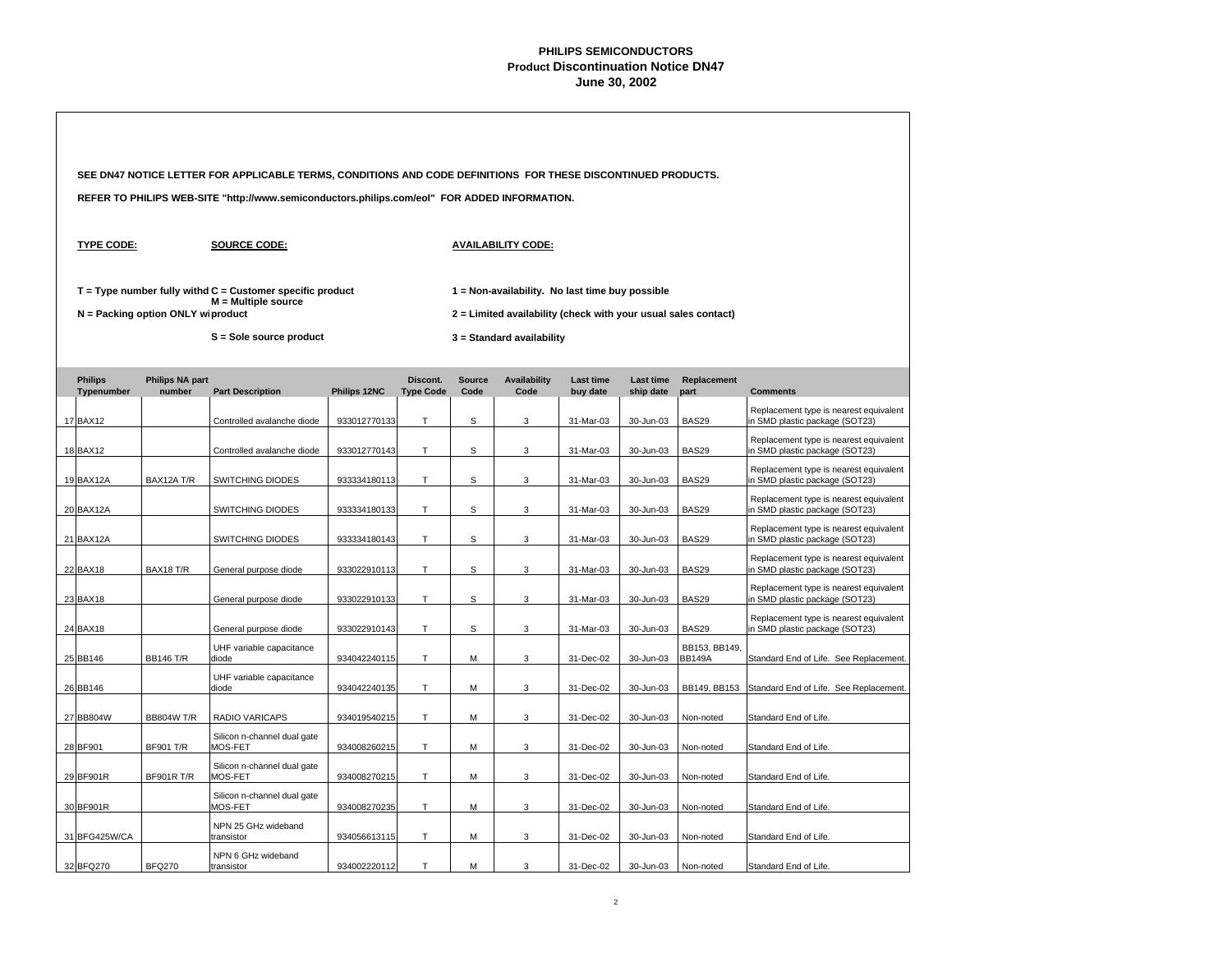|                                                                                                                                                                                                                                                                                                  |                   |                                   | SEE DN47 NOTICE LETTER FOR APPLICABLE TERMS, CONDITIONS AND CODE DEFINITIONS FOR THESE DISCONTINUED PRODUCTS. |              |        |              |                                                                                                                   |           |           |                   |                                                          |  |  |
|--------------------------------------------------------------------------------------------------------------------------------------------------------------------------------------------------------------------------------------------------------------------------------------------------|-------------------|-----------------------------------|---------------------------------------------------------------------------------------------------------------|--------------|--------|--------------|-------------------------------------------------------------------------------------------------------------------|-----------|-----------|-------------------|----------------------------------------------------------|--|--|
|                                                                                                                                                                                                                                                                                                  |                   |                                   | REFER TO PHILIPS WEB-SITE "http://www.semiconductors.philips.com/eol" FOR ADDED INFORMATION.                  |              |        |              |                                                                                                                   |           |           |                   |                                                          |  |  |
|                                                                                                                                                                                                                                                                                                  | <b>TYPE CODE:</b> |                                   | <b>SOURCE CODE:</b>                                                                                           |              |        |              | <b>AVAILABILITY CODE:</b>                                                                                         |           |           |                   |                                                          |  |  |
|                                                                                                                                                                                                                                                                                                  |                   | N = Packing option ONLY wiproduct | $T = Type$ number fully withd $C =$ Customer specific product<br>$M = Multiple source$                        |              |        |              | 1 = Non-availability. No last time buy possible<br>2 = Limited availability (check with your usual sales contact) |           |           |                   |                                                          |  |  |
|                                                                                                                                                                                                                                                                                                  |                   |                                   | S = Sole source product                                                                                       |              |        |              | 3 = Standard availability                                                                                         |           |           |                   |                                                          |  |  |
|                                                                                                                                                                                                                                                                                                  |                   |                                   |                                                                                                               |              |        |              |                                                                                                                   |           |           |                   |                                                          |  |  |
| <b>Philips</b><br><b>Philips NA part</b><br>Discont.<br><b>Availability</b><br><b>Source</b><br>Last time<br>Last time<br>Replacement<br>Code<br>Typenumber<br>number<br><b>Part Description</b><br>Philips 12NC<br><b>Type Code</b><br>Code<br>buy date<br>ship date<br>part<br><b>Comments</b> |                   |                                   |                                                                                                               |              |        |              |                                                                                                                   |           |           |                   |                                                          |  |  |
|                                                                                                                                                                                                                                                                                                  | 33 BGD902MI       |                                   | CATV AMPL.MODULES 8X-<br>TALS CONT                                                                            | 934055237112 | т      | S            | 3                                                                                                                 | 31-Mar-03 | 30-Jun-03 | Non-noted         | Standard Discontinuation                                 |  |  |
|                                                                                                                                                                                                                                                                                                  | 34 BGD904MI       |                                   | CATV AMPL.MODULES 8X-<br>TALS CONT                                                                            | 934055238112 | T.     | S            | 3                                                                                                                 | 31-Mar-03 | 30-Jun-03 | Non-noted         | <b>Standard Discontinuation</b>                          |  |  |
|                                                                                                                                                                                                                                                                                                  |                   |                                   |                                                                                                               |              |        |              |                                                                                                                   |           |           |                   |                                                          |  |  |
|                                                                                                                                                                                                                                                                                                  | 35 BGD906MI       |                                   | <b>CATV MODULES</b><br><b>CATV AMPLIFIER</b>                                                                  | 934055578112 | T.     | S            | 3                                                                                                                 | 31-Mar-03 | 30-Jun-03 | Non-noted         | Standard Discontinuation<br>Lower cost successor becomes |  |  |
|                                                                                                                                                                                                                                                                                                  | 36 BGE67BO        |                                   | MODULES 4X-TALS                                                                                               | 934055278112 | T.     | S            | 3                                                                                                                 | 31-Mar-03 | 30-Jun-03 | <b>BGO387</b>     | available                                                |  |  |
|                                                                                                                                                                                                                                                                                                  | 37 BGE67BO/SC0    |                                   | <b>CATV AMPLIFIER</b><br>MODULES 4X-TALS                                                                      | 934056419112 | T      | S            | 3                                                                                                                 | 31-Mar-03 | 30-Jun-03 | Non-noted         | <b>Standard Discontinuation</b>                          |  |  |
|                                                                                                                                                                                                                                                                                                  | 38 BGE847BO       |                                   | <b>CATV AMPLIFIER</b><br>MODULES 4X-TALS                                                                      | 934055277112 | T      | $\mathsf S$  | 3                                                                                                                 | 31-Mar-03 | 30-Jun-03 | bgo827            | Lower cost successor becomes<br>available                |  |  |
| 390                                                                                                                                                                                                                                                                                              | BGE847BO/FC       |                                   | <b>CATV AMPLIFIER</b><br>MODULES 4X-TALS                                                                      | 934056170112 | T.     | S            | 3                                                                                                                 | 31-Mar-03 | 30-Jun-03 | BGO827/Fc0        | Lower cost successor becomes<br>available                |  |  |
|                                                                                                                                                                                                                                                                                                  | 40 BGE847BO/SC    |                                   | <b>CATV AMPLIFIER</b><br>MODULES 4X-TALS                                                                      | 934055585112 | T.     | S            | 3                                                                                                                 | 31-Mar-03 | 30-Jun-03 | BGO827/sc0        | Lower cost successor becomes<br>available                |  |  |
| 41 0                                                                                                                                                                                                                                                                                             | BGE847BO/SC       |                                   | <b>CATV AMPLIFIER</b><br>MODULES 4X-TALS                                                                      | 934056171112 | T.     | S            | 3                                                                                                                 | 31-Mar-03 | 30-Jun-03 | Non-noted         | Lower cost successor becomes<br>available                |  |  |
|                                                                                                                                                                                                                                                                                                  | 42 BGO847/01      |                                   | <b>CATV MODULES</b>                                                                                           | 934055713112 | T      | S            | 3                                                                                                                 | 31-Mar-03 | 30-Jun-03 | <b>BGO847</b>     | Standard Discontinuation                                 |  |  |
|                                                                                                                                                                                                                                                                                                  | 43 BGO847/FC0     |                                   | <b>CATV MODULES</b>                                                                                           | 934055703112 | T      | S            | 3                                                                                                                 | 31-Mar-03 | 30-Jun-03 | bgo847/fc0        | Standard Discontinuation                                 |  |  |
|                                                                                                                                                                                                                                                                                                  | 44 BGO847/SC01    |                                   | <b>CATV MODULES</b>                                                                                           | 934055706112 | T      | S            | 3                                                                                                                 | 31-Mar-03 | 30-Jun-03 | <b>BGO847/SC0</b> | <b>Standard Discontinuation</b>                          |  |  |
|                                                                                                                                                                                                                                                                                                  | 45 BLV1819-30     |                                   | <b>BASESTATION RF POWER</b><br>TRANS 2GHZ                                                                     | 934056400112 | T.     | C            | 3                                                                                                                 | 31-Mar-03 | 30-Jun-03 | Non-noted         | Standard Discontinuation.                                |  |  |
|                                                                                                                                                                                                                                                                                                  | 46 BLV1819-4A     |                                   | <b>BASESTATION RF POWER</b><br>TRANS 2GHZ                                                                     | 934056656115 | $\top$ | $\mathsf{C}$ | 3                                                                                                                 | 31-Mar-03 | 30-Jun-03 | Non-noted         | Standard Discontinuation.                                |  |  |
|                                                                                                                                                                                                                                                                                                  | 47 BLV1920-30     |                                   | <b>BASESTATION RF POWER</b><br>TRANS 2GHZ                                                                     | 934056401112 | T.     | $\mathsf{C}$ | 3                                                                                                                 | 31-Mar-03 | 30-Jun-03 | Non-noted         | Standard Discontinuation.                                |  |  |
|                                                                                                                                                                                                                                                                                                  | 48 BLV1920-4A     |                                   | <b>BASESTATION RF POWER</b><br>TRANS 2GHZ                                                                     | 934056657115 | T.     | $\mathsf{C}$ | 3                                                                                                                 | 31-Mar-03 | 30-Jun-03 | Non-noted         | Standard Discontinuation.                                |  |  |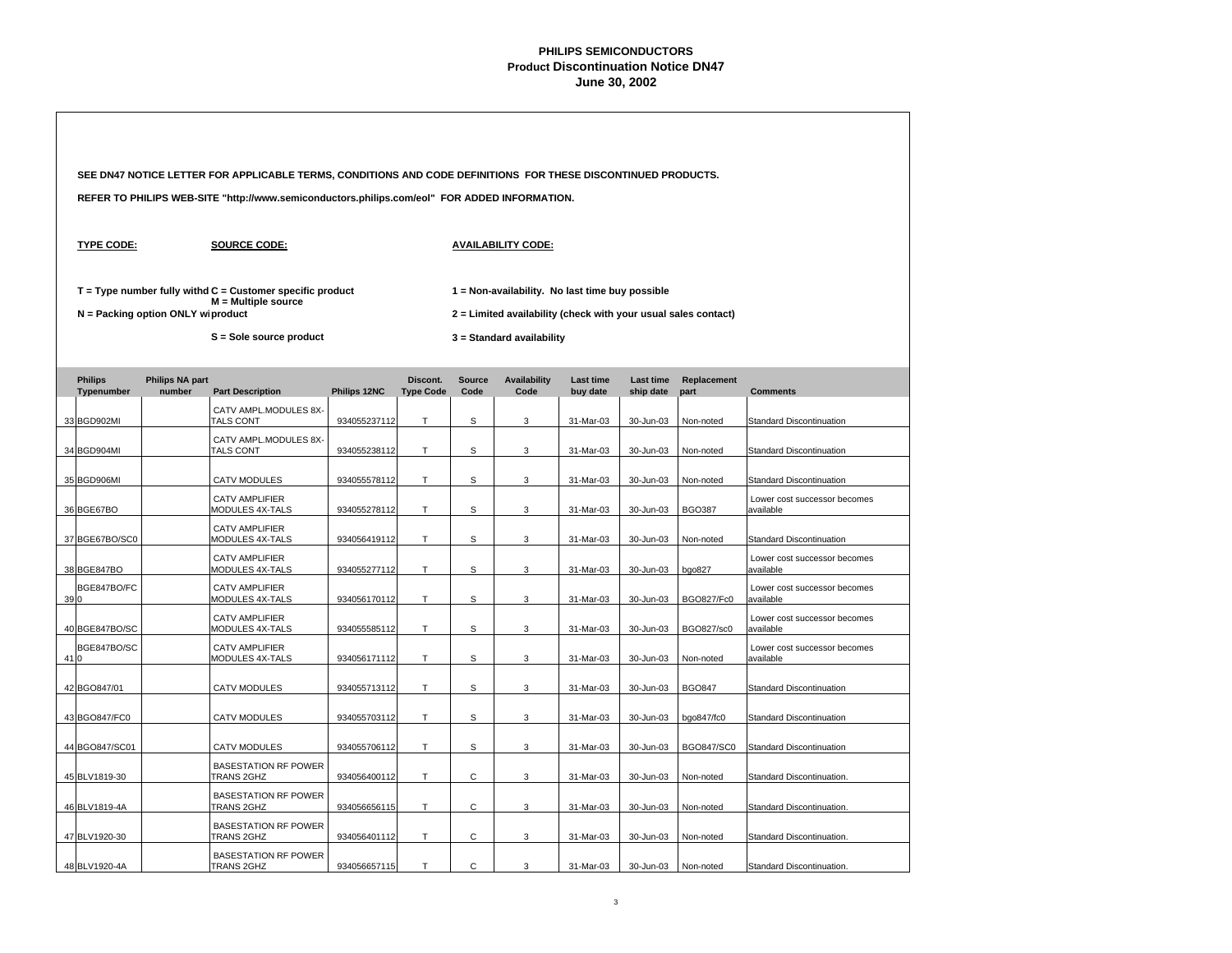|                                                                                                                                                                                                                                                |                                  | SEE DN47 NOTICE LETTER FOR APPLICABLE TERMS, CONDITIONS AND CODE DEFINITIONS FOR THESE DISCONTINUED PRODUCTS. |              |                              |                       |                             |                              |                        |                         |                                                                                     |  |  |  |  |
|------------------------------------------------------------------------------------------------------------------------------------------------------------------------------------------------------------------------------------------------|----------------------------------|---------------------------------------------------------------------------------------------------------------|--------------|------------------------------|-----------------------|-----------------------------|------------------------------|------------------------|-------------------------|-------------------------------------------------------------------------------------|--|--|--|--|
|                                                                                                                                                                                                                                                |                                  | REFER TO PHILIPS WEB-SITE "http://www.semiconductors.philips.com/eol" FOR ADDED INFORMATION.                  |              |                              |                       |                             |                              |                        |                         |                                                                                     |  |  |  |  |
| <b>TYPE CODE:</b>                                                                                                                                                                                                                              |                                  |                                                                                                               |              |                              |                       |                             |                              |                        |                         |                                                                                     |  |  |  |  |
| $T = Type$ number fully withd $C =$ Customer specific product<br>1 = Non-availability. No last time buy possible<br>M = Multiple source<br>N = Packing option ONLY wiproduct<br>2 = Limited availability (check with your usual sales contact) |                                  |                                                                                                               |              |                              |                       |                             |                              |                        |                         |                                                                                     |  |  |  |  |
| S = Sole source product<br>3 = Standard availability                                                                                                                                                                                           |                                  |                                                                                                               |              |                              |                       |                             |                              |                        |                         |                                                                                     |  |  |  |  |
| <b>Philips</b><br>Typenumber                                                                                                                                                                                                                   | <b>Philips NA part</b><br>number | <b>Part Description</b>                                                                                       | Philips 12NC | Discont.<br><b>Type Code</b> | <b>Source</b><br>Code | <b>Availability</b><br>Code | <b>Last time</b><br>buy date | Last time<br>ship date | Replacement<br>part     | <b>Comments</b>                                                                     |  |  |  |  |
| 49 BLV2045                                                                                                                                                                                                                                     | <b>BLV2045</b>                   | UHF 1800-1990 MHz power<br>transistor                                                                         | 934040110112 | T                            | М                     | 3                           | 31-Dec-02                    | 30-Jun-03              | Non-noted               | Standard End of Life.                                                               |  |  |  |  |
| 50 BLV2045N                                                                                                                                                                                                                                    |                                  | BASESTATIONS >1GHZ                                                                                            | 934055192112 | N                            | М                     | 3                           | 31-Dec-02                    | 30-Jun-03              | Non-noted               | Standard End of Life.                                                               |  |  |  |  |
| 51 BLV2047                                                                                                                                                                                                                                     | <b>BLV2047</b>                   | UHF 1800-2000 MHz power<br>transistor                                                                         | 934054815112 | Т                            | м                     | 3                           | 31-Dec-02                    | 30-Jun-03              | blf1820-70              | Standard End of Life. See Replacement.                                              |  |  |  |  |
| 52 BT149G                                                                                                                                                                                                                                      |                                  | Thyristor                                                                                                     | 933998440112 | N                            | М                     | 3                           | 31-Dec-02                    | 30-Jun-03              | <b>BT149G</b>           | 12NC ending 933998440126                                                            |  |  |  |  |
| 53 BU505                                                                                                                                                                                                                                       | <b>BU505</b>                     | Silicon diffused power<br>transistor                                                                          | 933626090127 | T.                           | M                     | 3                           | 31-Dec-02                    | 30-Jun-03              | None                    | Standard Discontinuation. No<br>replacement part available                          |  |  |  |  |
| 54 BUJ100B                                                                                                                                                                                                                                     |                                  | <b>LIGHTING TRANSISTORS</b>                                                                                   | 934056688126 | Ν                            | M                     | 3                           | 31-Dec-02                    | 30-Jun-03              | BUJ100B See<br>Comments | 12NC ending 934056688116                                                            |  |  |  |  |
| 55 BUJ101AU                                                                                                                                                                                                                                    |                                  | <b>LIGHTING TRANSISTOR</b>                                                                                    | 934055791127 | T.                           | м                     | 3                           | 31-Dec-02                    | 30-Jun-03              | BUJ100 See<br>Comments  | BUJ100 in SOT54 package                                                             |  |  |  |  |
| 56 BUK9120-48TC                                                                                                                                                                                                                                | BUK9120-48TC TOPFET 9            |                                                                                                               | 934054967118 | T                            | M                     | 3                           | 31-Dec-02                    | 30-Jun-03              | None                    | No replacement part available                                                       |  |  |  |  |
| 57 BYG26D                                                                                                                                                                                                                                      |                                  | Medium Power Rectifier                                                                                        | 934056150115 | T                            | М                     | 3                           | 31-Dec-02                    | 30-Jun-03              | BYG70D                  | Closest equivelent                                                                  |  |  |  |  |
| 58 BYG26G                                                                                                                                                                                                                                      |                                  | Medium Power Rectifier                                                                                        | 934056149115 | T                            | M                     | 3                           | 31-Dec-02                    | 30-Jun-03              | BYG70G                  | Closest equivelent                                                                  |  |  |  |  |
| 59 BYM36C/20                                                                                                                                                                                                                                   |                                  | Fast soft rec.contr.avalanche<br>rect.                                                                        | 934025810112 | T                            | M                     | 3                           | 31-Dec-02                    | 30-Jun-03              | None                    | No replacement part available                                                       |  |  |  |  |
| 60 BYM56C/21                                                                                                                                                                                                                                   |                                  | Controlled avalanche<br>rectifier                                                                             | 934032140112 | Τ                            | M                     | 3                           | 31-Dec-02                    | 30-Jun-03              | None                    | No replacement part available                                                       |  |  |  |  |
| 61 BYV28-100/20                                                                                                                                                                                                                                |                                  | Ultra fast low-loss<br>contr.aval.rect                                                                        | 934018900112 | T.                           | м                     | 3                           | 31-Dec-02                    | 30-Jun-03              | None                    | No replacement part available                                                       |  |  |  |  |
| 62 BYV28-150/20                                                                                                                                                                                                                                |                                  | Ultra fast low-loss<br>contr.aval.rect                                                                        | 933830090112 | T                            | М                     | 3                           | 31-Dec-02                    | 30-Jun-03              | None                    | No replacement part available                                                       |  |  |  |  |
| <b>BZW03-</b><br>63 C200/20                                                                                                                                                                                                                    |                                  | Voltage regulator diode                                                                                       | 934055341112 | Т                            | М                     | 3                           | 31-Dec-02                    | 30-Jun-03              | None                    | No replacement available<br>Replacement type is nearest equivalent                  |  |  |  |  |
| 64 BZX399-C10                                                                                                                                                                                                                                  |                                  | LOW NOISE ZENER DIODE                                                                                         | 934055478115 | T                            | S                     | 3                           | 31-Mar-03                    | 30-Jun-03              | PDZ10B                  | (different working voltage specification).<br>Further series BZX384 in same package |  |  |  |  |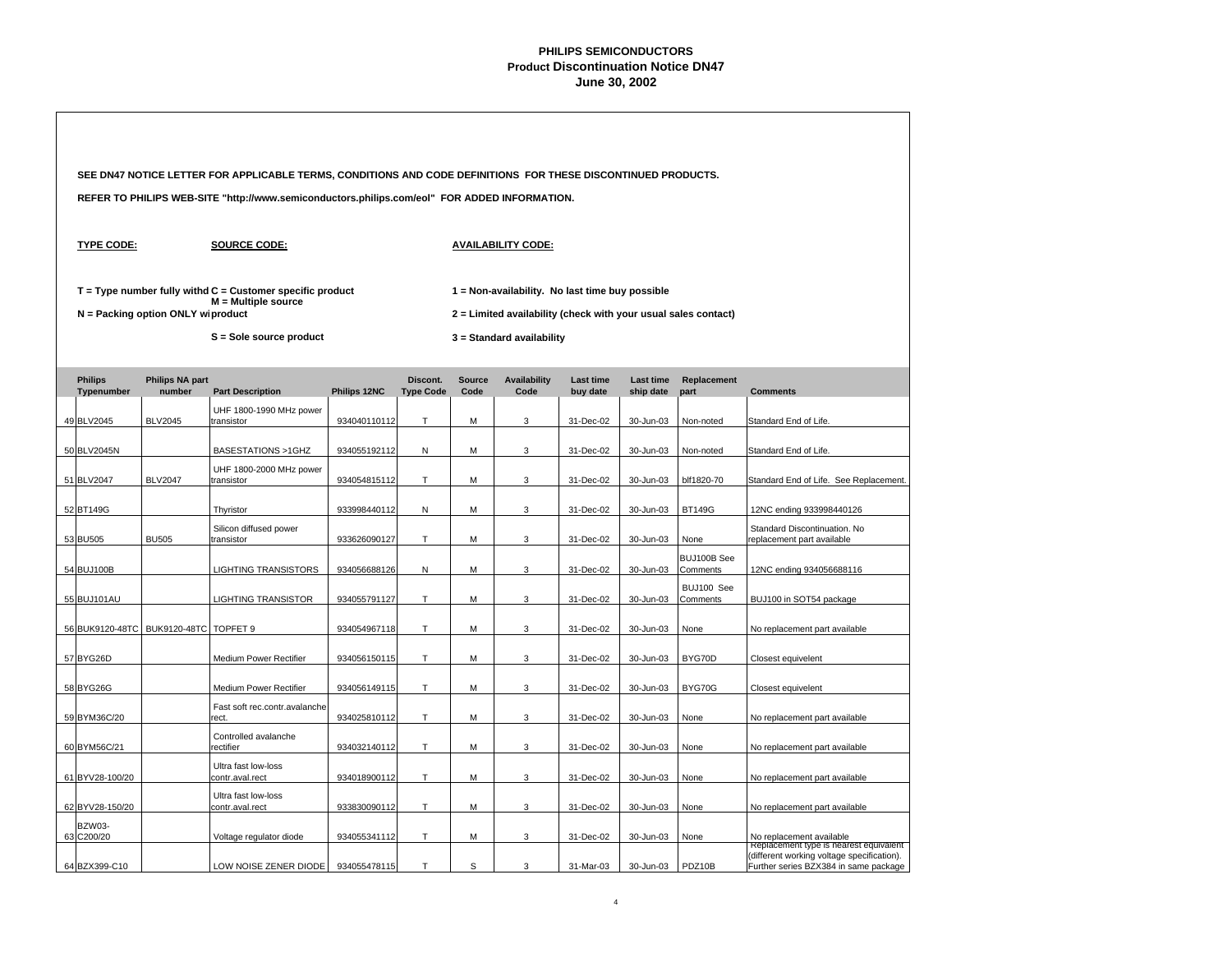| SEE DN47 NOTICE LETTER FOR APPLICABLE TERMS, CONDITIONS AND CODE DEFINITIONS FOR THESE DISCONTINUED PRODUCTS. |                                   |                                                                                              |                              |                              |                       |                                                                                                                   |                              |                               |                     |                                                                                                                                                                         |
|---------------------------------------------------------------------------------------------------------------|-----------------------------------|----------------------------------------------------------------------------------------------|------------------------------|------------------------------|-----------------------|-------------------------------------------------------------------------------------------------------------------|------------------------------|-------------------------------|---------------------|-------------------------------------------------------------------------------------------------------------------------------------------------------------------------|
|                                                                                                               |                                   | REFER TO PHILIPS WEB-SITE "http://www.semiconductors.philips.com/eol" FOR ADDED INFORMATION. |                              |                              |                       |                                                                                                                   |                              |                               |                     |                                                                                                                                                                         |
| <b>TYPE CODE:</b>                                                                                             |                                   | <b>SOURCE CODE:</b>                                                                          |                              |                              |                       | <b>AVAILABILITY CODE:</b>                                                                                         |                              |                               |                     |                                                                                                                                                                         |
|                                                                                                               | N = Packing option ONLY wiproduct | $T = Type$ number fully withd $C =$ Customer specific product<br>M = Multiple source         |                              |                              |                       | 1 = Non-availability. No last time buy possible<br>2 = Limited availability (check with your usual sales contact) |                              |                               |                     |                                                                                                                                                                         |
|                                                                                                               |                                   | S = Sole source product                                                                      |                              |                              |                       | 3 = Standard availability                                                                                         |                              |                               |                     |                                                                                                                                                                         |
| <b>Philips</b><br>Typenumber                                                                                  | <b>Philips NA part</b><br>number  | <b>Part Description</b>                                                                      | Philips 12NC                 | Discont.<br><b>Type Code</b> | <b>Source</b><br>Code | <b>Availability</b><br>Code                                                                                       | <b>Last time</b><br>buy date | <b>Last time</b><br>ship date | Replacement<br>part | <b>Comments</b>                                                                                                                                                         |
| 65 BZX399-C11                                                                                                 |                                   | LOW NOISE ZENER DIODE                                                                        | 934055479115                 | T                            | S                     | 3                                                                                                                 | 31-Mar-03                    | 30-Jun-03                     | PDZ11B              | Replacement type is nearest equivalent<br>(different working voltage specification).<br>Further series BZX384 in same package                                           |
| 66 BZX399-C12                                                                                                 |                                   | LOW NOISE ZENER DIODE                                                                        | 934055480115                 | T                            | S                     | 3                                                                                                                 | 31-Mar-03                    | 30-Jun-03                     | PDZ12B              | Replacement type is nearest equivalent<br>(different working voltage specification).<br>Further series BZX384 in same package<br>Replacement type is nearest equivalent |
| 67 BZX399-C13                                                                                                 |                                   | LOW NOISE ZENER DIODE                                                                        | 934055481115                 | T.                           | S                     | 3                                                                                                                 | 31-Mar-03                    | 30-Jun-03                     | PDZ13B              | (different working voltage specification).<br>Further series BZX384 in same package<br>Replacement type is nearest equivalent                                           |
| 68 BZX399-C15                                                                                                 |                                   | LOW NOISE ZENER DIODE                                                                        | 934055482115                 | T.                           | S                     | 3                                                                                                                 | 31-Mar-03                    | 30-Jun-03                     | PDZ15B              | (different working voltage specification).<br>Further series BZX384 in same package<br>Replacement type is nearest equivalent                                           |
| 69 BZX399-C16                                                                                                 |                                   | LOW NOISE ZENER DIODE                                                                        | 934055483115                 | T.                           | S                     | 3                                                                                                                 | 31-Mar-03                    | 30-Jun-03                     | PDZ16B              | (different working voltage specification).<br>Further series BZX384 in same package<br>Replacement type is nearest equivalent                                           |
| 70 BZX399-C18                                                                                                 |                                   | LOW NOISE ZENER DIODE                                                                        | 934055484115                 | T                            | S                     | 3                                                                                                                 | 31-Mar-03                    | 30-Jun-03                     | PDZ18B              | (different working voltage specification).<br>Further series BZX384 in same package                                                                                     |
| 71 BZX399-C1V8                                                                                                |                                   | LOW NOISE ZENER DIODE                                                                        | 934055455115                 | T                            | S                     | 3                                                                                                                 | 31-Mar-03                    | 30-Jun-03                     | Non-noted           | Standard Discontinuation<br>Replacement type is nearest equivalent<br>(different working voltage specification).                                                        |
| 72 BZX399-C20                                                                                                 |                                   | LOW NOISE ZENER DIODE                                                                        | 934055485115                 | T                            | s                     | 3                                                                                                                 | 31-Mar-03                    | 30-Jun-03                     | PDZ20B              | Further series BZX384 in same package<br>Replacement type is nearest equivalent<br>(different working voltage specification).                                           |
| 73 BZX399-C22                                                                                                 |                                   | LOW NOISE ZENER DIODE                                                                        | 934055486115                 | T                            | S                     | 3                                                                                                                 | 31-Mar-03                    | 30-Jun-03                     | PDZ22B              | Further series BZX384 in same package<br>Replacement type is nearest equivalent<br>(different working voltage specification).                                           |
| 74 BZX399-C24<br>75 BZX399-C27                                                                                |                                   | LOW NOISE ZENER DIODE<br>LOW NOISE ZENER DIODE                                               | 934055487115<br>934055488115 | T.<br>Τ                      | S<br>S                | 3<br>3                                                                                                            | 31-Mar-03<br>31-Mar-03       | 30-Jun-03<br>30-Jun-03        | PDZ24B<br>PDZ27B    | Further series BZX384 in same package<br>Replacement type is nearest equivalent<br>(different working voltage specification).<br>Further series BZX384 in same package  |
| 76 BZX399-C2V0                                                                                                |                                   | LOW NOISE ZENER DIODE                                                                        | 934055461115                 | Т                            | S                     | 3                                                                                                                 | 31-Mar-03                    | 30-Jun-03                     | Non-noted           | <b>Standard Discontinuation</b>                                                                                                                                         |
| 77 BZX399-C2V2                                                                                                |                                   | LOW NOISE ZENER DIODE                                                                        | 934055462115                 | Т                            | S                     | 3                                                                                                                 | 31-Mar-03                    | 30-Jun-03                     | Non-noted           | Standard Discontinuation<br>Replacement type is nearest equivalent                                                                                                      |
| 78 BZX399-C2V4                                                                                                |                                   | LOW NOISE ZENER DIODE                                                                        | 934055463115                 | T                            | S                     | 3                                                                                                                 | 31-Mar-03                    | 30-Jun-03                     | PDZ2.4B             | (different working voltage specification).<br>Further series BZX384 in same package<br>Replacement type is nearest equivalent                                           |
| 79 BZX399-C2V7                                                                                                |                                   | LOW NOISE ZENER DIODE                                                                        | 934055464115                 | Т                            | S                     | 3                                                                                                                 | 31-Mar-03                    | 30-Jun-03                     | PDZ2.7B             | (different working voltage specification).<br>Further series BZX384 in same package<br>Replacement type is nearest equivalent                                           |
| 80 BZX399-C30                                                                                                 |                                   | LOW NOISE ZENER DIODE                                                                        | 934055489115                 | T                            | S                     | 3                                                                                                                 | 31-Mar-03                    | 30-Jun-03                     | PDZ30B              | (different working voltage specification).<br>Further series BZX384 in same package                                                                                     |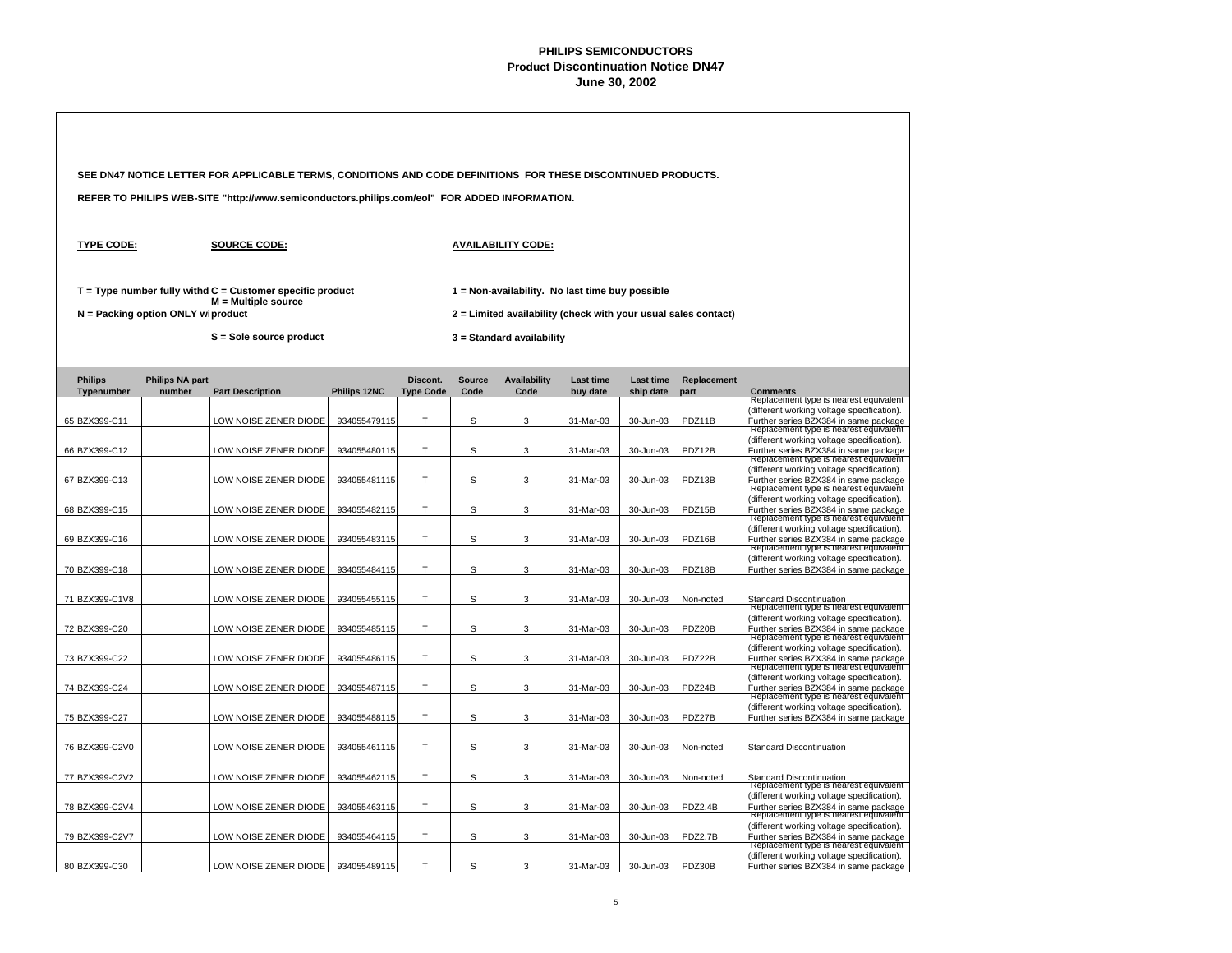|                                 |                                     | SEE DN47 NOTICE LETTER FOR APPLICABLE TERMS, CONDITIONS AND CODE DEFINITIONS FOR THESE DISCONTINUED PRODUCTS. |                              |                              |                       |                                                                                             |                              |                               |                      |                                                                                                                                                                                                                  |  |  |
|---------------------------------|-------------------------------------|---------------------------------------------------------------------------------------------------------------|------------------------------|------------------------------|-----------------------|---------------------------------------------------------------------------------------------|------------------------------|-------------------------------|----------------------|------------------------------------------------------------------------------------------------------------------------------------------------------------------------------------------------------------------|--|--|
|                                 |                                     | REFER TO PHILIPS WEB-SITE "http://www.semiconductors.philips.com/eol" FOR ADDED INFORMATION.                  |                              |                              |                       |                                                                                             |                              |                               |                      |                                                                                                                                                                                                                  |  |  |
| <b>TYPE CODE:</b>               |                                     | <b>SOURCE CODE:</b>                                                                                           |                              |                              |                       | <b>AVAILABILITY CODE:</b>                                                                   |                              |                               |                      |                                                                                                                                                                                                                  |  |  |
|                                 |                                     | $T = Type$ number fully withd $C =$ Customer specific product<br>$M = Multiple source$                        |                              |                              |                       | 1 = Non-availability. No last time buy possible                                             |                              |                               |                      |                                                                                                                                                                                                                  |  |  |
|                                 | $N =$ Packing option ONLY wiproduct | S = Sole source product                                                                                       |                              |                              |                       | 2 = Limited availability (check with your usual sales contact)<br>3 = Standard availability |                              |                               |                      |                                                                                                                                                                                                                  |  |  |
| <b>Philips</b><br>Typenumber    | <b>Philips NA part</b><br>number    | <b>Part Description</b>                                                                                       | Philips 12NC                 | Discont.<br><b>Type Code</b> | <b>Source</b><br>Code | <b>Availability</b><br>Code                                                                 | <b>Last time</b><br>buy date | <b>Last time</b><br>ship date | Replacement<br>part  | <b>Comments</b>                                                                                                                                                                                                  |  |  |
| 81 BZX399-C33                   |                                     | OW NOISE ZENER DIODE                                                                                          | 934055490115                 | т                            | S                     | 3                                                                                           | 31-Mar-03                    | 30-Jun-03                     | PDZ33B               | Replacement type is nearest equivalent<br>(different working voltage specification).<br>Further series BZX384 in same package                                                                                    |  |  |
| 82 BZX399-C36                   |                                     | LOW NOISE ZENER DIODE                                                                                         | 934055491115                 | T.                           | S                     | 3                                                                                           | 31-Mar-03                    | 30-Jun-03                     | PDZ36B               | Replacement type is nearest equivalent<br>(different working voltage specification).<br>Further series BZX384 in same package                                                                                    |  |  |
| 83 BZX399-C39                   |                                     | LOW NOISE ZENER DIODE                                                                                         | 934055492115                 | T.                           | S                     | 3                                                                                           | 31-Mar-03                    | 30-Jun-03                     | Non-noted            | Standard Discontinuation<br>Replacement type is nearest equivalent                                                                                                                                               |  |  |
| 84 BZX399-C3V0                  |                                     | LOW NOISE ZENER DIODE                                                                                         | 934055465115                 | T.                           | S                     | 3                                                                                           | 31-Mar-03                    | 30-Jun-03                     | PDZ3.0B              | (different working voltage specification).<br>Further series BZX384 in same package<br>Replacement type is nearest equivalent                                                                                    |  |  |
| 85 BZX399-C3V3                  |                                     | LOW NOISE ZENER DIODE                                                                                         | 934055466115                 | T                            | S                     | 3                                                                                           | 31-Mar-03                    | 30-Jun-03                     | PDZ3.3B              | (different working voltage specification).<br>Further series BZX384 in same package<br>Replacement type is nearest equivalent<br>(different working voltage specification).                                      |  |  |
| 86 BZX399-C3V6                  |                                     | LOW NOISE ZENER DIODE                                                                                         | 934055467115                 | T                            | S                     | 3                                                                                           | 31-Mar-03                    | 30-Jun-03                     | PDZ3.6B              | Further series BZX384 in same package<br>Replacement type is nearest equivalent<br>(different working voltage specification).                                                                                    |  |  |
| 87 BZX399-C3V9                  |                                     | LOW NOISE ZENER DIODE                                                                                         | 934055468115                 | T                            | S                     | 3                                                                                           | 31-Mar-03                    | 30-Jun-03                     | PDZ3.9B              | Further series BZX384 in same package                                                                                                                                                                            |  |  |
| 88 BZX399-C43<br>89 BZX399-C4V3 |                                     | LOW NOISE ZENER DIODE<br>LOW NOISE ZENER DIODE                                                                | 934055493115<br>934055469115 | T.<br>T                      | S<br>S                | 3<br>3                                                                                      | 31-Mar-03<br>31-Mar-03       | 30-Jun-03<br>30-Jun-03        | Non-noted<br>PDZ4.3B | Standard Discontinuation<br>Replacement type is nearest equivalent<br>(different working voltage specification).                                                                                                 |  |  |
| 90 BZX399-C4V7                  |                                     | LOW NOISE ZENER DIODE                                                                                         | 934055470115                 | T.                           | S                     | 3                                                                                           | 31-Mar-03                    | 30-Jun-03                     | PDZ4.7B              | Further series BZX384 in same package<br>Replacement type is nearest equivalent<br>(different working voltage specification).<br>Further series BZX384 in same package<br>Replacement type is nearest equivalent |  |  |
| 91 BZX399-C5V1                  |                                     | LOW NOISE ZENER DIODE                                                                                         | 934055471115                 | Τ                            | S                     | 3                                                                                           | 31-Mar-03                    | 30-Jun-03                     | PDZ5.1B              | (different working voltage specification).<br>Further series BZX384 in same package<br>Replacement type is nearest equivalent                                                                                    |  |  |
| 92 BZX399-C5V6                  |                                     | LOW NOISE ZENER DIODE                                                                                         | 934055472115                 | T.                           | S                     | 3                                                                                           | 31-Mar-03                    | 30-Jun-03                     | PDZ5.6B              | (different working voltage specification).<br>Further series BZX384 in same package<br>Replacement type is nearest equivalent                                                                                    |  |  |
| 93 BZX399-C6V2                  |                                     | LOW NOISE ZENER DIODE                                                                                         | 934055473115                 | Т                            | S                     | 3                                                                                           | 31-Mar-03                    | 30-Jun-03                     | PDZ6.2B              | (different working voltage specification).<br>Further series BZX384 in same package<br>Replacement type is nearest equivalent                                                                                    |  |  |
| 94 BZX399-C6V8                  |                                     | LOW NOISE ZENER DIODE                                                                                         | 934055474115                 | T.                           | S                     | 3                                                                                           | 31-Mar-03                    | 30-Jun-03                     | PDZ6.8B              | (different working voltage specification).<br>Further series BZX384 in same package<br>Replacement type is nearest equivalent                                                                                    |  |  |
| 95 BZX399-C7V5                  |                                     | LOW NOISE ZENER DIODE                                                                                         | 934055475115                 | Т                            | S                     | 3                                                                                           | 31-Mar-03                    | 30-Jun-03                     | PDZ7.5B              | (different working voltage specification).<br>Further series BZX384 in same package<br>Replacement type is nearest equivalent<br>(different working voltage specification).                                      |  |  |
| 96 BZX399-C8V2                  |                                     | LOW NOISE ZENER DIODE                                                                                         | 934055476115                 | T                            | S                     | 3                                                                                           | 31-Mar-03                    | 30-Jun-03                     | PDZ8.2B              | Further series BZX384 in same package                                                                                                                                                                            |  |  |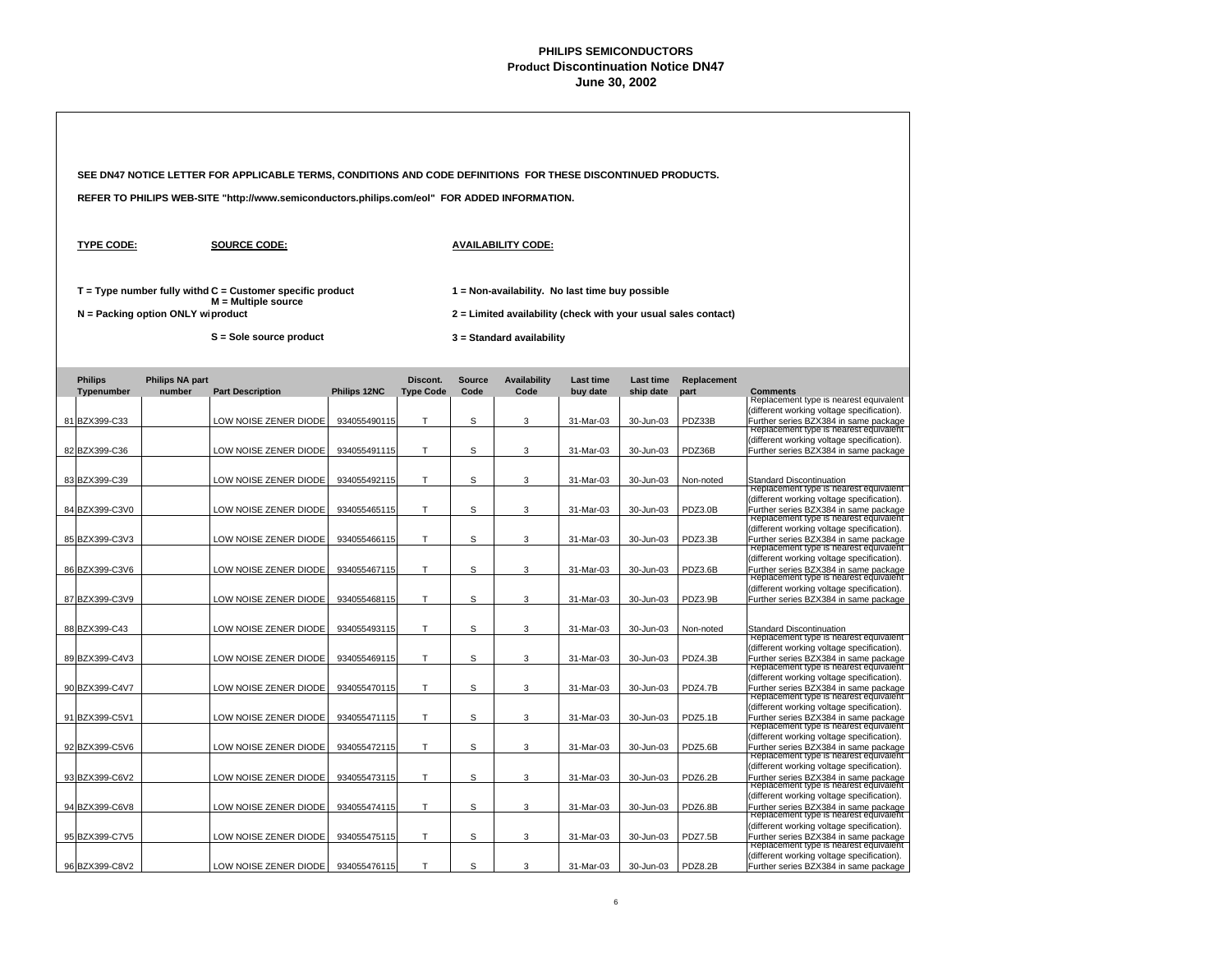|  |                              |                                   | SEE DN47 NOTICE LETTER FOR APPLICABLE TERMS, CONDITIONS AND CODE DEFINITIONS FOR THESE DISCONTINUED PRODUCTS. |              |                              |                       |                                                                                                                   |                              |                        |                     |                                                                                                                               |
|--|------------------------------|-----------------------------------|---------------------------------------------------------------------------------------------------------------|--------------|------------------------------|-----------------------|-------------------------------------------------------------------------------------------------------------------|------------------------------|------------------------|---------------------|-------------------------------------------------------------------------------------------------------------------------------|
|  |                              |                                   | REFER TO PHILIPS WEB-SITE "http://www.semiconductors.philips.com/eol" FOR ADDED INFORMATION.                  |              |                              |                       |                                                                                                                   |                              |                        |                     |                                                                                                                               |
|  | <b>TYPE CODE:</b>            |                                   | <b>SOURCE CODE:</b>                                                                                           |              |                              |                       | <b>AVAILABILITY CODE:</b>                                                                                         |                              |                        |                     |                                                                                                                               |
|  |                              | N = Packing option ONLY wiproduct | $T = Type$ number fully withd $C =$ Customer specific product<br>$M =$ Multiple source                        |              |                              |                       | 1 = Non-availability. No last time buy possible<br>2 = Limited availability (check with your usual sales contact) |                              |                        |                     |                                                                                                                               |
|  |                              |                                   | S = Sole source product                                                                                       |              |                              |                       | 3 = Standard availability                                                                                         |                              |                        |                     |                                                                                                                               |
|  | <b>Philips</b><br>Typenumber | <b>Philips NA part</b><br>number  | <b>Part Description</b>                                                                                       | Philips 12NC | Discont.<br><b>Type Code</b> | <b>Source</b><br>Code | <b>Availability</b><br>Code                                                                                       | <b>Last time</b><br>buy date | Last time<br>ship date | Replacement<br>part | <b>Comments</b>                                                                                                               |
|  | 97 BZX399-C9V1               |                                   | LOW NOISE ZENER DIODE                                                                                         | 934055477115 | Τ                            | S                     | 3                                                                                                                 | 31-Mar-03                    | 30-Jun-03              | PDZ9.1B             | Replacement type is nearest equivalent<br>(different working voltage specification).<br>Further series BZX384 in same package |
|  | 98 BZX99-C10                 |                                   | LOW NOISE ZENER DIODE                                                                                         | 934055747215 | T.                           | S                     | 3                                                                                                                 | 31-Mar-03                    | 30-Jun-03              | BZX84-C10           | Replacement type is nearest equivalent<br>(different working voltage specification).                                          |
|  | 99 BZX99-C11                 |                                   | LOW NOISE ZENER DIODE                                                                                         | 934055748215 | T                            | S                     | 3                                                                                                                 | 31-Mar-03                    | 30-Jun-03              | BZX84-C11           | Replacement type is nearest equivalent<br>(different working voltage specification).                                          |
|  | 100 BZX99-C12                |                                   | LOW NOISE ZENER DIODE                                                                                         | 934055749215 | T                            | s                     | 3                                                                                                                 | 31-Mar-03                    | 30-Jun-03              | BZX84-C12           | Replacement type is nearest equivalent<br>(different working voltage specification).                                          |
|  | 101 BZX99-C13                |                                   | LOW NOISE ZENER DIODE                                                                                         | 934055750215 | Τ                            | s                     | 3                                                                                                                 | 31-Mar-03                    | 30-Jun-03              | BZX84-C13           | Replacement type is nearest equivalent<br>(different working voltage specification).                                          |
|  | 102 BZX99-C15                |                                   | LOW NOISE ZENER DIODE                                                                                         | 934055751215 | T                            | s                     | 3                                                                                                                 | 31-Mar-03                    | 30-Jun-03              | BZX84-C15           | Replacement type is nearest equivalent<br>(different working voltage specification).                                          |
|  | 103 BZX99-C2V4               |                                   | LOW NOISE ZENER DIODE                                                                                         | 934055738215 | Τ                            | s                     | 3                                                                                                                 | 31-Mar-03                    | 30-Jun-03              | BZX84-C2V4          | Replacement type is nearest equivalent<br>(different working voltage specification).                                          |
|  | 104 BZX99-C2V7               |                                   | LOW NOISE ZENER DIODE                                                                                         | 934055739215 | Т                            | s                     | 3                                                                                                                 | 31-Mar-03                    | 30-Jun-03              | BZX84-C2V7          | Replacement type is nearest equivalent<br>(different working voltage specification).                                          |
|  | 105 BZX99-C3V0               |                                   | LOW NOISE ZENER DIODE                                                                                         | 934055740215 | T                            | s                     | 3                                                                                                                 | 31-Mar-03                    | 30-Jun-03              | BZX84-C3V0          | Replacement type is nearest equivalent<br>(different working voltage specification).                                          |
|  | 106 BZX99-C3V3               |                                   | LOW NOISE ZENER DIODE                                                                                         | 934055741215 | T                            | s                     | 3                                                                                                                 | 31-Mar-03                    | 30-Jun-03              | BZX84-C3V3          | Replacement type is nearest equivalent<br>(different working voltage specification).                                          |
|  | 107 BZX99-C3V6               |                                   | LOW NOISE ZENER DIODE                                                                                         | 934055742215 | T                            | s                     | 3                                                                                                                 | 31-Mar-03                    | 30-Jun-03              | BZX84-C3V6          | Replacement type is nearest equivalent<br>(different working voltage specification).                                          |
|  | 108 BZX99-C3V9               |                                   | ZENER DIODE                                                                                                   | 934055945215 | T                            | S                     | 3                                                                                                                 | 31-Mar-03                    | 30-Jun-03              | BZX84-C3V9          | Replacement type is nearest equivalent<br>(different working voltage specification).                                          |
|  | 109 BZX99-C4V3               |                                   | LOW NOISE ZENER DIODE                                                                                         | 934055743215 | T                            | S                     | 3                                                                                                                 | 31-Mar-03                    | 30-Jun-03              | BZX84-C4V3          | Replacement type is nearest equivalent<br>(different working voltage specification).                                          |
|  | 110 BZX99-C4V7               |                                   | LOW NOISE ZENER DIODE                                                                                         | 934055454215 | T                            | S                     | 3                                                                                                                 | 31-Mar-03                    | 30-Jun-03              | PDZ4.7B             | Replacement type is nearest equivalent                                                                                        |
|  | 111 BZX99-C5V1               |                                   | LOW NOISE ZENER DIODE                                                                                         | 934055456215 | Т                            | S                     | 3                                                                                                                 | 31-Mar-03                    | 30-Jun-03              | BZX84-C5V1          | Replacement type is nearest equivalent<br>(different working voltage specification).                                          |
|  | 112 BZX99-C5V6               |                                   | LOW NOISE ZENER DIODE                                                                                         | 934055457215 | T                            | S                     | 3                                                                                                                 | 31-Mar-03                    | 30-Jun-03              | BZX84-C5V6          | Replacement type is nearest equivalent<br>(different working voltage specification).                                          |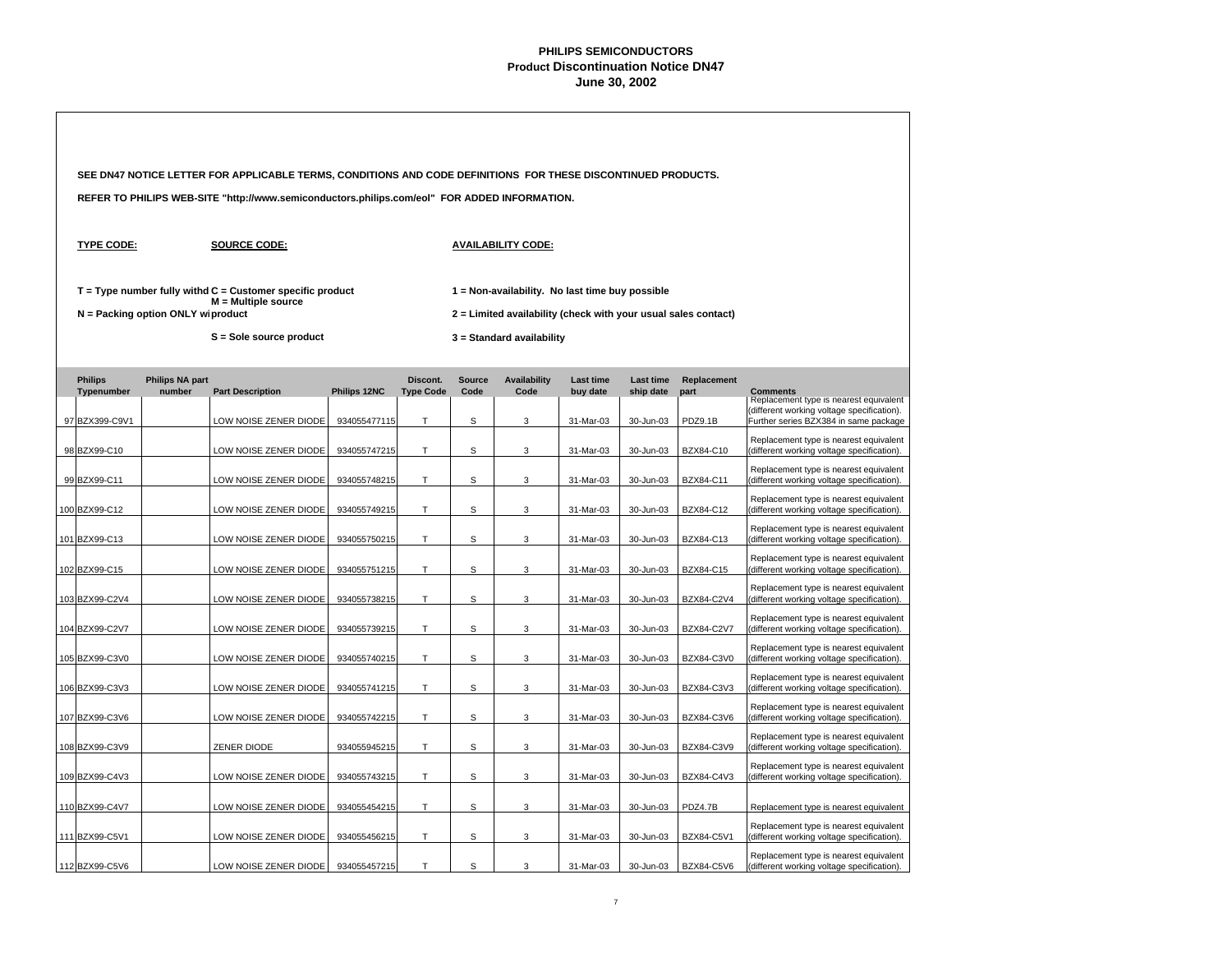| SEE DN47 NOTICE LETTER FOR APPLICABLE TERMS, CONDITIONS AND CODE DEFINITIONS FOR THESE DISCONTINUED PRODUCTS. |                                        |                                     |                                                                                              |              |                              |                       |                             |                                                                                                                   |                               |                     |                                                                                                                         |  |
|---------------------------------------------------------------------------------------------------------------|----------------------------------------|-------------------------------------|----------------------------------------------------------------------------------------------|--------------|------------------------------|-----------------------|-----------------------------|-------------------------------------------------------------------------------------------------------------------|-------------------------------|---------------------|-------------------------------------------------------------------------------------------------------------------------|--|
|                                                                                                               |                                        |                                     | REFER TO PHILIPS WEB-SITE "http://www.semiconductors.philips.com/eol" FOR ADDED INFORMATION. |              |                              |                       |                             |                                                                                                                   |                               |                     |                                                                                                                         |  |
|                                                                                                               | <b>TYPE CODE:</b>                      |                                     | <b>SOURCE CODE:</b>                                                                          |              |                              |                       | <b>AVAILABILITY CODE:</b>   |                                                                                                                   |                               |                     |                                                                                                                         |  |
|                                                                                                               |                                        | $N =$ Packing option ONLY wiproduct | $T = Type$ number fully withd $C =$ Customer specific product<br>$M =$ Multiple source       |              |                              |                       |                             | 1 = Non-availability. No last time buy possible<br>2 = Limited availability (check with your usual sales contact) |                               |                     |                                                                                                                         |  |
|                                                                                                               |                                        |                                     | S = Sole source product                                                                      |              |                              |                       | 3 = Standard availability   |                                                                                                                   |                               |                     |                                                                                                                         |  |
|                                                                                                               | <b>Philips</b><br>Typenumber           | <b>Philips NA part</b><br>number    | <b>Part Description</b>                                                                      | Philips 12NC | Discont.<br><b>Type Code</b> | <b>Source</b><br>Code | <b>Availability</b><br>Code | <b>Last time</b><br>buy date                                                                                      | <b>Last time</b><br>ship date | Replacement<br>part | <b>Comments</b>                                                                                                         |  |
|                                                                                                               | 113 BZX99-C6V2                         |                                     | LOW NOISE ZENER DIODE                                                                        | 934055458215 | T.                           | S                     | 3                           | 31-Mar-03                                                                                                         | 30-Jun-03                     | BZX84-C6V2          | Replacement type is nearest equivalent<br>(different working voltage specification).                                    |  |
|                                                                                                               | 114 BZX99-C6V8                         |                                     | LOW NOISE ZENER DIODE                                                                        | 934055459215 | Т                            | S                     | 3                           | 31-Mar-03                                                                                                         | 30-Jun-03                     | BZX84-C6V8          | Replacement type is nearest equivalent<br>(different working voltage specification).                                    |  |
|                                                                                                               | 115 BZX99-C7V5                         |                                     | LOW NOISE ZENER DIODE                                                                        | 934055744215 | T                            | S                     | 3                           | 31-Mar-03                                                                                                         | 30-Jun-03                     | <b>BZX84-C7V5</b>   | Replacement type is nearest equivalent<br>(different working voltage specification).                                    |  |
|                                                                                                               | 116 BZX99-C8V2                         |                                     | LOW NOISE ZENER DIODE                                                                        | 934055745215 | T                            | s                     | 3                           | 31-Mar-03                                                                                                         | 30-Jun-03                     | BZX84-C8V2          | Replacement type is nearest equivalent<br>(different working voltage specification).                                    |  |
|                                                                                                               | 117 BZX99-C9V1                         |                                     | LOW NOISE ZENER DIODE                                                                        | 934055746215 | T.                           | $\mathsf S$           | 3                           | 31-Mar-03                                                                                                         | 30-Jun-03                     | BZX84-C9V1          | Replacement type is nearest equivalent<br>(different working voltage specification).<br>Non manufacturable. Third party |  |
|                                                                                                               | 118 CC9280BE                           | <b>UCB1200BE</b>                    | C100TCE Process Type                                                                         | 935258130528 | Т                            | s                     | $\overline{1}$              | 6-30-06                                                                                                           | 12-31-02                      | <b>NONE</b>         | subcontractor support terminated.<br>Advisory 3/6/02.<br>Non manufacturable. Third party                                |  |
|                                                                                                               | 119 CC9280BE                           | <b>JCB1200BE</b>                    | C100TCE Process Type                                                                         | 935258130557 | T.                           | S                     | $\overline{1}$              | 6-30-06                                                                                                           | 12-31-02                      | <b>NONE</b>         | subcontractor support terminated.<br>Advisory 3/6/02.<br>Non manufacturable. Third party                                |  |
|                                                                                                               | 120 CC9280BE                           | <b>UCB1200BE</b>                    | C100TCE Process Type                                                                         | 935258130551 | Т                            | s                     | $\overline{1}$              | 6-30-06                                                                                                           | 12-31-02                      | <b>NONE</b>         | subcontractor support terminated.<br>Advisory 3/6/02.                                                                   |  |
|                                                                                                               | 121 CD3205BB                           | CD3205 BB                           | MB/ABT16                                                                                     | 935083840557 | Τ                            | C                     | $\overline{2}$              | 31-Mar-03                                                                                                         | 30-Jun-03                     | None                | <b>Consult Marketing</b>                                                                                                |  |
|                                                                                                               | 122 CD3211-1BB                         | CD3211-1 BB                         | LVT16                                                                                        | 935226450557 | T                            | C                     | $\overline{2}$              | 31-Mar-03                                                                                                         | 30-Jun-03                     | None                | Consult Marketing.                                                                                                      |  |
|                                                                                                               | 123 CD8395BE                           | CD8395 BE                           | RF/Wireless:Low voltage<br>front end transceiver.                                            | 935233450518 | T                            | C                     | $\mathbf{1}$                | 30-Jun-02                                                                                                         | 30-Jun-02                     | SA1620BE            | PRODUCT WAS PRUNED IN<br>PREVIOUS DISCONTINUATION<br>NOTICE, DN-43.                                                     |  |
|                                                                                                               | 124 CD8437DK                           | CD8437 DK                           | <b>RF/WIRELESS</b><br>(CONTINUED)                                                            | 935260244118 | T.                           | M                     | 3                           | 31-Dec-02                                                                                                         | 30-Jun-03                     | SA647DH             | Standard Discontinuation. See<br>Replacement.                                                                           |  |
|                                                                                                               | 125 CD8441DH                           | CD8441 DH                           | <b>RF/WIRELESS</b><br>(CONTINUED)                                                            | 935260694118 | Τ                            | С                     | 3                           | 31-Mar-03                                                                                                         | 30-Jun-03                     | SA1921BE            | Standard Discontinuation.                                                                                               |  |
|                                                                                                               | 126 CD8446R1ABM CD8446R1A BN CD8446R1A |                                     |                                                                                              | 935269383128 | T                            | M                     | 3                           | 31-Dec-02                                                                                                         | 30-Jun-03                     | CD8446r1bbm         | <b>Standard Discontinuation</b>                                                                                         |  |
|                                                                                                               | 127 CD8455BE                           | CD8455 BE                           | CD84551-3                                                                                    | 935268023528 | Т                            | М                     | $\overline{1}$              | 30-Jun-02                                                                                                         | 30-Jun-02                     | SA9025BE            | Non-manufacturable. Consult Marketing.                                                                                  |  |
|                                                                                                               | 128 CD8468DK                           | CD8468 DK                           | CD8468                                                                                       | 935270428118 | T                            | M                     | $\mathbf{1}$                | 30-Jun-02                                                                                                         | 30-Jun-02                     | None                | Non-manufacturable, Consult Marketing,                                                                                  |  |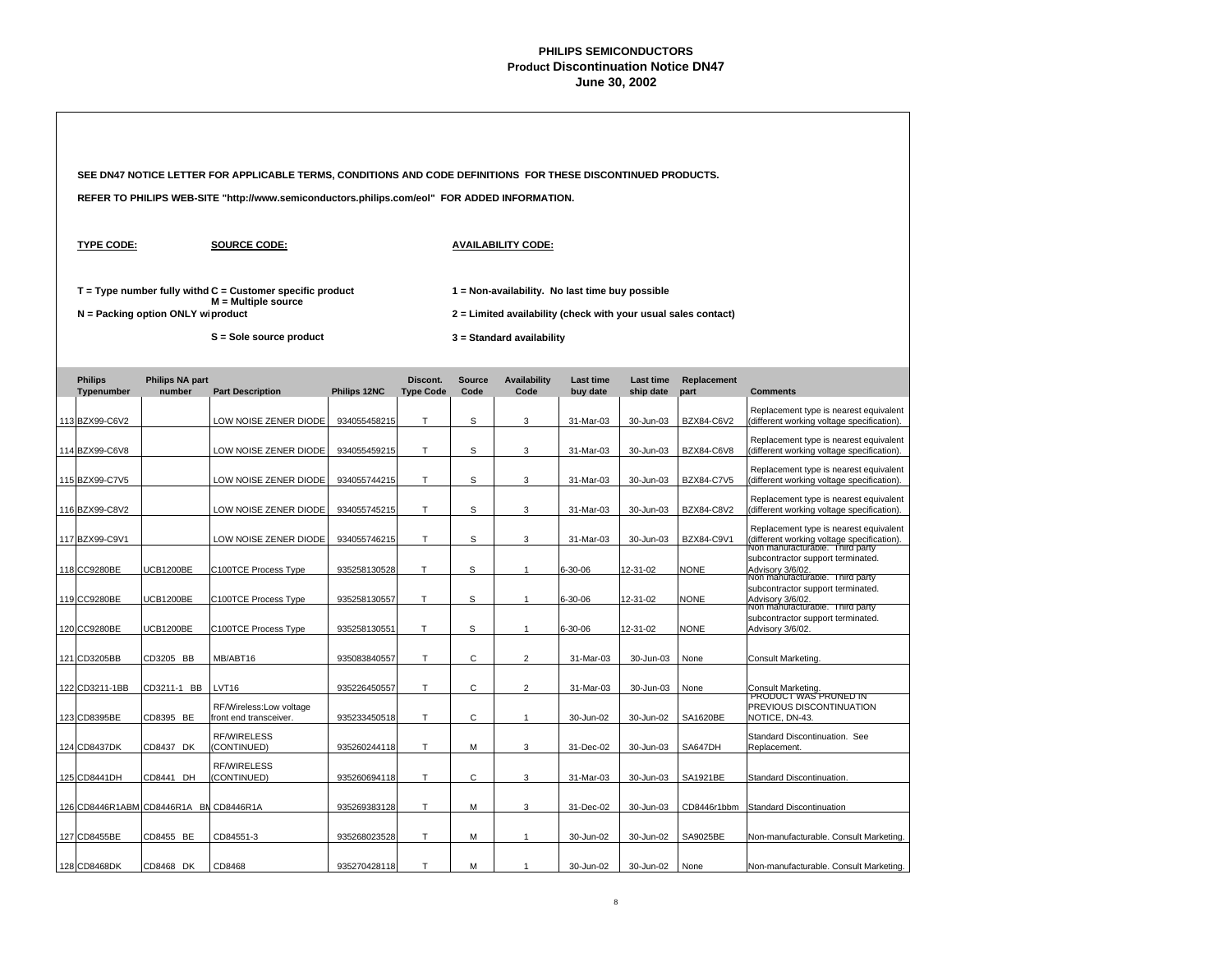|      |                              | SEE DN47 NOTICE LETTER FOR APPLICABLE TERMS, CONDITIONS AND CODE DEFINITIONS FOR THESE DISCONTINUED PRODUCTS. |                                                                                                                   |              |                              |                       |                                                                                                                                                |                              |                        |                     |                                                             |  |
|------|------------------------------|---------------------------------------------------------------------------------------------------------------|-------------------------------------------------------------------------------------------------------------------|--------------|------------------------------|-----------------------|------------------------------------------------------------------------------------------------------------------------------------------------|------------------------------|------------------------|---------------------|-------------------------------------------------------------|--|
|      |                              |                                                                                                               | REFER TO PHILIPS WEB-SITE "http://www.semiconductors.philips.com/eol" FOR ADDED INFORMATION.                      |              |                              |                       |                                                                                                                                                |                              |                        |                     |                                                             |  |
|      | <b>TYPE CODE:</b>            |                                                                                                               | <b>SOURCE CODE:</b>                                                                                               |              |                              |                       | <b>AVAILABILITY CODE:</b>                                                                                                                      |                              |                        |                     |                                                             |  |
|      |                              | $N =$ Packing option ONLY wiproduct                                                                           | $T = Type$ number fully withd $C =$ Customer specific product<br>$M =$ Multiple source<br>S = Sole source product |              |                              |                       | 1 = Non-availability. No last time buy possible<br>2 = Limited availability (check with your usual sales contact)<br>3 = Standard availability |                              |                        |                     |                                                             |  |
|      | <b>Philips</b><br>Typenumber | <b>Philips NA part</b><br>number                                                                              | <b>Part Description</b>                                                                                           | Philips 12NC | Discont.<br><b>Type Code</b> | <b>Source</b><br>Code | <b>Availability</b><br>Code                                                                                                                    | <b>Last time</b><br>buy date | Last time<br>ship date | Replacement<br>part | <b>Comments</b>                                             |  |
| 1291 | CGY2100CU/C                  | CGY2100CU CI TIA 2.5GB/S                                                                                      |                                                                                                                   | 935268091026 | T                            | S                     | 1                                                                                                                                              | 30-Jun-02                    | 30-Jun-02              | Non-noted           | For replacement typenumber contact<br>Philips OMMIC         |  |
|      | CGY2100CU/C<br>130 1/S2      | CGY2100CU2 (                                                                                                  | <b>TIA 2.5GB/S</b>                                                                                                | 935268090026 | Τ                            | s                     | 1                                                                                                                                              | 30-Jun-02                    | 30-Jun-02              | Non-noted           | For replacement typenumber contact<br>Philips OMMIC         |  |
|      | CGY2100CU/F/<br>131 C1       | CGY2100CUF                                                                                                    | <b>TIA 2.5GB/S</b>                                                                                                | 935268092005 | T                            | S                     | 1                                                                                                                                              | 30-Jun-02                    | 30-Jun-02              | Non-noted           | For replacement typenumber contact<br>Philips OMMIC         |  |
| 1321 | CGY2110AU/C                  |                                                                                                               | TIA 10 GB/S                                                                                                       | 935269935026 | T                            | S                     | $\mathbf{1}$                                                                                                                                   | 30-Jun-02                    | 30-Jun-02              | Non-noted           | For replacement typenumber contact<br>Philips OMMIC         |  |
| 1331 | CGY2110CU/C                  |                                                                                                               | 10GB/S<br>TRANSIMPEDANCE<br><b>AMPLIFIER</b><br>10GB/S                                                            | 935268094026 | T                            | S                     | $\mathbf{1}$                                                                                                                                   | 30-Jun-02                    | 30-Jun-02              | Non-noted           | For replacement typenumber contact<br>Philips OMMIC         |  |
|      | CGY2110CU/C<br>134 1/S1      |                                                                                                               | TRANSIMPEDANCE<br><b>AMPLIFIER</b><br>10GB/S                                                                      | 935268093026 | T.                           | S                     | $\mathbf{1}$                                                                                                                                   | 30-Jun-02                    | 30-Jun-02              | Non-noted           | For replacement typenumber contact<br>Philips OMMIC         |  |
|      | CGY2110CU/C<br>135 1/S2      | CGY2110CU2                                                                                                    | TRANSIMPEDANCE<br><b>CAMPLIFIER</b><br>10GB/S                                                                     | 935268763026 | T                            | S                     | 1                                                                                                                                              | 30-Jun-02                    | 30-Jun-02              | Non-noted           | For replacement typenumber contact<br>Philips OMMIC         |  |
|      | CGY2110CU/C<br>136 1/S3      | CGY2110CU3                                                                                                    | TRANSIMPEDANCE<br><b>(AMPLIFIER</b><br>10GB/S                                                                     | 935269461026 | Τ                            | S                     | 1                                                                                                                                              | 30-Jun-02                    | 30-Jun-02              | Non-noted           | For replacement typenumber contact<br>Philips OMMIC         |  |
|      | CGY2110CU/C<br>137 1/S4      | CGY2110CU4                                                                                                    | TRANSIMPEDANCE<br><b>(AMPLIFIER</b>                                                                               | 935269917026 | T.                           | S                     | $\mathbf{1}$                                                                                                                                   | 30-Jun-02                    | 30-Jun-02              | Non-noted           | For replacement typenumber contact<br>Philips OMMIC         |  |
|      | 138 CP2071A44                | CP2071 A44                                                                                                    | DATACOM CONTROLLERS                                                                                               | 935125070518 | T                            | С                     | 3                                                                                                                                              | 31-Mar-03                    | 30-Jun-03              | SCC68692E1A<br>44   | Standard Discontinuation.                                   |  |
|      | 139 CP3172A                  | CP3172 A                                                                                                      | Special P51XAG30KBA                                                                                               | 935260910518 | Τ                            | М                     | 2                                                                                                                                              | 31-Dec-02                    | 30-Jun-03              | Non-noted           | CP3223A assigned for the PXAG30KBA<br>replacement.          |  |
|      | 140 CP3204DB                 | CP3204 DB                                                                                                     | 83C754 SSOP                                                                                                       | 935264500512 | Τ                            | s                     | 2                                                                                                                                              | 31-Mar-03                    | 30-Jun-03              | Non-noted           | Limited Supply. Contact Marketing.                          |  |
|      | 141 CP3211D                  | CP3211 D                                                                                                      | 87LPC762 SO20                                                                                                     | 935267947512 | T                            | s                     | 3                                                                                                                                              | 31-Mar-03                    | 30-Jun-03              | P87LPC762BD         | Standard Discontinuation. See<br>Replacement.               |  |
|      | 142 CP3214N                  | CP3214 N                                                                                                      | P87C51RC+4N                                                                                                       | 935268649112 | T                            | М                     | 3                                                                                                                                              | 31-Dec-02                    | 30-Jun-03              |                     | Alternate device in Development-<br>P87C51RC+4N P87C51RC2BN |  |
|      | 143 CP3215N                  | CP3215 N                                                                                                      | 87C51RD+ PDIP                                                                                                     | 935268767112 | Τ                            | M                     | 3                                                                                                                                              | 31-Dec-02                    | 30-Jun-03              | P87C51RD+4N         | Alternate device in Development-<br>P87C51RD2BN             |  |
|      | 144 CP3219DH                 | CP3219 DH                                                                                                     | 87LPC762                                                                                                          | 935269254112 | T                            | S                     | 3                                                                                                                                              | 31-Mar-03                    | 30-Jun-03              | P87LPC762BD<br>lн.  | Standard Discontinuation. See<br>Replacement.               |  |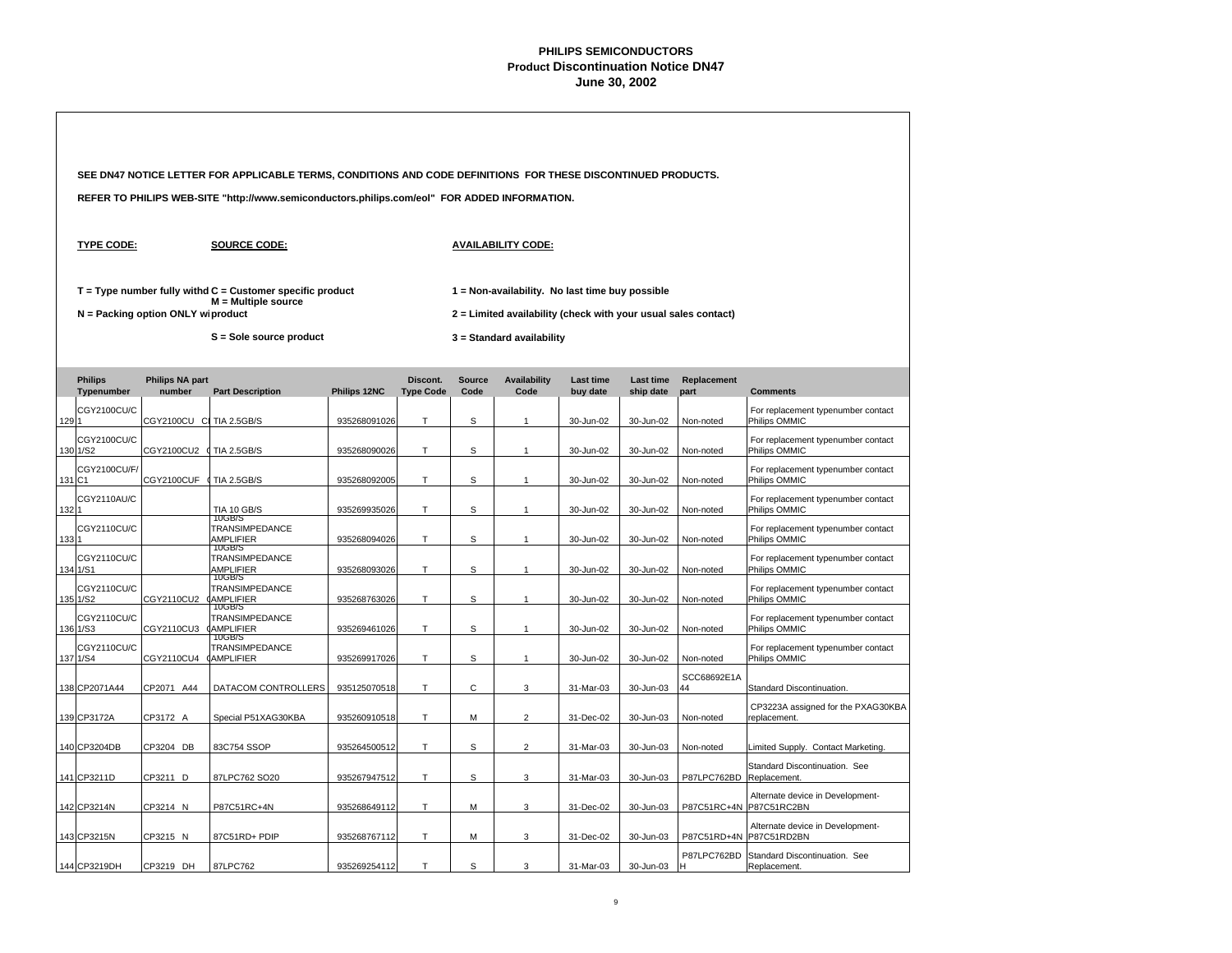|                              |                                   | SEE DN47 NOTICE LETTER FOR APPLICABLE TERMS, CONDITIONS AND CODE DEFINITIONS FOR THESE DISCONTINUED PRODUCTS. |              |                              |                       |                                                                                                                   |                              |                        |                           |                                               |
|------------------------------|-----------------------------------|---------------------------------------------------------------------------------------------------------------|--------------|------------------------------|-----------------------|-------------------------------------------------------------------------------------------------------------------|------------------------------|------------------------|---------------------------|-----------------------------------------------|
|                              |                                   | REFER TO PHILIPS WEB-SITE "http://www.semiconductors.philips.com/eol" FOR ADDED INFORMATION.                  |              |                              |                       |                                                                                                                   |                              |                        |                           |                                               |
| <b>TYPE CODE:</b>            |                                   | <b>SOURCE CODE:</b>                                                                                           |              |                              |                       | <b>AVAILABILITY CODE:</b>                                                                                         |                              |                        |                           |                                               |
|                              | N = Packing option ONLY wiproduct | $T = Type$ number fully withd $C =$ Customer specific product<br>$M =$ Multiple source                        |              |                              |                       | 1 = Non-availability. No last time buy possible<br>2 = Limited availability (check with your usual sales contact) |                              |                        |                           |                                               |
|                              |                                   | S = Sole source product                                                                                       |              |                              |                       | 3 = Standard availability                                                                                         |                              |                        |                           |                                               |
| <b>Philips</b><br>Typenumber | <b>Philips NA part</b><br>number  | <b>Part Description</b>                                                                                       | Philips 12NC | Discont.<br><b>Type Code</b> | <b>Source</b><br>Code | <b>Availability</b><br>Code                                                                                       | <b>Last time</b><br>buy date | Last time<br>ship date | Replacement<br>part       | <b>Comments</b>                               |
| 145 CV2216-1NB               | CV2216-1 NB                       | 51 FAMILY OTP/EPROM -<br>87C576                                                                               | 935262050112 | т                            | S                     | 3                                                                                                                 | 31-Mar-03                    | 30-Jun-03              | Non-noted                 | Standard Discontinuation.                     |
| 146 CV2217-1NB               | CV2217-1 NB                       | 51 FAMILY OTP/EPROM -<br>87C576                                                                               | 935262051112 | T.                           | S                     | 3                                                                                                                 | 31-Mar-03                    | 30-Jun-03              | Non-noted                 | Standard Discontinuation.                     |
| 147 CV3871N                  | CV3871 N                          | Special P83C575EFPN                                                                                           | 935261227112 | Τ                            | М                     | 3                                                                                                                 | 31-Dec-02                    | 30-Jun-03              | Non-noted                 | Standard Discontinuation.                     |
| 148 CV4237A28                | CV4237 A28                        | Special S83C751-5A28                                                                                          | 935269894118 | T.                           | S                     | 3                                                                                                                 | 31-Mar-03                    | 30-Jun-03              | S87C751-5A28 Replacement. | Standard OTP available. See                   |
| 149 CV5122A                  | CV5122 A                          | Special P80C51SBA                                                                                             | 935262647518 | T                            | М                     | 3                                                                                                                 | 31-Dec-02                    | 30-Jun-03              | P87C51X2BA                | Standard OTP available. See<br>Replacement.   |
| 150 CV5160A                  | CV5160 A                          | Special P80C51SFAA                                                                                            | 935262404518 | T                            | М                     | 3                                                                                                                 | 31-Dec-02                    | 30-Jun-03              | P87C51X2FA                | Standard OTP available. See<br>Replacement.   |
| 151 CV5167A                  | CV5167 A                          | Special P80C51SBAA                                                                                            | 935263330512 | T                            | М                     | 3                                                                                                                 | 31-Dec-02                    | 30-Jun-03              | P87C51X2BA                | Standard OTP available. See<br>Replacement.   |
| 152 CV5169N                  | CV5169 N                          | Special P80C51SBPN                                                                                            | 935263433112 | $\mathsf T$                  | М                     | 3                                                                                                                 | 31-Dec-02                    | 30-Jun-03              | P87C51X2BN                | Standard OTP available. See<br>Replacement.   |
| 153 CV5175B                  | CV5175 B                          | Special P80C51SBBB                                                                                            | 935263987518 | T                            | М                     | 3                                                                                                                 | 31-Dec-02                    | 30-Jun-03              | P87C51X2BBD               | Standard OTP available, See<br>Replacement.   |
| 154 CV5572B                  | CV5572 B                          | Special P80C52EBBB                                                                                            | 935228370518 | T                            | М                     | 3                                                                                                                 | 31-Dec-02                    | 30-Jun-03              | P87C52X2BBD               | Standard OTP available. See<br>Replacement.   |
| 155 CV5687N                  | CV5687 N                          | Special P80C52SBPN                                                                                            | 935261688112 | T.                           | М                     | 3                                                                                                                 | 31-Dec-02                    | 30-Jun-03              | P87C52X2BN                | Standard OTP available. See<br>Replacement.   |
| 156 CV5695A                  | CV5695 A                          | Special P80C52SBA                                                                                             | 935262283518 | T.                           | М                     | 3                                                                                                                 | 31-Dec-02                    | 30-Jun-03              | P87C52X2BA                | Standard OTP available. See<br>Replacement.   |
| 157 CV5714B                  | CV5714 B                          | Special P80C52UFBB                                                                                            | 935263677518 | T                            | М                     | 3                                                                                                                 | 31-Dec-02                    | 30-Jun-03              | Non-noted                 | Standard OTP available. Contact<br>Marketing. |
| 158 CV5727B                  | CV5727 B                          | Special P80C52SBBB                                                                                            | 935264177518 | T                            | М                     | 3                                                                                                                 | 31-Dec-02                    | 30-Jun-03              | P87C52X2BBD Replacement.  | Standard OTP available. See                   |
| 159 CV5735B                  | CV5735 B                          | Special P80C52SBBB                                                                                            | 935264509518 | Τ                            | М                     | 3                                                                                                                 | 31-Dec-02                    | 30-Jun-03              | P87C52X2BBD               | Standard OTP available. See<br>Replacement.   |
| 160 CV5748B                  | CV5748 B                          | Special P80C52SFBB                                                                                            | 935266761518 | T                            | M                     | 3                                                                                                                 | 31-Dec-02                    | 30-Jun-03              | Non-noted                 | Standard OTP available. Contact<br>Marketing  |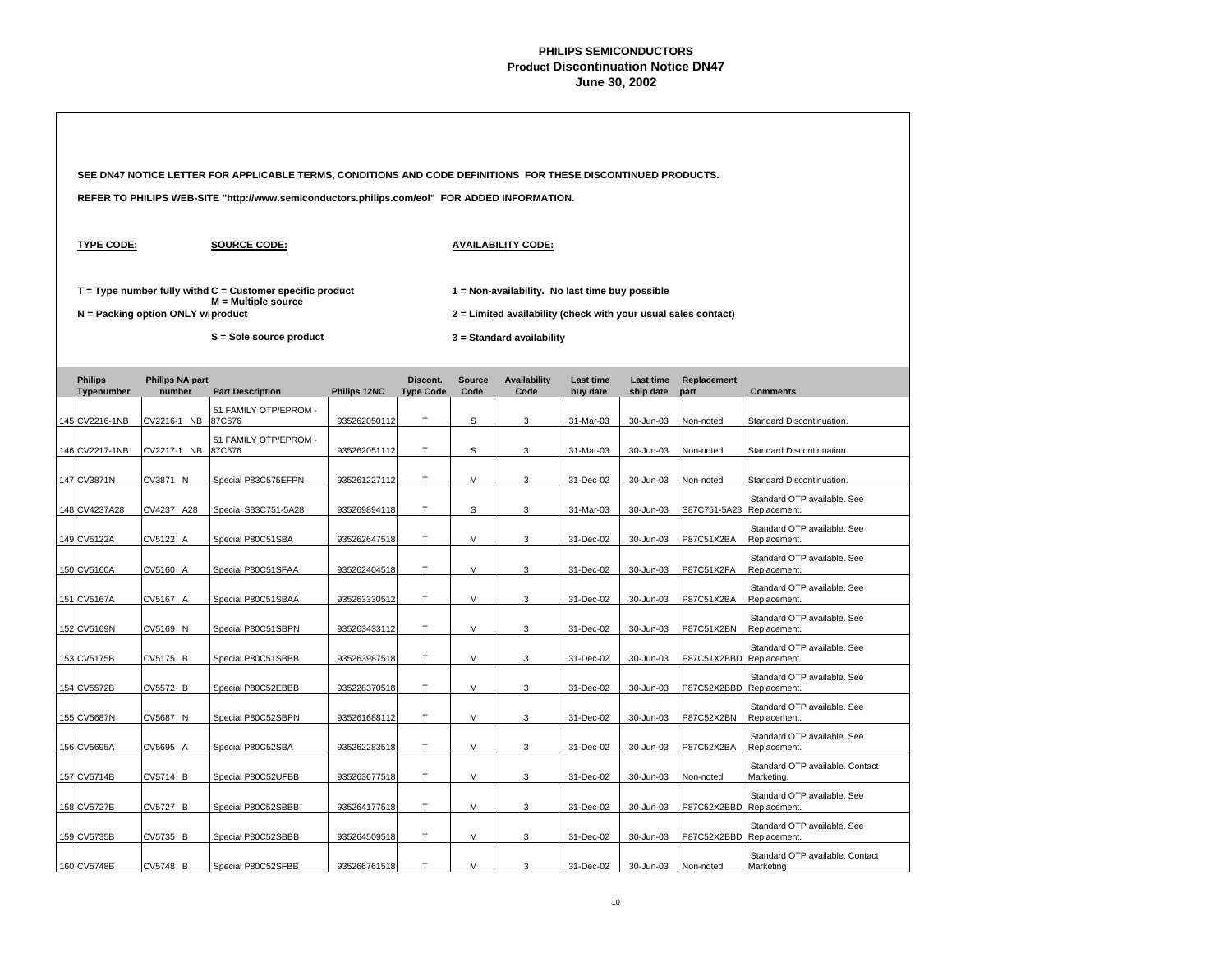|                              |                                   | SEE DN47 NOTICE LETTER FOR APPLICABLE TERMS, CONDITIONS AND CODE DEFINITIONS FOR THESE DISCONTINUED PRODUCTS. |              |                              |                       |                                                                                                                   |                              |                               |                          |                                             |  |  |
|------------------------------|-----------------------------------|---------------------------------------------------------------------------------------------------------------|--------------|------------------------------|-----------------------|-------------------------------------------------------------------------------------------------------------------|------------------------------|-------------------------------|--------------------------|---------------------------------------------|--|--|
|                              |                                   | REFER TO PHILIPS WEB-SITE "http://www.semiconductors.philips.com/eol" FOR ADDED INFORMATION.                  |              |                              |                       |                                                                                                                   |                              |                               |                          |                                             |  |  |
| <b>TYPE CODE:</b>            |                                   | <b>SOURCE CODE:</b>                                                                                           |              |                              |                       | <b>AVAILABILITY CODE:</b>                                                                                         |                              |                               |                          |                                             |  |  |
|                              | N = Packing option ONLY wiproduct | $T = Type$ number fully withd $C =$ Customer specific product<br>$M =$ Multiple source                        |              |                              |                       | 1 = Non-availability. No last time buy possible<br>2 = Limited availability (check with your usual sales contact) |                              |                               |                          |                                             |  |  |
|                              |                                   | S = Sole source product                                                                                       |              |                              |                       | 3 = Standard availability                                                                                         |                              |                               |                          |                                             |  |  |
| <b>Philips</b><br>Typenumber | <b>Philips NA part</b><br>number  | <b>Part Description</b>                                                                                       | Philips 12NC | Discont.<br><b>Type Code</b> | <b>Source</b><br>Code | <b>Availability</b><br>Code                                                                                       | <b>Last time</b><br>buy date | <b>Last time</b><br>ship date | Replacement<br>part      | <b>Comments</b>                             |  |  |
| 161 CV5752A                  | CV5752 A                          | Special P80C52SFAA                                                                                            | 935267085518 | T                            | M                     | 3                                                                                                                 | 31-Dec-02                    | 30-Jun-03                     | P87C52X2FA               | Standard OTP available. See<br>Replacement. |  |  |
| 162 CV5753A                  | CV5753 A                          | Special P80C52SFAA                                                                                            | 935267086512 | T                            | M                     | 3                                                                                                                 | 31-Dec-02                    | 30-Jun-03                     | P87C52X2FA               | Standard OTP available, See<br>Replacement. |  |  |
| 163 CV5761B                  | CV5761 B                          | Special P80C52SBBB                                                                                            | 935267866518 | T.                           | M                     | 3                                                                                                                 | 31-Dec-02                    | 30-Jun-03                     | P87C52X2BBD              | Standard OTP available. See<br>Replacement. |  |  |
| 164 CV5763B                  | CV5763 B                          | Special P80C52SBBB                                                                                            | 935268066518 | T                            | M                     | 3                                                                                                                 | 31-Dec-02                    | 30-Jun-03                     | P87C52X2BBD Replacement. | Standard OTP Available. See                 |  |  |
| 165 CV5768B                  | CV5768 B                          | Special P80C52SBBB                                                                                            | 935268690557 | T                            | M                     | 3                                                                                                                 | 31-Dec-02                    | 30-Jun-03                     | P87C52X2BBD              | Standard OTP available. See<br>Replacement. |  |  |
| 166 CV6363B                  | CV6363 B                          | Special P80C54SBBB                                                                                            | 935269889557 | T                            | M                     | 3                                                                                                                 | 31-Dec-02                    | 30-Jun-03                     | P87C54X2BBD              | Standard OTP available. See<br>Replacement  |  |  |
| 167 CV6540A                  | CV6540 A                          | Special P83C51FA-4A                                                                                           | 935261680518 | $\mathsf T$                  | M                     | 3                                                                                                                 | 31-Dec-02                    | 30-Jun-03                     | P87C51FA-4A              | Standard OTP available. See<br>Replacement. |  |  |
| 168 CV6565A                  | CV6565 A                          | Special P83C51FA-5A                                                                                           | 935269922518 | T                            | M                     | $\ensuremath{\mathsf{3}}$                                                                                         | 31-Dec-02                    | 30-Jun-03                     | P87C51FA-5A              | Standard OTP Available. See<br>Replacement. |  |  |
| 169 CV6612N                  | CV6612 N                          | Special P83C750EBPN                                                                                           | 935199760112 | T                            | М                     | 3                                                                                                                 | 31-Dec-02                    | 30-Jun-03                     | P87C750EBPN              | Standard OTP Available, See<br>Replacement. |  |  |
| 170 CV6617N                  | CV6617 N                          | Special P83C750EBPN                                                                                           | 935212100112 | T                            | M                     | 3                                                                                                                 | 31-Dec-02                    | 30-Jun-03                     | P87C750EBPN Replacement. | Standard OTP Available. See                 |  |  |
| 171 CV7015A                  | CV7015 A                          | Special P83C749EBAA                                                                                           | 935263264112 | Т                            | М                     | 3                                                                                                                 | 31-Dec-02                    | 30-Jun-03                     | P87C749EBAA              | Standard OTP Available. See<br>Replacement. |  |  |
| 172 CV7016A                  | CV7016 A                          | Special P83C749EBAA                                                                                           | 935264062118 | T                            | M                     | 3                                                                                                                 | 31-Dec-02                    | 30-Jun-03                     | P87C749EBAA Replacement. | Standard OTP Available. See                 |  |  |
| 173 CV8413B                  | CV8413 B                          | Special P80C58UBBB                                                                                            | 935263745557 | Τ                            | M                     | 3                                                                                                                 | 31-Dec-02                    | 30-Jun-03                     | P87C58X2BBD              | Standard OTP available, See<br>Replacement. |  |  |
| 174 CV8415B                  | CV8415 B                          | Special P80C58SBBB                                                                                            | 935269885557 | T                            | M                     | 3                                                                                                                 | 31-Dec-02                    | 30-Jun-03                     | P87C58X2BBD Replacement. | Standard OTP available. See                 |  |  |
| 175 CV9313A                  | CV9313 A                          | Special P83C51RB+4A                                                                                           | 935265575518 | Т                            | M                     | 3                                                                                                                 | 31-Dec-02                    | 30-Jun-03                     | P87C51RB+4A              | Standard OTP available. See<br>Replacement. |  |  |
| 176 CV9314A                  | CV9314 A                          | Special P83C51RB+ 4A                                                                                          | 935267018518 | T                            | M                     | 3                                                                                                                 | 31-Dec-02                    | 30-Jun-03                     | P87C51RB+4A Replacement. | Standard OTP available. See                 |  |  |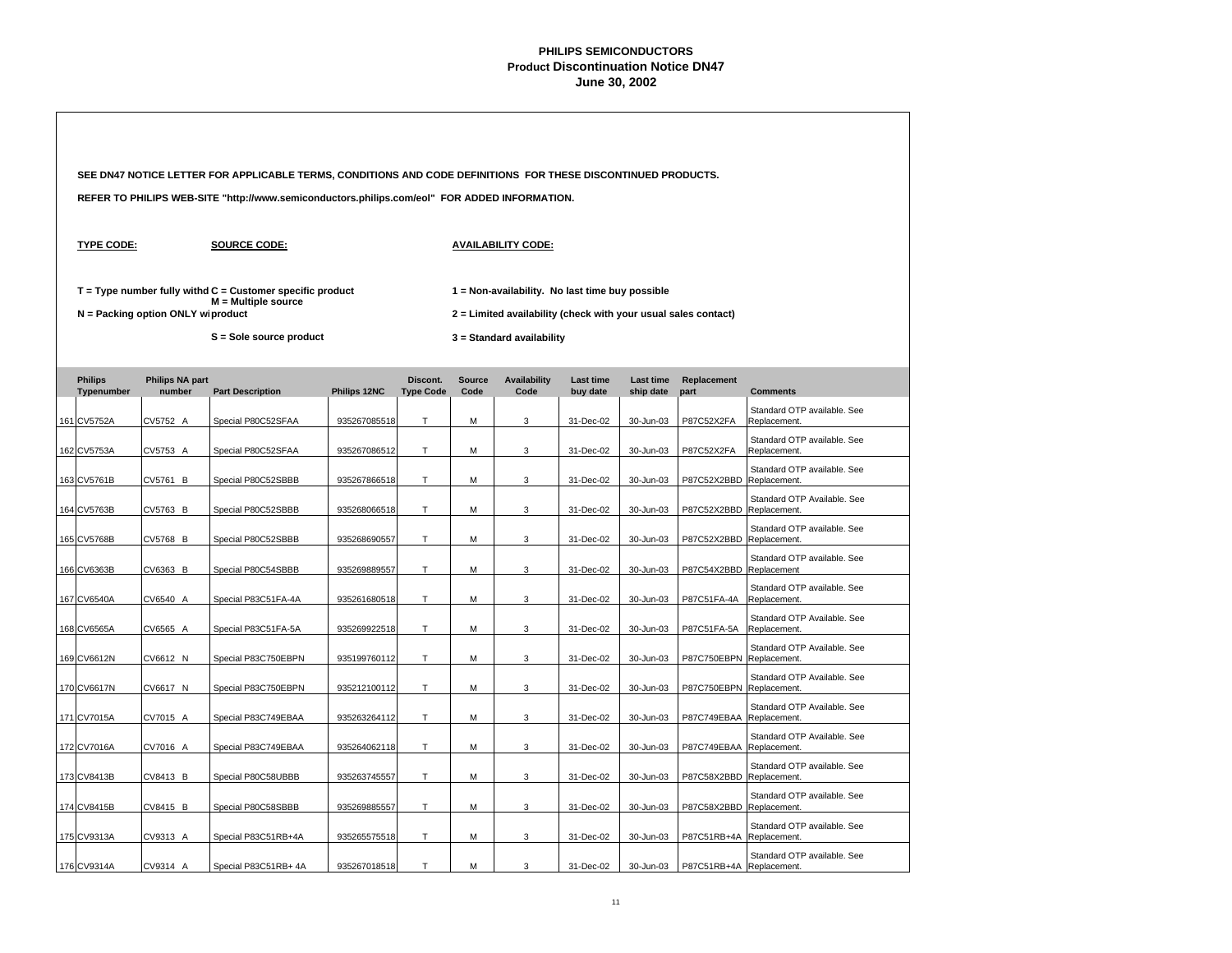|                                    |                                   | SEE DN47 NOTICE LETTER FOR APPLICABLE TERMS, CONDITIONS AND CODE DEFINITIONS FOR THESE DISCONTINUED PRODUCTS. |              |                              |                |                                                                                                                   |                              |                               |                          |                                                                                                    |  |
|------------------------------------|-----------------------------------|---------------------------------------------------------------------------------------------------------------|--------------|------------------------------|----------------|-------------------------------------------------------------------------------------------------------------------|------------------------------|-------------------------------|--------------------------|----------------------------------------------------------------------------------------------------|--|
|                                    |                                   | REFER TO PHILIPS WEB-SITE "http://www.semiconductors.philips.com/eol" FOR ADDED INFORMATION.                  |              |                              |                |                                                                                                                   |                              |                               |                          |                                                                                                    |  |
| <b>TYPE CODE:</b>                  |                                   | <b>SOURCE CODE:</b>                                                                                           |              |                              |                | <b>AVAILABILITY CODE:</b>                                                                                         |                              |                               |                          |                                                                                                    |  |
|                                    | N = Packing option ONLY wiproduct | $T = Type$ number fully withd $C =$ Customer specific product<br>$M =$ Multiple source                        |              |                              |                | 1 = Non-availability. No last time buy possible<br>2 = Limited availability (check with your usual sales contact) |                              |                               |                          |                                                                                                    |  |
|                                    |                                   | S = Sole source product                                                                                       |              |                              |                | 3 = Standard availability                                                                                         |                              |                               |                          |                                                                                                    |  |
| <b>Philips</b><br>Typenumber       | <b>Philips NA part</b><br>number  | <b>Part Description</b>                                                                                       | Philips 12NC | Discont.<br><b>Type Code</b> | Source<br>Code | <b>Availability</b><br>Code                                                                                       | <b>Last time</b><br>buy date | <b>Last time</b><br>ship date | Replacement<br>part      | <b>Comments</b>                                                                                    |  |
| 177 CV9316A                        | CV9316 A                          | Special P83C51RB+ 4A                                                                                          | 935267016518 | T.                           | M              | 3                                                                                                                 | 31-Dec-02                    | 30-Jun-03                     | P87C51RB+4A              | Standard OTP available. See<br>Replacement.                                                        |  |
| 178 CV9323A                        | CV9323 A                          | Special P83C51RB+4A                                                                                           | 935269923518 | T                            | M              | 3                                                                                                                 | 31-Dec-02                    | 30-Jun-03                     | P87C51RB+4A Replacement. | Standard OTP available. See                                                                        |  |
| 179 CV9405B                        | CV9405 B                          | Special P83C51RD+IB                                                                                           | 935268385518 | T                            | M              | 3                                                                                                                 | 31-Dec-02                    | 30-Jun-03                     | P87C51RD+IB              | Standard OTP available. See<br>Replacement.                                                        |  |
| 180 CV9504A                        | CV9504 A                          | Special P83C554SBAA                                                                                           | 935267407518 | T                            | M              | 3                                                                                                                 | 31-Dec-02                    | 30-Jun-03                     | P87C554SBA               | Standard OTP available. See<br>Replacement.                                                        |  |
| 181 CV9510A                        | CV9510 A                          | Special P83C554SBAA                                                                                           | 935269511518 | T                            | M              | 3                                                                                                                 | 31-Dec-02                    | 30-Jun-03                     | P87C552SBAA              | Standard OTP Available. See<br>Replacement.                                                        |  |
| 182 GTL2001DL                      | GTL2001 DL                        | GTL2001                                                                                                       | 935267179112 | T                            | м              | 3                                                                                                                 | 31-Dec-02                    | 30-Jun-03                     | <b>GTL2000DL</b>         | Standard Discontinuation. See<br>Replacement.                                                      |  |
| 183 GTL2001DL                      | GTL2001 DL                        | GTL2001                                                                                                       | 935267179118 | T                            | M              | 3                                                                                                                 | 31-Dec-02                    | 30-Jun-03                     | GTL2000DL                | Standard Discontinuation. See<br>Replacement.                                                      |  |
| HTRC12002B/0<br>184 3D             |                                   | <b>HITAG</b>                                                                                                  |              | T                            |                | $\overline{2}$                                                                                                    |                              |                               | PCF7921ATS/3<br>391      | Introduction of next generation HITAG                                                              |  |
|                                    |                                   | USB1.1 DEVICE                                                                                                 | 935256930518 |                              | М              |                                                                                                                   | 31-Dec-02                    | 30-Jun-03                     |                          | Security Controller<br>ISP1181A is a direct replacement for<br>ISP1181 Not manufacturable. Consult |  |
| 185 ISP1181BS                      | ISP1181 BS                        | CONTROLER W/16 BIT<br>USB1.1 DEVICE                                                                           | 935268742518 | T                            | s              | $\mathbf{1}$                                                                                                      | 30-Jun-02                    | 30-Jun-02                     | <b>ISP1181A</b>          | Marketing.<br>ISP1181A is a direct replacement for<br>ISP1181 Not manufacturable. Consult          |  |
| 186 ISP1181BS                      | ISP1181 BS                        | <b>CONTROLER W/16 BIT</b><br>USB1.1 DEVICE                                                                    | 935268742551 | T                            | S              | $\mathbf{1}$                                                                                                      | 30-Jun-02                    | 30-Jun-02                     | <b>ISP1181A</b>          | Marketing.<br>ISP1181A is a direct replacement for<br>ISP1181 Not manufacturable. Consult          |  |
| 187 ISP1181BS                      | ISP1181 BS                        | CONTROLER W/16 BIT<br>USB 1.1 INTERFACE                                                                       | 935268742557 | T                            | S              | $\mathbf{1}$                                                                                                      | 30-Jun-02                    | 30-Jun-02                     | <b>ISP1181A</b>          | Marketing.<br>ISP1181A is a direct replacement for<br>ISP1181 Not manufacturable. Consult          |  |
| 188 ISP1181DGG                     | ISP1181 DGG                       | <b>DEVICE</b>                                                                                                 | 935267285118 | T                            | S              | $\mathbf{1}$                                                                                                      | 30-Jun-02                    | 30-Jun-02                     | <b>ISP1181A</b>          | Marketing.<br>TSP1181A is a direct replacement for                                                 |  |
| 189 ISP1181DGG                     | ISP1181 DGG DEVICE                | USB 1.1 INTERFACE                                                                                             | 935267285112 | T                            | S              | $\overline{1}$                                                                                                    | 30-Jun-02                    | 30-Jun-02                     | <b>ISP1181A</b>          | ISP1181 Not manufacturable. Consult<br>Marketing.                                                  |  |
| KACMIM25602<br>190 U/N5A/07        |                                   | <b>CLHW</b>                                                                                                   | 935265801025 | $\top$                       | C              | $\mathbf{1}$                                                                                                      | 30-Jun-02                    | 30-Jun-02                     | Non-noted                | Not manufacturable. Prior advisory<br>given.                                                       |  |
| <b>KACMIM25602</b><br>191 U/N5A/08 |                                   | <b>CLHW</b>                                                                                                   | 935265319025 | T                            | $\mathsf{C}$   | $\mathbf{1}$                                                                                                      | 30-Jun-02                    | 30-Jun-02                     | Non-noted                | Not manufacturable. Prior advisory<br>aiven.                                                       |  |
| <b>KACMIM25602</b><br>192 U/N5A/0A |                                   | <b>CLHW</b>                                                                                                   | 935267255025 | T.                           | C              | $\overline{1}$                                                                                                    | 30-Jun-02                    | 30-Jun-02                     | Non-noted                | Not manufacturable. Prior advisory<br>given.                                                       |  |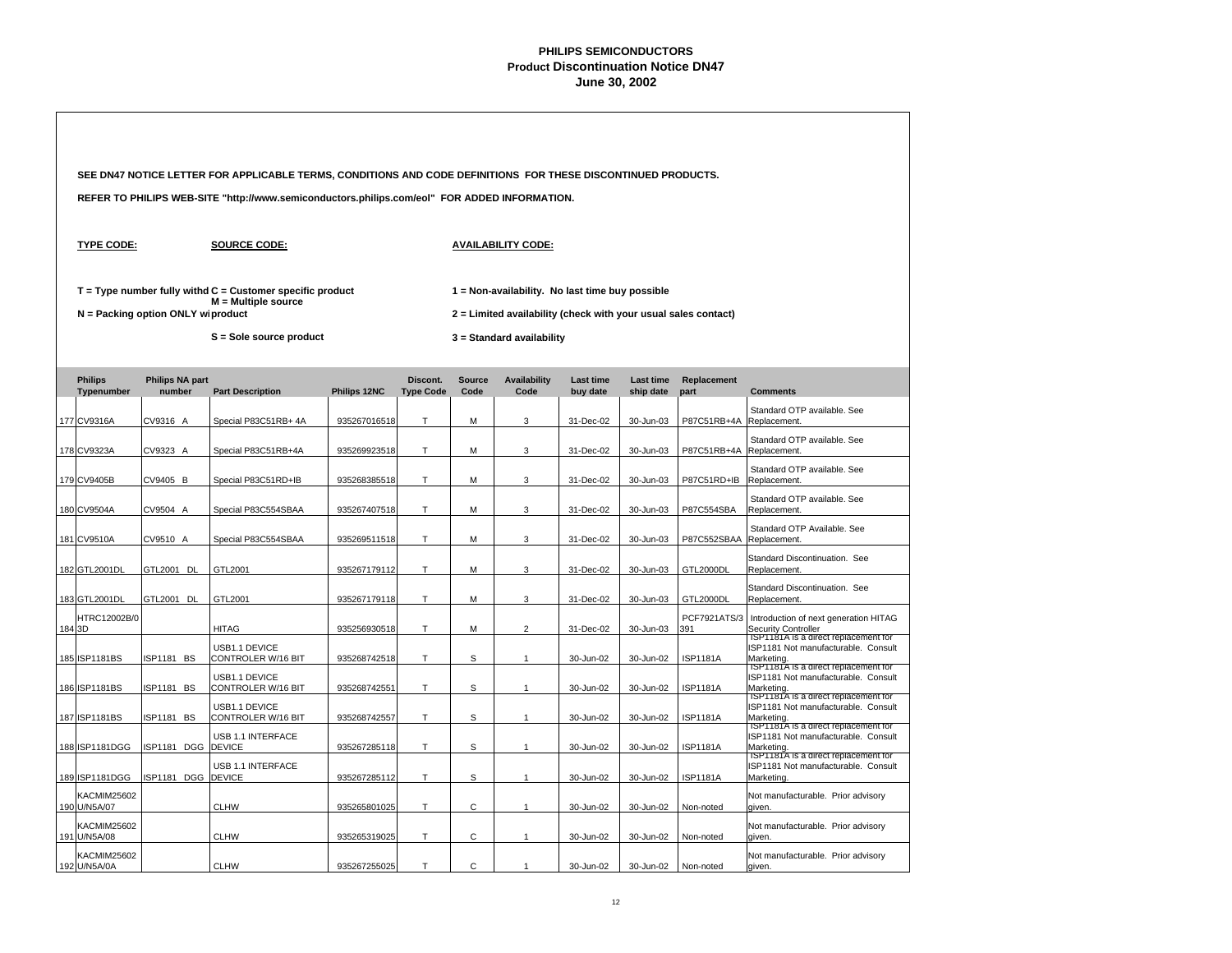|  |                                    |                                   | SEE DN47 NOTICE LETTER FOR APPLICABLE TERMS, CONDITIONS AND CODE DEFINITIONS FOR THESE DISCONTINUED PRODUCTS. |              |                              |                                                                                                                   |                             |                              |                               |                     |                                              |  |  |  |  |
|--|------------------------------------|-----------------------------------|---------------------------------------------------------------------------------------------------------------|--------------|------------------------------|-------------------------------------------------------------------------------------------------------------------|-----------------------------|------------------------------|-------------------------------|---------------------|----------------------------------------------|--|--|--|--|
|  |                                    |                                   | REFER TO PHILIPS WEB-SITE "http://www.semiconductors.philips.com/eol" FOR ADDED INFORMATION.                  |              |                              |                                                                                                                   |                             |                              |                               |                     |                                              |  |  |  |  |
|  | <b>TYPE CODE:</b>                  |                                   | <b>SOURCE CODE:</b>                                                                                           |              |                              |                                                                                                                   | <b>AVAILABILITY CODE:</b>   |                              |                               |                     |                                              |  |  |  |  |
|  |                                    | N = Packing option ONLY wiproduct | $T = Type$ number fully withd $C =$ Customer specific product<br>$M =$ Multiple source                        |              |                              | 1 = Non-availability. No last time buy possible<br>2 = Limited availability (check with your usual sales contact) |                             |                              |                               |                     |                                              |  |  |  |  |
|  |                                    |                                   | S = Sole source product                                                                                       |              |                              |                                                                                                                   | 3 = Standard availability   |                              |                               |                     |                                              |  |  |  |  |
|  | <b>Philips</b><br>Typenumber       | <b>Philips NA part</b><br>number  | <b>Part Description</b>                                                                                       | Philips 12NC | Discont.<br><b>Type Code</b> | <b>Source</b><br>Code                                                                                             | <b>Availability</b><br>Code | <b>Last time</b><br>buy date | <b>Last time</b><br>ship date | Replacement<br>part | <b>Comments</b>                              |  |  |  |  |
|  | <b>KACMIM25602</b><br>193 U/N5A/16 |                                   | <b>CLHW</b>                                                                                                   | 935265322025 | T.                           | $\mathsf{C}$                                                                                                      | $\mathbf{1}$                | 30-Jun-02                    | 30-Jun-02                     | Non-noted           | Not manufacturable. Prior advisory<br>given. |  |  |  |  |
|  | <b>KACMIM25602</b><br>194 U/N5A/1A |                                   | <b>CLHW</b>                                                                                                   | 935265330025 | T.                           | C                                                                                                                 | $\mathbf{1}$                | 30-Jun-02                    | 30-Jun-02                     | Non-noted           | Not manufacturable. Prior advisory<br>given. |  |  |  |  |
|  | <b>KACMIM25602</b><br>195 U/N5A/1C |                                   | <b>CLHW</b>                                                                                                   | 935265323025 | T                            | С                                                                                                                 | $\mathbf{1}$                | 30-Jun-02                    | 30-Jun-02                     | Non-noted           | Not manufacturable. Prior advisory<br>given. |  |  |  |  |
|  | <b>KACMIM25602</b><br>196 U/N5A/24 |                                   | <b>CLHW</b>                                                                                                   | 935264434025 | T.                           | C                                                                                                                 | $\mathbf{1}$                | 30-Jun-02                    | 30-Jun-02                     | Non-noted           | Not manufacturable. Prior advisory<br>given. |  |  |  |  |
|  | <b>KACMIM25602</b><br>197 U/N5A/26 |                                   | <b>CLHW</b>                                                                                                   | 935265329025 | T                            | C                                                                                                                 | $\mathbf{1}$                | 30-Jun-02                    | 30-Jun-02                     | Non-noted           | Not manufacturable. Prior advisory<br>given. |  |  |  |  |
|  | KACMIM25602<br>198 U/N5A/30        |                                   | <b>CLHW</b>                                                                                                   | 935265324025 | $\top$                       | С                                                                                                                 | $\mathbf{1}$                | 30-Jun-02                    | 30-Jun-02                     | Non-noted           | Not manufacturable. Prior advisory<br>given. |  |  |  |  |
|  | <b>KACMIM25602</b><br>199 U/N5A/3D |                                   | <b>CLHW</b>                                                                                                   | 935265326025 | T                            | С                                                                                                                 | $\mathbf{1}$                | 30-Jun-02                    | 30-Jun-02                     | Non-noted           | Not manufacturable. Prior advisory<br>given. |  |  |  |  |
|  | KACMIM25602<br>200 U/N5A/56        |                                   | <b>CLHW</b>                                                                                                   | 935265327025 | T                            | C                                                                                                                 | $\mathbf{1}$                | 30-Jun-02                    | 30-Jun-02                     | Non-noted           | Not manufacturable. Prior advisory<br>aiven. |  |  |  |  |
|  | KACMIM25602<br>201 U/N5A/5A        |                                   | <b>CLHW</b>                                                                                                   | 935265321025 | T.                           | С                                                                                                                 | $\mathbf{1}$                | 30-Jun-02                    | 30-Jun-02                     | Non-noted           | Not manufacturable. Prior advisory<br>given. |  |  |  |  |
|  | KACMIM25602<br>202 U/N5A/5C        |                                   | <b>CLHW</b>                                                                                                   | 935265320025 | T                            | С                                                                                                                 | $\mathbf{1}$                | 30-Jun-02                    | 30-Jun-02                     | Non-noted           | Not manufacturable. Prior advisory<br>given. |  |  |  |  |
|  | <b>KACMIM25602</b><br>203 U/N5A/64 |                                   | <b>CLHW</b>                                                                                                   | 935265332025 | T.                           | С                                                                                                                 | $\mathbf{1}$                | 30-Jun-02                    | 30-Jun-02                     | Non-noted           | Not manufacturable. Prior advisory<br>given. |  |  |  |  |
|  | KACMIM25602<br>204 U/N5A/6C        |                                   | <b>CLHW</b>                                                                                                   | 935265331025 | T                            | $\mathsf{C}$                                                                                                      | $\mathbf{1}$                | 30-Jun-02                    | 30-Jun-02                     | Non-noted           | Not manufacturable. Prior advisory<br>given. |  |  |  |  |
|  | <b>KACMIM25602</b><br>205 U/N5A/7A |                                   | <b>CLHW</b>                                                                                                   | 935265334025 | T                            | $\mathsf{C}$                                                                                                      | $\mathbf{1}$                | 30-Jun-02                    | 30-Jun-02                     | Non-noted           | Not manufacturable. Prior advisory<br>given. |  |  |  |  |
|  | KACMIM25602<br>206 U/N5A/80        |                                   | <b>CLHW</b>                                                                                                   | 935265333025 | $\top$                       | C                                                                                                                 | $\mathbf{1}$                | 30-Jun-02                    | 30-Jun-02                     | Non-noted           | Not manufacturable. Prior advisory<br>given. |  |  |  |  |
|  | <b>KACMIM25602</b><br>207 U/N5A/FF |                                   | <b>CLHW</b>                                                                                                   | 935265328025 | T                            | $\mathsf{C}$                                                                                                      | $\mathbf{1}$                | 30-Jun-02                    | 30-Jun-02                     | Non-noted           | Not manufacturable. Prior advisory<br>aiven. |  |  |  |  |
|  | <b>KACMIM25602</b><br>208 W/N5A/09 |                                   | <b>CLHW</b>                                                                                                   | 935265336005 | T                            | C                                                                                                                 | $\mathbf{1}$                | 30-Jun-02                    | 30-Jun-02                     | Non-noted           | Not manufacturable. Prior advisory<br>given. |  |  |  |  |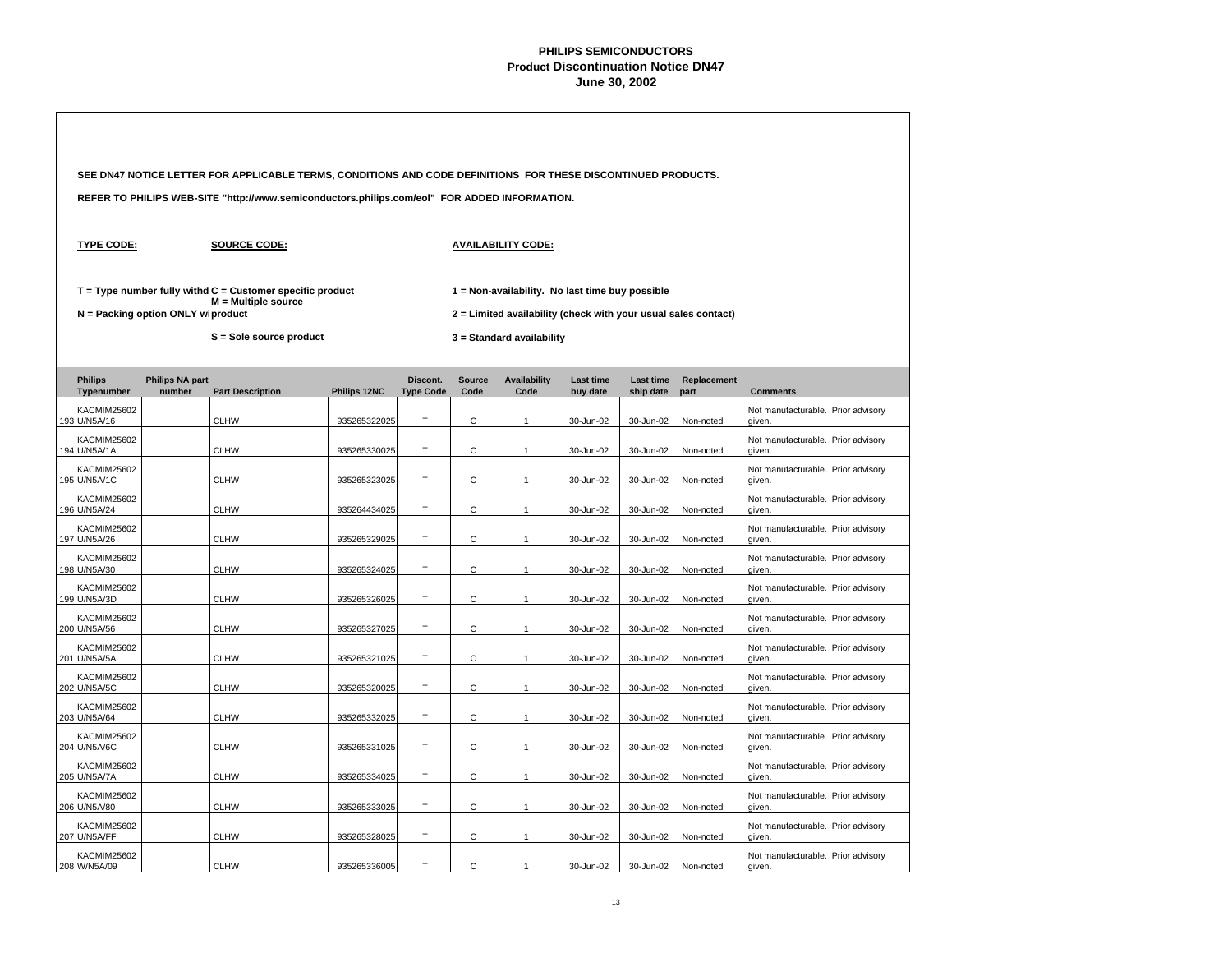|                              |                                   | SEE DN47 NOTICE LETTER FOR APPLICABLE TERMS, CONDITIONS AND CODE DEFINITIONS FOR THESE DISCONTINUED PRODUCTS. |              |                              |                                                                                                                   |                             |                       |                        |                                      |                                                                          |  |  |  |
|------------------------------|-----------------------------------|---------------------------------------------------------------------------------------------------------------|--------------|------------------------------|-------------------------------------------------------------------------------------------------------------------|-----------------------------|-----------------------|------------------------|--------------------------------------|--------------------------------------------------------------------------|--|--|--|
|                              |                                   | REFER TO PHILIPS WEB-SITE "http://www.semiconductors.philips.com/eol" FOR ADDED INFORMATION.                  |              |                              |                                                                                                                   |                             |                       |                        |                                      |                                                                          |  |  |  |
| <b>TYPE CODE:</b>            |                                   | <b>SOURCE CODE:</b>                                                                                           |              |                              |                                                                                                                   | <b>AVAILABILITY CODE:</b>   |                       |                        |                                      |                                                                          |  |  |  |
|                              | N = Packing option ONLY wiproduct | $T = Type$ number fully withd $C =$ Customer specific product<br>M = Multiple source                          |              |                              | 1 = Non-availability. No last time buy possible<br>2 = Limited availability (check with your usual sales contact) |                             |                       |                        |                                      |                                                                          |  |  |  |
|                              |                                   | S = Sole source product                                                                                       |              |                              |                                                                                                                   | 3 = Standard availability   |                       |                        |                                      |                                                                          |  |  |  |
| <b>Philips</b><br>Typenumber | <b>Philips NA part</b><br>number  | <b>Part Description</b>                                                                                       | Philips 12NC | Discont.<br><b>Type Code</b> | <b>Source</b><br>Code                                                                                             | <b>Availability</b><br>Code | Last time<br>buy date | Last time<br>ship date | Replacement<br>part                  | <b>Comments</b>                                                          |  |  |  |
| 209 KMZ41                    | KMZ41 T/R                         | Magnetic-field sensor                                                                                         | 934037210115 | T.                           | M                                                                                                                 | $\mathbf{1}$                | 30-Jun-02             | 30-Jun-02              | Non-noted                            | Non-manufacturable. Consult Marketing.                                   |  |  |  |
| 210 KMZ52                    |                                   | <b>DOUBLE COMPASS</b><br>SENSOR                                                                               | 934055701115 | T.                           | M                                                                                                                 | $\mathbf{1}$                | 30-Jun-02             | 30-Jun-02              | Non-noted                            | Non-manufacturable. Consult Marketing.                                   |  |  |  |
| 211 KTY82/210/FD             |                                   | Silicon temperature sensor                                                                                    | 934039070215 | T.                           | M                                                                                                                 | $\mathbf{1}$                | 30-Jun-02             | 30-Jun-02              | Non-noted                            | Non-manufacturable. Consult Marketing.                                   |  |  |  |
| 212 LO9908HT                 | LO9908HT BC                       | LO9908                                                                                                        | 935265572557 | T                            | S                                                                                                                 | 3                           | 31-Mar-03             | 30-Jun-03              | Non-noted                            | Standard Discontinuation.                                                |  |  |  |
| 213 MAX708RDH                |                                   | <b>SYSTEM RESET</b>                                                                                           | 935271413518 | $\top$                       | M                                                                                                                 | $\mathbf{1}$                | 30-Jun-02             | 30-Jun-02              | MAX708RD                             | Non-manufacturable. Consult Marketing.                                   |  |  |  |
| 214 MAX708SDH                |                                   | <b>SYSTEM RESET</b>                                                                                           | 935271412518 | $\top$                       | М                                                                                                                 | $\mathbf{1}$                | 30-Jun-02             | 30-Jun-02              | MAX708SD                             | Non-manufacturable. Consult Marketing.                                   |  |  |  |
| 215 MAX708TDH                |                                   | <b>SYSTEM RESET</b>                                                                                           | 935271411518 | T                            | M                                                                                                                 | $\mathbf{1}$                | 30-Jun-02             | 30-Jun-02              | MAX708TD                             | Non-manufacturable. Consult Marketing.                                   |  |  |  |
| 216 MF1011B900Y              | MF1011B900Y 1transistor           | NPN microwave power                                                                                           | 934024400114 | T.                           | M                                                                                                                 | 3                           | 31-Dec-02             | 30-Jun-03              | MX1011B700Y                          | Standard Discontinuation. See<br>Replacement.                            |  |  |  |
| MF2MOC1D80/<br>217 D05100    |                                   | 08BIT DIF                                                                                                     | 935264406118 | T                            | C                                                                                                                 | $\overline{2}$              | 31-Mar-03             | 30-Jun-03              | Non-noted                            | Contact Marketing for Replacement                                        |  |  |  |
| MF2MOC1D80/<br>218 D05511    |                                   | 08BIT DIF                                                                                                     | 935267105118 | T                            | C                                                                                                                 | $\overline{2}$              | 31-Mar-03             | 30-Jun-03              | Non-noted                            | Contact Marketing for Replacement                                        |  |  |  |
| MF2MOC1D80/<br>219 D05803    |                                   | 08BIT DIF                                                                                                     | 935268475118 | T                            | C                                                                                                                 | $\overline{2}$              | 31-Mar-03             | 30-Jun-03              | Non-noted                            | Contact Marketing for Replacement                                        |  |  |  |
| MF2MOC1D80/<br>220 D06206    |                                   | 08BIT DIF                                                                                                     | 935270398118 | T.                           | $\mathsf{C}$                                                                                                      | $\overline{2}$              | 31-Mar-03             | 30-Jun-03              | Non-noted                            | Contact Marketing for Replacement                                        |  |  |  |
| MF2MOC1D81/<br>221 D025A2    |                                   | 08BIT DIF                                                                                                     | 935265450118 | T                            | $\mathsf{C}$                                                                                                      | $\overline{2}$              | 31-Mar-03             | 30-Jun-03              | Non-noted                            | Contact Marketing for Replacement.<br>Limited Supply.                    |  |  |  |
| MF2MOC1D81/<br>222 DM25A2    |                                   | 08BIT DIF                                                                                                     | 935266797118 | $\top$                       | $\mathsf{C}$                                                                                                      | $\overline{2}$              | 31-Mar-03             | 30-Jun-03              | Non-noted                            | Contact Marketing for Replacement.<br>Limited Supply.                    |  |  |  |
| MF2MOC1D81/<br>223 DM75A3    |                                   | 08BIT DIF                                                                                                     | 935269282118 | T                            | $\mathsf{C}$                                                                                                      | $\overline{2}$              | 31-Mar-03             | 30-Jun-03              | MF2MOC1D81<br>DP75A3 See<br>Comments | Contact Marketing for Replacement.<br>12nc 935269285118. Limited Supply. |  |  |  |
| MFRC15001A/0<br>224 2F       | MRC151A02F<br>- N                 | CL READER SYSTEMS                                                                                             | 935236020112 | T.                           | S                                                                                                                 | $\overline{2}$              | 31-Mar-03             | 30-Jun-03              | Non-noted                            | Limited Supply. Contact Marketing.                                       |  |  |  |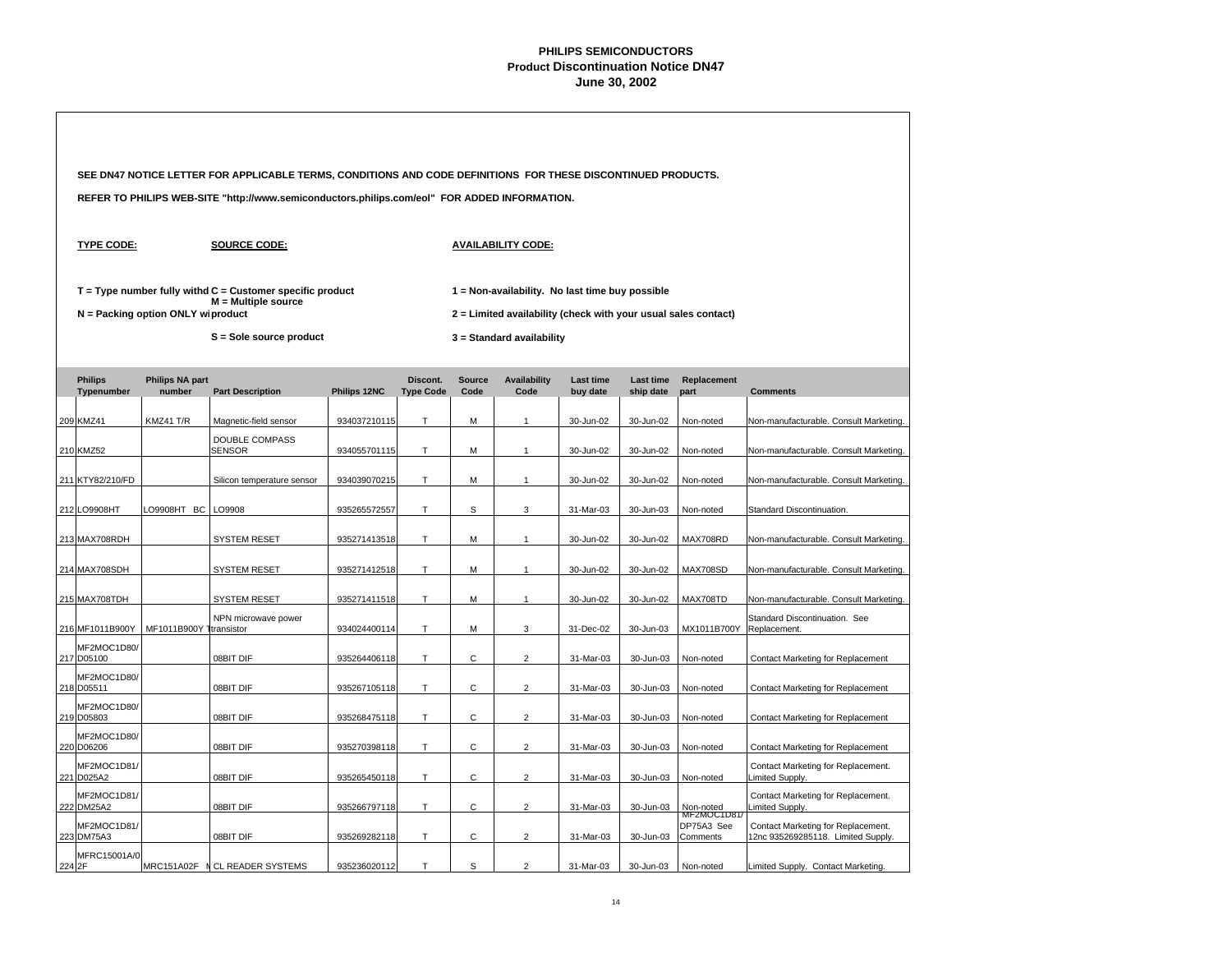| SEE DN47 NOTICE LETTER FOR APPLICABLE TERMS, CONDITIONS AND CODE DEFINITIONS FOR THESE DISCONTINUED PRODUCTS. |                              |                                   |                                                                                              |              |                              |                       |                                                                                                                   |                              |                        |                                                 |                                                                                                                                                  |  |  |
|---------------------------------------------------------------------------------------------------------------|------------------------------|-----------------------------------|----------------------------------------------------------------------------------------------|--------------|------------------------------|-----------------------|-------------------------------------------------------------------------------------------------------------------|------------------------------|------------------------|-------------------------------------------------|--------------------------------------------------------------------------------------------------------------------------------------------------|--|--|
|                                                                                                               |                              |                                   | REFER TO PHILIPS WEB-SITE "http://www.semiconductors.philips.com/eol" FOR ADDED INFORMATION. |              |                              |                       |                                                                                                                   |                              |                        |                                                 |                                                                                                                                                  |  |  |
|                                                                                                               | <b>TYPE CODE:</b>            |                                   | <b>SOURCE CODE:</b>                                                                          |              |                              |                       | <b>AVAILABILITY CODE:</b>                                                                                         |                              |                        |                                                 |                                                                                                                                                  |  |  |
|                                                                                                               |                              | N = Packing option ONLY wiproduct | $T = Type$ number fully withd $C =$ Customer specific product<br>$M =$ Multiple source       |              |                              |                       | 1 = Non-availability. No last time buy possible<br>2 = Limited availability (check with your usual sales contact) |                              |                        |                                                 |                                                                                                                                                  |  |  |
|                                                                                                               |                              |                                   | S = Sole source product                                                                      |              |                              |                       | 3 = Standard availability                                                                                         |                              |                        |                                                 |                                                                                                                                                  |  |  |
|                                                                                                               | <b>Philips</b><br>Typenumber | <b>Philips NA part</b><br>number  | <b>Part Description</b>                                                                      | Philips 12NC | Discont.<br><b>Type Code</b> | <b>Source</b><br>Code | <b>Availability</b><br>Code                                                                                       | <b>Last time</b><br>buy date | Last time<br>ship date | Replacement<br>part                             | <b>Comments</b>                                                                                                                                  |  |  |
|                                                                                                               | 225 MX1011B200Y              | MX1011B200Y                       | NPN sil.planar<br>epit.microw.power tr                                                       | 934021700114 | т                            | M                     | 3                                                                                                                 | 31-Dec-02                    | 30-Jun-03              | BLA1011-200                                     | Standard Discontinuation. See<br>Replacement.                                                                                                    |  |  |
|                                                                                                               | 226 OF371                    |                                   | SWITCHING DIODES                                                                             | 933238670113 | т                            | C                     | 3                                                                                                                 | 31-Mar-03                    | 30-Jun-03              | <b>BAS29</b>                                    | Replacement type is nearest equivalent<br>in SMD plastic package (SOT23).<br>Standard Discontinuation.<br>Replacement type is nearest equivalent |  |  |
|                                                                                                               | 227 OF371                    |                                   | SWITCHING DIODES                                                                             | 933238670133 | T.                           | С                     | 3                                                                                                                 | 31-Mar-03                    | 30-Jun-03              | <b>BAS29</b>                                    | in SMD plastic package (SOT23).<br>Standard Discontinuation.<br>Replacement type is nearest equivalent                                           |  |  |
|                                                                                                               | 228 OF371                    |                                   | SWITCHING DIODES                                                                             | 933238670143 | T.                           | C                     | 3                                                                                                                 | 31-Mar-03                    | 30-Jun-03              | BAS29<br>BZX84-C15,                             | in SMD plastic package (SOT23).<br>Standard Discontinuation.                                                                                     |  |  |
|                                                                                                               | 229 OF4054                   |                                   | <b>ZENER DIODES</b>                                                                          | 933968030235 | T.                           | С                     | 3                                                                                                                 | 31-Mar-03                    | 30-Jun-03              | BZX84-B15,<br>BZX84-A15                         | Replacement type is nearest equivalent.<br>Standard Discontinuation.                                                                             |  |  |
|                                                                                                               | 230 OF4338                   |                                   | SWITCHING DIODES                                                                             | 934041140215 | T.                           | C                     | 3                                                                                                                 | 31-Mar-03                    | 30-Jun-03              | <b>BAS16</b>                                    | Replacement type is nearest equivalent.<br>Standard Discontinuation.                                                                             |  |  |
|                                                                                                               | 231 OF4340                   |                                   | SWITCHING DIODES                                                                             | 934041160215 | T                            | С                     | 3                                                                                                                 | 31-Mar-03                    | 30-Jun-03              | BAV70<br>BZX84-C20,                             | Replacement type is nearest equivalent.<br>Standard Discontinuation.                                                                             |  |  |
|                                                                                                               | 232 OF4342                   |                                   | ZENER DIODES                                                                                 | 934042210185 | T.                           | С                     | 3                                                                                                                 | 31-Mar-03                    | 30-Jun-03              | BZX84-B20,<br>BZX84-A20<br>BZX84-C20,           | Replacement type is nearest equivalent.<br>Standard Discontinuation.                                                                             |  |  |
|                                                                                                               | 233 OF4342                   |                                   | ZENER DIODES                                                                                 | 934042210215 | T.                           | C                     | 3                                                                                                                 | 31-Mar-03                    | 30-Jun-03              | BZX84-B20,<br>BZX84-A20<br>BZX84-C20,           | Replacement type is nearest equivalent.<br>Standard Discontinuation.                                                                             |  |  |
|                                                                                                               | 234 OF4342                   |                                   | ZENER DIODES                                                                                 | 934042210235 | T.                           | С                     | 3                                                                                                                 | 31-Mar-03                    | 30-Jun-03              | BZX84-B20,<br><b>BZX84-A20</b>                  | Replacement type is nearest equivalent.<br>Standard Discontinuation.                                                                             |  |  |
|                                                                                                               | 235 OF4347                   |                                   | S.S. SCHOTTKY DIODES                                                                         | 934047170215 | T                            | S                     | 3                                                                                                                 | 31-Mar-03                    | 30-Jun-03              | <b>BAT54</b>                                    | Standard Discontinuation. Replacement<br>type is nearest equivalent                                                                              |  |  |
|                                                                                                               | 236 OF4349                   |                                   | SWITCHING DIODES                                                                             | 934047260215 | T.                           | С                     | 3                                                                                                                 | 31-Mar-03                    | 30-Jun-03              | <b>BAS16</b>                                    | Replacement type is nearest equivalent.<br>Standard Discontinuation.                                                                             |  |  |
|                                                                                                               | 237 OF4351                   |                                   | ZENER DIODES                                                                                 | 934047190215 | Τ                            | С                     | 3                                                                                                                 | 31-Mar-03                    | 30-Jun-03              | BZX84-C47.<br><b>BZX84-B47</b><br>BZX84-C6V2,   | Replacement type is nearest equivalent.<br>Standard Discontinuation.                                                                             |  |  |
|                                                                                                               | 238 OF4352                   |                                   | <b>ZENER DIODES</b>                                                                          | 934047200215 | T.                           | С                     | 3                                                                                                                 | 31-Mar-03                    | 30-Jun-03              | BZX84-B6V2,<br><b>BZX84-A6V2</b><br>BZX84-C2V7, | Replacement type is nearest equivalent.<br>Standard Discontinuation.                                                                             |  |  |
|                                                                                                               | 239 OF4353                   |                                   | ZENER DIODES                                                                                 | 934047210215 | Τ                            | С                     | 3                                                                                                                 | 31-Mar-03                    | 30-Jun-03              | BZX84-B2V7.<br><b>BZX84-A2V7</b>                | Replacement type is nearest equivalent.<br>Standard Discontinuation.                                                                             |  |  |
|                                                                                                               | 240 OF4354                   |                                   | <b>ZENER DIODES</b>                                                                          | 934047220215 | T                            | $\mathsf{C}$          | 3                                                                                                                 | 31-Mar-03                    | 30-Jun-03              | BZX84-C5V1,<br>BZX84-B5V1,<br><b>BZX84-A5V1</b> | Replacement type is nearest equivalent.<br>Standard Discontinuation.                                                                             |  |  |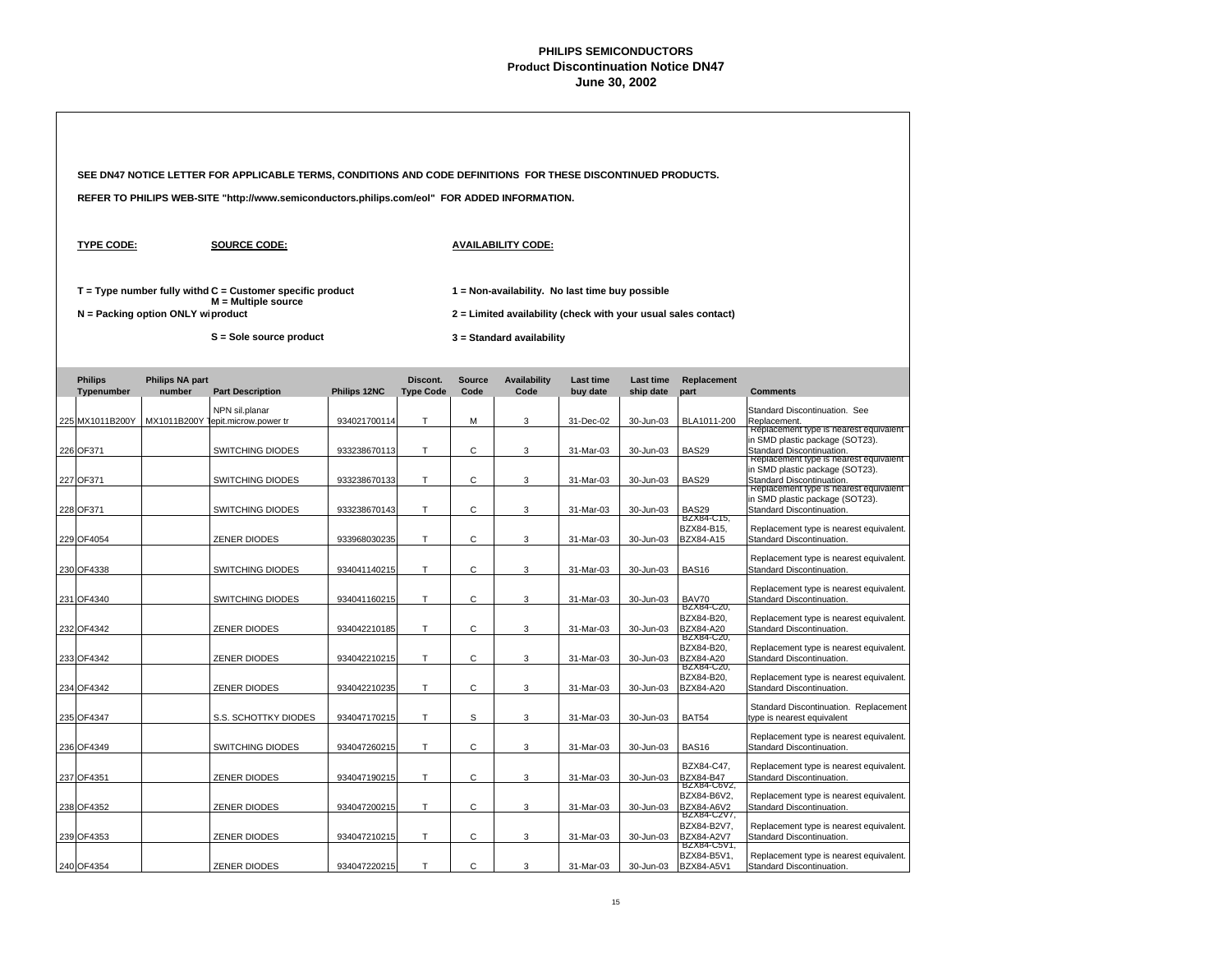|                              |                                   | SEE DN47 NOTICE LETTER FOR APPLICABLE TERMS, CONDITIONS AND CODE DEFINITIONS FOR THESE DISCONTINUED PRODUCTS. |              |                              |                       |                                                                                             |                              |                               |                                          |                                                                      |  |
|------------------------------|-----------------------------------|---------------------------------------------------------------------------------------------------------------|--------------|------------------------------|-----------------------|---------------------------------------------------------------------------------------------|------------------------------|-------------------------------|------------------------------------------|----------------------------------------------------------------------|--|
|                              |                                   | REFER TO PHILIPS WEB-SITE "http://www.semiconductors.philips.com/eol" FOR ADDED INFORMATION.                  |              |                              |                       |                                                                                             |                              |                               |                                          |                                                                      |  |
| <b>TYPE CODE:</b>            |                                   | <b>SOURCE CODE:</b>                                                                                           |              |                              |                       | <b>AVAILABILITY CODE:</b>                                                                   |                              |                               |                                          |                                                                      |  |
|                              |                                   | $T = Type$ number fully withd $C =$ Customer specific product<br>$M =$ Multiple source                        |              |                              |                       | 1 = Non-availability. No last time buy possible                                             |                              |                               |                                          |                                                                      |  |
|                              | N = Packing option ONLY wiproduct | S = Sole source product                                                                                       |              |                              |                       | 2 = Limited availability (check with your usual sales contact)<br>3 = Standard availability |                              |                               |                                          |                                                                      |  |
|                              |                                   |                                                                                                               |              |                              |                       |                                                                                             |                              |                               |                                          |                                                                      |  |
| <b>Philips</b><br>Typenumber | <b>Philips NA part</b><br>number  | <b>Part Description</b>                                                                                       | Philips 12NC | Discont.<br><b>Type Code</b> | <b>Source</b><br>Code | <b>Availability</b><br>Code                                                                 | <b>Last time</b><br>buy date | <b>Last time</b><br>ship date | Replacement<br>part                      | <b>Comments</b>                                                      |  |
| 241 OF4355                   |                                   | <b>ZENER DIODES</b>                                                                                           | 934047230215 | T.                           | C                     | 3                                                                                           | 31-Mar-03                    | 30-Jun-03                     | BZX84-C4V7,<br>BZX84-B4V7,<br>BZX84-A4V7 | Replacement type is nearest equivalent.<br>Standard Discontinuation. |  |
| 242 OF4356                   |                                   | <b>ZENER DIODES</b>                                                                                           | 934047240215 | T.                           | C                     | 3                                                                                           | 31-Mar-03                    | 30-Jun-03                     | BZX84-B2V7,<br><b>BZX84-A2V7</b>         | Replacement type is nearest equivalent.<br>Standard Discontinuation. |  |
| 243 OF4361                   |                                   | <b>ZENER DIODES</b>                                                                                           | 934055111135 | T.                           | $\mathsf{C}$          | 3                                                                                           | 31-Mar-03                    | 30-Jun-03                     | BZV55-C56,<br>BZV55-B56                  | Replacement type is nearest equivalent.<br>Standard Discontinuation. |  |
| 244 OF4361                   |                                   | <b>ZENER DIODES</b>                                                                                           | 934055111115 | T                            | C                     | 3                                                                                           | 31-Mar-03                    | 30-Jun-03                     | BZV55-C56.<br><b>BZV55-B56</b>           | Replacement type is nearest equivalent.<br>Standard Discontinuation. |  |
| 245 OF4362                   |                                   | <b>HIGH SPEED SWITCHING</b><br><b>DIODE</b>                                                                   | 934055397215 | T                            | С                     | 3                                                                                           | 31-Mar-03                    | 30-Jun-03                     | BAV99                                    | Replacement type is nearest equivalent.<br>Standard Discontinuation. |  |
| 246 OF4362                   |                                   | <b>HIGH SPEED SWITCHING</b><br><b>DIODE</b>                                                                   | 934055397185 | T.                           | s                     | 3                                                                                           | 31-Mar-03                    | 30-Jun-03                     | BAV99                                    | Standard Discontinuation. Replacement<br>type is nearest equivalent  |  |
| 247 OF4363                   |                                   | HIGH SPEED SWITCHING<br><b>DIODE</b>                                                                          | 934055398215 | Τ                            | С                     | 3                                                                                           | 31-Mar-03                    | 30-Jun-03                     | <b>BAW56</b>                             | Replacement type is nearest equivalent.<br>Standard Discontinuation. |  |
| 248 OF4364                   |                                   | <b>VOLTAGE REGULATOR</b><br><b>DIODE</b>                                                                      | 934055399185 | T                            | C                     | 3                                                                                           | 31-Mar-03                    | 30-Jun-03                     | BZX84-C33,<br>BZX84-B33                  | Replacement type is nearest equivalent.<br>Standard Discontinuation. |  |
| 249 OF4364                   |                                   | <b>VOLTAGE REGULATOR</b><br><b>DIODE</b>                                                                      | 934055399215 | т                            | С                     | 3                                                                                           | 31-Mar-03                    | 30-Jun-03                     | BZX84-C33,<br>BZX84-B33                  | Replacement type is nearest equivalent.<br>Standard Discontinuation. |  |
| 250 OF4365                   |                                   | <b>SWITCHING DIODE</b>                                                                                        | 934056198215 | T.                           | C                     | 3                                                                                           | 31-Mar-03                    | 30-Jun-03                     | Non-noted                                | Replacement type is nearest equivalent.<br>Standard Discontinuation. |  |
| 251 OF4366                   |                                   | VARICAP                                                                                                       | 934056926115 | T.                           | M                     | 3                                                                                           | 31-Dec-02                    | 30-Jun-03                     | BB149A/TM                                | Standard Discontinuation. See<br>Replacement.                        |  |
| 252 OF4446                   |                                   | 600V 1 A FAST RECOVERY<br><b>RECTIFIER</b>                                                                    | 934056551113 | T.                           | C                     | $\mathbf{1}$                                                                                | 30-Jun-02                    | 30-Jun-02                     | BYV26C                                   | Parent type is available. Consult<br>Marketing. Not Manufacturable.  |  |
| 253 OF4447                   |                                   | 800V 1 A FAST RECOVERY<br><b>RECTIFIER</b>                                                                    | 934056552113 | T                            | C                     | $\overline{1}$                                                                              | 30-Jun-02                    | 30-Jun-02                     | BYV26E                                   | Parent type is available. Not<br>Manufacturable.                     |  |
| 254 OF4448                   |                                   | 1000V 1 A FAST<br>RECOVERY RECTIFIER                                                                          | 934056553113 | T.                           | C                     | $\overline{1}$                                                                              | 30-Jun-02                    | 30-Jun-02                     | BYV26E                                   | Parent type is available. Not<br>Manufacturable.                     |  |
| 255 OF4449                   |                                   | 1400V 1 A FAST<br>RECOVERY RECTIFIER                                                                          | 934056554133 | T.                           | C                     | $\mathbf{1}$                                                                                | 30-Jun-02                    | 30-Jun-02                     | BYV26G                                   | Parent type is available. Not<br>Manufacturable.                     |  |
| 256 OF4600                   |                                   | 600V 2 A FAST RECOVERY<br><b>RECTIFIER</b>                                                                    | 934056555113 | T                            | C                     | $\mathbf{1}$                                                                                | 30-Jun-02                    | 30-Jun-02                     | BYM26C                                   | Parent type is available. Not<br>Manufacturable.                     |  |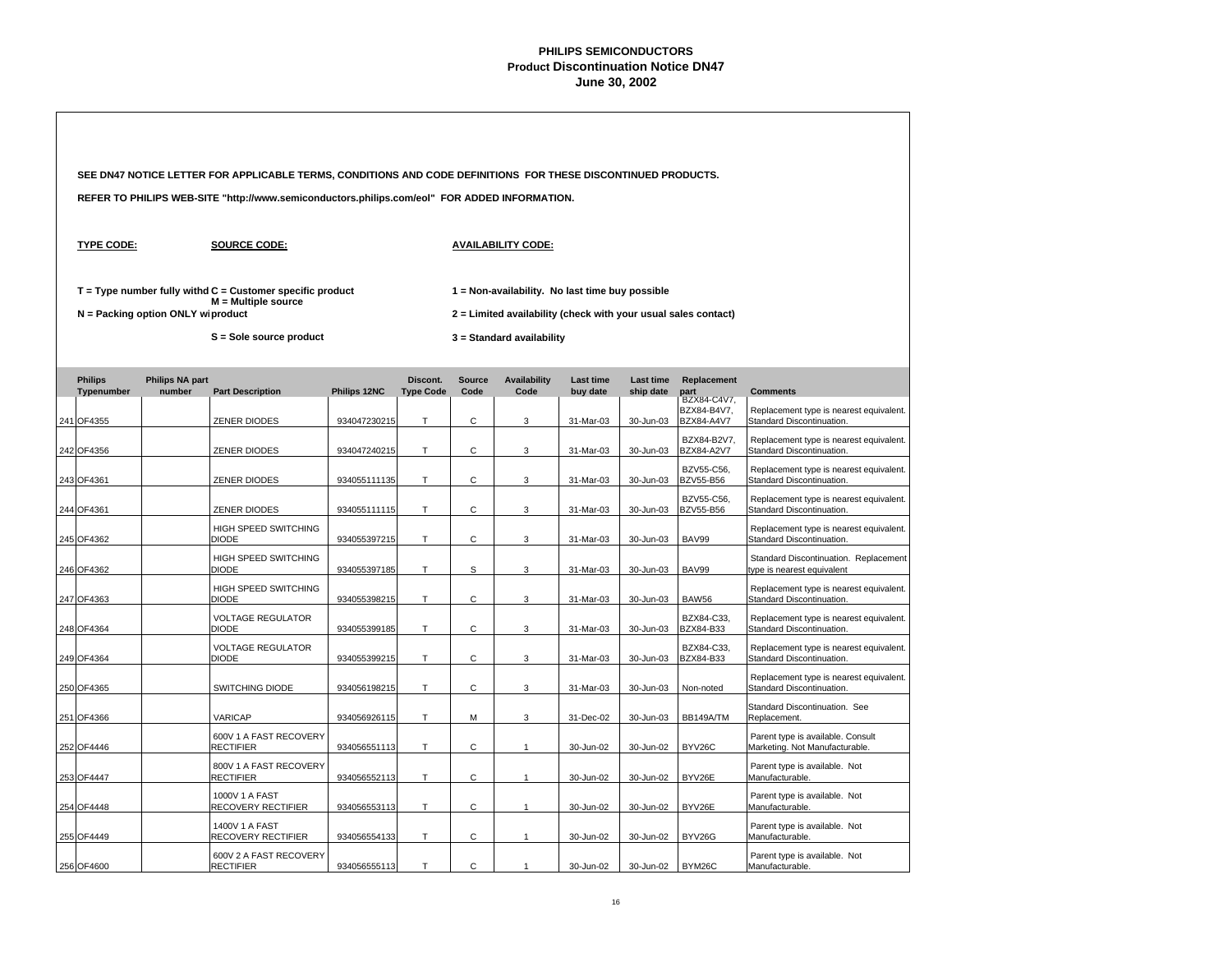|  |                              |                                   | SEE DN47 NOTICE LETTER FOR APPLICABLE TERMS, CONDITIONS AND CODE DEFINITIONS FOR THESE DISCONTINUED PRODUCTS. |              |                              |                       |                                                                                                                     |                              |                               |                     |                                                  |  |
|--|------------------------------|-----------------------------------|---------------------------------------------------------------------------------------------------------------|--------------|------------------------------|-----------------------|---------------------------------------------------------------------------------------------------------------------|------------------------------|-------------------------------|---------------------|--------------------------------------------------|--|
|  |                              |                                   | REFER TO PHILIPS WEB-SITE "http://www.semiconductors.philips.com/eol" FOR ADDED INFORMATION.                  |              |                              |                       |                                                                                                                     |                              |                               |                     |                                                  |  |
|  | <b>TYPE CODE:</b>            |                                   | <b>SOURCE CODE:</b>                                                                                           |              |                              |                       | <b>AVAILABILITY CODE:</b>                                                                                           |                              |                               |                     |                                                  |  |
|  |                              | N = Packing option ONLY wiproduct | $T = Type$ number fully withd $C =$ Customer specific product<br>M = Multiple source                          |              |                              |                       | $1$ = Non-availability. No last time buy possible<br>2 = Limited availability (check with your usual sales contact) |                              |                               |                     |                                                  |  |
|  |                              |                                   | S = Sole source product                                                                                       |              |                              |                       | 3 = Standard availability                                                                                           |                              |                               |                     |                                                  |  |
|  | <b>Philips</b><br>Typenumber | <b>Philips NA part</b><br>number  | <b>Part Description</b>                                                                                       | Philips 12NC | Discont.<br><b>Type Code</b> | <b>Source</b><br>Code | <b>Availability</b><br>Code                                                                                         | <b>Last time</b><br>buy date | <b>Last time</b><br>ship date | Replacement<br>part | <b>Comments</b>                                  |  |
|  | 257 OF4601                   |                                   | 1000V 2 A FAST<br>RECOVERY RECTIFIER                                                                          | 934056556113 | T.                           | C                     | $\mathbf{1}$                                                                                                        | 30-Jun-02                    | 30-Jun-02                     | BYM26E              | Parent type is available. Not<br>Manufacturable. |  |
|  | 258 OF4602                   |                                   | 150V 2 A FAST RECOVERY<br><b>RECTIFIER</b>                                                                    | 934056557113 | T                            | C                     | $\overline{1}$                                                                                                      | 30-Jun-02                    | 30-Jun-02                     | BYV27-150           | Parent type is available. Not<br>Manufacturable. |  |
|  | 259 OF4603                   |                                   | 200V 2 A FAST RECOVERY<br><b>RECTIFIER</b>                                                                    | 934056558113 | T.                           | C                     | $\mathbf{1}$                                                                                                        | 30-Jun-02                    | 30-Jun-02                     | BYV27-200           | Parent type is available. Not<br>Manufacturable. |  |
|  | 260 OF4604                   |                                   | 600V 3 A FAST RECOVERY<br><b>RECTIFIER</b>                                                                    | 934056559133 | T.                           | C                     | $\mathbf{1}$                                                                                                        | 30-Jun-02                    | 30-Jun-02                     | BYM36C              | Parent type is available. Not<br>Manufacturable. |  |
|  | 261 OH13                     |                                   | <b>TEMPERATURE SENSORS</b>                                                                                    | 934055041235 | T.                           | M                     | $\mathbf{1}$                                                                                                        | 30-Jun-02                    | 30-Jun-02                     | Non-noted           | Non-manufacturable. Consult Marketing.           |  |
|  | 262 OH13/5                   |                                   | <b>TEMPERATURE SENSORS</b>                                                                                    | 934053380235 | T.                           | M                     | $\mathbf{1}$                                                                                                        | 30-Jun-02                    | 30-Jun-02                     | Non-noted           | Non-manufacturable. Consult Marketing.           |  |
|  | 263 OH13/6                   |                                   | TEMPERATURE SENSORS                                                                                           | 934053390235 | $\mathsf T$                  | M                     | $\mathbf{1}$                                                                                                        | 30-Jun-02                    | 30-Jun-02                     | Non-noted           | Non-manufacturable. Consult Marketing.           |  |
|  | 264 OH13/7                   |                                   | <b>TEMPERATURE SENSORS</b>                                                                                    | 934053400235 | T                            | M                     | $\mathbf{1}$                                                                                                        | 30-Jun-02                    | 30-Jun-02                     | Non-noted           | Non-manufacturable. Consult Marketing.           |  |
|  | 265 OH142                    |                                   | TEMPERATURE SENSORS                                                                                           | 934018910112 | $\mathsf T$                  | M                     | $\mathbf{1}$                                                                                                        | 30-Jun-02                    | 30-Jun-02                     | Non-noted           | Non-manufacturable. Consult Marketing.           |  |
|  | 266 OH144                    |                                   | TEMPERATURE SENSORS                                                                                           | 934020460215 | T.                           | M                     | $\mathbf{1}$                                                                                                        | 30-Jun-02                    | 30-Jun-02                     | Non-noted           | Non-manufacturable. Consult Marketing.           |  |
|  | 267 OH181/A                  |                                   | MAGNET/SYSTEM/SPEED                                                                                           | 934053260115 | T.                           | M                     | $\mathbf{1}$                                                                                                        | 30-Jun-02                    | 30-Jun-02                     | Non-noted           | Non-manufacturable. Consult Marketing.           |  |
|  | 268 OH182/D                  |                                   | MAGNET/SYSTEM/SPEED                                                                                           | 934053280115 | T.                           | М                     | $\mathbf{1}$                                                                                                        | 30-Jun-02                    | 30-Jun-02                     | Non-noted           | Non-manufacturable. Consult Marketing.           |  |
|  | 269 OH191/D                  |                                   | MAGNET/SYSTEM/SPEED                                                                                           | 934053290115 | T                            | M                     | $\mathbf{1}$                                                                                                        | 30-Jun-02                    | 30-Jun-02                     | Non-noted           | Non-manufacturable. Consult Marketing.           |  |
|  | 270 OH20                     |                                   | TEMPERATURE SENSORS                                                                                           | 934055040116 | T                            | M                     | $\mathbf{1}$                                                                                                        | 30-Jun-02                    | 30-Jun-02                     | Non-noted           | Non-manufacturable. Consult Marketing.           |  |
|  | 271 OH20/5                   |                                   | TEMPERATURE SENSORS                                                                                           | 934053350116 | т                            | M                     | $\mathbf{1}$                                                                                                        | 30-Jun-02                    | 30-Jun-02                     | Non-noted           | Non-manufacturable. Consult Marketing.           |  |
|  | 272 OH20/6                   |                                   | <b>TEMPERATURE SENSORS</b>                                                                                    | 934053360116 | т                            | M                     | 1                                                                                                                   | 30-Jun-02                    | 30-Jun-02                     | Non-noted           | Non-manufacturable, Consult Marketing,           |  |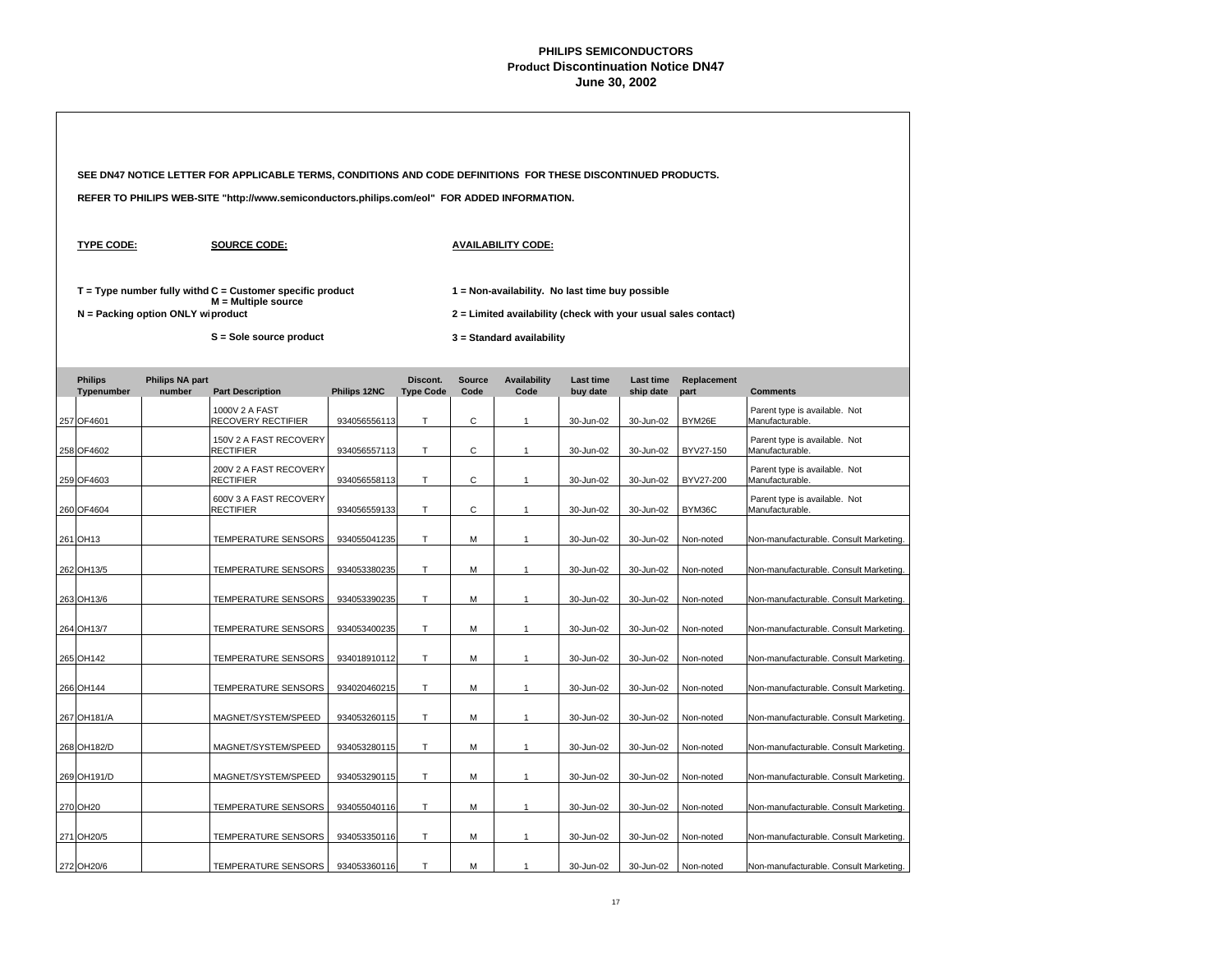|                              |                                   | SEE DN47 NOTICE LETTER FOR APPLICABLE TERMS, CONDITIONS AND CODE DEFINITIONS FOR THESE DISCONTINUED PRODUCTS.   |              |                              |                |                                                                                                                                                |                       |                        |                     |                                        |  |  |
|------------------------------|-----------------------------------|-----------------------------------------------------------------------------------------------------------------|--------------|------------------------------|----------------|------------------------------------------------------------------------------------------------------------------------------------------------|-----------------------|------------------------|---------------------|----------------------------------------|--|--|
|                              |                                   | REFER TO PHILIPS WEB-SITE "http://www.semiconductors.philips.com/eol" FOR ADDED INFORMATION.                    |              |                              |                |                                                                                                                                                |                       |                        |                     |                                        |  |  |
| <b>TYPE CODE:</b>            |                                   | <b>SOURCE CODE:</b>                                                                                             |              |                              |                | <b>AVAILABILITY CODE:</b>                                                                                                                      |                       |                        |                     |                                        |  |  |
|                              | N = Packing option ONLY wiproduct | $T = Type$ number fully withd $C =$ Customer specific product<br>M = Multiple source<br>S = Sole source product |              |                              |                | 1 = Non-availability. No last time buy possible<br>2 = Limited availability (check with your usual sales contact)<br>3 = Standard availability |                       |                        |                     |                                        |  |  |
| <b>Philips</b><br>Typenumber | <b>Philips NA part</b><br>number  | <b>Part Description</b>                                                                                         | Philips 12NC | Discont.<br><b>Type Code</b> | Source<br>Code | Availability<br>Code                                                                                                                           | Last time<br>buy date | Last time<br>ship date | Replacement<br>part | <b>Comments</b>                        |  |  |
| 273 OH20/7                   |                                   | TEMPERATURE SENSORS                                                                                             | 934053370116 | Τ                            | M              | 1                                                                                                                                              | 30-Jun-02             | 30-Jun-02              | Non-noted           | Non-manufacturable. Consult Marketing. |  |  |
| 274 OH23                     |                                   | TEMPERATURE SENSORS                                                                                             | 934055042235 | T.                           | M              | $\mathbf{1}$                                                                                                                                   | 30-Jun-02             | 30-Jun-02              | Non-noted           | Non-manufacturable. Consult Marketing. |  |  |
| 275 OH23/5                   |                                   | TEMPERATURE SENSORS                                                                                             | 934053410235 | T.                           | M              | 1                                                                                                                                              | 30-Jun-02             | 30-Jun-02              | Non-noted           | Non-manufacturable. Consult Marketing. |  |  |
| 276 OH23/6                   |                                   | <b>TEMPERATURE SENSORS</b>                                                                                      | 934053420235 | T.                           | M              | $\mathbf{1}$                                                                                                                                   | 30-Jun-02             | 30-Jun-02              | Non-noted           | Non-manufacturable. Consult Marketing. |  |  |
| 277 OH23/7                   |                                   | TEMPERATURE SENSORS                                                                                             | 934053430235 | T.                           | M              | $\mathbf{1}$                                                                                                                                   | 30-Jun-02             | 30-Jun-02              | Non-noted           | Non-manufacturable. Consult Marketing. |  |  |
| 278 OM1058T                  |                                   | <b>CLIPS</b>                                                                                                    | 933967480118 | T                            | $\mathbb S$    | 3                                                                                                                                              | 31-Mar-03             | 30-Jun-03              | Non-noted           | Standard Discontinuation.              |  |  |
| 279 OM4025U/5                |                                   | <b>WAFER SERVICE</b>                                                                                            | 935064440015 | T                            | S              | $\overline{2}$                                                                                                                                 | 31-Mar-03             | 30-Jun-03              | Non-noted           | Limited Supply. Contact Marketing.     |  |  |
| 280 OM4048T/F2               |                                   | <b>CLIPS</b>                                                                                                    | 935193450118 | Τ                            | s              | $\mathbf{1}$                                                                                                                                   | 30-Jun-02             | 30-Jun-02              | Non-noted           | Non-manufacturable. Consult Marketing. |  |  |
| 281 OM4067H/F2               |                                   | DIGITAL CELLULAR                                                                                                | 935226690118 | T.                           | C              | $\overline{2}$                                                                                                                                 | 31-Mar-03             | 30-Jun-03              | Non-noted           | Consult Marketing. Limited Supply.     |  |  |
| 282 OM4086U/2/1              |                                   | <b>DISPLAY DRIVERS</b>                                                                                          | 935266908026 | N                            | s              | 3                                                                                                                                              | 31-Mar-03             | 30-Jun-03              | Non-noted           | Standard Discontinuation.              |  |  |
| 283 OM4086U/2/A/2            |                                   | <b>DISPLAY DRIVERS</b>                                                                                          | 935266815026 | N                            | s              | 3                                                                                                                                              | 31-Mar-03             | 30-Jun-03              | Non-noted           | Standard Discontinuation.              |  |  |
| 284 OM4144                   | OM4144 SK                         | <b>BLM - UNDIVIDED</b>                                                                                          | 933977850112 | T.                           | S              | $\overline{2}$                                                                                                                                 | 31-Mar-03             | 30-Jun-03              | Non-noted           | Limited Supply. Contact Marketing.     |  |  |
| 285 OM4238                   |                                   | <b>BLM - UNDIVIDED</b>                                                                                          | 935036040112 | Τ                            | s              | 2                                                                                                                                              | 31-Mar-03             | 30-Jun-03              | Non-noted           | Limited Supply. Contact Marketing.     |  |  |
| 286 OM4243                   | OM4243 M                          | <b>BLM - UNDIVIDED</b>                                                                                          | 935075040112 | T                            | $\mathbb S$    | $\overline{2}$                                                                                                                                 | 31-Mar-03             | 30-Jun-03              | Non-noted           | Limited Supply. Contact Marketing.     |  |  |
| 287 OM4261                   |                                   | <b>BLM - UNDIVIDED</b>                                                                                          | 935041010112 | T.                           | s              | $\overline{c}$                                                                                                                                 | 31-Mar-03             | 30-Jun-03              | Non-noted           | Limited Supply. Contact Marketing.     |  |  |
| 288 OM4262                   |                                   | <b>BLM - UNDIVIDED</b>                                                                                          | 935041020112 | T                            | S              | $\overline{2}$                                                                                                                                 | 31-Mar-03             | 30-Jun-03              | Non-noted           | Limited Supply. Contact Marketing.     |  |  |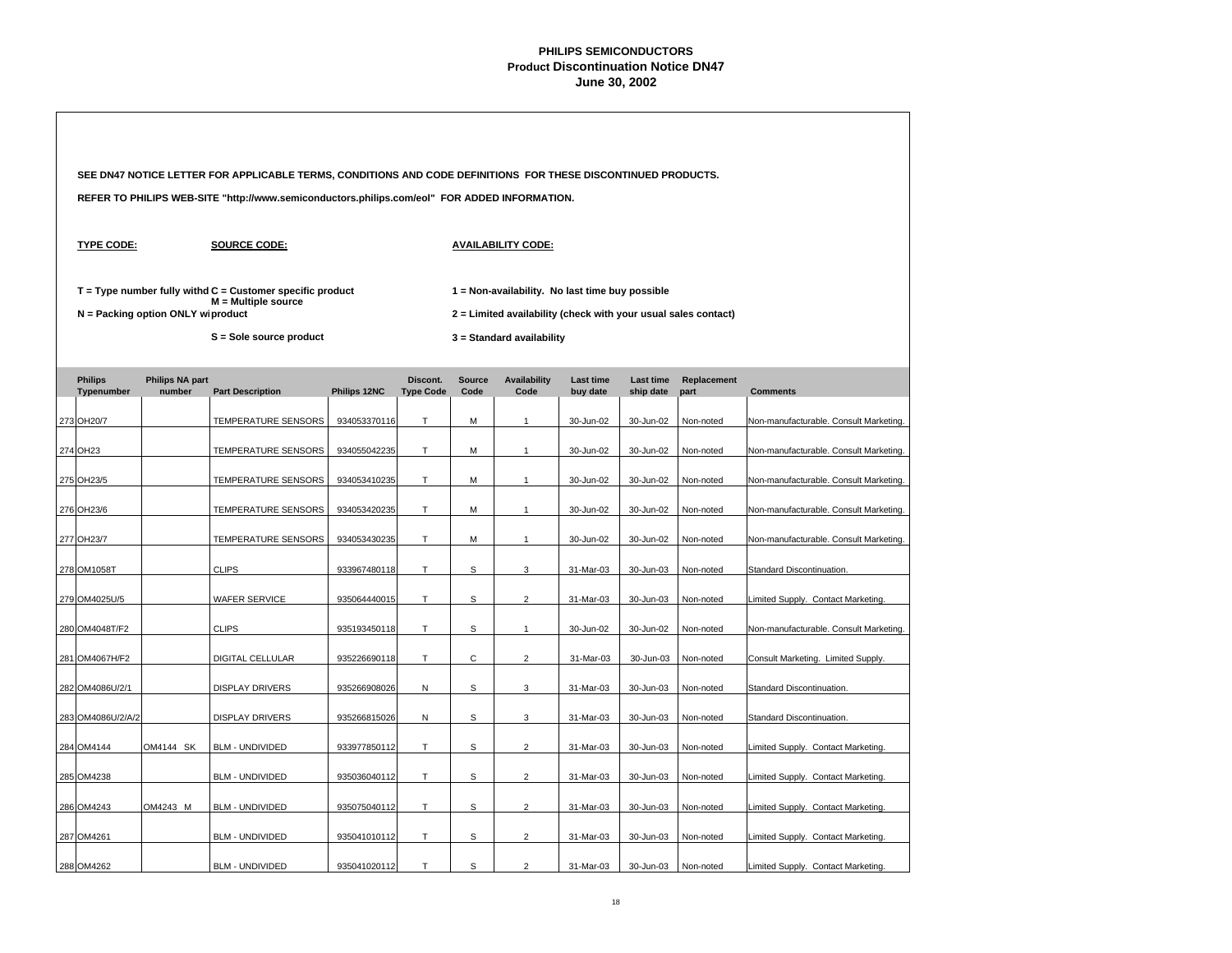|                              |                                   | SEE DN47 NOTICE LETTER FOR APPLICABLE TERMS, CONDITIONS AND CODE DEFINITIONS FOR THESE DISCONTINUED PRODUCTS.     |              |                              |                       |                                                                                                                                                |                       |                        |                     |                                                                               |
|------------------------------|-----------------------------------|-------------------------------------------------------------------------------------------------------------------|--------------|------------------------------|-----------------------|------------------------------------------------------------------------------------------------------------------------------------------------|-----------------------|------------------------|---------------------|-------------------------------------------------------------------------------|
|                              |                                   | REFER TO PHILIPS WEB-SITE "http://www.semiconductors.philips.com/eol" FOR ADDED INFORMATION.                      |              |                              |                       |                                                                                                                                                |                       |                        |                     |                                                                               |
| <b>TYPE CODE:</b>            |                                   | <b>SOURCE CODE:</b>                                                                                               |              |                              |                       | <b>AVAILABILITY CODE:</b>                                                                                                                      |                       |                        |                     |                                                                               |
|                              | N = Packing option ONLY wiproduct | $T = Type$ number fully withd $C =$ Customer specific product<br>$M =$ Multiple source<br>S = Sole source product |              |                              |                       | 1 = Non-availability. No last time buy possible<br>2 = Limited availability (check with your usual sales contact)<br>3 = Standard availability |                       |                        |                     |                                                                               |
| <b>Philips</b><br>Typenumber | <b>Philips NA part</b><br>number  | <b>Part Description</b>                                                                                           | Philips 12NC | Discont.<br><b>Type Code</b> | <b>Source</b><br>Code | <b>Availability</b><br>Code                                                                                                                    | Last time<br>buy date | Last time<br>ship date | Replacement<br>part | <b>Comments</b>                                                               |
| 289 OM4263                   |                                   | <b>BLM - UNDIVIDED</b>                                                                                            | 935041030112 | T                            | s                     | $\overline{2}$                                                                                                                                 | 31-Mar-03             | 30-Jun-03              | Non-noted           | Limited Supply. Contact Marketing.                                            |
| 290 OM4265                   |                                   | <b>BLM - UNDIVIDED</b>                                                                                            | 935057980112 | т                            | s                     | $\overline{2}$                                                                                                                                 | 31-Mar-03             | 30-Jun-03              | Non-noted           | Standard End of life. Consult marketing.                                      |
| 291 OM4266                   |                                   | <b>BLM - UNDIVIDED</b>                                                                                            | 935060670112 | T                            | S                     | $\overline{2}$                                                                                                                                 | 31-Mar-03             | 30-Jun-03              | Non-noted           | Standard End of life. Consult marketing.                                      |
| 292 OM4267                   |                                   | <b>BLM - UNDIVIDED</b>                                                                                            | 935075100112 | T                            | S                     | $\overline{2}$                                                                                                                                 | 31-Mar-03             | 30-Jun-03              | Non-noted           | Standard End of life. Consult marketing.                                      |
| 293 OM4285                   | OM4285 SK                         | <b>BLM - UNDIVIDED</b>                                                                                            | 935162870112 | T.                           | S                     | $\overline{2}$                                                                                                                                 | 31-Mar-03             | 30-Jun-03              | Non-noted           | Standard End of life. Consult marketing.                                      |
| 294 OM4802                   |                                   | RADIO/AUDIO/LCD/OTHER<br>MICR.DER                                                                                 | 935166480112 | T                            | S                     | $\mathbf{1}$                                                                                                                                   | 30-Jun-02             | 30-Jun-02              | Non-noted           | Non-manufacturable. Consult Marketing.                                        |
| 295 OM4803                   |                                   | RADIO/AUDIO/LCD/OTHER<br>MICR.DER                                                                                 | 935190850112 | T                            | S                     | $\mathbf{1}$                                                                                                                                   | 30-Jun-02             | 30-Jun-02              | Non-noted           | Non-manufacturable. Consult Marketing.                                        |
| 296 OM4835                   |                                   | RADIO/AUDIO/LCD/OTHER<br>MICR.DER                                                                                 | 935086110112 | T                            | S                     | 1                                                                                                                                              | 30-Jun-02             | 30-Jun-02              | Non-noted           | Non-manufacturable. Consult Marketing.                                        |
| 297 OM4838                   |                                   | RADIO/AUDIO/LCD/OTHER<br>MICR.DER                                                                                 | 935179360112 | T                            | s                     | $\mathbf{1}$                                                                                                                                   | 30-Jun-02             | 30-Jun-02              | Non-noted           | Non-manufacturable. Consult Marketing.                                        |
| 298 OM4844                   |                                   | RADIO/AUDIO/LCD/OTHER<br>MICR.DER                                                                                 | 935225980112 | T.                           | s                     | 3                                                                                                                                              | 31-Mar-03             | 30-Jun-03              | Non-noted           | Standard Discontinuation.                                                     |
| 299 OM4845                   | OM4845 SD                         | RADIO/AUDIO/LCD/OTHER<br>MICR.DER                                                                                 | 935225990112 | Τ                            | s                     | $\mathbf{1}$                                                                                                                                   | 30-Jun-02             | 30-Jun-02              | Non-noted           | Non-manufacturable. Consult Marketing.<br>Dry Pack has to be used; product    |
| 300 OM5170AG/C2              |                                   | <b>BIPOLAR MOBILE</b><br>TELECOM (CAEN)                                                                           | 935254660118 | N                            | С                     | $\mathbf{1}$                                                                                                                                   | 30-Jun-02             | 30-Jun-02              | OM5170AG/C2         | replaced by 12nc 935254660518 Consult<br>Marketing.                           |
| 301 OM5178HL/C2              |                                   | <b>BIPOLAR MOBILE</b><br>TELECOM (CAEN)                                                                           | 935264396118 | T                            | C                     | $\overline{2}$                                                                                                                                 | 31-Mar-03             | 30-Jun-03              | OM5178HL/C3/<br>M1  | Standard End of Life. See Replacement.                                        |
| OM5234/EBP/5<br>302 87       |                                   | <b>BLM - OTHER UC</b>                                                                                             | 935263027112 | т                            | С                     | $\overline{2}$                                                                                                                                 | 31-Mar-03             | 30-Jun-03              | Non-noted           | Standard discontinuation. Consult<br>marketing.<br>Packing obsolete. See 12nc |
| 303 OM5926HN/C1              |                                   | CT READER ICS ANALOG                                                                                              | 935269628518 | N                            | м                     | 3                                                                                                                                              | 31-Dec-02             | 30-Jun-03              | See Comments.       | 935269628118 Standard<br>Discontinuation. Consult Marketing.                  |
| OM5951BHL/C<br>304 203       |                                   | <b>BIPOLAR MOBILE</b><br>TELECOM (CAEN)                                                                           | 935266814518 | T                            | C                     | 1                                                                                                                                              | 30-Jun-02             | 30-Jun-02              | None                | Not Manufacturable. See marketing.                                            |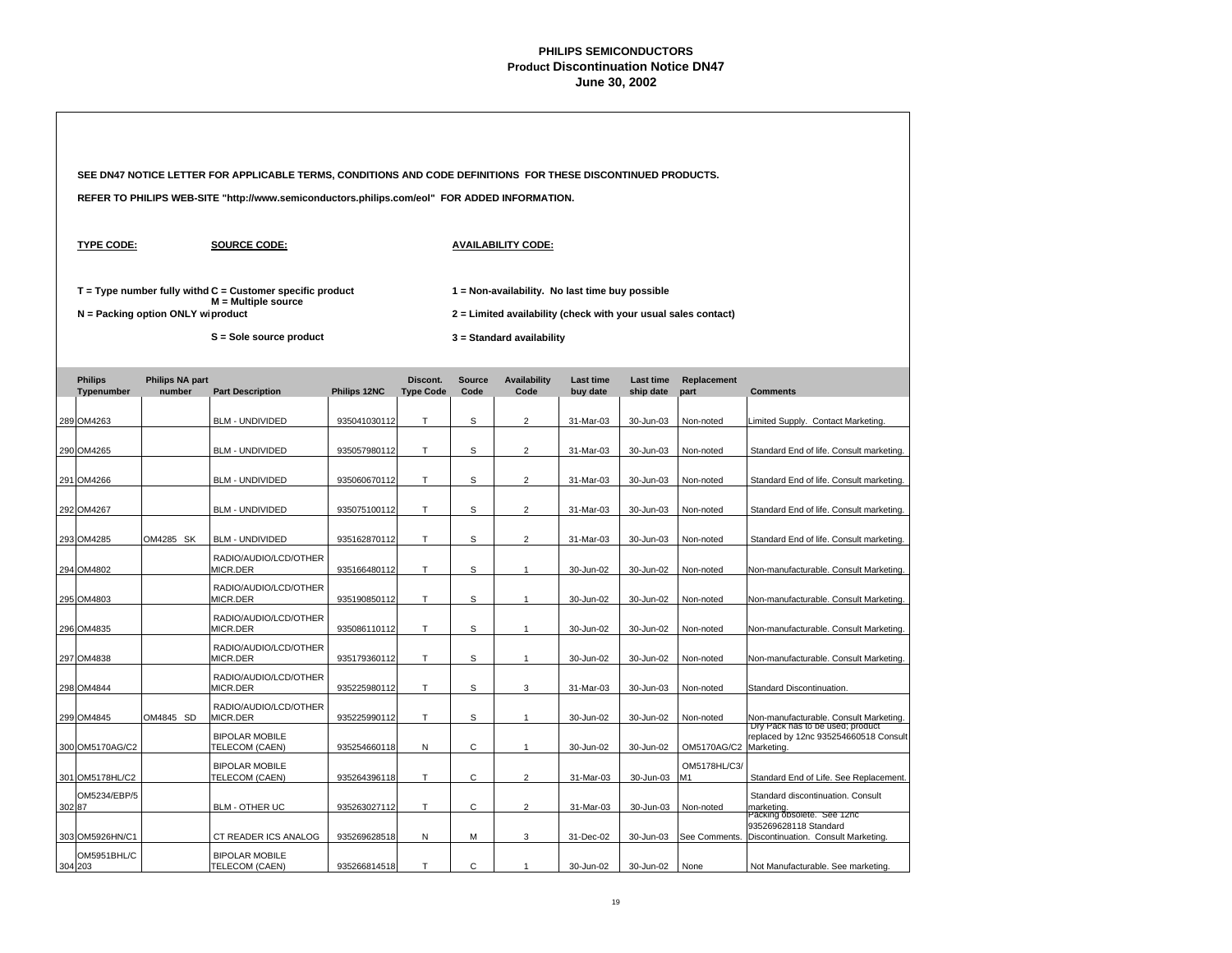|      |                                   |                                  | SEE DN47 NOTICE LETTER FOR APPLICABLE TERMS, CONDITIONS AND CODE DEFINITIONS FOR THESE DISCONTINUED PRODUCTS. |              |                              |                       |                                                                                                                   |                       |                        |                     |                                                       |  |
|------|-----------------------------------|----------------------------------|---------------------------------------------------------------------------------------------------------------|--------------|------------------------------|-----------------------|-------------------------------------------------------------------------------------------------------------------|-----------------------|------------------------|---------------------|-------------------------------------------------------|--|
|      |                                   |                                  | REFER TO PHILIPS WEB-SITE "http://www.semiconductors.philips.com/eol" FOR ADDED INFORMATION.                  |              |                              |                       |                                                                                                                   |                       |                        |                     |                                                       |  |
|      | <b>TYPE CODE:</b>                 |                                  | <b>SOURCE CODE:</b>                                                                                           |              |                              |                       | <b>AVAILABILITY CODE:</b>                                                                                         |                       |                        |                     |                                                       |  |
|      | N = Packing option ONLY wiproduct |                                  | $T = Type$ number fully withd $C =$ Customer specific product<br>$M =$ Multiple source                        |              |                              |                       | 1 = Non-availability. No last time buy possible<br>2 = Limited availability (check with your usual sales contact) |                       |                        |                     |                                                       |  |
|      |                                   |                                  | S = Sole source product                                                                                       |              |                              |                       | 3 = Standard availability                                                                                         |                       |                        |                     |                                                       |  |
|      | <b>Philips</b><br>Typenumber      | <b>Philips NA part</b><br>number | <b>Part Description</b>                                                                                       | Philips 12NC | Discont.<br><b>Type Code</b> | <b>Source</b><br>Code | <b>Availability</b><br>Code                                                                                       | Last time<br>buy date | Last time<br>ship date | Replacement<br>part | <b>Comments</b>                                       |  |
|      | OM5951BHL/C<br>305 203            |                                  | <b>BIPOLAR MOBILE</b><br>OM5951B203 ETELECOM (CAEN)                                                           | 935266814118 | T                            | C                     | $\overline{2}$                                                                                                    | 31-Mar-03             | 30-Jun-03              | None                | Limited Supply. Consult marketing.                    |  |
| 3064 | OM5951HL/C10                      |                                  | ONE CHIP RDIO FOR GSM                                                                                         | 935264113118 | T                            | $\mathsf{C}$          | $\overline{2}$                                                                                                    | 31-Mar-03             | 30-Jun-03              | None                | Limited Supply. Consult marketing.                    |  |
|      | 307 OM6203L/F1                    |                                  | <b>DISPLAY DRIVERS</b>                                                                                        | 935261309516 | T                            | S                     | 3                                                                                                                 | 31-Mar-03             | 30-Jun-03              | Non-noted           | Standard Discontinuation.                             |  |
|      | 308 OM6204L/F1                    |                                  | <b>DISPLAY DRIVERS</b>                                                                                        | 935261269516 | T                            | S                     | 3                                                                                                                 | 31-Mar-03             | 30-Jun-03              | Non-noted           | Standard Discontinuation.                             |  |
|      | 309 OM6701                        | OM6701 J                         | 08BIT DIF                                                                                                     | 935266562118 | $\mathsf T$                  | S                     | $\overline{2}$                                                                                                    | 31-Mar-03             | 30-Jun-03              | Non-noted           | Contact Marketing for Replacement.<br>Limited Supply. |  |
|      | 310 OM8361/N5                     |                                  | LOW-END TV<br><b>PROCESSING</b>                                                                               | 935218260112 | $\top$                       | М                     | $\mathbf 3$                                                                                                       | 31-Dec-02             | 30-Jun-03              | Non-noted           | Active promotion now on Philips<br>Ultimate One Chip. |  |
|      | 311 ON4067                        |                                  | NPN BROADBAND<br>TRANSISTORS CONT                                                                             | 933721070215 | $\mathsf T$                  | M                     | 3                                                                                                                 | 31-Dec-02             | 30-Jun-03              | Non-noted           | Standard Discontinuation. Consult<br>Marketing.       |  |
|      | 312 ON4644                        |                                  | NPN BROADBAND<br><b>TRANSISTORS</b>                                                                           | 934013900215 | T                            | M                     | 3                                                                                                                 | 31-Dec-02             | 30-Jun-03              | Non-noted           | Standard Discontinuation. Consult<br>Marketing.       |  |
|      | 313 ON4679                        |                                  | NPN BROADBAND<br>TRANSISTORS CONT                                                                             | 934016990215 | T                            | M                     | 3                                                                                                                 | 31-Dec-02             | 30-Jun-03              | Non-noted           | Standard Discontinuation. Consult<br>Marketing.       |  |
|      | 314 ON4830                        |                                  | NPN BROADBAND<br>TRANSISTORS CONT                                                                             | 934028490215 | T                            | M                     | 3                                                                                                                 | 31-Dec-02             | 30-Jun-03              | Non-noted           | Standard Discontinuation. Consult<br>Marketing.       |  |
|      | 315 ON4996                        |                                  | NPN BROADBAND<br><b>TRANSISTORS CONT</b>                                                                      | 934045720215 | T                            | M                     | 3                                                                                                                 | 31-Dec-02             | 30-Jun-03              | Non-noted           | Standard Discontinuation. Consult<br>Marketing.       |  |
|      | 316 ON5107                        |                                  | HIGHSIDE TOPFET 2                                                                                             | 934054724118 | $\top$                       | $\mathsf{C}$          | $\mathbf{1}$                                                                                                      | 30-Jun-02             | 30-Jun-02              | ON5174              | Not manufacturable. Drop in<br>replacement part       |  |
|      | 317 ON5185                        |                                  | LOW VOLTAGE POWER<br>MOS                                                                                      | 934055668118 | T                            | C                     | $\mathbf{1}$                                                                                                      | 30-Jun-02             | 30-Jun-02              | None                | Not manufacturable. No replacement<br>part available. |  |
|      | 318 ON777                         |                                  | NPN BROADBAND<br>TRANSISTORS CONT                                                                             | 933526490112 | $\top$                       | M                     | 3                                                                                                                 | 31-Dec-02             | 30-Jun-03              | Non-noted           | Standard Discontinuation. Consult<br>Marketing.       |  |
|      | 319 ON999                         |                                  | NPN BROADBAND<br>TRANSISTORS CONT                                                                             | 933668680215 | T                            | M                     | 3                                                                                                                 | 31-Dec-02             | 30-Jun-03              | Non-noted           | Standard Discontinuation. Consult<br>Marketing.       |  |
|      | 320 OQ2504WP/N1 OQ2504WP A        |                                  | <b>TRANSMISSION AND</b><br><b>ASICS</b>                                                                       | 935079060118 | T                            | S                     | 3                                                                                                                 | 31-Mar-03             | 30-Jun-03              | Non-noted           | Standard Discontinuation.                             |  |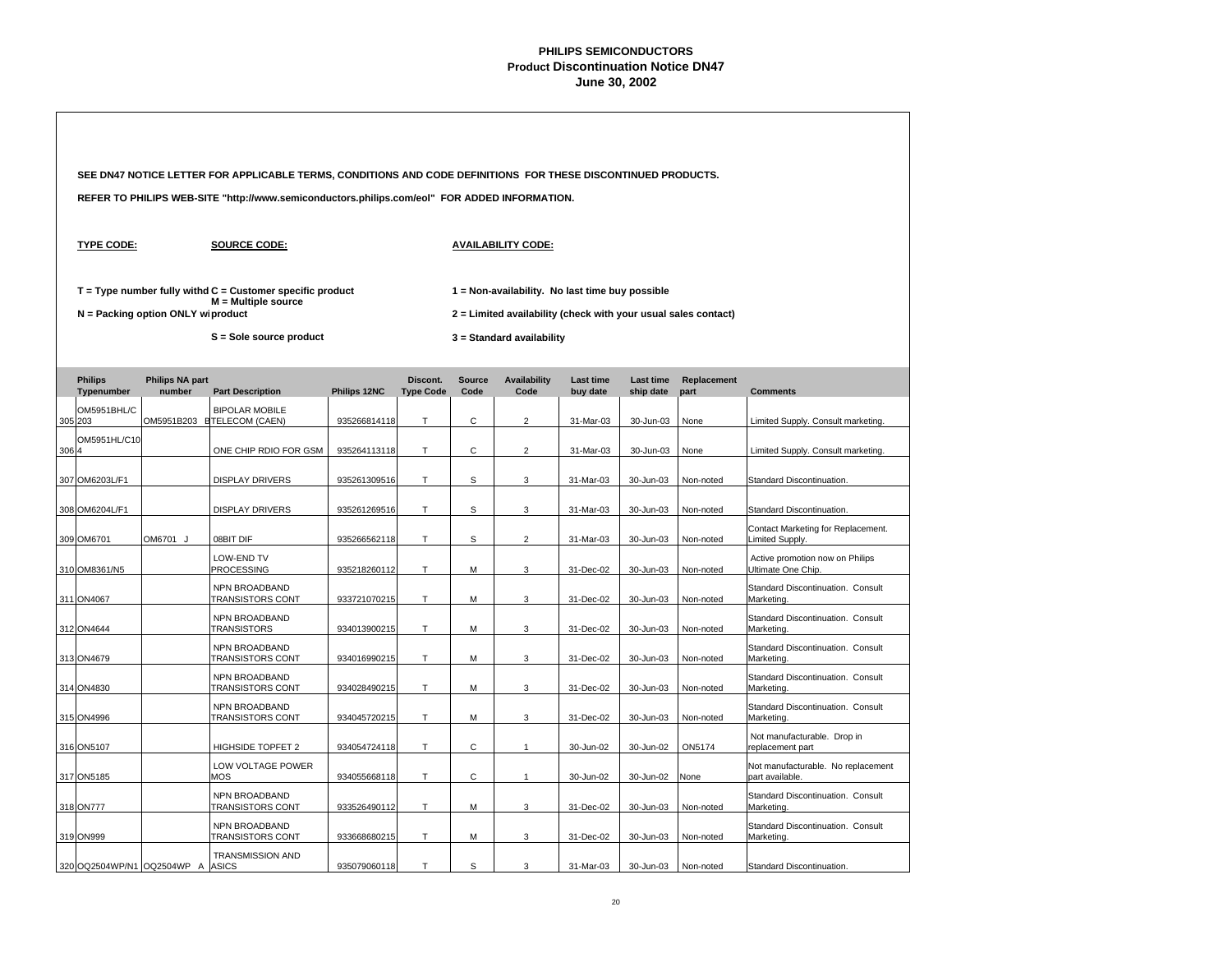|       |                                   |                           | SEE DN47 NOTICE LETTER FOR APPLICABLE TERMS, CONDITIONS AND CODE DEFINITIONS FOR THESE DISCONTINUED PRODUCTS. |              |                              |                       |                                                                                                                   |                              |                        |                     |                                                                                                             |
|-------|-----------------------------------|---------------------------|---------------------------------------------------------------------------------------------------------------|--------------|------------------------------|-----------------------|-------------------------------------------------------------------------------------------------------------------|------------------------------|------------------------|---------------------|-------------------------------------------------------------------------------------------------------------|
|       |                                   |                           | REFER TO PHILIPS WEB-SITE "http://www.semiconductors.philips.com/eol" FOR ADDED INFORMATION.                  |              |                              |                       |                                                                                                                   |                              |                        |                     |                                                                                                             |
|       | <b>TYPE CODE:</b>                 |                           | <b>SOURCE CODE:</b>                                                                                           |              |                              |                       | <b>AVAILABILITY CODE:</b>                                                                                         |                              |                        |                     |                                                                                                             |
|       | N = Packing option ONLY wiproduct |                           | $T = Type$ number fully withd $C =$ Customer specific product<br>$M =$ Multiple source                        |              |                              |                       | 1 = Non-availability. No last time buy possible<br>2 = Limited availability (check with your usual sales contact) |                              |                        |                     |                                                                                                             |
|       |                                   |                           | S = Sole source product                                                                                       |              |                              |                       | 3 = Standard availability                                                                                         |                              |                        |                     |                                                                                                             |
|       | <b>Philips</b><br>Typenumber      | Philips NA part<br>number | <b>Part Description</b>                                                                                       | Philips 12NC | Discont.<br><b>Type Code</b> | <b>Source</b><br>Code | <b>Availability</b><br>Code                                                                                       | <b>Last time</b><br>buy date | Last time<br>ship date | Replacement<br>part | <b>Comments</b>                                                                                             |
|       | 321 OQ2533WP/S1 OQ2533WP A        |                           | <b>TRANSMISSION AND</b><br><b>ASICS</b>                                                                       | 935180600518 | T                            | S                     | 3                                                                                                                 | 31-Mar-03                    | 30-Jun-03              | Non-noted           | Standard Discontinuation.                                                                                   |
|       | 322 OQ2534WP/S1 OQ2534WP A ASICS  |                           | <b>TRANSMISSION AND</b>                                                                                       | 935180590118 | T                            | S                     | 3                                                                                                                 | 31-Mar-03                    | 30-Jun-03              | Non-noted           | Standard Discontinuation.                                                                                   |
|       | 323 OQ2538U/S1                    |                           | LIM STM16                                                                                                     | 935262358026 | N                            | S                     | 3                                                                                                                 | 31-Mar-03                    | 30-Jun-03              | See Comments.       | Standard Discontinuation. See<br>Replacement 12nc. 935163100551                                             |
|       | 324 OQ2541BU/C3                   |                           | MULTIRATE CDR OC3,<br>OC12, GE & OC48                                                                         | 935268139026 | N                            | S                     | 3                                                                                                                 | 31-Mar-03                    | 30-Jun-03              | See Comments.       | Standard Discontinuation.<br>935263641551                                                                   |
|       | 325 OQ2542WP/C2 OQ2542WP A        |                           | <b>TRANSMISSION AND</b><br><b>ASICS</b>                                                                       | 935166630518 | T                            | S                     | 3                                                                                                                 | 31-Mar-03                    | 30-Jun-03              | Non-noted           | Standard Discontinuation.                                                                                   |
|       | 326 OQ2543WP/C7 OQ2543WP A        |                           | <b>TRANSMISSION AND</b><br><b>ASICS</b>                                                                       | 935230560518 | $\top$                       | s                     | 3                                                                                                                 | 31-Mar-03                    | 30-Jun-03              | Non-noted           | Standard Discontinuation.                                                                                   |
|       | 327 OQ9224HP/C2                   |                           | <b>TRANSMISSION AND</b><br>ASICS                                                                              | 935240750118 | N                            | C                     | $\mathbf{1}$                                                                                                      | 30-Jun-02                    | 30-Jun-02              | See Comments        | Not Manufacturable. See marketing.<br>Replacement 12nc is 935240750518.                                     |
|       | 328 OT339                         |                           | <b>GEN. PURPOSE</b><br><b>THYRISTORS</b>                                                                      | 934054891118 | T                            | C                     | 3                                                                                                                 | 31-Mar-03                    | 30-Jun-03              | None                | Standard Discontinuation. No<br>replacement part available                                                  |
|       | 329 OT359                         |                           | POWER THYRISTOR                                                                                               | 934055630412 | T                            | C                     | 3                                                                                                                 | 31-Mar-03                    | 30-Jun-03              | OT384               | Standard Discontinuation. Closest<br>equivelent                                                             |
|       | 330 OT366                         |                           | POWER TRIAC                                                                                                   | 934055821127 | T                            | C                     | 3                                                                                                                 | 31-Mar-03                    | 30-Jun-03              | BT137X-800          | Standard Discontinuation. BT137X-800<br>is the Parent type of this selection                                |
|       | 331 OT373                         |                           | POWER THYRISTOR                                                                                               | 934055941118 | $\top$                       | $\mathsf{C}$          | 3                                                                                                                 | 31-Mar-03                    | 30-Jun-03              | BT258S-600R         | Standard Discontinuation. BT258S-<br>600R is the Parent type of this selection<br>Standard Discontinuation. |
|       | 332 OT389                         |                           | 4 QUADRANT TRIAC                                                                                              | 934056833412 | T                            | $\mathsf{C}$          | 3                                                                                                                 | 31-Mar-03                    | 30-Jun-03              | MAC97A8             | Recommended replacement is the<br>MAC97A8 with 12nc ending 412                                              |
|       | 333 P51XAG30KBA                   |                           | XA FAMILY ROMLESS<br>51XA                                                                                     | 935221630512 | T                            | S                     | $\overline{2}$                                                                                                    | 31-Mar-03                    | 30-Jun-03              | PXAG30KBA           | Limited Supply. Consult marketing.                                                                          |
|       | 334 P51XAG30KBA                   |                           | <b>XA FAMILY ROMLESS</b><br>51XA                                                                              | 935221630518 | $\top$                       | S                     | $\overline{2}$                                                                                                    | 31-Mar-03                    | 30-Jun-03              | PXAG30KBA           | Limited Supply. Replacement type in<br>Tubes only.                                                          |
|       | 335 P51XAG30KBA P51XAG30KB        |                           | XA FAMILY ROMLESS<br>A51XA                                                                                    | 935221630529 | T                            | S                     | $\overline{2}$                                                                                                    | 31-Mar-03                    | 30-Jun-03              | PXAG30KBA           | Limited Supply. Contact Marketing.                                                                          |
| 336 D | P51XAG30KBB                       | P51XAG30KBBI51XAG30       | XA FAM. ROMLESS -                                                                                             | 935229030557 | T                            | S                     | $\overline{2}$                                                                                                    | 31-Mar-03                    | 30-Jun-03              | PXAG30KBBD          | Limited Supply. Contact Marketing.                                                                          |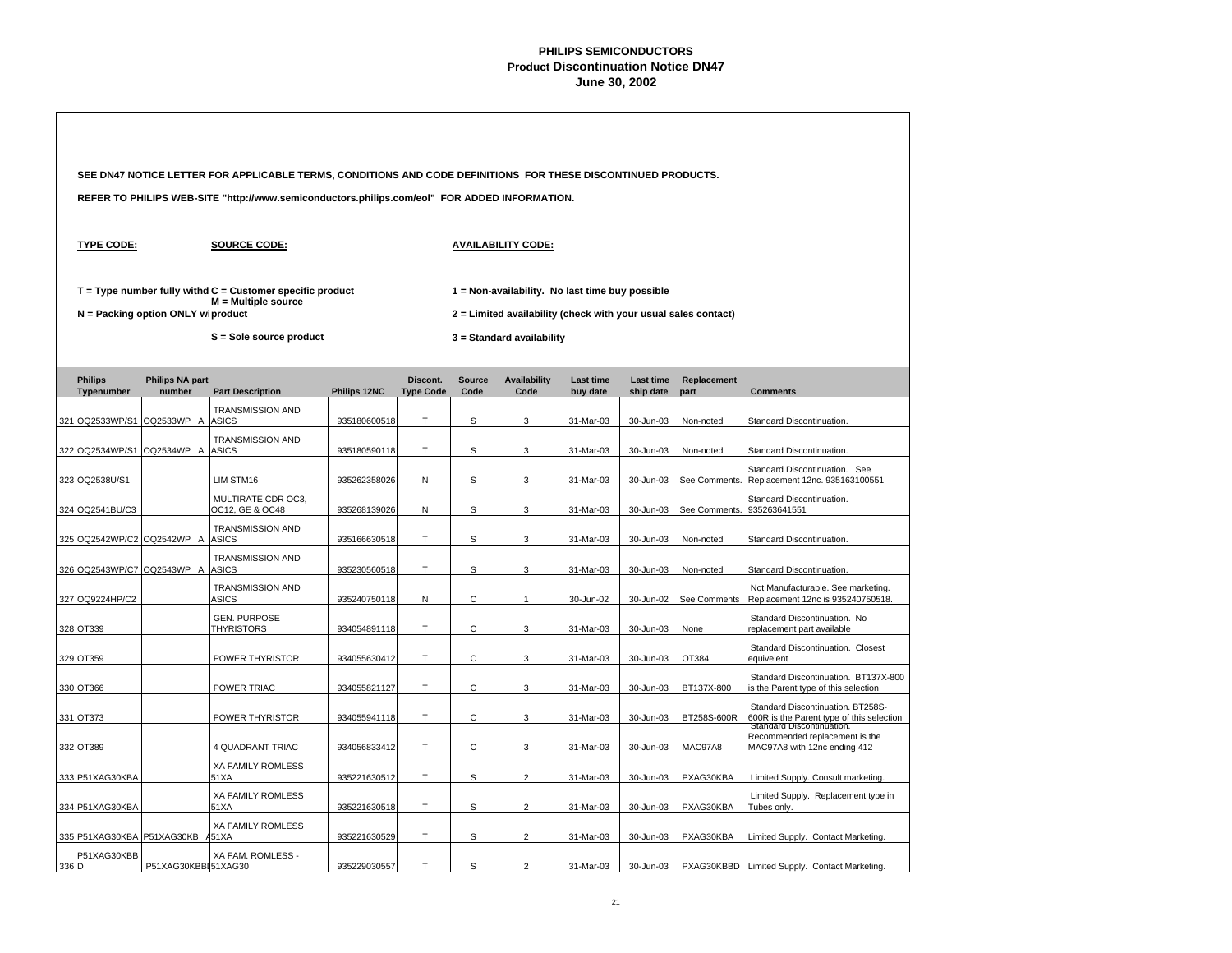|       | SEE DN47 NOTICE LETTER FOR APPLICABLE TERMS, CONDITIONS AND CODE DEFINITIONS FOR THESE DISCONTINUED PRODUCTS. |                                     |                                                                                              |              |                              |                       |                                                                                                                   |                              |                        |                         |                                                                                                    |  |  |
|-------|---------------------------------------------------------------------------------------------------------------|-------------------------------------|----------------------------------------------------------------------------------------------|--------------|------------------------------|-----------------------|-------------------------------------------------------------------------------------------------------------------|------------------------------|------------------------|-------------------------|----------------------------------------------------------------------------------------------------|--|--|
|       |                                                                                                               |                                     | REFER TO PHILIPS WEB-SITE "http://www.semiconductors.philips.com/eol" FOR ADDED INFORMATION. |              |                              |                       |                                                                                                                   |                              |                        |                         |                                                                                                    |  |  |
|       | <b>TYPE CODE:</b>                                                                                             |                                     | <b>SOURCE CODE:</b>                                                                          |              |                              |                       | <b>AVAILABILITY CODE:</b>                                                                                         |                              |                        |                         |                                                                                                    |  |  |
|       |                                                                                                               | $N =$ Packing option ONLY wiproduct | $T = Type$ number fully withd $C =$ Customer specific product<br>$M =$ Multiple source       |              |                              |                       | 1 = Non-availability. No last time buy possible<br>2 = Limited availability (check with your usual sales contact) |                              |                        |                         |                                                                                                    |  |  |
|       |                                                                                                               |                                     | S = Sole source product                                                                      |              |                              |                       | 3 = Standard availability                                                                                         |                              |                        |                         |                                                                                                    |  |  |
|       | <b>Philips</b><br>Typenumber                                                                                  | <b>Philips NA part</b><br>number    | <b>Part Description</b>                                                                      | Philips 12NC | Discont.<br><b>Type Code</b> | <b>Source</b><br>Code | <b>Availability</b><br>Code                                                                                       | <b>Last time</b><br>buy date | Last time<br>ship date | Replacement<br>part     | <b>Comments</b>                                                                                    |  |  |
|       | 337 P51XAG30KFA                                                                                               |                                     | XA FAM. ROMLESS -<br>51XAG30                                                                 | 935254560512 | T                            | S                     | $\overline{2}$                                                                                                    | 31-Mar-03                    | 30-Jun-03              | PXAG30KFA               | Limited Supply. Contact Marketing.                                                                 |  |  |
|       | 338 P51XAG30KFA P51XAG30KF A51XAG30                                                                           |                                     | XA FAM. ROMLESS -                                                                            | 935254560529 | T                            | S                     | $\overline{2}$                                                                                                    | 31-Mar-03                    | 30-Jun-03              | PXAG30KFA               | Limited Supply. Contact Marketing.                                                                 |  |  |
| 339 D | P51XAG30KFB                                                                                                   | P51XAG30KFBI51XAG30                 | XA FAM. ROMLESS -                                                                            | 935254410557 | T                            | S                     | $\overline{2}$                                                                                                    | 31-Mar-03                    | 30-Jun-03              | PXAG30KFBD              | Limited Supply. Contact Marketing.                                                                 |  |  |
| 340 2 | P80C528EBA/0                                                                                                  | P80C528EBA A BLM - I2C              |                                                                                              | 935208530112 | N                            | М                     | $\overline{2}$                                                                                                    | 31-Dec-02                    | 30-Jun-03              | See Comments.           | Limited Supply. Dry Pack available. See<br>12nc 935208530512.                                      |  |  |
| 3412  | P80C528EFA/0                                                                                                  | P80C528EFA A BLM - I2C              |                                                                                              | 935208540112 | N                            | М                     | $\overline{2}$                                                                                                    | 31-Dec-02                    | 30-Jun-03              | See Comments.           | Limited Supply. Dry Pack available See<br>12nc 935208540512.                                       |  |  |
| 342 2 | P80C528EFA/0                                                                                                  | P80C528EFA A BLM - I2C              |                                                                                              | 935208540118 | ${\sf N}$                    | М                     | $\overline{c}$                                                                                                    | 31-Dec-02                    | 30-Jun-03              | See Comments.           | Limited Supply. Dry Pack available See<br>12nc 935208540518.                                       |  |  |
|       | 343 P80C528IBA/02 P80C528IBA A BLM - I2C                                                                      |                                     |                                                                                              | 935222930112 | T.                           | M                     | $\overline{2}$                                                                                                    | 31-Dec-02                    | 30-Jun-03              | Non-noted               | Limited Supply. Limited Supply. Consult<br>Sales and Marketing.                                    |  |  |
|       | 344 P80C528IFA/02 P80C528IFA A BLM - I2C                                                                      |                                     |                                                                                              | 935222940112 | T.                           | М                     | $\overline{2}$                                                                                                    | 31-Dec-02                    | 30-Jun-03              | Non-noted               | Limited Supply. Limited Supply. Consult<br>Sales and Marketing.                                    |  |  |
|       | 345 P80C528IFP/02 P80C528IFP N BLM - I2C                                                                      |                                     |                                                                                              | 935222920112 | T                            | М                     | $\overline{2}$                                                                                                    | 31-Dec-02                    | 30-Jun-03              | Non-noted               | Limited Supply. Consult Sales and<br>Marketing.                                                    |  |  |
|       | P80C557E8EF<br>346 B/00                                                                                       | P80C557E8F B BLM - ADC              |                                                                                              | 935263159518 | T                            | М                     | $\mathbf{1}$                                                                                                      | 30-Jun-02                    | 30-Jun-02              | Non-noted               | Non-manufacturable. Consult Marketing.                                                             |  |  |
| 347 2 | P80C562EBA/0                                                                                                  | P80C562EBA A BLM - ADC              |                                                                                              | 935202200112 | N                            | М                     | $\overline{2}$                                                                                                    | 31-Dec-02                    | 30-Jun-03              | See Comments.           | Limited Supply. Dry Pack available.<br>Consult Marketing.<br>Limited Supply. Consult Marketing for |  |  |
| 348 2 | P80C562EFA/0                                                                                                  | P80C562EFA A BLM - ADC              |                                                                                              | 935202210112 | N                            | М                     | $\overline{2}$                                                                                                    | 31-Dec-02                    | 30-Jun-03              | See Comments.           | replacement / Dry pack. See 12nc<br>935202200512.                                                  |  |  |
| 3494  | P80C652EBA/0                                                                                                  | P80C652EBA A BLM - I2C              |                                                                                              | 935263239118 | N                            | М                     | $\overline{a}$                                                                                                    | 31-Dec-02                    | 30-Jun-03              | See Comments.           | Limited Supply. Dry pack available.<br>See 12nc 935263239518                                       |  |  |
| 350 4 | P80C652EBA/0                                                                                                  | P80C652EBA A BLM - I2C              |                                                                                              | 935263239112 | $\mathsf{N}$                 | M                     | $\overline{2}$                                                                                                    | 31-Dec-02                    | 30-Jun-03              | See Comments.           | Limited Supply. Dry pack available. See<br>12nc 935263239512                                       |  |  |
| 3514  | P80C652EFA/0                                                                                                  | P80C652EFA A BLM - I2C              |                                                                                              | 935263240118 | N                            | М                     | $\overline{2}$                                                                                                    | 31-Dec-02                    | 30-Jun-03              | See Comments.           | Limited Supply. Dry pack available. See<br>12nc 935263240518                                       |  |  |
| 352 4 | P80C652EFA/0                                                                                                  | P80C652EFA A BLM - I2C              |                                                                                              | 935263240112 | N                            | М                     | $\overline{2}$                                                                                                    | 31-Dec-02                    |                        | 30-Jun-03 See Comments. | Limited Supply. Dry pack available.<br>See 12nc 935263240512                                       |  |  |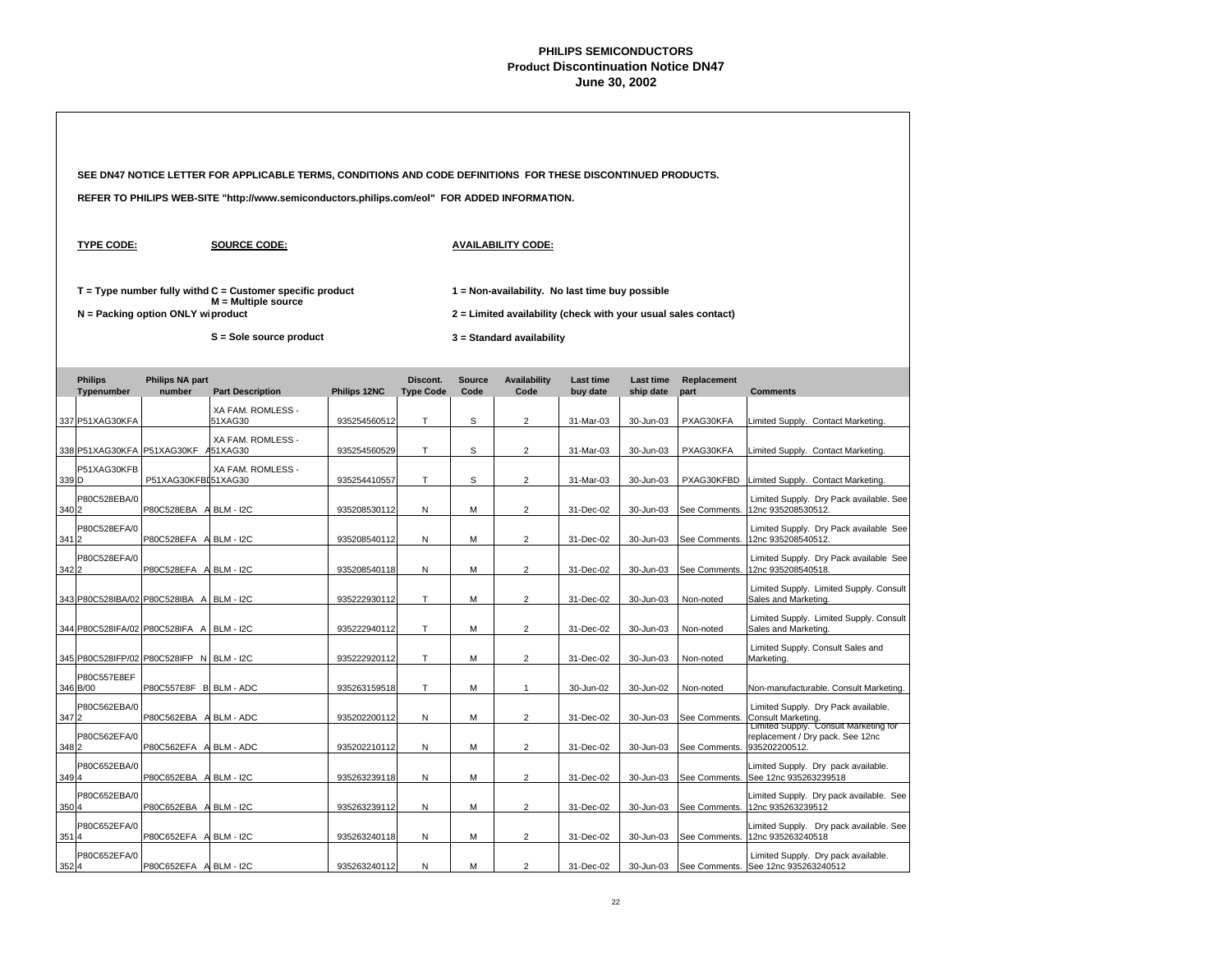|       |                                          |                                   | SEE DN47 NOTICE LETTER FOR APPLICABLE TERMS, CONDITIONS AND CODE DEFINITIONS FOR THESE DISCONTINUED PRODUCTS. |              |                              |                                                                                                                   |                             |                              |                               |                     |                                                                  |  |  |  |  |
|-------|------------------------------------------|-----------------------------------|---------------------------------------------------------------------------------------------------------------|--------------|------------------------------|-------------------------------------------------------------------------------------------------------------------|-----------------------------|------------------------------|-------------------------------|---------------------|------------------------------------------------------------------|--|--|--|--|
|       |                                          |                                   | REFER TO PHILIPS WEB-SITE "http://www.semiconductors.philips.com/eol" FOR ADDED INFORMATION.                  |              |                              |                                                                                                                   |                             |                              |                               |                     |                                                                  |  |  |  |  |
|       | <b>TYPE CODE:</b>                        |                                   | <b>SOURCE CODE:</b>                                                                                           |              |                              |                                                                                                                   | <b>AVAILABILITY CODE:</b>   |                              |                               |                     |                                                                  |  |  |  |  |
|       |                                          | N = Packing option ONLY wiproduct | $T = Type$ number fully withd $C =$ Customer specific product<br>$M =$ Multiple source                        |              |                              | 1 = Non-availability. No last time buy possible<br>2 = Limited availability (check with your usual sales contact) |                             |                              |                               |                     |                                                                  |  |  |  |  |
|       |                                          |                                   | S = Sole source product                                                                                       |              |                              |                                                                                                                   | 3 = Standard availability   |                              |                               |                     |                                                                  |  |  |  |  |
|       | <b>Philips</b><br>Typenumber             | <b>Philips NA part</b><br>number  | <b>Part Description</b>                                                                                       | Philips 12NC | Discont.<br><b>Type Code</b> | <b>Source</b><br>Code                                                                                             | <b>Availability</b><br>Code | <b>Last time</b><br>buy date | <b>Last time</b><br>ship date | Replacement<br>part | <b>Comments</b>                                                  |  |  |  |  |
| 3534  | P80C652EHA/0                             |                                   | <b>BLM - I2C</b>                                                                                              | 935263241112 | N                            | М                                                                                                                 | $\overline{2}$              | 31-Dec-02                    | 30-Jun-03                     | Non-noted           | Limited Supply. Consult Marketing for<br>replacement / Dry pack. |  |  |  |  |
| 354 4 | P80C652EHA/0                             |                                   | <b>BLM - I2C</b>                                                                                              | 935263241118 | N                            | М                                                                                                                 | $\overline{2}$              | 31-Dec-02                    | 30-Jun-03                     | Non-noted           | Limited Supply. Consult Marketing for<br>replacement / Dry pack. |  |  |  |  |
|       | 355 P80C652IBA/04 P80C652IBA A BLM - I2C |                                   |                                                                                                               | 935209430112 | N                            | М                                                                                                                 | $\overline{c}$              | 31-Dec-02                    | 30-Jun-03                     | See Comments.       | Limited Supply. Dry Pack Available.<br>See 12nc. 935209430512    |  |  |  |  |
|       | 356 P80C652IBA/04 P80C652IBA A BLM - I2C |                                   |                                                                                                               | 935209430118 | N                            | M                                                                                                                 | $\overline{2}$              | 31-Dec-02                    | 30-Jun-03                     | See Comments.       | Limited Supply. Dry Pack Available. See<br>12nc. 935209430518    |  |  |  |  |
|       | 357 P80C652IFA/04 P80C652IFAA            |                                   | <b>BLM - I2C</b>                                                                                              | 935209370112 | N                            | М                                                                                                                 | $\overline{2}$              | 31-Dec-02                    | 30-Jun-03                     | See Comments.       | Limited Supply. Dry Pack Available. See<br>12nc. 935209370512    |  |  |  |  |
|       | 358 P80C652IFA/04 P80C652IFA A           |                                   | <b>BLM - I2C</b>                                                                                              | 935209370118 | N                            | М                                                                                                                 | $\overline{c}$              | 31-Dec-02                    | 30-Jun-03                     | See Comments.       | Limited Supply. Dry Pack Available.<br>See 12nc. 935209370518    |  |  |  |  |
|       | P83C180AER/0<br>359 05                   |                                   | <b>MONITOR</b><br>MICROCONTR.,80C51 CPU                                                                       | 935262112112 | T                            | С                                                                                                                 | $\mathbf{1}$                | 30-Jun-02                    | 30-Jun-02                     | Non-noted           | Not Manufacturable. Prior advisory<br>given.                     |  |  |  |  |
|       | P83C280AER/0<br>360 47                   |                                   | <b>MONITOR</b><br>MICROCONTR.,80C51 CPU                                                                       | 935262550112 | T.                           | C                                                                                                                 | $\mathbf{1}$                | 30-Jun-02                    | 30-Jun-02                     | Non-noted           | Not Manufacturable. Prior advisory<br>aiven.                     |  |  |  |  |
|       | P83C280AER/0<br>361 62S2                 |                                   | <b>MONITOR</b><br>MICROCONTR., 80C51 CPU                                                                      | 935266630112 | T                            | C                                                                                                                 | $\mathbf{1}$                | 30-Jun-02                    | 30-Jun-02                     | Non-noted           | Not manufacturable. Prior advisory<br>given.                     |  |  |  |  |
|       | P83C280AER/0<br>362 85S1                 |                                   | <b>MONITOR</b><br>MICROCONTR.,80C51 CPU                                                                       | 935266631112 | T                            | C                                                                                                                 | $\mathbf{1}$                | 30-Jun-02                    | 30-Jun-02                     | Non-noted           | Not Manufacturable. Prior advisory<br>given.                     |  |  |  |  |
|       | P83C380AER/0<br>363 99                   |                                   | <b>MONITOR</b><br>MICROCONTR., 80C51 CPU                                                                      | 935268883112 | T                            | С                                                                                                                 | $\mathbf{1}$                | 30-Jun-02                    | 30-Jun-02                     | Non-noted           | Not Manufacturable. Prior advisory<br>given.                     |  |  |  |  |
|       | P83C524EBA/2<br>364 54                   |                                   | <b>BLM - I2C</b>                                                                                              | 935261084118 | N                            | C                                                                                                                 | $\overline{2}$              | 31-Mar-03                    | 30-Jun-03                     | See Comments        | Limited Supply. Dry pack available. See<br>12nc 935261084518     |  |  |  |  |
|       | P83C524EBA/2<br>365 86                   | C83C524286 A BLM - I2C            |                                                                                                               | 935262943118 | N                            | C                                                                                                                 | $\overline{2}$              | 31-Mar-03                    | 30-Jun-03                     | Non-noted           | Limited Supply. Consult Marketing for<br>replacement / Dry pack. |  |  |  |  |
|       | P83C524EBB/2<br>366 66                   |                                   | <b>BLM - I2C</b>                                                                                              | 935261485518 | $\top$                       | C                                                                                                                 | $\overline{c}$              | 31-Mar-03                    | 30-Jun-03                     | Non-noted           | Limited Supply. Consult sales and<br>marketing.                  |  |  |  |  |
|       | P83C524EFA/2<br>367 62                   |                                   | <b>BLM - I2C</b>                                                                                              | 935261337118 | ${\sf N}$                    | $\mathsf{C}$                                                                                                      | $\overline{2}$              | 31-Mar-03                    | 30-Jun-03                     | P83C524EFA/26<br>b  | Limited Supply. Dry pack available. See<br>12nc 935261337518     |  |  |  |  |
|       | P83C528EBA/2<br>368 18                   |                                   | <b>BLM - I2C</b>                                                                                              | 935243270112 | N                            | C                                                                                                                 | $\overline{2}$              | 31-Mar-03                    | 30-Jun-03                     | P83C528EBA/2<br>18  | Limited Supply. Dry pack available. See<br>12nc 935243270512     |  |  |  |  |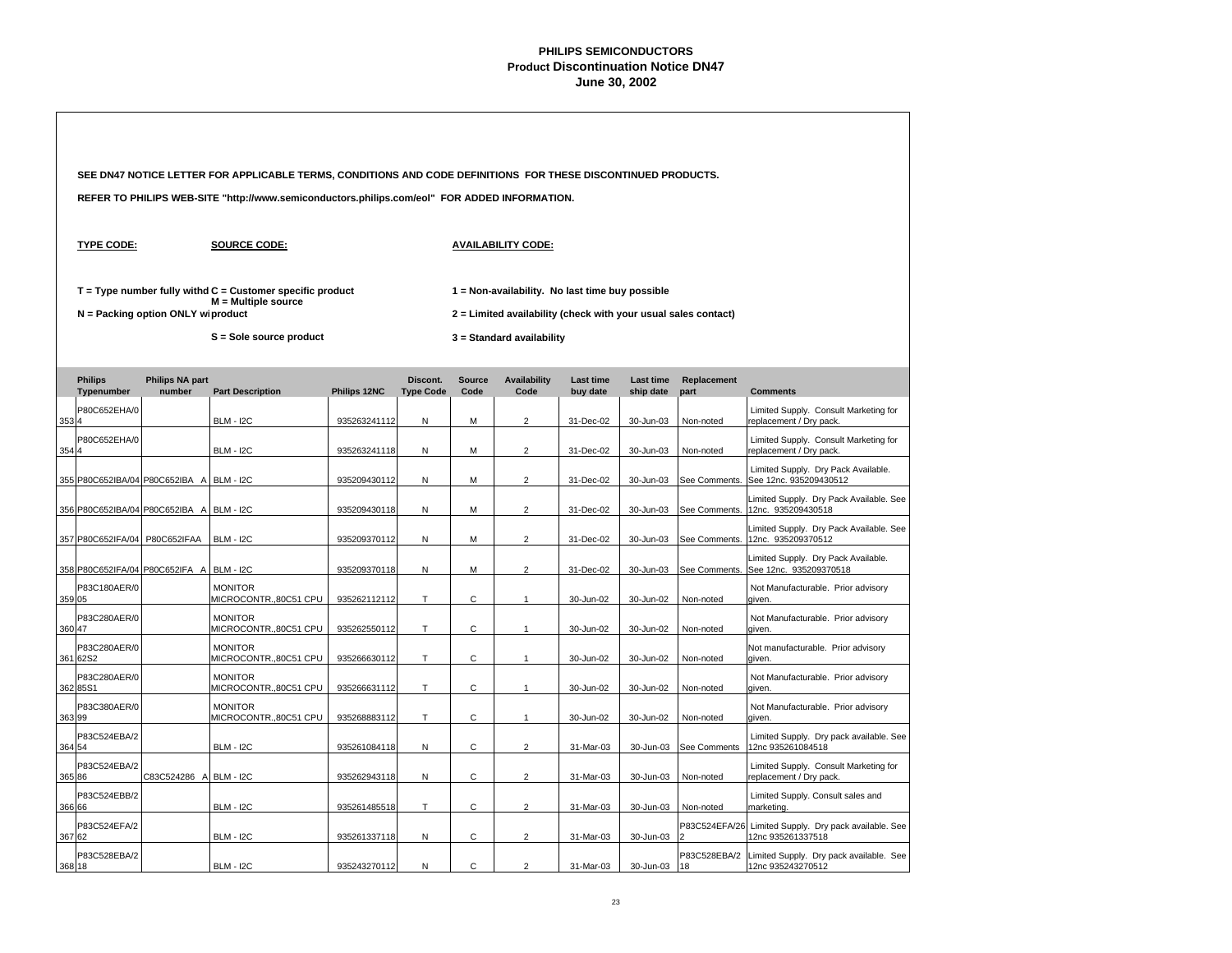|        |                              |                                   | SEE DN47 NOTICE LETTER FOR APPLICABLE TERMS, CONDITIONS AND CODE DEFINITIONS FOR THESE DISCONTINUED PRODUCTS. |              |                              |                       |                                                                                                                   |                              |                               |                     |                                                               |  |
|--------|------------------------------|-----------------------------------|---------------------------------------------------------------------------------------------------------------|--------------|------------------------------|-----------------------|-------------------------------------------------------------------------------------------------------------------|------------------------------|-------------------------------|---------------------|---------------------------------------------------------------|--|
|        |                              |                                   | REFER TO PHILIPS WEB-SITE "http://www.semiconductors.philips.com/eol" FOR ADDED INFORMATION.                  |              |                              |                       |                                                                                                                   |                              |                               |                     |                                                               |  |
|        | <b>TYPE CODE:</b>            |                                   | <b>SOURCE CODE:</b>                                                                                           |              |                              |                       | <b>AVAILABILITY CODE:</b>                                                                                         |                              |                               |                     |                                                               |  |
|        |                              | N = Packing option ONLY wiproduct | $T = Type$ number fully withd $C =$ Customer specific product<br>M = Multiple source                          |              |                              |                       | 1 = Non-availability. No last time buy possible<br>2 = Limited availability (check with your usual sales contact) |                              |                               |                     |                                                               |  |
|        |                              |                                   | S = Sole source product                                                                                       |              |                              |                       | 3 = Standard availability                                                                                         |                              |                               |                     |                                                               |  |
|        | <b>Philips</b><br>Typenumber | <b>Philips NA part</b><br>number  | <b>Part Description</b>                                                                                       | Philips 12NC | Discont.<br><b>Type Code</b> | <b>Source</b><br>Code | <b>Availability</b><br>Code                                                                                       | <b>Last time</b><br>buy date | <b>Last time</b><br>ship date | Replacement<br>part | <b>Comments</b>                                               |  |
|        | P83C528EBA/2<br>369 56       |                                   | <b>BLM - I2C</b>                                                                                              | 935261159112 | N                            | С                     | $\overline{2}$                                                                                                    | 31-Mar-03                    | 30-Jun-03                     | P83C528EBA/2<br>56  | Limited Supply. Dry pack available.<br>See 12nc. 935261159512 |  |
|        | P83C528EBA/2<br>370 58       |                                   | <b>BLM - I2C</b>                                                                                              | 935261210118 | N                            | $\mathsf{C}$          | $\overline{2}$                                                                                                    | 31-Mar-03                    | 30-Jun-03                     | P83C528EBA/2<br>58  | Limited Supply. Dry pack available. See<br>12nc. 935261210518 |  |
|        | P83C528EBA/2<br>371 65       |                                   | <b>BLM - I2C</b>                                                                                              | 935261379118 | N                            | $\mathsf{C}$          | $\overline{2}$                                                                                                    | 31-Mar-03                    | 30-Jun-03                     | P83C528EBA/2<br>65  | Limited Supply. Dry pack available. See<br>12nc. 935261379518 |  |
|        | P83C528EBA/2<br>372 71       |                                   | <b>BLM - I2C</b>                                                                                              | 935261779118 | N                            | C                     | $\overline{2}$                                                                                                    | 31-Mar-03                    | 30-Jun-03                     | P83C528EBA/2<br>71  | Limited Supply. Dry pack available. See<br>12nc. 935261779518 |  |
|        | P83C528EBA/2<br>373 78       |                                   | <b>BLM - I2C</b>                                                                                              | 935262147118 | N                            | С                     | $\overline{2}$                                                                                                    | 31-Mar-03                    | 30-Jun-03                     | P83C528EBA/2<br>78  | Limited Supply. Dry pack available. See<br>12nc. 935262147518 |  |
| 374 87 | P83C528EBA/2                 |                                   | <b>BLM - I2C</b>                                                                                              | 935263010112 | N                            | C                     | $\overline{2}$                                                                                                    | 31-Mar-03                    | 30-Jun-03                     | P83C528EBA/2<br>87  | Limited Supply. Dry pack available.<br>See 12nc.935263010512  |  |
|        | P83C528EBA/3<br>375 00       |                                   | <b>BLM - I2C</b>                                                                                              | 935268237118 | N                            | М                     | $\overline{2}$                                                                                                    | 31-Dec-02                    | 30-Jun-03                     | Non-noted           | Limited Supply. Contact Marketing.                            |  |
|        | P83C528EBA/3<br>376 03       |                                   | <b>BLM - I2C</b>                                                                                              | 935269615118 | Ν                            | С                     | $\overline{2}$                                                                                                    | 31-Mar-03                    | 30-Jun-03                     | P83C528EBA/3<br>03  | Limited Supply. Dry pack available. See<br>12nc. 935269615518 |  |
|        | P83C528EBP/2<br>377 49       |                                   | <b>BLM - I2C</b>                                                                                              | 935260936112 | T.                           | $\mathsf{C}$          | $\overline{2}$                                                                                                    | 31-Mar-03                    | 30-Jun-03                     | Non-noted           | Limited Supply. Consult sales and<br>marketing.               |  |
|        | P83C528EFA/1<br>378 90       | C83C528190 A                      | <b>BLM - I2C</b>                                                                                              | 935229010112 | N                            | C                     | $\overline{2}$                                                                                                    | 31-Mar-03                    | 30-Jun-03                     | See Comments        | Limited Supply. Dry pack available.<br>935229010512           |  |
|        | P83C528EFB/2<br>379 67       |                                   | <b>BLM - I2C</b>                                                                                              | 935261521557 | T                            | C                     | $\overline{2}$                                                                                                    | 31-Mar-03                    | 30-Jun-03                     | Non-noted           | Limited Supply. Consult sales and<br>marketing.               |  |
|        | P83C528EFB/2<br>380 81       |                                   | <b>BLM - I2C</b>                                                                                              | 935262343557 | T.                           | $\mathsf{C}$          | $\overline{a}$                                                                                                    | 31-Mar-03                    | 30-Jun-03                     | Non-noted           | Limited Supply. Consult sales and<br>marketing.               |  |
|        | P83C528EFB/2<br>381 83       |                                   | <b>BLM - I2C</b>                                                                                              | 935262510557 | T.                           | C                     | $\overline{2}$                                                                                                    | 31-Mar-03                    | 30-Jun-03                     | Non-noted           | Limited Supply. Consult sales and<br>marketing.               |  |
|        | P83C528EFB/2<br>382 91       |                                   | <b>BLM - I2C</b>                                                                                              | 935263109557 | T                            | C                     | $\overline{2}$                                                                                                    | 31-Mar-03                    | 30-Jun-03                     | Non-noted           | Limited Supply. Consult sales and<br>marketing.               |  |
|        | P83C552EBA/1<br>383 38       |                                   | BLM - ADC                                                                                                     | 935263456518 | ${\sf N}$                    | $\mathsf{C}$          | $\overline{2}$                                                                                                    | 31-Mar-03                    | 30-Jun-03                     | P83C552EBA/1<br>38  | Limited Supply. Tube available. See<br>12nc 935263456512      |  |
|        | P83C562EBA/0<br>384 31       | C83C562031 A BLM - ADC            |                                                                                                               | 935264158112 | N                            | C                     | $\overline{2}$                                                                                                    | 31-Mar-03                    | 30-Jun-03                     | See Comments        | Limited Supply. Dry pack available.<br>See 12nc 935264158512  |  |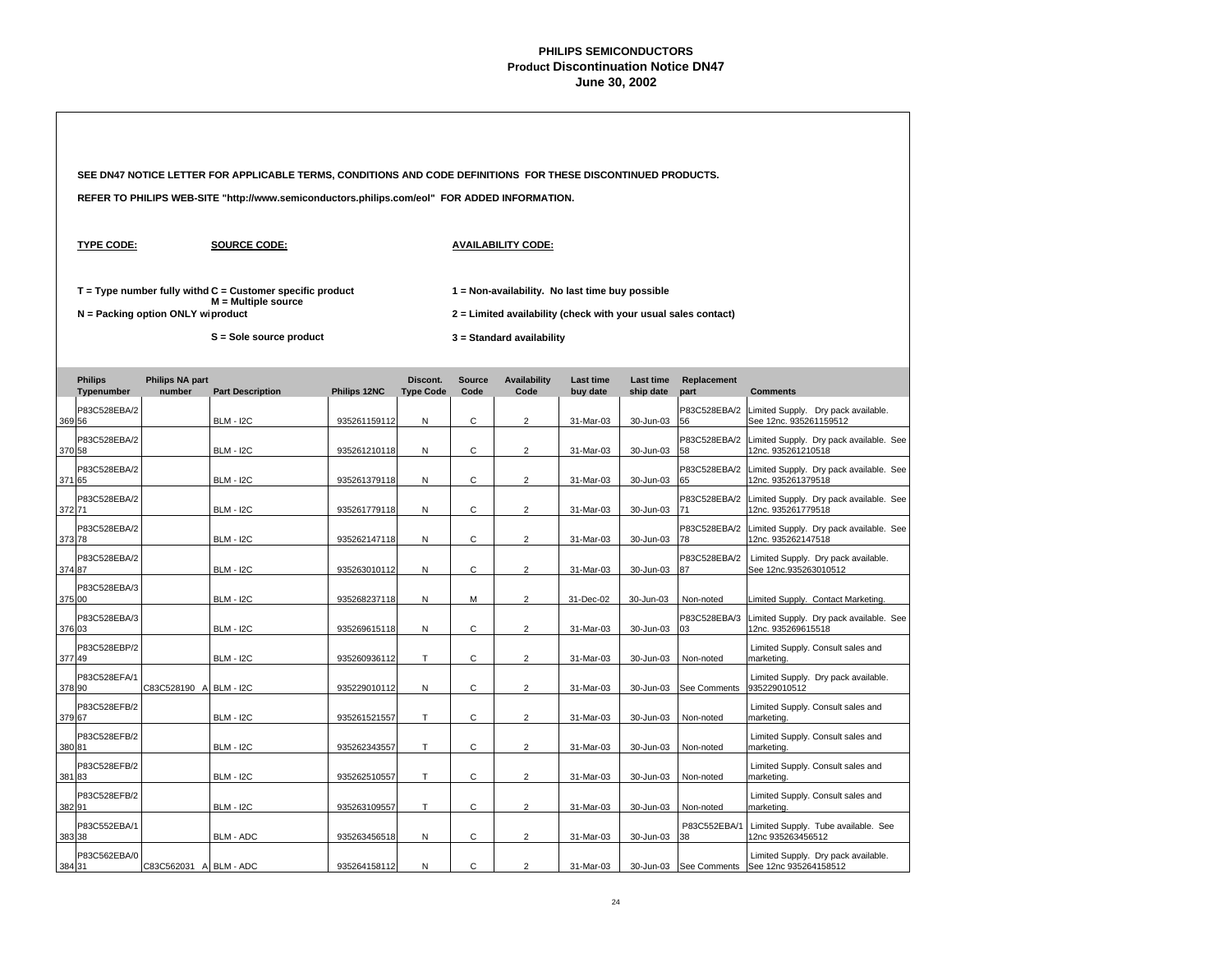|       |                              |                                   | SEE DN47 NOTICE LETTER FOR APPLICABLE TERMS, CONDITIONS AND CODE DEFINITIONS FOR THESE DISCONTINUED PRODUCTS. |              |                              |                       |                                                                |                       |                        |                     |                                                                |
|-------|------------------------------|-----------------------------------|---------------------------------------------------------------------------------------------------------------|--------------|------------------------------|-----------------------|----------------------------------------------------------------|-----------------------|------------------------|---------------------|----------------------------------------------------------------|
|       |                              |                                   | REFER TO PHILIPS WEB-SITE "http://www.semiconductors.philips.com/eol" FOR ADDED INFORMATION.                  |              |                              |                       |                                                                |                       |                        |                     |                                                                |
|       | <b>TYPE CODE:</b>            |                                   | <b>SOURCE CODE:</b>                                                                                           |              |                              |                       | <b>AVAILABILITY CODE:</b>                                      |                       |                        |                     |                                                                |
|       |                              |                                   | $T = Type$ number fully withd $C =$ Customer specific product<br>M = Multiple source                          |              |                              |                       | 1 = Non-availability. No last time buy possible                |                       |                        |                     |                                                                |
|       |                              | N = Packing option ONLY wiproduct |                                                                                                               |              |                              |                       | 2 = Limited availability (check with your usual sales contact) |                       |                        |                     |                                                                |
|       |                              |                                   | S = Sole source product                                                                                       |              |                              |                       | 3 = Standard availability                                      |                       |                        |                     |                                                                |
|       | <b>Philips</b><br>Typenumber | <b>Philips NA part</b><br>number  | <b>Part Description</b>                                                                                       | Philips 12NC | Discont.<br><b>Type Code</b> | <b>Source</b><br>Code | <b>Availability</b><br>Code                                    | Last time<br>buy date | Last time<br>ship date | Replacement<br>part | <b>Comments</b>                                                |
|       | P83C652EBA/0<br>385 76       |                                   | <b>BLM - I2C</b>                                                                                              | 935228450112 | T                            | C                     | $\overline{c}$                                                 | 31-Mar-03             | 30-Jun-03              | Non-noted           | Limited Supply. Consult marketing.                             |
|       | P83C654EBA/1<br>386 17       |                                   | <b>BLM - I2C</b>                                                                                              | 935240260112 | ${\sf N}$                    | $\mathsf{C}$          | $\overline{2}$                                                 | 31-Mar-03             | 30-Jun-03              | See Comments        | Limited Supply. Dry pack available.<br>See 12nc 935240260512   |
|       | P83C654EBA/5<br>387 82       |                                   | <b>BLM - I2C</b>                                                                                              | 935261667118 | T                            | $\mathsf{C}$          | $\overline{2}$                                                 | 31-Mar-03             | 30-Jun-03              | Non-noted           | Limited Supply. Consult marketing.                             |
|       | P83C654EBA/5<br>388 85       |                                   | <b>BLM - I2C</b>                                                                                              | 935262355118 | N                            | C                     | $\overline{2}$                                                 | 31-Mar-03             | 30-Jun-03              | See Comments        | Limited Supply. Dry pack available.<br>See 12nc 935262355518   |
|       | P83C654EBB/1<br>389 26       |                                   | <b>BLM - I2C</b>                                                                                              | 935263254557 | T                            | C                     | $\overline{c}$                                                 | 31-Mar-03             | 30-Jun-03              | Non-noted           | Limited Supply. Consult marketing.                             |
|       | P83CL410HFT/<br>390 045      |                                   | 80CLXXX FAMILY                                                                                                | 935270241112 | $\top$                       | $\mathbf C$           | $\overline{c}$                                                 | 31-Mar-03             | 30-Jun-03              | Non-noted           | Limited Supply. Contact Marketing.                             |
|       | P83CL781HFH/<br>391 038/4/A  |                                   | 80CLXXX FAMILY                                                                                                | 935260355557 | $\top$                       | $\mathsf{C}$          | $\overline{2}$                                                 | 31-Mar-03             | 30-Jun-03              | Non-noted           | Limited Supply. Contact Marketing.                             |
|       | P83CL781HFH/<br>392 039/4/A  |                                   | 80CLXXX FAMILY                                                                                                | 935262049557 | T                            | C                     | $\overline{2}$                                                 | 31-Mar-03             | 30-Jun-03              | Non-noted           | Limited Supply. Contact Marketing.                             |
|       | P83CL781HFH/<br>393 041/4/A  |                                   | 80CLXXX FAMILY                                                                                                | 935263964518 | T                            | C                     | $\overline{c}$                                                 | 31-Mar-03             | 30-Jun-03              | Non-noted           | Limited Supply. Contact Marketing.                             |
|       | P83CL781HFH/<br>394 042/4    |                                   | 80CLXXX FAMILY                                                                                                | 935264084518 | Τ                            | С                     | $\overline{2}$                                                 | 31-Mar-03             | 30-Jun-03              | Non-noted           | Limited Supply. Contact Marketing.                             |
|       | P87C390AER/0<br>395 02       |                                   | BASIC-TYPENR NOT USED                                                                                         | 935263809112 | $\top$                       | S                     | $\mathbf{1}$                                                   | 30-Jun-02             | 30-Jun-02              | Non-noted           | Non-manufacturable. Consult Marketing.                         |
| 396 1 | P87C390AER/C                 |                                   | BASIC-TYPENR NOT USED                                                                                         | 935263584112 | T                            | S                     | $\mathbf{1}$                                                   | 30-Jun-02             | 30-Jun-02              | Non-noted           | Non-manufacturable. Consult Marketing.                         |
|       | 397 P89C51BA                 |                                   | <b>BLM - FLASH MCU</b>                                                                                        | 935269768112 | ${\sf N}$                    | M                     | $\mathbf{1}$                                                   | 30-Jun-02             | 30-Jun-02              | P89C51BA:           | Non-manufacturable. Dry pack available<br>in 12NC 935269768512 |
|       | P89C51RB2HB<br>398 A/00      |                                   | <b>BLM - FLASH MCU</b>                                                                                        | 935265429112 | ${\sf N}$                    | M                     | $\mathbf{1}$                                                   | 30-Jun-02             | 30-Jun-02              | P89C51RB2HB<br>A/00 | Non-manufacturable. Dry pack available<br>in 12nc 935265429512 |
|       | P89C51RC2HB<br>399 A/00      |                                   | <b>BLM - FLASH MCU</b>                                                                                        | 935265435112 | $\mathsf{N}$                 | M                     | $\mathbf{1}$                                                   | 30-Jun-02             | 30-Jun-02              | P89C51RC2HB<br>A/00 | Non-manufacturable. Dry pack available<br>in 12nc 935265429512 |
|       | P89C51RC2HF<br>400 A/00      | P89C51RC2F<br>$\overline{ }$      | <b>BLM - FLASH MCU</b>                                                                                        | 935265436112 | N                            | M                     | $\mathbf{1}$                                                   | 30-Jun-02             | 30-Jun-02              | P89C51RC2HF<br>A/00 | Non-manufacturable. Dry pack available<br>in 12nc 935265429512 |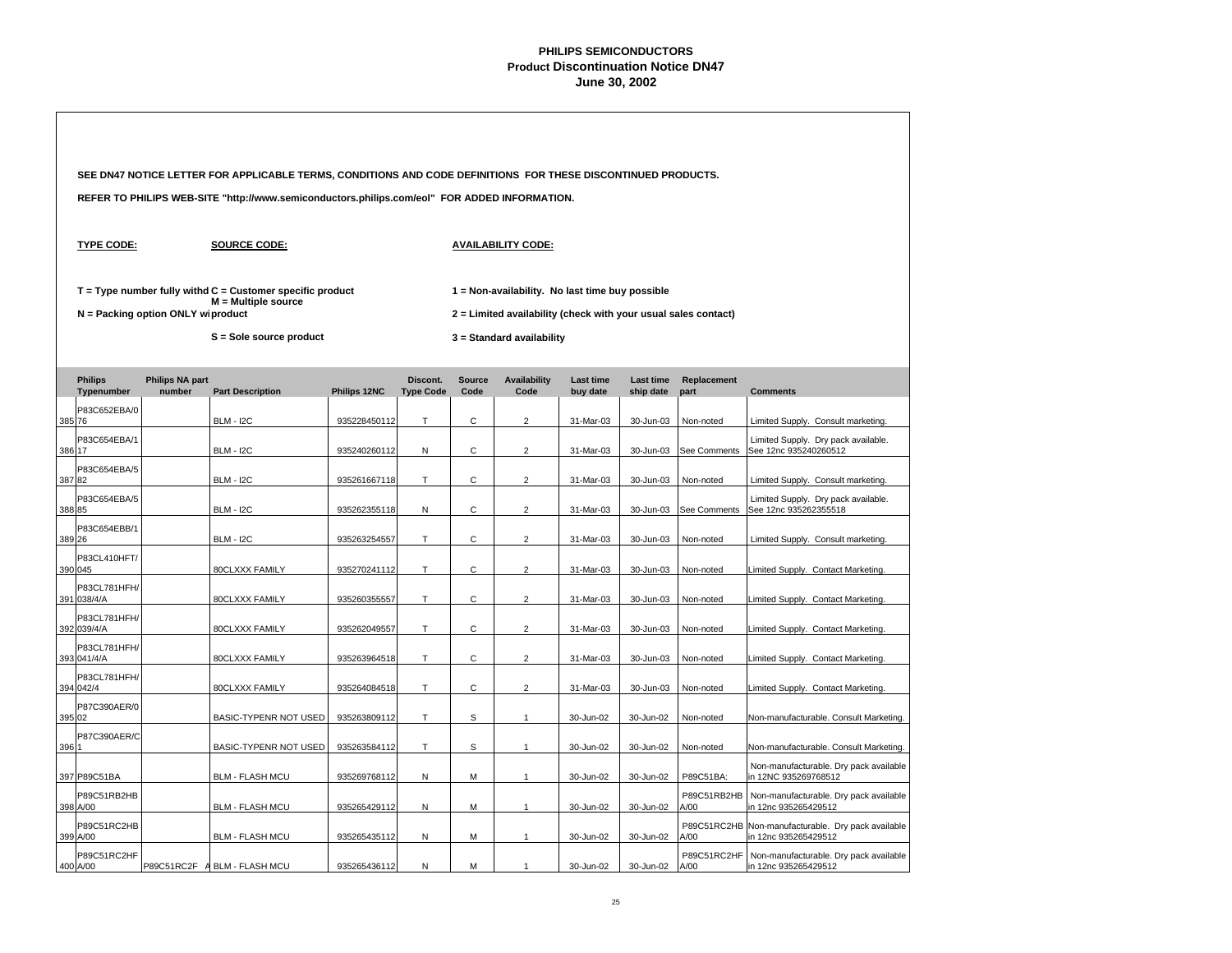|       |                                   |                                   | SEE DN47 NOTICE LETTER FOR APPLICABLE TERMS, CONDITIONS AND CODE DEFINITIONS FOR THESE DISCONTINUED PRODUCTS.     |              |                              |                       |                                                                                                                                                |                              |                        |                      |                                                                              |  |  |
|-------|-----------------------------------|-----------------------------------|-------------------------------------------------------------------------------------------------------------------|--------------|------------------------------|-----------------------|------------------------------------------------------------------------------------------------------------------------------------------------|------------------------------|------------------------|----------------------|------------------------------------------------------------------------------|--|--|
|       |                                   |                                   | REFER TO PHILIPS WEB-SITE "http://www.semiconductors.philips.com/eol" FOR ADDED INFORMATION.                      |              |                              |                       |                                                                                                                                                |                              |                        |                      |                                                                              |  |  |
|       | <b>TYPE CODE:</b>                 |                                   | <b>SOURCE CODE:</b>                                                                                               |              |                              |                       | <b>AVAILABILITY CODE:</b>                                                                                                                      |                              |                        |                      |                                                                              |  |  |
|       |                                   | N = Packing option ONLY wiproduct | $T = Type$ number fully withd $C =$ Customer specific product<br>$M =$ Multiple source<br>S = Sole source product |              |                              |                       | 1 = Non-availability. No last time buy possible<br>2 = Limited availability (check with your usual sales contact)<br>3 = Standard availability |                              |                        |                      |                                                                              |  |  |
|       |                                   |                                   |                                                                                                                   |              |                              |                       |                                                                                                                                                |                              |                        |                      |                                                                              |  |  |
|       | <b>Philips</b><br>Typenumber      | <b>Philips NA part</b><br>number  | <b>Part Description</b>                                                                                           | Philips 12NC | Discont.<br><b>Type Code</b> | <b>Source</b><br>Code | <b>Availability</b><br>Code                                                                                                                    | <b>Last time</b><br>buy date | Last time<br>ship date | Replacement<br>part  | <b>Comments</b>                                                              |  |  |
|       | P89C51RD2HB<br>401 A/00           | P89C51RD2B                        | <b>BLM - FLASH MCU</b>                                                                                            | 935265441112 | N                            | M                     | $\overline{1}$                                                                                                                                 | 30-Jun-02                    | 30-Jun-02              | P89C51RD2HB<br>A/00  | Non-manufacturable. Tape and Reel in<br>Dry pack available 12nc 935265441518 |  |  |
|       | P89C51RD2HF<br>402 A/00           |                                   | <b>BLM - FLASH MCU</b>                                                                                            | 935265442112 | N                            | M                     | $\mathbf{1}$                                                                                                                                   | 30-Jun-02                    | 30-Jun-02              | P89C51RD2HF<br>A/00: | Non-manufacturable. Dry pack available<br>in 12nc 935265442512               |  |  |
|       | 403 P89C52BA                      |                                   | <b>BLM - FLASH MCU</b>                                                                                            | 935269760112 | N                            | M                     | $\overline{1}$                                                                                                                                 | 30-Jun-02                    | 30-Jun-02              | P89C52BA             | Non-manufacturable. Dry pack<br>available. 935269760512                      |  |  |
|       | 404 P89C54BA                      |                                   | <b>BLM - FLASH MCU</b>                                                                                            | 935269762112 | N                            | M                     | $\overline{1}$                                                                                                                                 | 30-Jun-02                    | 30-Jun-02              | P89C54BA             | Non-manufacturable. Dry pack<br>available. 935269762512                      |  |  |
|       | 405 P89C58BA                      |                                   | <b>BLM - FLASH MCU</b>                                                                                            | 935269765112 | N                            | M                     | $\mathbf{1}$                                                                                                                                   | 30-Jun-02                    | 30-Jun-02              | P89C58BA             | Non-manufacturable. Dry pack<br>available. 935269765512                      |  |  |
| 406 0 | P89C660HBA/0                      | P89C660HB A                       | <b>BLM - FLASH MCU</b>                                                                                            | 935265423112 | N                            | M                     | $\mathbf{1}$                                                                                                                                   | 30-Jun-02                    | 30-Jun-02              | P89C660HBA/0         | Non-manufacturable. Dry pack<br>available. 935265423512                      |  |  |
| 4070  | P89C660HFA/0                      | P89C660HF A                       | <b>BLM - FLASH MCU</b>                                                                                            | 935265424112 | $\mathsf{N}$                 | M                     | $\mathbf{1}$                                                                                                                                   | 30-Jun-02                    | 30-Jun-02              | P89C660HFA/0         | Non-manufacturable. Dry pack available<br>935265424512                       |  |  |
| 4080  | P89C662HBA/0                      | P89C662HB A                       | <b>BLM - FLASH MCU</b>                                                                                            | 935267444112 | N                            | M                     | $\mathbf{1}$                                                                                                                                   | 30-Jun-02                    | 30-Jun-02              | P89C662HBA/0         | Non-manufacturable. Dry pack<br>available. 935267444512                      |  |  |
| 4090  | P89C662HFA/0                      | P89C662HF A                       | <b>BLM - FLASH MCU</b>                                                                                            | 935267446112 | N                            | М                     | $\mathbf{1}$                                                                                                                                   | 30-Jun-02                    | 30-Jun-02              | P89C662HFA/0         | Non-manufacturable. Dry pack<br>available. 935267446512                      |  |  |
| 4100  | P89C664HBA/0                      | P89C664HB A                       | <b>BLM - FLASH MCU</b>                                                                                            | 935267448112 | N                            | M                     | $\mathbf{1}$                                                                                                                                   | 30-Jun-02                    | 30-Jun-02              | P89C664HBA/0         | Non-manufacturable. Dry pack<br>available. 935265418512                      |  |  |
| 4110  | P89C664HFA/0                      | P89C664HF A                       | <b>BLM - FLASH MCU</b>                                                                                            | 935267449112 | N                            | M                     | $\mathbf{1}$                                                                                                                                   | 30-Jun-02                    | 30-Jun-02              | P89C664HFA/0         | Non-manufacturable. Dry pack<br>available. 935269539512                      |  |  |
| 4120  | P89C668HBA/0                      | P89C668HB A                       | <b>BLM - FLASH MCU</b>                                                                                            | 935265418112 | N                            | M                     | $\mathbf{1}$                                                                                                                                   | 30-Jun-02                    | 30-Jun-02              | P89C668HBA/0         | Non-manufacturable. Dry pack<br>available. 935265418512                      |  |  |
| 4130  | P89C668HFA/0                      | P89C668HF A                       | <b>BLM - FLASH MCU</b>                                                                                            | 935269539112 | N                            | M                     | $\mathbf{1}$                                                                                                                                   | 30-Jun-02                    | 30-Jun-02              | P89C668HFA/0<br>n    | Non-manufacturable. Dry pack<br>available. 935269539512                      |  |  |
|       | P8RF5016AEW<br>414 / 10801 W1     |                                   | MIFARE3                                                                                                           | 935270847005 | T                            | $\mathsf{C}$          | $\overline{2}$                                                                                                                                 | 31-Mar-03                    | 30-Jun-03              | Non-noted            | Limited Supply. Contact Marketing on<br>replacement                          |  |  |
|       | P8RF5016AEW<br>415 /108A3W1       |                                   | MIFARE3                                                                                                           | 935271317005 | Т                            | C                     | $\overline{2}$                                                                                                                                 | 31-Mar-03                    | 30-Jun-03              | Non-noted            | Limited Supply. Contact Marketing on<br>replacement                          |  |  |
|       | <b>P8WE5017AE</b><br>416 W/00203W |                                   | 08BIT CC                                                                                                          | 935270172005 | T                            | C                     | $\overline{2}$                                                                                                                                 | 31-Mar-03                    | 30-Jun-03              | Non-noted            | Limited Supply. Contact Marketing on<br>replacement                          |  |  |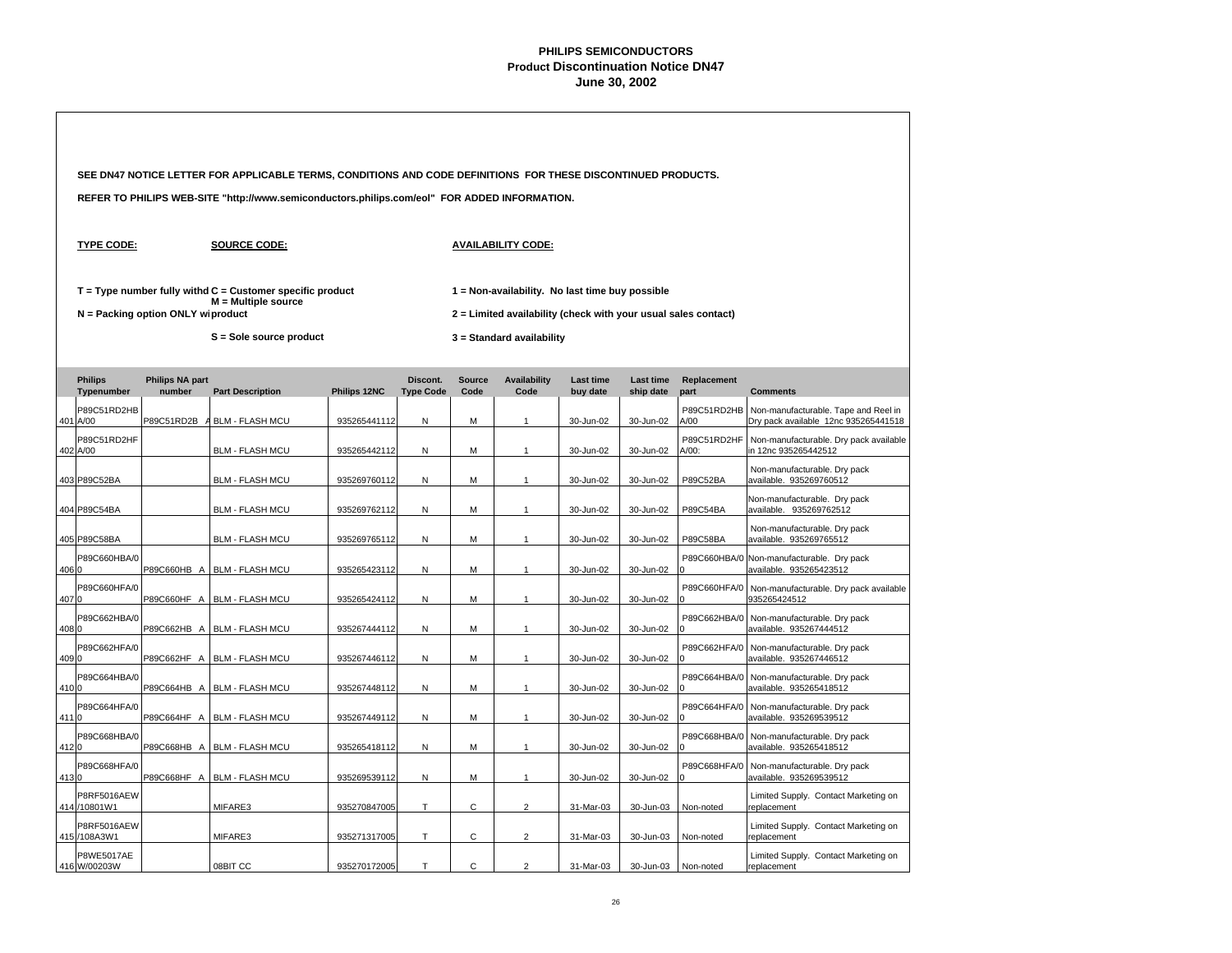|                                                  |                                   | SEE DN47 NOTICE LETTER FOR APPLICABLE TERMS, CONDITIONS AND CODE DEFINITIONS FOR THESE DISCONTINUED PRODUCTS.       |                              |                  |               |                                                                                                                                                |                        |                        |                               |                                                                                             |
|--------------------------------------------------|-----------------------------------|---------------------------------------------------------------------------------------------------------------------|------------------------------|------------------|---------------|------------------------------------------------------------------------------------------------------------------------------------------------|------------------------|------------------------|-------------------------------|---------------------------------------------------------------------------------------------|
|                                                  |                                   | REFER TO PHILIPS WEB-SITE "http://www.semiconductors.philips.com/eol" FOR ADDED INFORMATION.                        |                              |                  |               |                                                                                                                                                |                        |                        |                               |                                                                                             |
| <b>TYPE CODE:</b>                                |                                   | <b>SOURCE CODE:</b>                                                                                                 |                              |                  |               | <b>AVAILABILITY CODE:</b>                                                                                                                      |                        |                        |                               |                                                                                             |
|                                                  | N = Packing option ONLY wiproduct | $T = Type$ number fully withd $C =$ Customer specific product<br>$M =$ Multiple source<br>$S =$ Sole source product |                              |                  |               | 1 = Non-availability. No last time buy possible<br>2 = Limited availability (check with your usual sales contact)<br>3 = Standard availability |                        |                        |                               |                                                                                             |
| <b>Philips</b>                                   | <b>Philips NA part</b>            |                                                                                                                     |                              | Discont.         | <b>Source</b> | <b>Availability</b>                                                                                                                            | <b>Last time</b>       | Last time              | Replacement                   |                                                                                             |
| Typenumber<br>P8WE5032AEV                        | number                            | <b>Part Description</b>                                                                                             | Philips 12NC                 | <b>Type Code</b> | Code          | Code                                                                                                                                           | buy date               | ship date              | part<br>P8WE5032AEV           | <b>Comments</b><br>Limited Supply. Contact Marketing on                                     |
| 417 /009118<br><b>P8WE5032AEV</b><br>418 /011048 | CWE5032118                        | 08BIT CC<br>08BIT CC                                                                                                | 935264213118<br>935264495118 | т<br>T           | C<br>C        | $\overline{2}$<br>2                                                                                                                            | 31-Mar-03<br>31-Mar-03 | 30-Jun-03<br>30-Jun-03 | /024118<br>Non-noted          | replacement<br>Limited Supply. Contact Marketing on<br>replacement                          |
| P8WE5032AEV<br>419 /011058                       |                                   | 08BIT CC                                                                                                            | 935264492118                 | Т                | C             | $\overline{2}$                                                                                                                                 | 31-Mar-03              | 30-Jun-03              | Non-noted                     | Limited Supply. Contact Marketing on<br>replacement                                         |
| P8WE5032AEV<br>420 /011068                       |                                   | 08BIT CC                                                                                                            | 935264493118                 | T                | $\mathsf{C}$  | $\overline{2}$                                                                                                                                 | 31-Mar-03              | 30-Jun-03              | Non-noted                     | Limited Supply. Contact Marketing on<br>replacement                                         |
| P8WE5032AEV<br>421 /011078                       |                                   | 08BIT CC                                                                                                            | 935264494118                 | T.               | C             | $\overline{2}$                                                                                                                                 | 31-Mar-03              | 30-Jun-03              | Non-noted                     | Limited Supply. Contact Marketing on<br>replacement                                         |
| <b>P8WE5032AEV</b><br>422 /024118                | CWE5032118                        | 08BIT CC                                                                                                            | 935267667118                 | Т                | C             | $\overline{c}$                                                                                                                                 | 31-Mar-03              | 30-Jun-03              | Non-noted                     | Limited Supply. Contact Marketing on<br>replacement                                         |
| P8WE5032AE<br>423 W/00202W                       |                                   | 08BIT SC                                                                                                            | 935263667005                 | T.               | C             | $\overline{2}$                                                                                                                                 | 31-Mar-03              | 30-Jun-03              | Non-noted                     | Limited Supply. Contact Marketing on<br>replacement                                         |
| P8WE5033AE<br>424 W/01309W                       |                                   | 08BIT CC                                                                                                            | 935269883005                 | T                | C             | $\overline{2}$                                                                                                                                 | 31-Mar-03              | 30-Jun-03              | P8WE5033AE<br>W/01909W        | Limited Supply. Contact Marketing on<br>replacement                                         |
| <b>P8WE6017AEV</b><br>425 /116238                |                                   | 08BIT SC                                                                                                            | 935271113118                 | T                | С             | $\overline{2}$                                                                                                                                 | 31-Mar-03              | 30-Jun-03              | <b>P8WE6017AEV</b><br>/116278 | Limited Supply. Contact Marketing on<br>replacement                                         |
| P8WE6017AEV<br>426 /118168                       |                                   | 08BIT SC                                                                                                            | 935269683118                 | T.               | C             | $\overline{2}$                                                                                                                                 | 31-Mar-03              | 30-Jun-03              | Non-noted                     | Limited Supply. Contact Marketing on<br>replacement                                         |
| P8WE6017AE<br>427 W/11311W<br><b>P8WE6017AE</b>  |                                   | 08BIT SC                                                                                                            | 935268715005                 | T                | С             | $\overline{2}$                                                                                                                                 | 31-Mar-03              | 30-Jun-03              | Non-noted<br>P8WE6017AE       | Limited Supply. Contact Marketing on<br>replacement<br>Limited Supply. Contact Marketing on |
| 428 W/11816W<br>P8WE6017AE                       | CWE6017816 ( 08BIT SC             |                                                                                                                     | 935269428005                 | Т                | С             | $\overline{2}$                                                                                                                                 | 31-Mar-03              | 30-Jun-03              | W/11821W<br>P8WE6017AE        | replacement<br>Limited Supply. Contact Marketing on                                         |
| 429 W/11817W<br>P8WE6017AE                       |                                   | 08BIT SC                                                                                                            | 935270233005                 | T.               | C             | 2                                                                                                                                              | 31-Mar-03              | 30-Jun-03              | W/11822W                      | replacement<br>Limited Supply. Contact Marketing on                                         |
| 430 W/118B1W<br>P8WE6017AE                       |                                   | 08BIT SC                                                                                                            | 935270102005                 | T                | C             | $\overline{2}$                                                                                                                                 | 31-Mar-03              | 30-Jun-03              | Non-noted<br>P8WE6017AE       | replacement<br>Limited Supply. Contact Marketing on                                         |
| 431 W/125AAW<br>P8WE6017AE                       |                                   | 08BIT SC                                                                                                            | 935268428005                 | Т                | С             | $\overline{c}$                                                                                                                                 | 31-Mar-03              | 30-Jun-03              | W/136ABW<br>P8WE6017AE        | replacement<br>Limited Supply. Contact Marketing on                                         |
| 432 W/125AAWP                                    |                                   | 08BIT SC                                                                                                            | 935269186005                 | T                | $\mathsf{C}$  | $\overline{2}$                                                                                                                                 | 31-Mar-03              | 30-Jun-03              | W/136ABWP                     | replacement                                                                                 |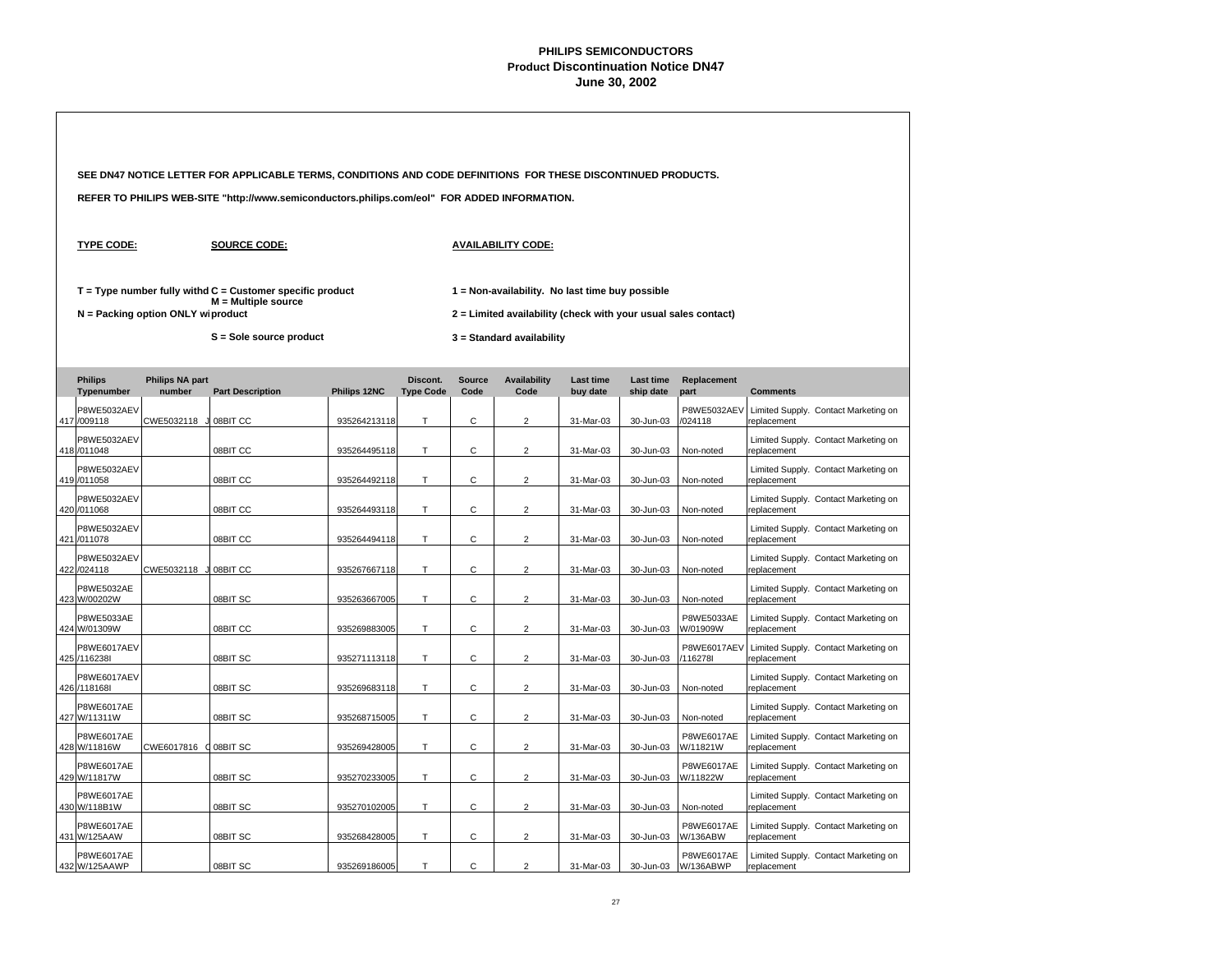|                                    |                                     | SEE DN47 NOTICE LETTER FOR APPLICABLE TERMS, CONDITIONS AND CODE DEFINITIONS FOR THESE DISCONTINUED PRODUCTS.     |              |                              |                       |                                                                                                                                                |                       |                        |                               |                                                                            |
|------------------------------------|-------------------------------------|-------------------------------------------------------------------------------------------------------------------|--------------|------------------------------|-----------------------|------------------------------------------------------------------------------------------------------------------------------------------------|-----------------------|------------------------|-------------------------------|----------------------------------------------------------------------------|
|                                    |                                     | REFER TO PHILIPS WEB-SITE "http://www.semiconductors.philips.com/eol" FOR ADDED INFORMATION.                      |              |                              |                       |                                                                                                                                                |                       |                        |                               |                                                                            |
| <b>TYPE CODE:</b>                  |                                     | <b>SOURCE CODE:</b>                                                                                               |              |                              |                       | <b>AVAILABILITY CODE:</b>                                                                                                                      |                       |                        |                               |                                                                            |
|                                    | $N =$ Packing option ONLY wiproduct | $T = Type$ number fully withd $C =$ Customer specific product<br>$M =$ Multiple source<br>S = Sole source product |              |                              |                       | 1 = Non-availability. No last time buy possible<br>2 = Limited availability (check with your usual sales contact)<br>3 = Standard availability |                       |                        |                               |                                                                            |
| <b>Philips</b><br>Typenumber       | <b>Philips NA part</b><br>number    | <b>Part Description</b>                                                                                           | Philips 12NC | Discont.<br><b>Type Code</b> | <b>Source</b><br>Code | <b>Availability</b><br>Code                                                                                                                    | Last time<br>buy date | Last time<br>ship date | Replacement<br>part           | <b>Comments</b>                                                            |
| P8WE6017AE<br>433 W/126A1W         |                                     | 08BIT SC                                                                                                          | 935268429005 | Τ                            | С                     | $\overline{2}$                                                                                                                                 | 31-Mar-03             | 30-Jun-03              | P8WE6017AE<br>W/126A2W        | Limited Supply. Contact Marketing on<br>replacement. See 12nc 935271512005 |
| <b>P8WE6017AE</b><br>434 W/126A1WP |                                     | 08BIT SC                                                                                                          | 935269185005 | T.                           | С                     | $\overline{2}$                                                                                                                                 | 31-Mar-03             | 30-Jun-03              | Non-noted                     | Limited Supply. Contact Marketing on<br>replacement.                       |
| <b>P8WE6017AE</b><br>435 W/13022   |                                     | 08BIT SC                                                                                                          | 935271157005 | T.                           | С                     | $\mathbf{1}$                                                                                                                                   | 30-Jun-02             | 30-Jun-02              | <b>P8WE6017AE</b><br>W/13022W | Non-Manufacturable. Consult Marketing.<br>12nc avail. Is 935271211005      |
| P8WE6032AEV<br>436 /053038         |                                     | 08BIT SC                                                                                                          | 935266632118 | T.                           | С                     | $\overline{2}$                                                                                                                                 | 31-Mar-03             | 30-Jun-03              | Non-noted                     | Limited Supply. Contact Marketing on<br>replacement.                       |
| P8WE6032AE<br>437 W/052B0W         |                                     | 08BIT SC                                                                                                          | 935266838005 | T.                           | C                     | $\overline{2}$                                                                                                                                 | 31-Mar-03             | 30-Jun-03              | P8WE6032AE<br>W/105A1W        | Limited Supply. Contact Marketing on<br>replacement.                       |
| P8WE6032AE<br>438 W/05502W         |                                     | 08BIT SC                                                                                                          | 935266772005 | T.                           | $\mathsf{C}$          | $\overline{2}$                                                                                                                                 | 31-Mar-03             | 30-Jun-03              | Non-noted                     | Limited Supply. Contact Marketing on<br>replacement.                       |
| 439 PCA8851L3/B/1                  |                                     | TFT GATE DRIVER WITH<br>256 CHANNEL                                                                               | 935268890116 | T                            | С                     | $\mathbf{1}$                                                                                                                                   | 30-Jun-02             | 30-Jun-02              | Non-noted                     | Not manufacturable.                                                        |
| 440 PCA9516DH                      | PCA9516 DH                          | PCA9516                                                                                                           | 935268732112 | T                            | s                     | 3                                                                                                                                              | 31-Mar-03             | 30-Jun-03              | PCA9516PW                     | Standard Discontinuation.                                                  |
| 441 PCA9516DH                      | PCA9516 DH                          | PCA9516                                                                                                           | 935268732118 | T                            | s                     | 3                                                                                                                                              | 31-Mar-03             | 30-Jun-03              | PCA9516PW                     | Standard Discontinuation.                                                  |
| 442 PCB2421T/F1                    | PCB2421T D                          | <b>CLIPS</b>                                                                                                      | 935196480112 | T                            | s                     | $\overline{2}$                                                                                                                                 | 31-Dec-02             | 30-Jun-02              | Non-noted                     | Limited Supply. Contact Marketing.                                         |
| 443 PCB2421T/F1                    | PCB2421T D                          | <b>CLIPS</b>                                                                                                      | 935196480118 | T.                           | s                     | 2                                                                                                                                              | 31-Dec-02             | 30-Jun-02              | Non-noted                     | Limited Supply. Contact Marketing.                                         |
| PCD3349AP/17<br>444 2/3            |                                     | <b>TELEPHONY</b><br>MICROCONTROLLERS                                                                              | 935270367112 | Τ                            | С                     | $\overline{2}$                                                                                                                                 | 30-Sep-02             | 31-Dec-02              | Non-noted                     | Limited Supply. Contact Marketing.                                         |
| PCD3349AT/17<br>445 2/3            |                                     | <b>TELEPHONY</b><br><b>MICROCONTROLLERS</b>                                                                       | 935270230118 | Τ                            | С                     | $\overline{2}$                                                                                                                                 | 30-Sep-02             | 31-Dec-02              | Non-noted                     | Limited Supply. Contact Marketing.                                         |
| PCD3351AP/05<br>446 3/F3           |                                     | <b>TELEPHONY</b><br>C3351AP053 N MICROCONTROLLERS                                                                 | 935175610112 | T.                           | C                     | $\overline{2}$                                                                                                                                 | 30-Sep-02             | 31-Dec-02              | Non-noted                     | Limited Supply. Contact Marketing.                                         |
| PCD3351AP/08<br>447 4/F3           |                                     | <b>TELEPHONY</b><br>C3351AP084 N MICROCONTROLLERS                                                                 | 935264240112 | Τ                            | С                     | $\overline{c}$                                                                                                                                 | 30-Sep-02             | 31-Dec-02              | Non-noted                     | Limited Supply. No replacement                                             |
| PCD3352AP/08<br>448 7/F4           |                                     | <b>TELEPHONY</b><br><b>MICROCONTROLLERS</b>                                                                       | 935261090112 | T                            | $\mathsf{C}$          | $\overline{2}$                                                                                                                                 | 30-Sep-02             | 31-Dec-02              | Non-noted                     | Limited Supply. Contact Marketing.                                         |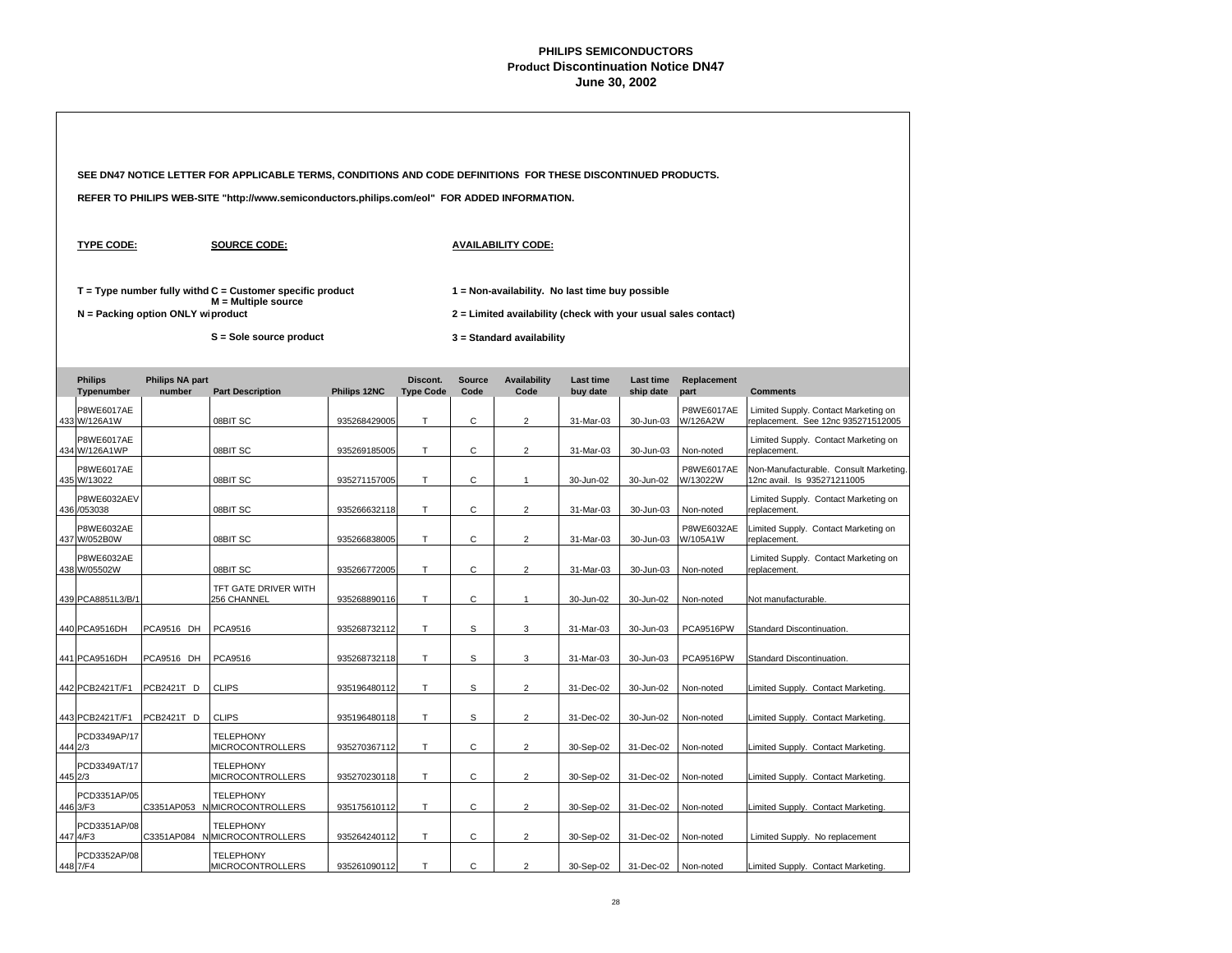|       |                              |                                   | SEE DN47 NOTICE LETTER FOR APPLICABLE TERMS, CONDITIONS AND CODE DEFINITIONS FOR THESE DISCONTINUED PRODUCTS. |              |                              |                       |                                                                                                                   |                              |                               |                     |                                    |  |
|-------|------------------------------|-----------------------------------|---------------------------------------------------------------------------------------------------------------|--------------|------------------------------|-----------------------|-------------------------------------------------------------------------------------------------------------------|------------------------------|-------------------------------|---------------------|------------------------------------|--|
|       |                              |                                   | REFER TO PHILIPS WEB-SITE "http://www.semiconductors.philips.com/eol" FOR ADDED INFORMATION.                  |              |                              |                       |                                                                                                                   |                              |                               |                     |                                    |  |
|       | <b>TYPE CODE:</b>            |                                   | <b>SOURCE CODE:</b>                                                                                           |              |                              |                       | <b>AVAILABILITY CODE:</b>                                                                                         |                              |                               |                     |                                    |  |
|       |                              | N = Packing option ONLY wiproduct | $T = Type$ number fully withd $C =$ Customer specific product<br>$M =$ Multiple source                        |              |                              |                       | 1 = Non-availability. No last time buy possible<br>2 = Limited availability (check with your usual sales contact) |                              |                               |                     |                                    |  |
|       |                              |                                   | S = Sole source product                                                                                       |              |                              |                       | 3 = Standard availability                                                                                         |                              |                               |                     |                                    |  |
|       | <b>Philips</b><br>Typenumber | <b>Philips NA part</b><br>number  | <b>Part Description</b>                                                                                       | Philips 12NC | Discont.<br><b>Type Code</b> | <b>Source</b><br>Code | <b>Availability</b><br>Code                                                                                       | <b>Last time</b><br>buy date | <b>Last time</b><br>ship date | Replacement<br>part | <b>Comments</b>                    |  |
|       | PCD3352AP/09<br>449 1/F4     |                                   | <b>TELEPHONY</b><br><b>MICROCONTROLLERS</b>                                                                   | 935262515112 | T                            | C                     | $\overline{2}$                                                                                                    | 30-Sep-02                    | 31-Dec-02                     | Non-noted           | Limited Supply. Contact Marketing. |  |
|       | PCD3352AP/10<br>450 0/F4     |                                   | <b>TELEPHONY</b><br>C3352AP100 N MICROCONTROLLERS                                                             | 935264143112 | Т                            | С                     | $\overline{2}$                                                                                                    | 30-Sep-02                    | 31-Dec-02                     | Non-noted           | Limited Supply. Contact Marketing. |  |
|       | PCD3352AP/10<br>451 2/F4     |                                   | <b>TELEPHONY</b><br><b>MICROCONTROLLERS</b>                                                                   | 935264399112 | T                            | C                     | $\overline{2}$                                                                                                    | 30-Sep-02                    | 31-Dec-02                     | Non-noted           | Limited Supply. Contact Marketing. |  |
|       | PCD3352AP/10<br>452 5/F4     |                                   | <b>TELEPHONY</b><br><b>MICROCONTROLLERS</b>                                                                   | 935267737112 | T.                           | C                     | $\overline{2}$                                                                                                    | 30-Sep-02                    | 31-Dec-02                     | Non-noted           | Limited Supply. Contact Marketing. |  |
|       | PCD3352AP/10<br>453 6/F4     |                                   | <b>TELEPHONY</b><br><b>MICROCONTROLLERS</b>                                                                   | 935267797112 | T                            | $\mathsf{C}$          | $\overline{2}$                                                                                                    | 30-Sep-02                    | 31-Dec-02                     | Non-noted           | Limited Supply. Contact Marketing. |  |
|       | PCD3353AP/06<br>454 1/F4     |                                   | <b>TELEPHONY</b><br><b>MICROCONTROLLERS</b>                                                                   | 935263267112 | T                            | C                     | $\overline{2}$                                                                                                    | 30-Sep-02                    | 31-Dec-02                     | Non-noted           | Limited Supply. Contact Marketing. |  |
|       | PCD3353AT/01<br>455 3/F4     | PCD3330-1 D                       | <b>TELEPHONY</b><br><b>MICROCONTROLLERS</b>                                                                   | 935164850118 | T.                           | C                     | $\overline{2}$                                                                                                    | 30-Sep-02                    | 31-Dec-02                     | Non-noted           | Limited Supply. Contact Marketing. |  |
|       | PCD3353AT/05<br>456 9/F4     |                                   | <b>TELEPHONY</b><br><b>MICROCONTROLLERS</b>                                                                   | 935263046118 | T.                           | С                     | $\overline{2}$                                                                                                    | 30-Sep-02                    | 31-Dec-02                     | Non-noted           | Limited Supply. Contact Marketing. |  |
|       | PCD3353AT/06<br>457 8/F4     |                                   | <b>TELEPHONY</b><br>MICROCONTROLLERS                                                                          | 935267835112 | Τ                            | C                     | $\overline{2}$                                                                                                    | 30-Sep-02                    | 31-Dec-02                     | Non-noted           | Limited Supply. Contact Marketing. |  |
| 458 1 | PCD3354AH/06                 |                                   | <b>TELEPHONY</b><br><b>MICROCONTROLLERS</b>                                                                   | 935260268557 | T                            | C                     | $\overline{2}$                                                                                                    | 30-Sep-02                    | 31-Dec-02                     | Non-noted           | Limited Supply. Contact Marketing. |  |
| 4598  | PCD3354AH/07                 |                                   | <b>TELEPHONY</b><br><b>MICROCONTROLLERS</b>                                                                   | 935268907557 | T                            | C                     | $\overline{2}$                                                                                                    | 30-Sep-02                    | 31-Dec-02                     | Non-noted           | Limited Supply. Contact Marketing. |  |
| 4600  | PCD3354AH/08                 |                                   | <b>TELEPHONY</b><br><b>MICROCONTROLLERS</b>                                                                   | 935269977557 | T                            | $\mathsf{C}$          | $\overline{2}$                                                                                                    | 30-Sep-02                    | 31-Dec-02                     | Non-noted           | Limited Supply. Contact Marketing. |  |
| 4612  | PCD3354AH/08                 |                                   | <b>TELEPHONY</b><br><b>MICROCONTROLLERS</b>                                                                   | 935270373557 | T                            | С                     | $\overline{2}$                                                                                                    | 30-Sep-02                    | 31-Dec-02                     | Non-noted           | Limited Supply. Contact Marketing. |  |
|       | PCD50907H/00<br>462 0/2      |                                   | <b>DECT BASEBND</b>                                                                                           | 935263319518 | T                            | $\mathsf{C}$          | $\overline{2}$                                                                                                    | 30-Sep-02                    | 31-Dec-02                     | Non-noted           | Limited Supply. Contact Marketing. |  |
|       | PCD50907H/00<br>463 0/2      |                                   | <b>DECT BASEBND</b>                                                                                           | 935263319557 | T                            | $\mathsf{C}$          | $\overline{2}$                                                                                                    | 30-Sep-02                    | 31-Dec-02                     | Non-noted           | Limited Supply. Contact Marketing. |  |
|       | PCD50913H/A1<br>464 5/3      |                                   | DECT CHIP                                                                                                     | 935267785518 | T                            | C.                    | $\overline{2}$                                                                                                    | 30-Sep-02                    | 31-Dec-02                     | Non-noted           | Limited Supply. Contact Marketing. |  |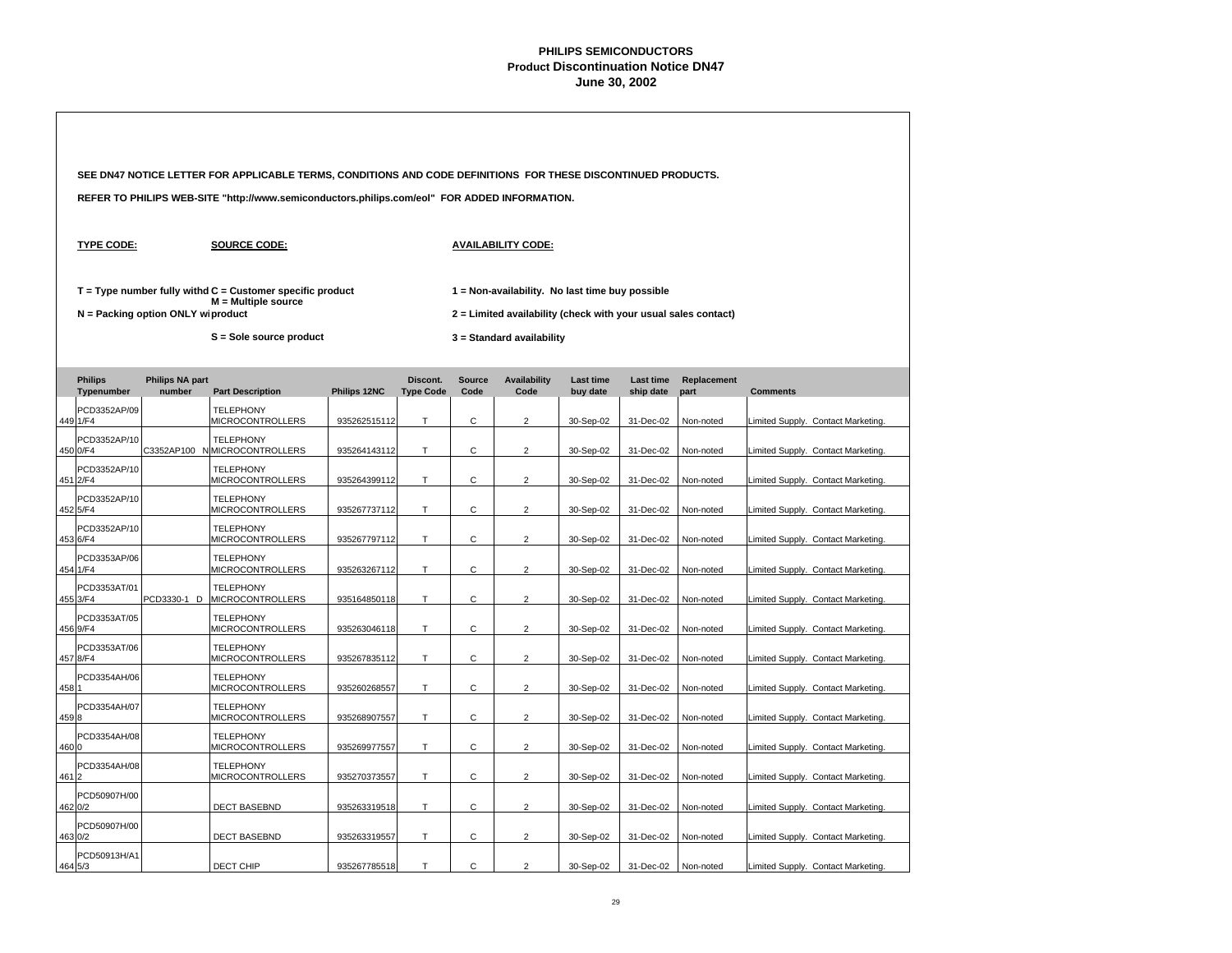|                                   |                                  | SEE DN47 NOTICE LETTER FOR APPLICABLE TERMS, CONDITIONS AND CODE DEFINITIONS FOR THESE DISCONTINUED PRODUCTS. |              |                              |                       |                                                                                             |                              |                        |                     |                                    |  |  |
|-----------------------------------|----------------------------------|---------------------------------------------------------------------------------------------------------------|--------------|------------------------------|-----------------------|---------------------------------------------------------------------------------------------|------------------------------|------------------------|---------------------|------------------------------------|--|--|
|                                   |                                  | REFER TO PHILIPS WEB-SITE "http://www.semiconductors.philips.com/eol" FOR ADDED INFORMATION.                  |              |                              |                       |                                                                                             |                              |                        |                     |                                    |  |  |
| <b>TYPE CODE:</b>                 |                                  | <b>SOURCE CODE:</b>                                                                                           |              |                              |                       | <b>AVAILABILITY CODE:</b>                                                                   |                              |                        |                     |                                    |  |  |
|                                   |                                  | $T = Type$ number fully withd $C =$ Customer specific product<br>M = Multiple source                          |              |                              |                       | 1 = Non-availability. No last time buy possible                                             |                              |                        |                     |                                    |  |  |
| N = Packing option ONLY wiproduct |                                  | S = Sole source product                                                                                       |              |                              |                       | 2 = Limited availability (check with your usual sales contact)<br>3 = Standard availability |                              |                        |                     |                                    |  |  |
| <b>Philips</b><br>Typenumber      | <b>Philips NA part</b><br>number | <b>Part Description</b>                                                                                       | Philips 12NC | Discont.<br><b>Type Code</b> | <b>Source</b><br>Code | <b>Availability</b><br>Code                                                                 | <b>Last time</b><br>buy date | Last time<br>ship date | Replacement<br>part | <b>Comments</b>                    |  |  |
| PCD50913H/A4<br>465 4/3           |                                  | DECT CHIP                                                                                                     | 935270094518 | т                            | С                     | 2                                                                                           | 30-Sep-02                    | 31-Dec-02              | Non-noted           | Limited Supply. Contact Marketing. |  |  |
| PCD50913H/E3<br>466 6/3           |                                  | DECT CHIP                                                                                                     | 935269314518 | T.                           | $\mathsf{C}$          | $\overline{2}$                                                                              | 30-Sep-02                    | 31-Dec-02              | Non-noted           | Limited Supply. Contact Marketing. |  |  |
| PCD50913H/E4<br>467 3/3           |                                  | DECT CHIP                                                                                                     | 935270060518 | T.                           | $\mathsf{C}$          | $\overline{2}$                                                                              | 30-Sep-02                    | 31-Dec-02              | Non-noted           | Limited Supply. Contact Marketing. |  |  |
| PCD50923H/C1<br>468 5/3           |                                  | <b>DECT BASESTATION CHIP</b>                                                                                  | 935267786518 | T.                           | $\mathsf{C}$          | $\overline{2}$                                                                              | 30-Sep-02                    | 31-Dec-02              | Non-noted           | Limited Supply. Contact Marketing. |  |  |
| PCD50923H/C4<br>469 1/3           |                                  | DECT BASESTATION CHIP                                                                                         | 935269792518 | $\mathsf T$                  | $\mathsf{C}$          | $\overline{2}$                                                                              | 30-Sep-02                    | 31-Dec-02              | Non-noted           | Limited Supply. Contact Marketing. |  |  |
| PCD50923H/C4<br>470 2/3           |                                  | DECT BASESTATION CHIP                                                                                         | 935269901518 | T                            | $\mathsf{C}$          | $\overline{\mathbf{c}}$                                                                     | 30-Sep-02                    | 31-Dec-02              | Non-noted           | Limited Supply. Contact Marketing. |  |  |
| PCD50923H/C4<br>471 3/3           |                                  | DECT BASESTATION CHIP                                                                                         | 935270062518 | $\mathsf T$                  | $\mathsf{C}$          | $\overline{2}$                                                                              | 30-Sep-02                    | 31-Dec-02              | Non-noted           | Limited Supply. Contact Marketing. |  |  |
| PCD50923H/C4<br>472 4/3           |                                  | DECT BASESTATION CHIP                                                                                         | 935270095518 | T.                           | С                     | $\overline{2}$                                                                              | 30-Sep-02                    | 31-Dec-02              | Non-noted           | Limited Supply. Contact Marketing. |  |  |
| PCD50923H/C4<br>473 5/3           |                                  | DECT BASESTATION CHIP                                                                                         | 935270239518 | T.                           | C                     | $\overline{2}$                                                                              | 30-Sep-02                    | 31-Dec-02              | Non-noted           | Limited Supply. Contact Marketing. |  |  |
| PCD50923H/C4<br>474 6/3           |                                  | DECT BASESTATION CHIP                                                                                         | 935270259518 | Т                            | $\mathbf C$           | $\overline{2}$                                                                              | 30-Sep-02                    | 31-Dec-02              | Non-noted           | Limited Supply. Contact Marketing. |  |  |
| PCD50923H/C4<br>475 7/3           |                                  | <b>DECT BASESTATION CHIP</b>                                                                                  | 935270260518 | T                            | C                     | $\overline{2}$                                                                              | 30-Sep-02                    | 31-Dec-02              | Non-noted           | Limited Supply. Contact Marketing. |  |  |
| PCD50923H/C4<br>476 8/3           |                                  | <b>DECT BASESTATION CHIP</b>                                                                                  | 935270292518 | T                            | C                     | $\overline{2}$                                                                              | 30-Sep-02                    | 31-Dec-02              | Non-noted           | Limited Supply. Contact Marketing. |  |  |
| PCD50924H/C1<br>477 5/1           |                                  | <b>DECT BASEBAND</b>                                                                                          | 935269790518 | T                            | $\mathsf{C}$          | $\overline{2}$                                                                              | 30-Sep-02                    | 31-Dec-02              | Non-noted           | Limited Supply. Contact Marketing. |  |  |
| PCD50924H/C1<br>478 6/1           |                                  | DECT BASEBAND                                                                                                 | 935270296518 | T.                           | $\mathsf C$           | $\overline{c}$                                                                              | 30-Sep-02                    | 31-Dec-02              | Non-noted           | Limited Supply. Contact Marketing. |  |  |
| PCD50924H/C2<br>479 0/1           |                                  | <b>DECT BASEBAND</b>                                                                                          | 935270510518 | T.                           | $\mathsf{C}$          | $\overline{2}$                                                                              | 30-Sep-02                    | 31-Dec-02              | Non-noted           | Limited Supply. Contact Marketing. |  |  |
| PCD50953H/E4<br>480 1/3           |                                  | DECT HANDSET CHIP                                                                                             | 935269793518 | T                            | C                     | $\overline{2}$                                                                              | 30-Sep-02                    | 31-Dec-02              | Non-noted           | Limited Supply. Contact Marketing. |  |  |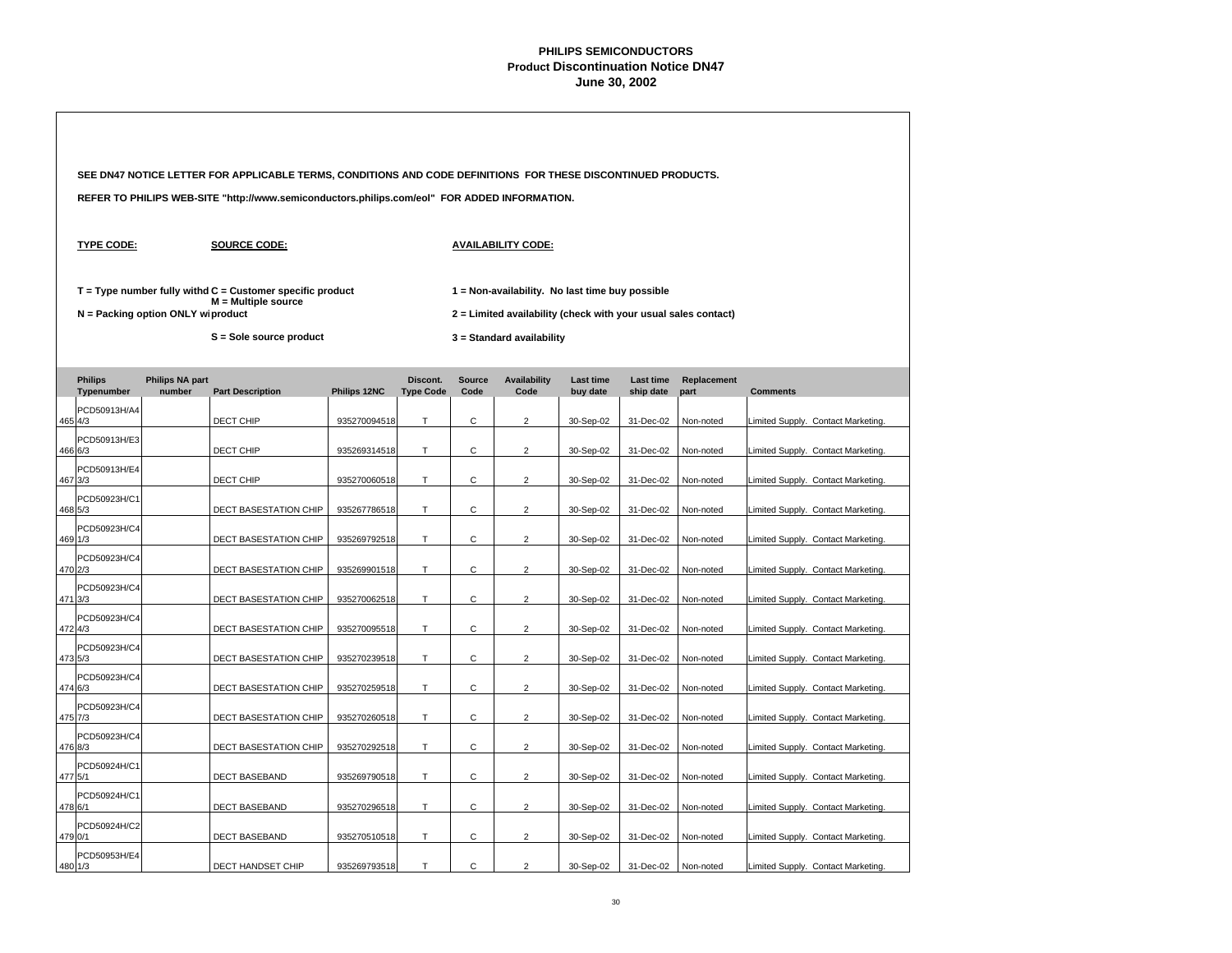|                                     |                                  | SEE DN47 NOTICE LETTER FOR APPLICABLE TERMS, CONDITIONS AND CODE DEFINITIONS FOR THESE DISCONTINUED PRODUCTS.   |              |                              |                       |                                                                                                                                                |                              |                               |                     |                 |                                        |
|-------------------------------------|----------------------------------|-----------------------------------------------------------------------------------------------------------------|--------------|------------------------------|-----------------------|------------------------------------------------------------------------------------------------------------------------------------------------|------------------------------|-------------------------------|---------------------|-----------------|----------------------------------------|
|                                     |                                  | REFER TO PHILIPS WEB-SITE "http://www.semiconductors.philips.com/eol" FOR ADDED INFORMATION.                    |              |                              |                       |                                                                                                                                                |                              |                               |                     |                 |                                        |
| <b>TYPE CODE:</b>                   |                                  | <b>SOURCE CODE:</b>                                                                                             |              |                              |                       | <b>AVAILABILITY CODE:</b>                                                                                                                      |                              |                               |                     |                 |                                        |
| $N =$ Packing option ONLY wiproduct |                                  | $T = Type$ number fully withd $C =$ Customer specific product<br>M = Multiple source<br>S = Sole source product |              |                              |                       | 1 = Non-availability. No last time buy possible<br>2 = Limited availability (check with your usual sales contact)<br>3 = Standard availability |                              |                               |                     |                 |                                        |
| <b>Philips</b><br>Typenumber        | <b>Philips NA part</b><br>number | <b>Part Description</b>                                                                                         | Philips 12NC | Discont.<br><b>Type Code</b> | <b>Source</b><br>Code | <b>Availability</b><br>Code                                                                                                                    | <b>Last time</b><br>buy date | <b>Last time</b><br>ship date | Replacement<br>part | <b>Comments</b> |                                        |
| PCD50953H/E4<br>481 2/3             |                                  | DECT HANDSET CHIP                                                                                               | 935269902518 | T.                           | C                     | $\overline{2}$                                                                                                                                 | 30-Sep-02                    | 31-Dec-02                     | Non-noted           |                 | Limited Supply. Contact Marketing.     |
| PCD50953H/E4<br>482 5/3             |                                  | DECT HANDSET CHIP                                                                                               | 935270184518 | Т                            | С                     | $\overline{2}$                                                                                                                                 | 30-Sep-02                    | 31-Dec-02                     | Non-noted           |                 | Limited Supply. Contact Marketing.     |
| PCD50953H/E4<br>483 8/3             |                                  | DECT HANDSET CHIP                                                                                               | 935270293518 | T.                           | C                     | $\overline{2}$                                                                                                                                 | 30-Sep-02                    | 31-Dec-02                     | Non-noted           |                 | Limited Supply. Contact Marketing.     |
| PCD50953H/E4<br>484 9/3             |                                  | DECT HANDSET CHIP                                                                                               | 935270364518 | Т                            | С                     | $\overline{2}$                                                                                                                                 | 30-Sep-02                    | 31-Dec-02                     | Non-noted           |                 | Limited Supply. Contact Marketing.     |
| PCD50954H/E1<br>485 6/1             |                                  | DECT HANDSET CHIP                                                                                               | 935270185518 | T                            | С                     | $\overline{2}$                                                                                                                                 | 30-Sep-02                    | 31-Dec-02                     | Non-noted           |                 | Limited Supply. Contact Marketing.     |
| PCD50954H/E1<br>486 7/1             |                                  | DECT HANDSET CHIP                                                                                               | 935270261518 | T.                           | C                     | $\overline{2}$                                                                                                                                 | 30-Sep-02                    | 31-Dec-02                     | Non-noted           |                 | Limited Supply. Contact Marketing.     |
| PCD50957H/00<br>487 0/2             |                                  | DECT BASEBAND WITH<br><b>D/C CONTROLLER</b>                                                                     | 935264248518 | T                            | С                     | $\overline{2}$                                                                                                                                 | 30-Sep-02                    | 31-Dec-02                     | Non-noted           |                 | Limited Supply. Contact Marketing      |
| PCD50957H/00<br>488 0/2             |                                  | DECT BASEBAND WITH<br>D/C CONTROLLER                                                                            | 935264248557 | T                            | С                     | $\overline{2}$                                                                                                                                 | 30-Sep-02                    | 31-Dec-02                     | Non-noted           |                 | Limited Supply. Contact Marketing      |
| PCD6001U/10/<br>489 D17/2           |                                  | <b>DIGITAL INSWERING</b><br>MACHINE                                                                             | 935269598005 | T                            | $\mathsf{C}$          | 2                                                                                                                                              | 30-Sep-02                    | 31-Dec-02                     | Non-noted           |                 | Limited Supply. Contact Marketing.     |
| PCD6001U/10/<br>490 D18/2           |                                  | <b>DIGITAL INSWERING</b><br><b>MACHINE</b>                                                                      | 935269833005 | T                            | С                     | $\overline{2}$                                                                                                                                 | 30-Sep-02                    | 31-Dec-02                     | Non-noted           |                 | Limited Supply. Contact Marketing.     |
| PCD6001U/10/<br>491 D19/2           |                                  | <b>DIGITAL INSWERING</b><br><b>MACHINE</b>                                                                      | 935268130005 | T                            | С                     | $\overline{2}$                                                                                                                                 | 30-Sep-02                    | 31-Dec-02                     | Non-noted           |                 | Limited Supply. Contact Marketing.     |
| PCD6001U/10/<br>492 D22/2           |                                  | <b>DIGITAL INSWERING</b><br><b>MACHINE</b>                                                                      | 935269012005 | Т                            | С                     | $\overline{2}$                                                                                                                                 | 30-Sep-02                    | 31-Dec-02                     | Non-noted           |                 | Limited Supply. Contact Marketing.     |
| PCD6001U/10/<br>493 D25/2           |                                  | <b>DIGITAL INSWERING</b><br><b>MACHINE</b>                                                                      | 935269616005 | Τ                            | С                     | $\overline{2}$                                                                                                                                 | 30-Sep-02                    | 31-Dec-02                     | Non-noted           |                 | Limited Supply. Contact Marketing.     |
| PCD6001U/10/<br>494 D26/2           |                                  | <b>DIGITAL INSWERING</b><br><b>MACHINE</b>                                                                      | 935269660005 | T                            | С                     | $\overline{\mathbf{c}}$                                                                                                                        | 30-Sep-02                    | 31-Dec-02                     | Non-noted           |                 | Limited Supply. Contact Marketing.     |
| PCD6001U/10/<br>495 D27/2           |                                  | <b>DIGITAL INSWERING</b><br><b>MACHINE</b>                                                                      | 935269750005 | Т                            | С                     | $\overline{c}$                                                                                                                                 | 30-Sep-02                    | 31-Dec-02                     | Non-noted           |                 | Limited Supply. Contact Marketing.     |
| PCE84C882P/0<br>496 03              |                                  | <b>VIDEO</b><br>MICROC.DERIV.80C48 CPU                                                                          | 935170370112 | T                            | S                     | $\mathbf{1}$                                                                                                                                   | 30-Jun-02                    | 30-Jun-02                     | Non-noted           |                 | Non-manufacturable. Consult Marketing. |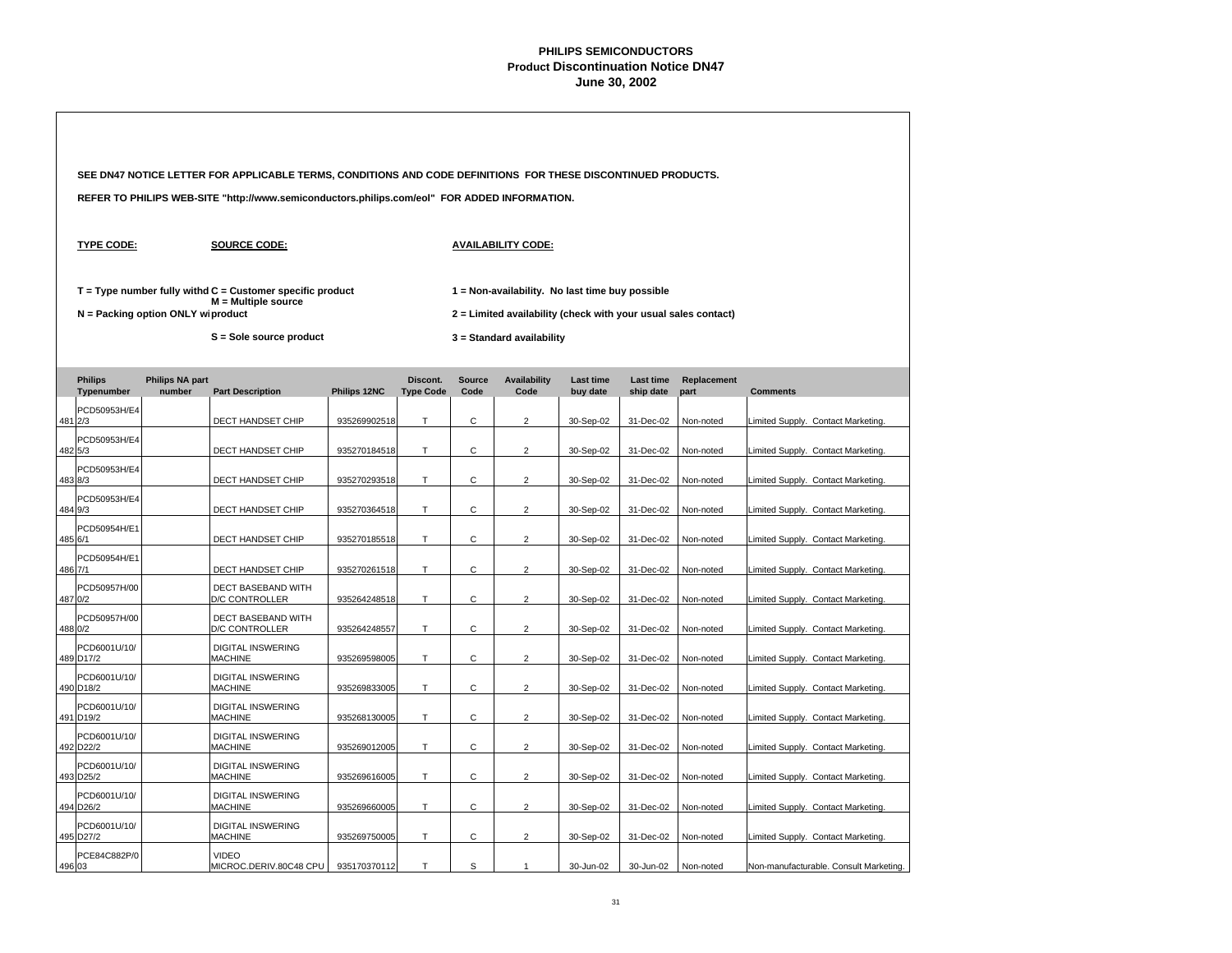|         |                              |                                     | SEE DN47 NOTICE LETTER FOR APPLICABLE TERMS, CONDITIONS AND CODE DEFINITIONS FOR THESE DISCONTINUED PRODUCTS. |              |                              |                       |                                                                                                                   |                              |                        |                     |                                                                                                                                 |
|---------|------------------------------|-------------------------------------|---------------------------------------------------------------------------------------------------------------|--------------|------------------------------|-----------------------|-------------------------------------------------------------------------------------------------------------------|------------------------------|------------------------|---------------------|---------------------------------------------------------------------------------------------------------------------------------|
|         |                              |                                     | REFER TO PHILIPS WEB-SITE "http://www.semiconductors.philips.com/eol" FOR ADDED INFORMATION.                  |              |                              |                       |                                                                                                                   |                              |                        |                     |                                                                                                                                 |
|         | <b>TYPE CODE:</b>            |                                     | <b>SOURCE CODE:</b>                                                                                           |              |                              |                       | <b>AVAILABILITY CODE:</b>                                                                                         |                              |                        |                     |                                                                                                                                 |
|         |                              | $N =$ Packing option ONLY wiproduct | $T = Type$ number fully withd $C =$ Customer specific product<br>$M =$ Multiple source                        |              |                              |                       | 1 = Non-availability. No last time buy possible<br>2 = Limited availability (check with your usual sales contact) |                              |                        |                     |                                                                                                                                 |
|         |                              |                                     | S = Sole source product                                                                                       |              |                              |                       | 3 = Standard availability                                                                                         |                              |                        |                     |                                                                                                                                 |
|         | <b>Philips</b><br>Typenumber | <b>Philips NA part</b><br>number    | <b>Part Description</b>                                                                                       | Philips 12NC | Discont.<br><b>Type Code</b> | <b>Source</b><br>Code | <b>Availability</b><br>Code                                                                                       | <b>Last time</b><br>buy date | Last time<br>ship date | Replacement<br>part | <b>Comments</b>                                                                                                                 |
| 497 23  | PCE84C886P/0                 |                                     | <b>VIDEO</b><br>MICROC.DERIV.80C48 CPU                                                                        | 935152580112 | T.                           | S                     | $\mathbf{1}$                                                                                                      | 30-Jun-02                    | 30-Jun-02              | Non-noted           | Non-manufacturable. Consult Marketing.                                                                                          |
|         |                              | 498 PCF2100CP/F1 PCF2100CP N        | <b>DISPLAY DRIVERS</b>                                                                                        | 935192380112 | Ν                            | S                     | 3                                                                                                                 | 31-Mar-03                    | 30-Jun-03              | Non-noted           | Standard Discontinuation.                                                                                                       |
| 499 F1  | PCF2105MU/2/                 |                                     | <b>DISPLAY DRIVERS</b>                                                                                        | 935262211026 | T.                           | S                     | 3                                                                                                                 | 31-Mar-03                    | 30-Jun-03              | Non-noted           | Standard Discontinuation.                                                                                                       |
| 500 3   | PCF50601ET/C                 |                                     | POWER MANAGEMENT<br>SYSTEM IC                                                                                 | 935269362518 | T                            | C                     | $\overline{1}$                                                                                                    | 30-Jun-02                    | 30-Jun-02              | Non-noted           | Not manufacturable.                                                                                                             |
|         | 501 PCF5079HK/F1             |                                     | PA CONTROLLER                                                                                                 | 935268663118 | T                            | M                     | $\overline{1}$                                                                                                    | 30-Jun-02                    | 30-Jun-02              | <b>PCF5079HK/C/</b> | Non-manufacturable. Consult Marketing.                                                                                          |
|         | 502 PCF5079HK/F1             |                                     | PA CONTROLLER                                                                                                 | 935268663518 | T.                           | M                     | $\mathbf{1}$                                                                                                      | 30-Jun-02                    | 30-Jun-02              | PCF5079HK/C/        | Non-manufacturable. Consult Marketing.                                                                                          |
| 503 3/3 | PCF50874E/3C                 |                                     | CELL. BASEBAND                                                                                                | 935270061518 | T                            | M                     | $\overline{2}$                                                                                                    | 31-Dec-02                    | 30-Jun-03              | Non-noted           | Limited Supply. Contact Marketing                                                                                               |
| 504 3/1 | PCF50877E/2A                 |                                     | CELL. BASEBAND                                                                                                | 935268166518 | T                            | M                     | $\overline{2}$                                                                                                    | 31-Dec-02                    | 30-Jun-03              | Non-noted           | Limited Supply. Contact Marketing                                                                                               |
|         | PCF7942AT/70<br>505 91 C015  |                                     | <b>COMBI CHIPS</b>                                                                                            | 935271366118 | $\top$                       | $\mathsf C$           | $\overline{1}$                                                                                                    | 30-Jun-02                    | 30-Jun-02              | Non-noted           | Non- Manufacturable. Consult Marketing                                                                                          |
|         | PCF84C12AP/0<br>506 54/F2    |                                     | 84CXXX FAMILY                                                                                                 | 935058230112 | $\mathsf T$                  | $\mathsf{C}$          | $\overline{2}$                                                                                                    | 30-Sep-02                    | 31-Dec-02              | Non-noted           | Limited Supply. Contact Marketing.                                                                                              |
|         | PCF84C12AT/0<br>507 54/F2    |                                     | 84CXXX FAMILY                                                                                                 | 935154810118 | T                            | C                     | $\overline{2}$                                                                                                    | 30-Sep-02                    | 31-Dec-02              | Non-noted           | Limited Supply. Contact Marketing.                                                                                              |
|         | PCF84C12AT/0<br>508 96/F2    |                                     | 84CXXX FAMILY                                                                                                 | 935084550112 | Т                            | С                     | $\overline{2}$                                                                                                    | 30-Sep-02                    | 31-Dec-02              | Non-noted           | Limited Supply. Contact Marketing.                                                                                              |
| 509/1   | PCF8812U/2DC                 |                                     | <b>LCD DRIVER</b>                                                                                             | 935269643026 | Ν                            | $\mathsf{C}$          | 3                                                                                                                 | 31-Mar-03                    | 30-Jun-03              | Non-noted           | Standard End of Life.                                                                                                           |
|         | 510 PCK2010RDL               | PCK2010R DL                         | 133MHZ RCC CLOCK                                                                                              | 935265307118 | T                            | M                     | 3                                                                                                                 | 31-Dec-02                    | 30-Jun-03              | PCK2010RADL         | Standard Discontinuation. See<br>Replacement.                                                                                   |
|         | 511 PCK2010RDL               | PCK2010R DL                         | 133MHZ RCC CLOCK                                                                                              | 935265307112 | Т                            | M                     | 3                                                                                                                 | 31-Dec-02                    | 30-Jun-03              | PCK2010RADL         | Standard Discontinuation. See<br>Replacement.                                                                                   |
|         | 512 PDI1394P21BE BE          | PDI1394P21                          | PDI1394P21                                                                                                    | 935264208557 | T                            | M                     | $\overline{1}$                                                                                                    | 30-Jun-02                    | 30-Jun-02              |                     | Non-manufacturable. Unable to release<br>to production due to errata. PDI1394P23<br>PDI1394P23BD 2 port PHY nearest replacement |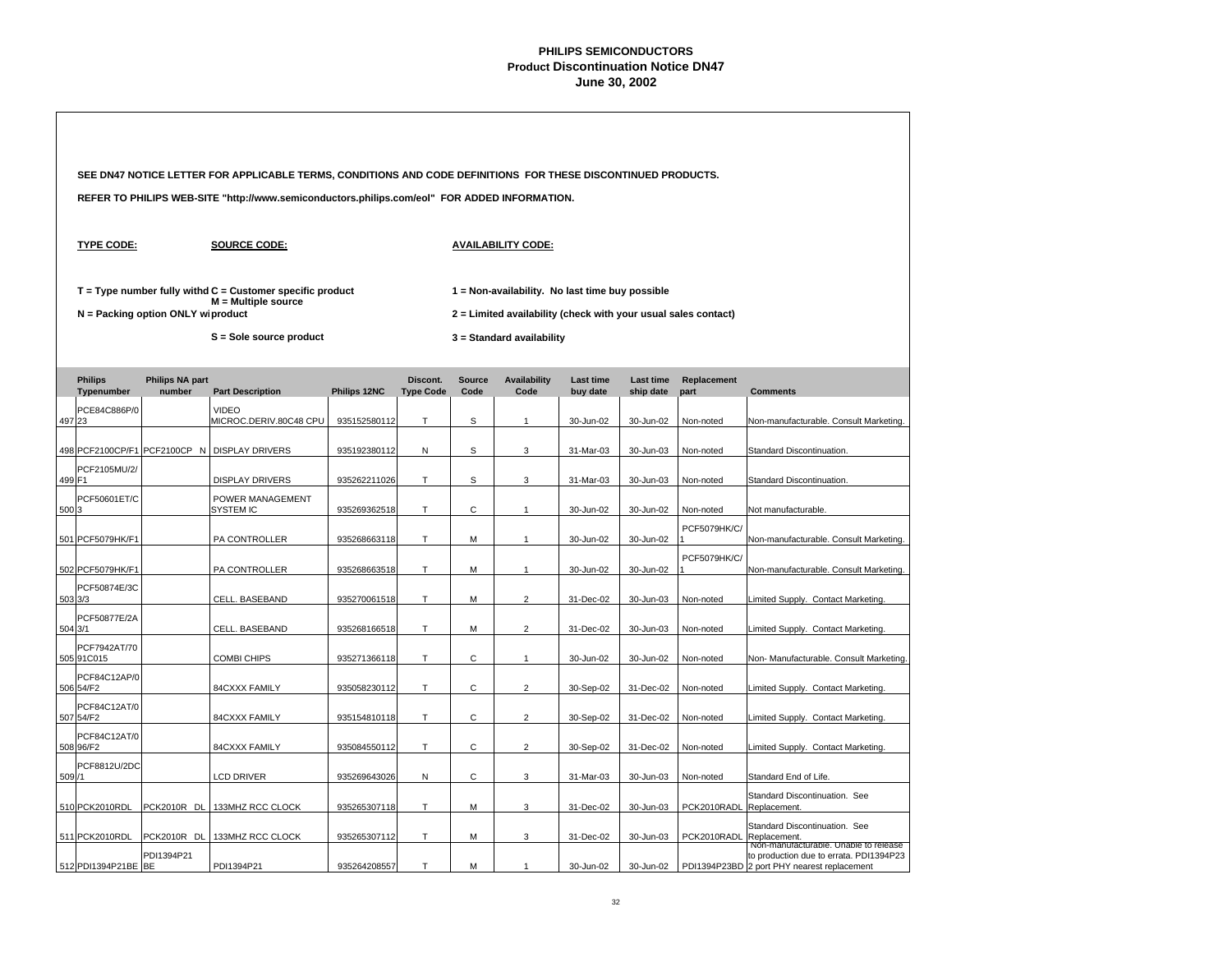|                     |                                   | SEE DN47 NOTICE LETTER FOR APPLICABLE TERMS, CONDITIONS AND CODE DEFINITIONS FOR THESE DISCONTINUED PRODUCTS. |                     |                  |               |                                                                                                                   |           |           |                 |                                                                                                                                                                          |  |  |
|---------------------|-----------------------------------|---------------------------------------------------------------------------------------------------------------|---------------------|------------------|---------------|-------------------------------------------------------------------------------------------------------------------|-----------|-----------|-----------------|--------------------------------------------------------------------------------------------------------------------------------------------------------------------------|--|--|
|                     |                                   | REFER TO PHILIPS WEB-SITE "http://www.semiconductors.philips.com/eol" FOR ADDED INFORMATION.                  |                     |                  |               |                                                                                                                   |           |           |                 |                                                                                                                                                                          |  |  |
| <b>TYPE CODE:</b>   |                                   | <b>SOURCE CODE:</b>                                                                                           |                     |                  |               | <b>AVAILABILITY CODE:</b>                                                                                         |           |           |                 |                                                                                                                                                                          |  |  |
|                     | N = Packing option ONLY wiproduct | $T = Type$ number fully withd $C =$ Customer specific product<br>$M =$ Multiple source                        |                     |                  |               | 1 = Non-availability. No last time buy possible<br>2 = Limited availability (check with your usual sales contact) |           |           |                 |                                                                                                                                                                          |  |  |
|                     |                                   | S = Sole source product                                                                                       |                     |                  |               | 3 = Standard availability                                                                                         |           |           |                 |                                                                                                                                                                          |  |  |
| <b>Philips</b>      | <b>Philips NA part</b>            |                                                                                                               |                     | Discont.         | <b>Source</b> | <b>Availability</b>                                                                                               | Last time | Last time | Replacement     |                                                                                                                                                                          |  |  |
| Typenumber          | number                            | <b>Part Description</b>                                                                                       | <b>Philips 12NC</b> | <b>Type Code</b> | Code          | Code                                                                                                              | buy date  | ship date | part            | <b>Comments</b><br>Non-manufacturable. Unable to release                                                                                                                 |  |  |
| 513 PDI1394P21BE BE | PDI1394P21                        | PDI1394P21                                                                                                    | 935264208551        | T                | M             | $\mathbf{1}$                                                                                                      | 30-Jun-02 | 30-Jun-02 |                 | to production due to errata. PDI1394P23<br>PDI1394P23BD 2 port PHY nearest replacement                                                                                   |  |  |
| 514 PDI1394P21BE BE | PDI1394P21                        | PDI1394P21                                                                                                    | 935264208518        | T.               | M             | $\overline{1}$                                                                                                    | 30-Jun-02 | 30-Jun-02 |                 | Non-manufacturable. Unable to release<br>to production due to errata. PDI1394P23<br>PDI1394P23BD 2 port PHY nearest replacement<br>Non-manufacturable. Unable to release |  |  |
| 515 PDI1394P22BD BD | PDI1394P22                        | PDI1394P22                                                                                                    | 935264209118        | T                | M             | $\overline{1}$                                                                                                    | 30-Jun-02 | 30-Jun-02 |                 | to production due to errata. PDI1394P23<br>PDI1394P23BD 2 port PHY nearest replacement                                                                                   |  |  |
| 516 PDI1394P22BD    | PDI1394P22<br><b>BD</b>           | PDI1394P22                                                                                                    | 935264209151        | T                | M             | $\mathbf{1}$                                                                                                      | 30-Jun-02 | 30-Jun-02 |                 | Non-manufacturable. Unable to release<br>to production due to errata. PDI1394P23<br>PDI1394P23BD 2 port PHY nearest replacement<br>Non-manufacturable. Unable to release |  |  |
| 517 PDI1394P22BD    | PDI1394P22<br><b>BD</b>           | PDI1394P22                                                                                                    | 935264209157        | T                | M             | $\mathbf{1}$                                                                                                      | 30-Jun-02 | 30-Jun-02 |                 | to production due to errata. PDI1394P23<br>PDI1394P23BD 2 port PHY nearest replacement<br>Non-manufacturable. Unable to release                                          |  |  |
| 518 PDI1394P24BD    | PDI1394P24<br><b>BD</b>           | PDI1394P24                                                                                                    | 935268205118        | T                | M             | $\mathbf{1}$                                                                                                      | 30-Jun-02 | 30-Jun-02 |                 | to production due to errata. PDI1394P23<br>PDI1394P23BD 2 port PHY nearest replacement<br>Non-manufacturable. Unable to release                                          |  |  |
| 519 PDI1394P24BD    | PDI1394P24<br><b>IBD</b>          | PDI1394P24                                                                                                    | 935268205151        | T                | M             | $\mathbf{1}$                                                                                                      | 30-Jun-02 | 30-Jun-02 | PDI1394P23BD    | to production due to errata. PDI1394P23<br>2 port PHY nearest replacement                                                                                                |  |  |
| 520 PDI1394P24BD BD | PDI1394P24                        | PDI1394P24                                                                                                    | 935268205157        | т                | M             | $\overline{1}$                                                                                                    | 30-Jun-02 | 30-Jun-02 |                 | Non-manufacturable. Unable to release<br>to production due to errata. PDI1394P23<br>PDI1394P23BD 2 port PHY nearest replacement                                          |  |  |
|                     |                                   |                                                                                                               |                     |                  |               |                                                                                                                   |           |           |                 | Standard Discontinuation. No                                                                                                                                             |  |  |
| 521 PHB55N03LTB     |                                   | PHD10N10E /T3 MOSFET transistor                                                                               | 934054731118        | T                | M             | 3                                                                                                                 | 31-Dec-02 | 30-Jun-03 | None            | replacement part available.<br>Standard Discontinuation.                                                                                                                 |  |  |
| 522 PHD11N06LT      | PHD11N06LT /T 9652                |                                                                                                               | 934055348118        | T                | M             | 3                                                                                                                 | 31-Dec-02 | 30-Jun-03 | PHB11N06LT      | Recommended replacement is the<br>PHB11N06LT in SOT404 package                                                                                                           |  |  |
| 523 PHD21N06LT      | PHD21N06LT /T 9652                |                                                                                                               | 934055349118        | T                | M             | 3                                                                                                                 | 31-Dec-02 | 30-Jun-03 | PHB21N06LT      | Standard Discontinuation.<br>Recommended replacement is the<br>PHB21N06LT in SOT404 package                                                                              |  |  |
| 524 PHW14N50E       | PHW14N50E                         | MV MOS                                                                                                        | 934055020127        | T                | M             | $\overline{1}$                                                                                                    | 30-Jun-02 | 30-Jun-02 | None            | Non-Manufacturable. No replacement<br>part available                                                                                                                     |  |  |
| 525 PHW20N50E       | PHW20N50E                         | MV MOS                                                                                                        | 934054981127        | T                | M             | $\mathbf{1}$                                                                                                      | 30-Jun-02 | 30-Jun-02 | None            | Non-Manufacturable. No replacement<br>part available                                                                                                                     |  |  |
| 526 PMBD7000/AT     |                                   | High-speed double diode                                                                                       | 933920460235        | T                | C             | 3                                                                                                                 | 31-Mar-03 | 30-Jun-03 | <b>PMBD7000</b> | Standard Discontinuation. Replacement<br>type is nearest equivalent                                                                                                      |  |  |
| 527 PMBD7000/AT     |                                   | High-speed double diode                                                                                       | 933920460215        | T                | C             | 3                                                                                                                 | 31-Mar-03 | 30-Jun-03 | <b>PMBD7000</b> | Standard Discontinuation. Replacement<br>type is nearest equivalent                                                                                                      |  |  |
| 528 PMBD7000/HP     |                                   | High-speed double diode                                                                                       | 934013630235        | T                | C             | 3                                                                                                                 | 31-Mar-03 | 30-Jun-03 | <b>PMBD7000</b> | Standard Discontinuation. Replacement<br>type is nearest equivalent                                                                                                      |  |  |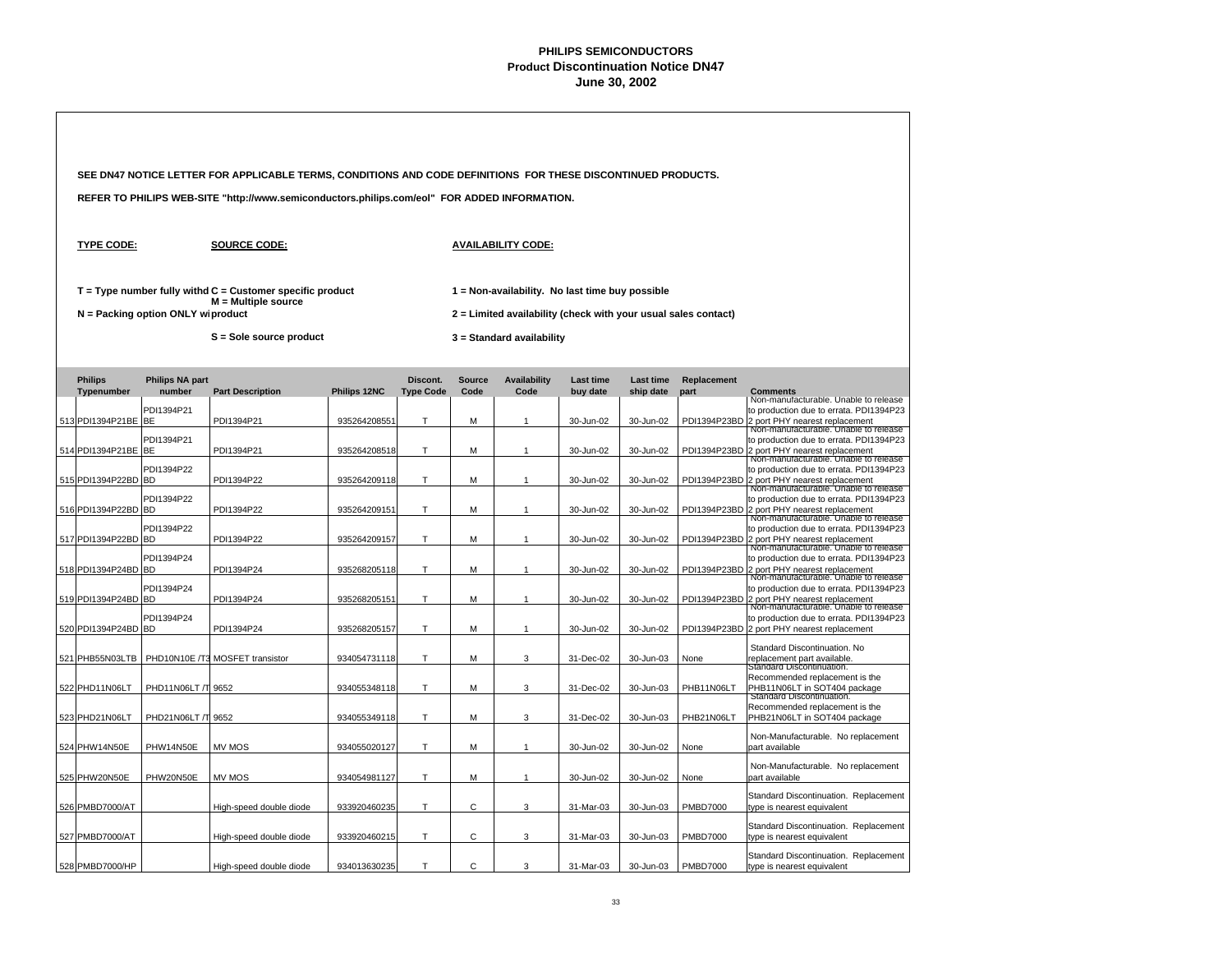|       |                              |                                     | SEE DN47 NOTICE LETTER FOR APPLICABLE TERMS, CONDITIONS AND CODE DEFINITIONS FOR THESE DISCONTINUED PRODUCTS.   |              |                              |                       |                                                                                                                                                |                              |                               |                                                   |                                                                               |  |  |
|-------|------------------------------|-------------------------------------|-----------------------------------------------------------------------------------------------------------------|--------------|------------------------------|-----------------------|------------------------------------------------------------------------------------------------------------------------------------------------|------------------------------|-------------------------------|---------------------------------------------------|-------------------------------------------------------------------------------|--|--|
|       |                              |                                     | REFER TO PHILIPS WEB-SITE "http://www.semiconductors.philips.com/eol" FOR ADDED INFORMATION.                    |              |                              |                       |                                                                                                                                                |                              |                               |                                                   |                                                                               |  |  |
|       | <b>TYPE CODE:</b>            |                                     | <b>SOURCE CODE:</b>                                                                                             |              |                              |                       | <b>AVAILABILITY CODE:</b>                                                                                                                      |                              |                               |                                                   |                                                                               |  |  |
|       |                              | $N =$ Packing option ONLY wiproduct | $T = Type$ number fully withd $C =$ Customer specific product<br>M = Multiple source<br>S = Sole source product |              |                              |                       | 1 = Non-availability. No last time buy possible<br>2 = Limited availability (check with your usual sales contact)<br>3 = Standard availability |                              |                               |                                                   |                                                                               |  |  |
|       | <b>Philips</b><br>Typenumber | <b>Philips NA part</b><br>number    | <b>Part Description</b>                                                                                         | Philips 12NC | Discont.<br><b>Type Code</b> | <b>Source</b><br>Code | <b>Availability</b><br>Code                                                                                                                    | <b>Last time</b><br>buy date | <b>Last time</b><br>ship date | Replacement<br>part                               | <b>Comments</b>                                                               |  |  |
|       | 529 PMBD914/AT               |                                     | High-speed diode                                                                                                | 933896220215 | Т                            | C                     | 3                                                                                                                                              | 31-Mar-03                    | 30-Jun-03                     | PMBD914<br>PMLL4148L,                             | Standard Discontinuation. Replacement<br>type is nearest equivalent           |  |  |
|       | 530 PMLL4151                 | PMLL4151 T/R                        | High-speed diode                                                                                                | 933834710115 | T                            | M                     | 3                                                                                                                                              | 31-Dec-02                    | 30-Jun-03                     | PMLL4448,<br><b>PMLL4150</b><br><b>PMLL4148L,</b> | Standard Discontinuation. Replacement<br>type is nearest equivalent           |  |  |
|       | 531 PMLL4151                 |                                     | High-speed diode                                                                                                | 933834710135 | T                            | M                     | 3                                                                                                                                              | 31-Dec-02                    | 30-Jun-03                     | <b>PMLL4448.</b><br>PMLL4151,                     | Standard Discontinuation. Replacement<br>type is nearest equivalent           |  |  |
|       | 532 PTN1111BD                | PTN1111 BD                          | PTN1111                                                                                                         | 935267929118 | T                            | M                     | 3                                                                                                                                              | 31-Dec-02                    | 30-Jun-03                     | PCK111BD                                          | Standard Discontinuation. See<br>Replacement.                                 |  |  |
|       | 533 PTN1111BD                | PTN1111 BD                          | PTN1111                                                                                                         | 935267929151 | T.                           | M                     | 3                                                                                                                                              | 31-Dec-02                    | 30-Jun-03                     | PCK111BD                                          | Standard Discontinuation. See<br>Replacement.                                 |  |  |
|       | 534 PTN1111BD                | PTN1111 BD                          | PTN1111                                                                                                         | 935267929157 | T                            | M                     | 3                                                                                                                                              | 31-Dec-02                    | 30-Jun-03                     | PCK111BD                                          | Standard Discontinuation. See<br>Replacement.                                 |  |  |
| 5350  | PXAG49KBA/0                  | PXAG49KB A                          | <b>BLM - FLASH MCU</b>                                                                                          | 935267440112 | N                            | М                     | $\mathbf{1}$                                                                                                                                   | 30-Jun-02                    | 30-Jun-02                     | PXAG49KBA/0<br>$\Omega$                           | Non-Manufacturable. Dry pack<br>available. See 12nc 935267440512              |  |  |
|       | 536 PXAG49KFA/00 PXAG49KF A  |                                     | <b>BLM - FLASH MCU</b>                                                                                          | 935267441112 | N                            | М                     | $\mathbf{1}$                                                                                                                                   | 30-Jun-02                    | 30-Jun-02                     |                                                   | Non-Manufacturable. Dry pack<br>PXAG49KFA/00 available. See 12nc 935267441512 |  |  |
|       | 537 SA5225D                  | SA5225 D                            | LINEAR DATACOM                                                                                                  | 935046890602 | N                            | s                     | 3                                                                                                                                              | 31-Mar-03                    | 30-Jun-03                     | See Comments.                                     | Standard Discontinuation. See 12nc<br>935046890118                            |  |  |
|       | 538 SA900BE                  | SA900 BE                            | RF/WIRELESS: I/Q<br>TRANSMIT MODULATOR                                                                          | 935162220518 | Τ                            | s                     | $\overline{2}$                                                                                                                                 | 31-Dec-02                    | 30-Jun-02                     | Non-noted                                         | Limited Supply. Contact Marketing.                                            |  |  |
|       | 539 SA9504BE                 | SA9504 BE                           | SA9504                                                                                                          | 935265313528 | T                            | M                     | 3                                                                                                                                              | 31-Dec-02                    | 30-Jun-03                     | None                                              | Standard Discontinuation.                                                     |  |  |
|       | 540 SA9504BE                 | SA9504 BE                           | SA9504                                                                                                          | 935265313551 | T                            | М                     | 3                                                                                                                                              | 31-Dec-02                    | 30-Jun-03                     | None                                              | Standard Discontinuation.                                                     |  |  |
| 541 1 | SAA4952WP/V                  | SAA4952WPA                          | VISION MISCELLANEOUS<br>(HAMBURG)                                                                               | 935217190112 | T                            | s                     | $\overline{c}$                                                                                                                                 | 31-Dec-02                    | 31-Mar-03                     | Non-noted                                         | Limited Supply. Contact Marketing.                                            |  |  |
| 542 1 | SAA4952WP/V                  | SAA4952WP A                         | VISION MISCELLANEOUS<br>(HAMBURG)                                                                               | 935217190118 | T                            | s                     | $\overline{2}$                                                                                                                                 | 31-Dec-02                    | 31-Mar-03                     | Non-noted                                         | Limited Supply. Contact Marketing.                                            |  |  |
| 543 1 | SAA4952WP/V                  | SAA4952WP A                         | VISION MISCELLANEOUS<br>(HAMBURG)                                                                               | 935217190518 | Т                            | S                     | $\overline{2}$                                                                                                                                 | 31-Dec-02                    | 31-Mar-03                     | Non-noted                                         | Limited Supply. Contact Marketing.                                            |  |  |
|       | 544 SAA4961/V3               | SAA4961 N                           | Multistandard combfilter                                                                                        | 935206740112 | T                            | S                     | 3                                                                                                                                              | 31-Mar-03                    | 30-Jun-03                     | Non-noted                                         | Standard Discontinuation.                                                     |  |  |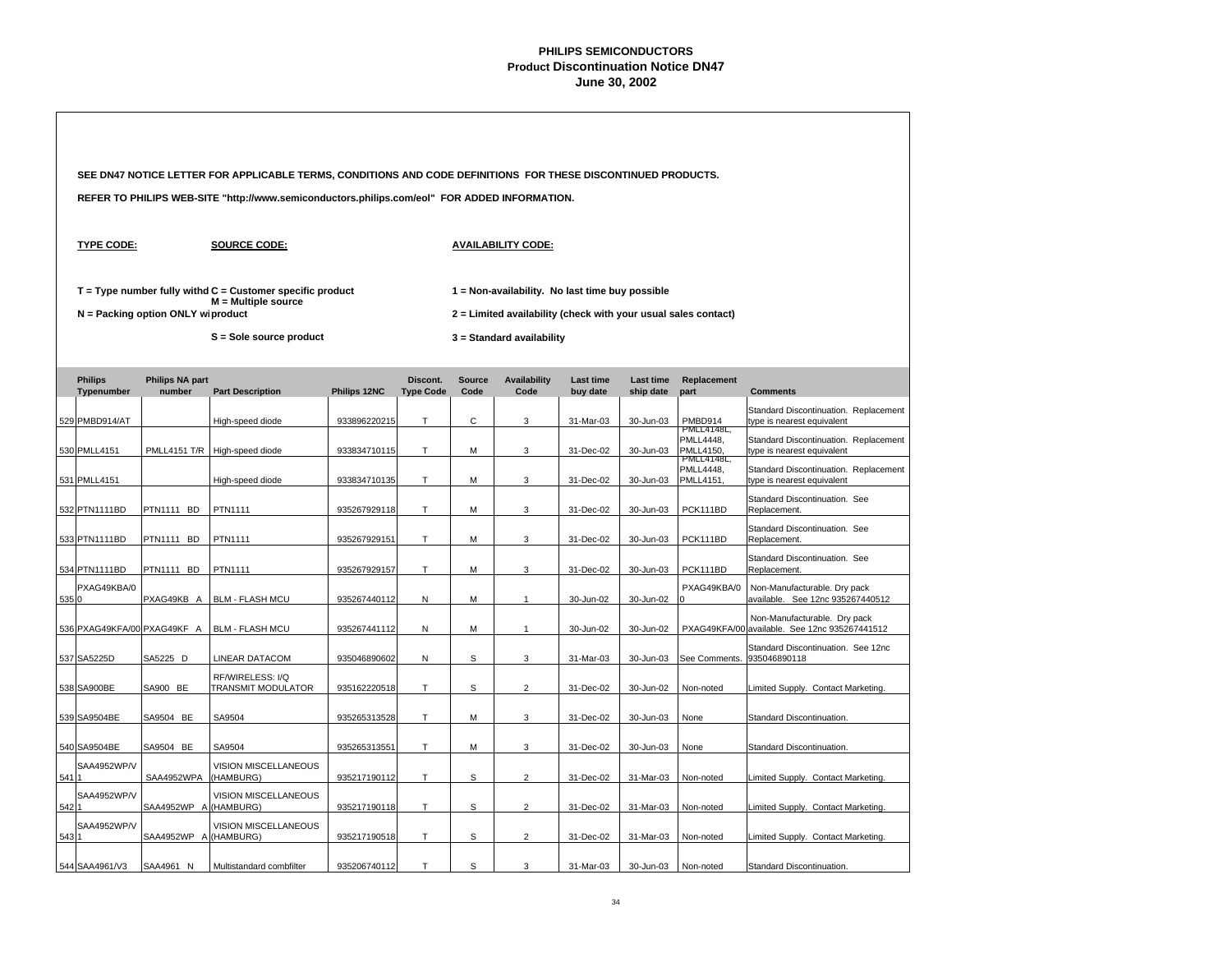|       |                              |                                     | SEE DN47 NOTICE LETTER FOR APPLICABLE TERMS, CONDITIONS AND CODE DEFINITIONS FOR THESE DISCONTINUED PRODUCTS. |              |                              |                       |                                                                                                                   |                              |                               |                     |                                                                                                                                                                     |
|-------|------------------------------|-------------------------------------|---------------------------------------------------------------------------------------------------------------|--------------|------------------------------|-----------------------|-------------------------------------------------------------------------------------------------------------------|------------------------------|-------------------------------|---------------------|---------------------------------------------------------------------------------------------------------------------------------------------------------------------|
|       |                              |                                     | REFER TO PHILIPS WEB-SITE "http://www.semiconductors.philips.com/eol" FOR ADDED INFORMATION.                  |              |                              |                       |                                                                                                                   |                              |                               |                     |                                                                                                                                                                     |
|       | <b>TYPE CODE:</b>            |                                     | <b>SOURCE CODE:</b>                                                                                           |              |                              |                       | <b>AVAILABILITY CODE:</b>                                                                                         |                              |                               |                     |                                                                                                                                                                     |
|       |                              | $N =$ Packing option ONLY wiproduct | $T = Type$ number fully withd $C =$ Customer specific product<br>$M =$ Multiple source                        |              |                              |                       | 1 = Non-availability. No last time buy possible<br>2 = Limited availability (check with your usual sales contact) |                              |                               |                     |                                                                                                                                                                     |
|       |                              |                                     | S = Sole source product                                                                                       |              |                              |                       | 3 = Standard availability                                                                                         |                              |                               |                     |                                                                                                                                                                     |
|       | <b>Philips</b><br>Typenumber | <b>Philips NA part</b><br>number    | <b>Part Description</b>                                                                                       | Philips 12NC | Discont.<br><b>Type Code</b> | <b>Source</b><br>Code | <b>Availability</b><br>Code                                                                                       | <b>Last time</b><br>buy date | <b>Last time</b><br>ship date | Replacement<br>part | <b>Comments</b>                                                                                                                                                     |
|       | 545 SAA4961/V3/S2            |                                     | Multistandard combfilter                                                                                      | 935264427112 | T                            | S                     | 3                                                                                                                 | 31-Mar-03                    | 30-Jun-03                     | Non-noted           | Standard Discontinuation                                                                                                                                            |
| 546 3 | SAA4978H/V20                 |                                     | VISION MISCELLANEOUS<br>(HAMBURG)                                                                             | 935264020557 | T                            | S                     | $\overline{2}$                                                                                                    | 31-Dec-02                    | 31-Mar-03                     | Non-noted           | Limited Supply. Contact Marketing                                                                                                                                   |
|       | SAA4978H/V20<br>547 3/S1     |                                     | VISION MISCELLANEOUS<br>(HAMBURG)                                                                             | 935267214557 | T.                           | s                     | 2                                                                                                                 | 31-Dec-02                    | 31-Mar-03                     | Non-noted           | Limited Supply. Contact Marketing                                                                                                                                   |
| 548 1 | SAA4991WP/V                  | SAA4991WP A (HAMBURG)               | <b>VISION MISCELLANEOUS</b>                                                                                   | 935162710512 | т                            | s                     | $\overline{2}$                                                                                                    | 31-Dec-02                    | 31-Mar-03                     | Non-noted           | Limited Supply. Contact Marketing                                                                                                                                   |
| 5491  | SAA4991WP/V                  | SAA4991WP A (HAMBURG)               | VISION MISCELLANEOUS                                                                                          | 935162710518 | T                            | S                     | $\overline{2}$                                                                                                    | 31-Dec-02                    | 31-Mar-03                     | Non-noted           | Limited Supply. Contact Marketing                                                                                                                                   |
| 550 1 | SAA4995WP/V                  | SAA4995WP A (HAMBURG)               | VISION MISCELLANEOUS                                                                                          | 935198960112 | T                            | s                     | $\overline{2}$                                                                                                    | 31-Dec-02                    | 31-Mar-03                     | Non-noted           | Limited Supply. Contact Marketing                                                                                                                                   |
| 551 1 | SAA4995WP/V                  | SAA4995WP A                         | VISION MISCELLANEOUS<br>(HAMBURG)                                                                             | 935198960118 | Т                            | s                     | $\overline{2}$                                                                                                    | 31-Dec-02                    | 31-Mar-03                     | Non-noted           | imited Supply. Contact Marketing                                                                                                                                    |
|       | SAA5531PS/M4<br>552 /0217    |                                     | BASIC-TYPENR NOT USED                                                                                         | 935267669112 | T.                           | М                     | 3                                                                                                                 | 31-Dec-02                    | 30-Jun-03                     | SAA5531PS/M4        | Standard Discontinuation. Active<br>promotion is being done on our Ultimate<br>4 One Chip, containing both a                                                        |
|       | SAA5541PS/M5<br>553 /0194    |                                     | <b>BASIC-TYPENR NOT USED</b>                                                                                  | 935267354112 | T                            | М                     | 3                                                                                                                 | 31-Dec-02                    | 30-Jun-03                     |                     | Standard Discontinuation. Active<br>promotion is being done on our Ultimate<br>SAA5541PS/M5 One Chip, containing both a                                             |
|       | SAA5541PS/M5<br>554 /0218    |                                     | BASIC-TYPENR NOT USED                                                                                         | 935267670112 | T                            | М                     | 3                                                                                                                 | 31-Dec-02                    | 30-Jun-03                     |                     | Standard Discontinuation. Active<br>promotion is being done on our Ultimate<br>SAA5541PS/M5 One Chip, containing both a                                             |
|       | SAA5542PS/M4<br>555 /0169    | C5542PS169 N                        | BASIC-TYPENR NOT USED                                                                                         | 935267101112 | T                            | М                     | 3                                                                                                                 | 31-Dec-02                    | 30-Jun-03                     |                     | Standard Discontinuation. Active<br>promotion is being done on our Ultimate<br>SAA5542PS/M4 One Chip, containing both a                                             |
|       | SAA5542PS/M4<br>556 /0186    |                                     | BASIC-TYPENR NOT USED                                                                                         | 935267250112 | T                            | M                     | 3                                                                                                                 | 31-Dec-02                    | 30-Jun-03                     |                     | Standard Discontinuation. Active<br>promotion is being done on our Ultimate                                                                                         |
|       | SAA5542PS/M4<br>557 /0220    |                                     | <b>BASIC-TYPENR NOT USED</b>                                                                                  | 935267693112 | T.                           | М                     | 3                                                                                                                 | 31-Dec-02                    | 30-Jun-03                     |                     | SAA5542PS/M4 One Chip, containing both a<br>Standard Discontinuation. Active<br>promotion is being done on our Ultimate                                             |
|       | SAA5542PS/M4<br>558 /1077    |                                     | <b>BASIC-TYPENR NOT USED</b>                                                                                  | 935264564112 | Т                            | М                     | 3                                                                                                                 | 31-Dec-02                    | 30-Jun-03                     |                     | SAA5542PS/M4 One Chip, containing both a<br>Standard Discontinuation. Active<br>promotion is being done on our Ultimate<br>SAA5542PS/M4 One Chip, containing both a |
|       | SAA5562PS/M3<br>559 /0156    |                                     | BASIC-TYPENR NOT USED                                                                                         | 935266746112 | т                            | М                     | 3                                                                                                                 | 31-Dec-02                    | 30-Jun-03                     |                     | Standard Discontinuation. Active<br>promotion is being done on our Ultimate<br>SAA5562PS/M3 One Chip, containing both a                                             |
|       | SAA5562PS/M3<br>560 /0166    |                                     | <b>BASIC-TYPENR NOT USED</b>                                                                                  | 935267045112 | T                            | M                     | 3                                                                                                                 | 31-Dec-02                    | 30-Jun-03                     |                     | Standard Discontinuation. Active<br>promotion is being done on our Ultimate<br>SAA5562PS/M3 One Chip, containing both a                                             |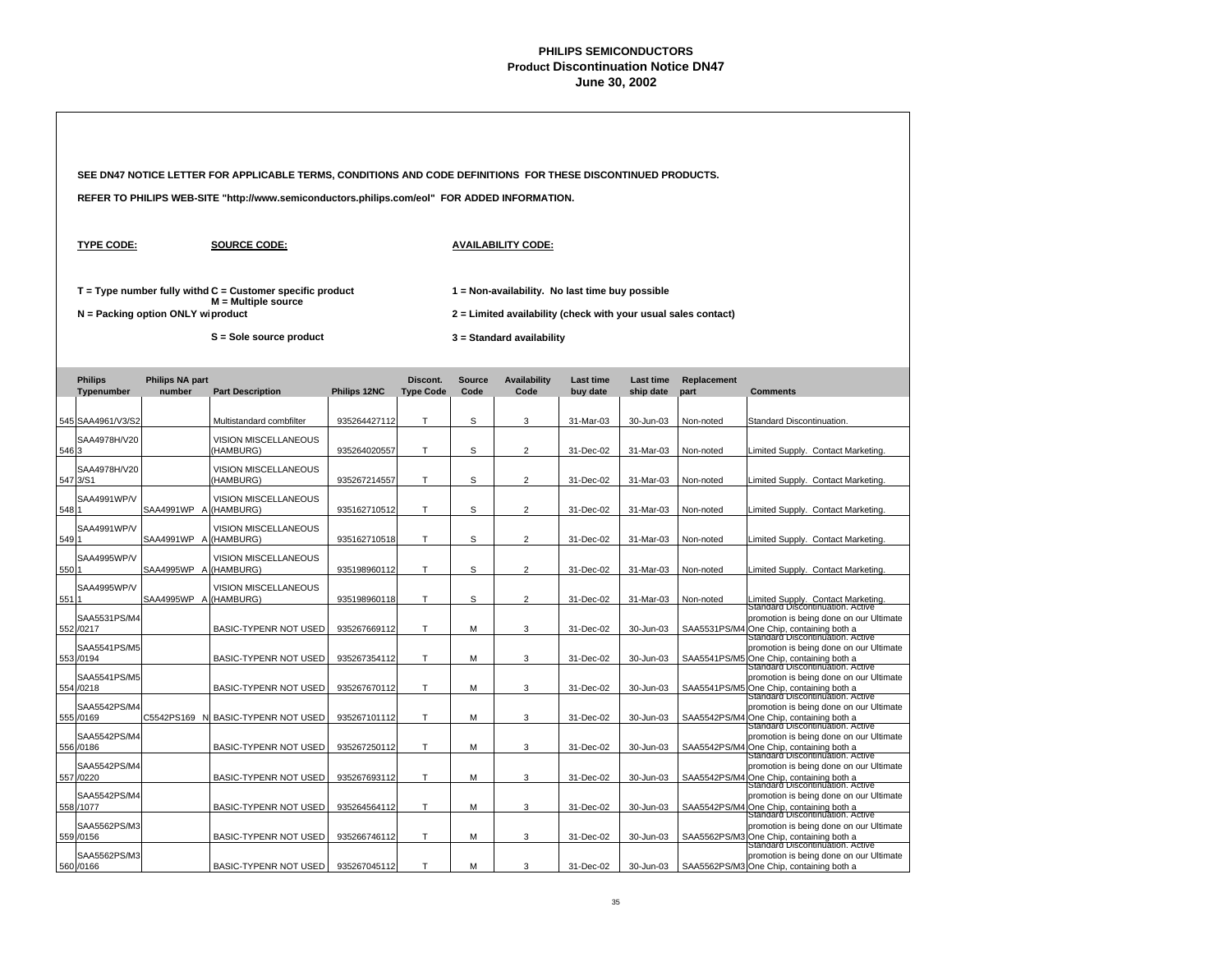|  |                              |                                     | SEE DN47 NOTICE LETTER FOR APPLICABLE TERMS, CONDITIONS AND CODE DEFINITIONS FOR THESE DISCONTINUED PRODUCTS. |              |                              |                       |                                                                                                                   |                              |                               |                              |                                                                                                                                                |
|--|------------------------------|-------------------------------------|---------------------------------------------------------------------------------------------------------------|--------------|------------------------------|-----------------------|-------------------------------------------------------------------------------------------------------------------|------------------------------|-------------------------------|------------------------------|------------------------------------------------------------------------------------------------------------------------------------------------|
|  |                              |                                     | REFER TO PHILIPS WEB-SITE "http://www.semiconductors.philips.com/eol" FOR ADDED INFORMATION.                  |              |                              |                       |                                                                                                                   |                              |                               |                              |                                                                                                                                                |
|  | <b>TYPE CODE:</b>            |                                     | <b>SOURCE CODE:</b>                                                                                           |              |                              |                       | <b>AVAILABILITY CODE:</b>                                                                                         |                              |                               |                              |                                                                                                                                                |
|  |                              | $N =$ Packing option ONLY wiproduct | $T = Type$ number fully withd $C =$ Customer specific product<br>$M = Multiple source$                        |              |                              |                       | 1 = Non-availability. No last time buy possible<br>2 = Limited availability (check with your usual sales contact) |                              |                               |                              |                                                                                                                                                |
|  |                              |                                     | S = Sole source product                                                                                       |              |                              |                       | 3 = Standard availability                                                                                         |                              |                               |                              |                                                                                                                                                |
|  | <b>Philips</b><br>Typenumber | <b>Philips NA part</b><br>number    | <b>Part Description</b>                                                                                       | Philips 12NC | Discont.<br><b>Type Code</b> | <b>Source</b><br>Code | <b>Availability</b><br>Code                                                                                       | <b>Last time</b><br>buy date | <b>Last time</b><br>ship date | Replacement<br>part          | <b>Comments</b>                                                                                                                                |
|  | SAA5563PS/M3<br>561 /0256    |                                     | BASIC-TYPENR NOT USED                                                                                         | 935268047112 | т                            | М                     | 3                                                                                                                 | 31-Dec-02                    | 30-Jun-03                     |                              | Standard Discontinuation. Active<br>promotion is being done on our Ultimate<br>SAA5563PS/M3 One Chip, containing both a                        |
|  | SAA5564PS/M3<br>562 /0162    | C5564P0162 N                        | <b>BASIC-TYPENR NOT USED</b>                                                                                  | 935266949112 | т                            | М                     | 3                                                                                                                 | 31-Dec-02                    | 30-Jun-03                     |                              | Standard Discontinuation. Active<br>promotion is being done on our Ultimate<br>SAA5564PS/M3 One Chip, containing both a                        |
|  | SAA5565HL/M3<br>563 /0275    |                                     | PAINTER 1.10 128K<br>CLOSED CAPTION)                                                                          | 935268158557 | т                            | М                     | 3                                                                                                                 | 31-Dec-02                    | 30-Jun-03                     |                              | Standard Discontinuation. Active<br>promotion is being done on our Ultimate<br>SAA5565HL/M3 One Chip, containing both a                        |
|  | SAA5565HL/M3<br>564 /0275    |                                     | PAINTER 1.10 128K<br>CLOSED CAPTION)                                                                          | 935268158551 | T                            | М                     | 3                                                                                                                 | 31-Dec-02                    | 30-Jun-03                     | SAA5565HL/M                  | Standard Discontinuation. Active<br>promotion is being done on our Ultimate<br>One Chip, containing both a<br>Standard Discontinuation. Active |
|  | SAA5565PS/M3<br>565 /0195    |                                     | C5565PS195 N BASIC-TYPENR NOT USED                                                                            | 935267397112 | т                            | М                     | 3                                                                                                                 | 31-Dec-02                    | 30-Jun-03                     |                              | promotion is being done on our Ultimate<br>SAA5565PS/M3 One Chip, containing both a                                                            |
|  | 566 SAA6750H/V1              | SAA6750H BF                         | <b>BASIC-TYPENR NOT USED</b>                                                                                  | 935237890557 | Т                            | s                     | $\overline{2}$                                                                                                    | 31-Mar-03                    | 30-Jun-03                     | Non-noted<br>SAA7113H/V2,    | Limited Supply. Contact Marketing<br>Standard Discontinuation. You can                                                                         |
|  | 567 SAA7112H/01              | SAA7112H BE                         | ANALOG VIDEO                                                                                                  | 935243950518 | T                            | М                     | 3                                                                                                                 | 31-Dec-02                    | 30-Jun-03                     | SAA7114H/V2,<br>SAA7118E/V1. | have a look in our Decoder Linecard to<br>see the features of these products.                                                                  |
|  |                              |                                     |                                                                                                               |              |                              |                       |                                                                                                                   |                              |                               | SAA7113H/V2,<br>SAA7114H/V2, | Standard Discontinuation. You can<br>have a look in our Decoder Linecard to                                                                    |
|  | 568 SAA7112H/01              | SAA7112H BE                         | ANALOG VIDEO                                                                                                  | 935243950551 | Т                            | М                     | 3                                                                                                                 | 31-Dec-02                    | 30-Jun-03                     | SAA7118H/V1,<br>SAA7113H/V2, | see the features of these products.<br>Standard Discontinuation. You can                                                                       |
|  | 569 SAA7112H/01              | SAA7112H BE                         | ANALOG VIDEO                                                                                                  | 935243950557 | т                            | М                     | 3                                                                                                                 | 31-Dec-02                    | 30-Jun-03                     | SAA7114H/V2,<br>SAA7118E/V1, | have a look in our Decoder Linecard to<br>see the features of these products.                                                                  |
|  | SAA7128H/V1/                 |                                     |                                                                                                               |              |                              |                       |                                                                                                                   |                              |                               | SAA7128H/V1.                 | Standard Discontinuation. You can<br>have a look in our Decoder Linecard to                                                                    |
|  | 570 S7                       |                                     | ANALOG VIDEO                                                                                                  | 935265761557 | т                            | М                     | 3                                                                                                                 | 31-Dec-02                    | 30-Jun-03                     | SAA7128AH/V1                 | see the features of these products.<br>Standard Discontinuation. You can                                                                       |
|  | 571 SAA7129H/00              |                                     | ANALOG VIDEO                                                                                                  | 935260567518 | Т                            | М                     | 3                                                                                                                 | 31-Dec-02                    | 30-Jun-03                     | SAA7129H/V1.<br>SAA7129AH/V1 | have a look in our Decoder Linecard to<br>see the features of these products.<br>Standard Discontinuation. You can                             |
|  | 572 SAA7129H/00              |                                     | ANALOG VIDEO                                                                                                  | 935260567551 | т                            | м                     | 3                                                                                                                 | 31-Dec-02                    | 30-Jun-03                     | SAA7129H/V1<br>SAA7129AH/V1  | have a look in our Decoder Linecard to<br>see the features of these products.<br>Standard Discontinuation. You can                             |
|  | SAA7129H/V1/<br>573 S7       | SAA7129HS7                          | <b>E ANALOG VIDEO</b>                                                                                         | 935265763518 | т                            | М                     | 3                                                                                                                 | 31-Dec-02                    | 30-Jun-03                     | SAA7129H/V1<br>SAA7129AH/V1  | have a look in our Decoder Linecard to<br>see the features of these products.                                                                  |
|  | 574 SAA7214HS/C2             |                                     | TRANSPORT MPEG2                                                                                               | 935268320551 | T                            | S                     | $\overline{2}$                                                                                                    | 31-Mar-03                    | 30-Jun-03                     | Non-noted                    | Limited Supply. Contact Marketing                                                                                                              |
|  | 575 SAA7214HS/C2             |                                     | TRANSPORT MPEG2                                                                                               | 935268320557 | т                            | S                     | $\overline{2}$                                                                                                    | 31-Mar-03                    | 30-Jun-03                     | Non-noted                    | Limited Supply. Contact Marketing                                                                                                              |
|  | 576 SAA7215HS/C5             |                                     | DIVA3 C4                                                                                                      | 935267898551 | N                            | S                     | $\mathfrak{p}$                                                                                                    | 31-Mar-03                    | 30-Jun-03                     | Non-noted                    | Limited Supply. Contact Marketing                                                                                                              |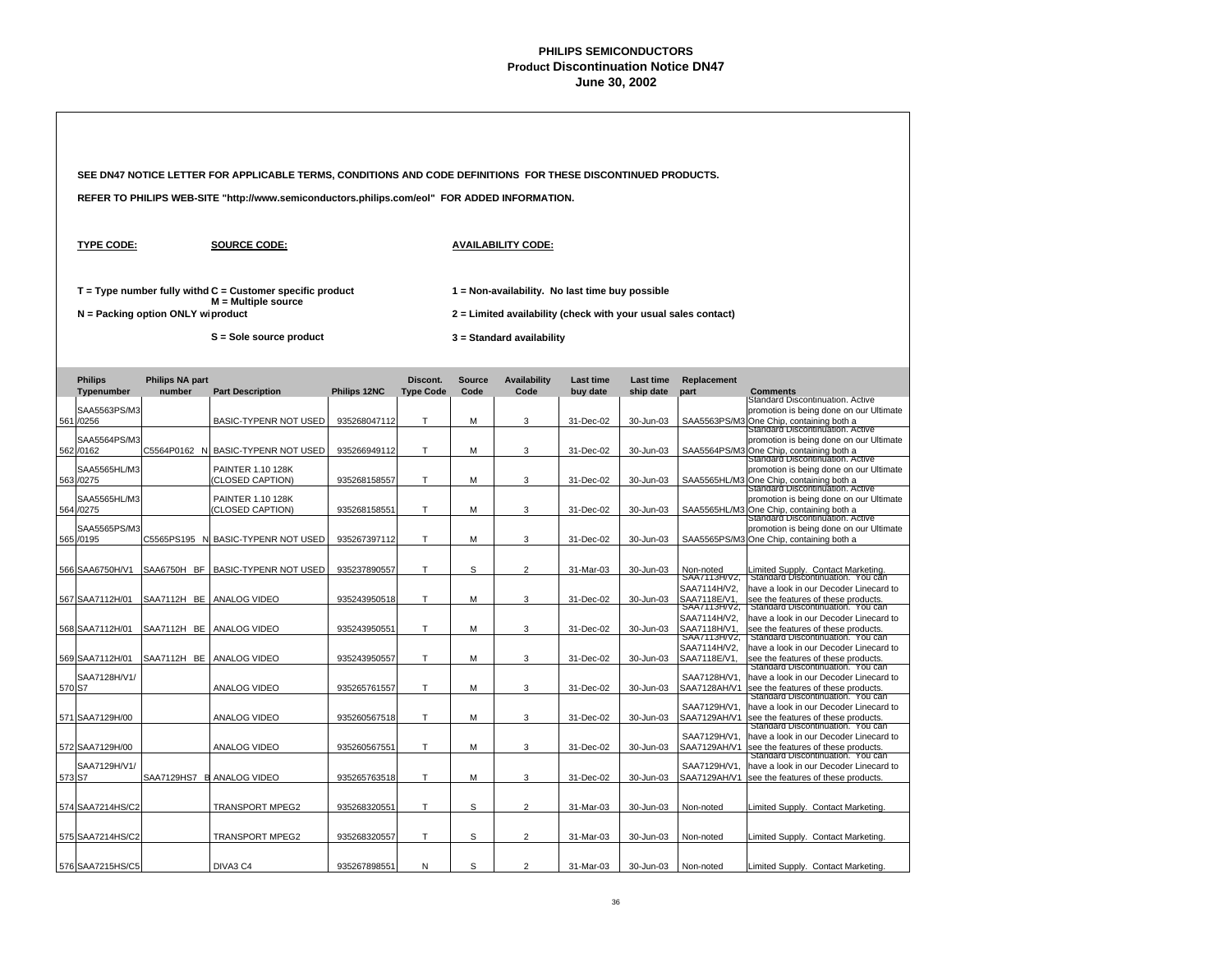|       |                                        |                                     | SEE DN47 NOTICE LETTER FOR APPLICABLE TERMS, CONDITIONS AND CODE DEFINITIONS FOR THESE DISCONTINUED PRODUCTS. |                              |                              |                       |                                                                                                                   |                        |                        |                        |                                                                                                                                              |  |
|-------|----------------------------------------|-------------------------------------|---------------------------------------------------------------------------------------------------------------|------------------------------|------------------------------|-----------------------|-------------------------------------------------------------------------------------------------------------------|------------------------|------------------------|------------------------|----------------------------------------------------------------------------------------------------------------------------------------------|--|
|       |                                        |                                     | REFER TO PHILIPS WEB-SITE "http://www.semiconductors.philips.com/eol" FOR ADDED INFORMATION.                  |                              |                              |                       |                                                                                                                   |                        |                        |                        |                                                                                                                                              |  |
|       | <b>TYPE CODE:</b>                      |                                     | <b>SOURCE CODE:</b>                                                                                           |                              |                              |                       | <b>AVAILABILITY CODE:</b>                                                                                         |                        |                        |                        |                                                                                                                                              |  |
|       |                                        | N = Packing option ONLY wiproduct   | $T = Type$ number fully withd $C =$ Customer specific product<br>M = Multiple source                          |                              |                              |                       | 1 = Non-availability. No last time buy possible<br>2 = Limited availability (check with your usual sales contact) |                        |                        |                        |                                                                                                                                              |  |
|       |                                        |                                     | S = Sole source product                                                                                       |                              |                              |                       | 3 = Standard availability                                                                                         |                        |                        |                        |                                                                                                                                              |  |
|       | <b>Philips</b><br>Typenumber           | <b>Philips NA part</b><br>number    | <b>Part Description</b>                                                                                       | Philips 12NC                 | Discont.<br><b>Type Code</b> | <b>Source</b><br>Code | <b>Availability</b><br>Code                                                                                       | Last time<br>buy date  | Last time<br>ship date | Replacement<br>part    | <b>Comments</b>                                                                                                                              |  |
|       | 577 SAA7215HS/C6 SAA7215HS BF DIVA3 C4 |                                     |                                                                                                               | 935268531551                 | N                            | S                     | $\overline{2}$                                                                                                    | 31-Mar-03              | 30-Jun-03              | Non-noted              | Limited Supply, Consult marketing                                                                                                            |  |
|       | 578 SAA7216HS/C6 SAA7216HS BF DIVA3 C4 |                                     |                                                                                                               | 935269078557                 | N                            | S                     | $\overline{2}$                                                                                                    | 31-Mar-03              | 30-Jun-03              | Non-noted              | Limited Supply, Consult marketing                                                                                                            |  |
|       | SAA7324H/T/M<br>579 2B                 | SAA7324H/T B((SOTON)                | <b>COMPACT DISC SYSTEMS</b>                                                                                   | 935268126557                 | T.                           | S                     | 3                                                                                                                 | 31-Mar-03              | 30-Jun-03              | Non-noted              | Standard Discontinuation.                                                                                                                    |  |
|       | 580 SAA7331HL/M1                       |                                     | <b>FURORE</b>                                                                                                 | 935268019557                 | T.                           | S                     | $\overline{2}$                                                                                                    | 31-Mar-03              | 30-Jun-03              | Non-noted              | Limited Supply, Consult marketing                                                                                                            |  |
|       | SAA7335HL/E/<br>581 M2                 |                                     | SAA7335HLE B DVD SYSTEMS                                                                                      | 935263783557                 | $\mathsf{T}$                 | s                     | 3                                                                                                                 | 31-Mar-03              | 30-Jun-03              | Non-noted              | Standard Discontinuation.                                                                                                                    |  |
|       |                                        |                                     | 582 SAA7335HL/M2 SAA7335HL BE DVD SYSTEMS                                                                     | 935262213557                 | T                            | S                     | 3                                                                                                                 | 31-Mar-03              | 30-Jun-03              | Non-noted              | Standard Discontinuation.                                                                                                                    |  |
| 583 1 | <b>SAA7372GP/M</b>                     | SAA7372GP BO(SOTON)                 | <b>COMPACT DISC SYSTEMS</b>                                                                                   | 935190880557                 | T                            | s                     | 3                                                                                                                 | 31-Mar-03              | 30-Jun-03              | Non-noted              | Standard Discontinuation.                                                                                                                    |  |
| 584 1 | SAA7374GP/M                            |                                     | <b>COMPACT DISC SYSTEMS</b><br>(SOTON)                                                                        | 935221890557                 | $\mathsf{T}$                 | S                     | 3                                                                                                                 | 31-Mar-03              | 30-Jun-03              | Non-noted              | Standard Discontinuation.                                                                                                                    |  |
|       | SAA7376GP/M<br>585 1/C                 |                                     | COMPACT DISC SYSTEMS<br>(SOTON)                                                                               | 935221440557                 | T                            | S                     | 3                                                                                                                 | 31-Mar-03              | 30-Jun-03              | Non-noted              | Standard Discontinuation.                                                                                                                    |  |
|       | <b>SAA7378GP/M</b><br>586 1/C          |                                     | <b>COMPACT DISC SYSTEMS</b><br>(SOTON)                                                                        | 935221460557                 | T                            | S                     | 3                                                                                                                 | 31-Mar-03              | 30-Jun-03              | Non-noted              | Standard Discontinuation.                                                                                                                    |  |
|       | SAA7702H/N41<br>587 7/S420             |                                     | CAR DSP                                                                                                       | 935260820551                 | T.                           | C                     | $\overline{2}$                                                                                                    | 31-Mar-03              | 30-Jun-03              | Non-noted              | Limited Supply. Contact Marketing.                                                                                                           |  |
|       | SAA7702H/N41<br>588 7/S420             |                                     | CAR DSP                                                                                                       | 935260820557                 | T.                           | C                     | $\overline{2}$                                                                                                    | 31-Mar-03              | 30-Jun-03              | Non-noted              | Limited Supply. Contact Marketing.                                                                                                           |  |
|       | SAA7705H/N20                           |                                     | CAR DSP                                                                                                       |                              | T.                           | C                     | $\overline{2}$                                                                                                    | 31-Mar-03              |                        |                        |                                                                                                                                              |  |
|       | 589 3/S400<br>SAA7705H/N20             |                                     |                                                                                                               | 935262138518                 | $\top$                       | C                     |                                                                                                                   |                        | 30-Jun-03              | Non-noted              | Limited Supply. Contact Marketing.                                                                                                           |  |
| 591 6 | 590 3/S400<br>SAA7706H/N10             | CE1795-1 BA<br>SAA7706H06 B DIRAC-1 | CAR DSP                                                                                                       | 935262138551<br>935267821518 | T                            | S                     | $\overline{2}$<br>$\overline{2}$                                                                                  | 31-Mar-03<br>31-Mar-03 | 30-Jun-03<br>30-Jun-03 | Non-noted<br>Non-noted | Limited Supply. Contact Marketing.<br>Limited Supply. Contact Marketing for<br>further information on replacement types<br>and availability. |  |
| 5926  | SAA7706H/N10                           | SAA7706H06 B DIRAC-1                |                                                                                                               | 935267821557                 | T.                           | S                     | $\overline{2}$                                                                                                    | 31-Mar-03              | 30-Jun-03              | Non-noted              | Limited Supply. Contact Marketing for<br>further information on replacement types<br>and availability.                                       |  |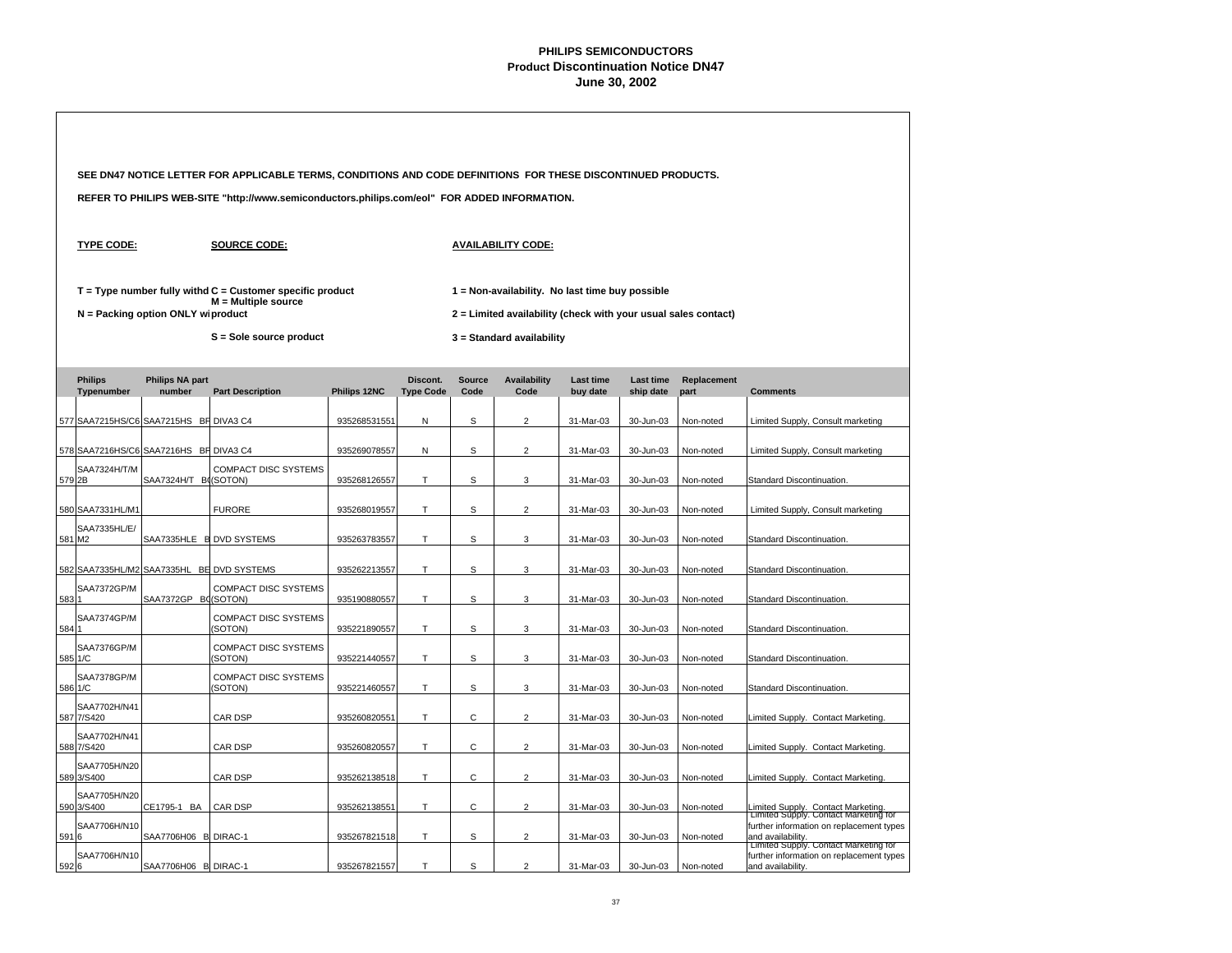|        |                              |                                   | SEE DN47 NOTICE LETTER FOR APPLICABLE TERMS, CONDITIONS AND CODE DEFINITIONS FOR THESE DISCONTINUED PRODUCTS. |              |                              |                       |                                                                |                       |                        |                           |                                                                                                        |  |  |
|--------|------------------------------|-----------------------------------|---------------------------------------------------------------------------------------------------------------|--------------|------------------------------|-----------------------|----------------------------------------------------------------|-----------------------|------------------------|---------------------------|--------------------------------------------------------------------------------------------------------|--|--|
|        |                              |                                   | REFER TO PHILIPS WEB-SITE "http://www.semiconductors.philips.com/eol" FOR ADDED INFORMATION.                  |              |                              |                       |                                                                |                       |                        |                           |                                                                                                        |  |  |
|        | <b>TYPE CODE:</b>            |                                   | <b>SOURCE CODE:</b>                                                                                           |              |                              |                       | <b>AVAILABILITY CODE:</b>                                      |                       |                        |                           |                                                                                                        |  |  |
|        |                              |                                   | $T = Type$ number fully withd $C =$ Customer specific product<br>M = Multiple source                          |              |                              |                       | 1 = Non-availability. No last time buy possible                |                       |                        |                           |                                                                                                        |  |  |
|        |                              | N = Packing option ONLY wiproduct |                                                                                                               |              |                              |                       | 2 = Limited availability (check with your usual sales contact) |                       |                        |                           |                                                                                                        |  |  |
|        |                              |                                   | S = Sole source product                                                                                       |              |                              |                       | 3 = Standard availability                                      |                       |                        |                           |                                                                                                        |  |  |
|        | <b>Philips</b><br>Typenumber | <b>Philips NA part</b><br>number  | <b>Part Description</b>                                                                                       | Philips 12NC | Discont.<br><b>Type Code</b> | <b>Source</b><br>Code | <b>Availability</b><br>Code                                    | Last time<br>buy date | Last time<br>ship date | Replacement<br>part       | <b>Comments</b>                                                                                        |  |  |
| 5936   | SAA7706H/N10                 | SAA7706H06 B DIRAC-1              |                                                                                                               | 935267821551 | т                            | s                     | $\overline{c}$                                                 | 31-Mar-03             | 30-Jun-03              | Non-noted                 | Limited Supply. Contact Marketing for<br>further information on replacement types<br>and availability. |  |  |
|        | SAA7706H/N10<br>594 6/S400   |                                   | DIRAC-1                                                                                                       | 935268052518 | T.                           | C                     | $\overline{2}$                                                 | 31-Mar-03             | 30-Jun-03              | Non-noted                 | Limited Supply. Contact Marketing.                                                                     |  |  |
|        | SAA7706H/N10<br>595 6/S400   |                                   | DIRAC-1                                                                                                       | 935268052551 | T.                           | C                     | $\overline{c}$                                                 | 31-Mar-03             | 30-Jun-03              | Non-noted                 | Contact Marketing for replacement types<br>and availability                                            |  |  |
|        | SAA7706H/N10<br>596 6/S400   | CE1823 BA                         | DIRAC-1                                                                                                       | 935268052557 | T.                           | C                     | $\overline{2}$                                                 | 31-Mar-03             | 30-Jun-03              | Non-noted                 | Please contact Marketing for<br>replacement types and availability                                     |  |  |
|        | 597 SAA7712H/N203            |                                   | Sound DSP                                                                                                     | 935262123518 | $\mathsf T$                  | S                     | 3                                                              | 31-Mar-03             | 30-Jun-03              | None Noted                | Standard End of Life. Consult Marketing.                                                               |  |  |
|        | 598 SAA7712H/N203            |                                   | Sound DSP                                                                                                     | 935262123551 | T                            | S                     | 3                                                              | 31-Mar-03             | 30-Jun-03              | None Noted                | Standard End of Life. Consult Marketing.                                                               |  |  |
|        | 599 SAA7712H/N203            |                                   | Sound DSP                                                                                                     | 935262123557 | T                            | S                     | 3                                                              | 31-Mar-03             | 30-Jun-03              | None Noted                | Standard End of Life. Consult Marketing.                                                               |  |  |
|        | SAA7722H/N20                 |                                   |                                                                                                               |              |                              |                       |                                                                |                       |                        |                           | Limited Supply. Please contact<br>Marketing for replacement types and                                  |  |  |
|        | 600 6/S420<br>SAA7722H/N20   |                                   | CAR DSP                                                                                                       | 935263863518 | T                            | С                     | $\overline{2}$                                                 | 31-Mar-03             | 30-Jun-03              | Non-noted                 | availability.<br>Limited Supply. Please contact<br>Marketing for replacement types and                 |  |  |
|        | 601 6/S420<br>SAA8116HL/C1   | CE1800-1 BA                       | <b>CAR DSP</b>                                                                                                | 935263863551 | Τ                            | С                     | 2                                                              | 31-Mar-03             | 30-Jun-03              | Non-noted<br>SAA8116HL/C1 | availability.                                                                                          |  |  |
| 602 03 |                              |                                   | SAA8116103 B UBS PC CAMERA (CAEN)                                                                             | 935270227518 | T                            | S                     | $\overline{c}$                                                 | 30-Sep-02             | 31-Dec-02              | 04                        | Limited Supply. Contact Marketing.                                                                     |  |  |
| 603 03 | SAA8116HL/C1                 |                                   | SAA8116103 B UBS PC CAMERA (CAEN)                                                                             | 935270227551 | T                            | S                     | $\overline{2}$                                                 | 30-Sep-02             | 31-Dec-02              | SAA8116HL/C1<br>04        | Limited Supply. Contact Marketing.                                                                     |  |  |
| 604 03 | SAA8116HL/C1                 |                                   | SAA8116103 B UBS PC CAMERA (CAEN)                                                                             | 935270227557 | T                            | S                     | $\overline{c}$                                                 | 30-Sep-02             | 31-Dec-02              | SAA8116HL/C1<br>04        | Limited Supply. Contact Marketing.                                                                     |  |  |
|        | 605 SAB9077H/N4              | SAB9077H B                        | PIP PROCESSING                                                                                                | 935247890551 | T.                           | S                     | 3                                                              | 31-Mar-03             | 30-Jun-03              | Non-noted                 | Standard Discontinuation.                                                                              |  |  |
|        | 606 SAB9077H/N4              | SAB9077H B                        | PIP PROCESSING                                                                                                | 935247890557 | $\top$                       | S                     | 3                                                              | 31-Mar-03             | 30-Jun-03              | Non-noted                 | Standard Discontinuation.                                                                              |  |  |
|        | 607 SAB9079HS/N2             |                                   | <b>PIP Processor</b>                                                                                          | 935263790551 | T                            | S                     | 3                                                              | 31-Mar-03             | 30-Jun-03              | None Noted                | Standard End of Life. Consult Marketing.                                                               |  |  |
|        | 608 SAB9079HS/N2             |                                   | PIP Processor                                                                                                 | 935263790557 | T                            | S                     | 3                                                              | 31-Mar-03             | 30-Jun-03              | None Noted                | Standard End of Life. Consult Marketing.                                                               |  |  |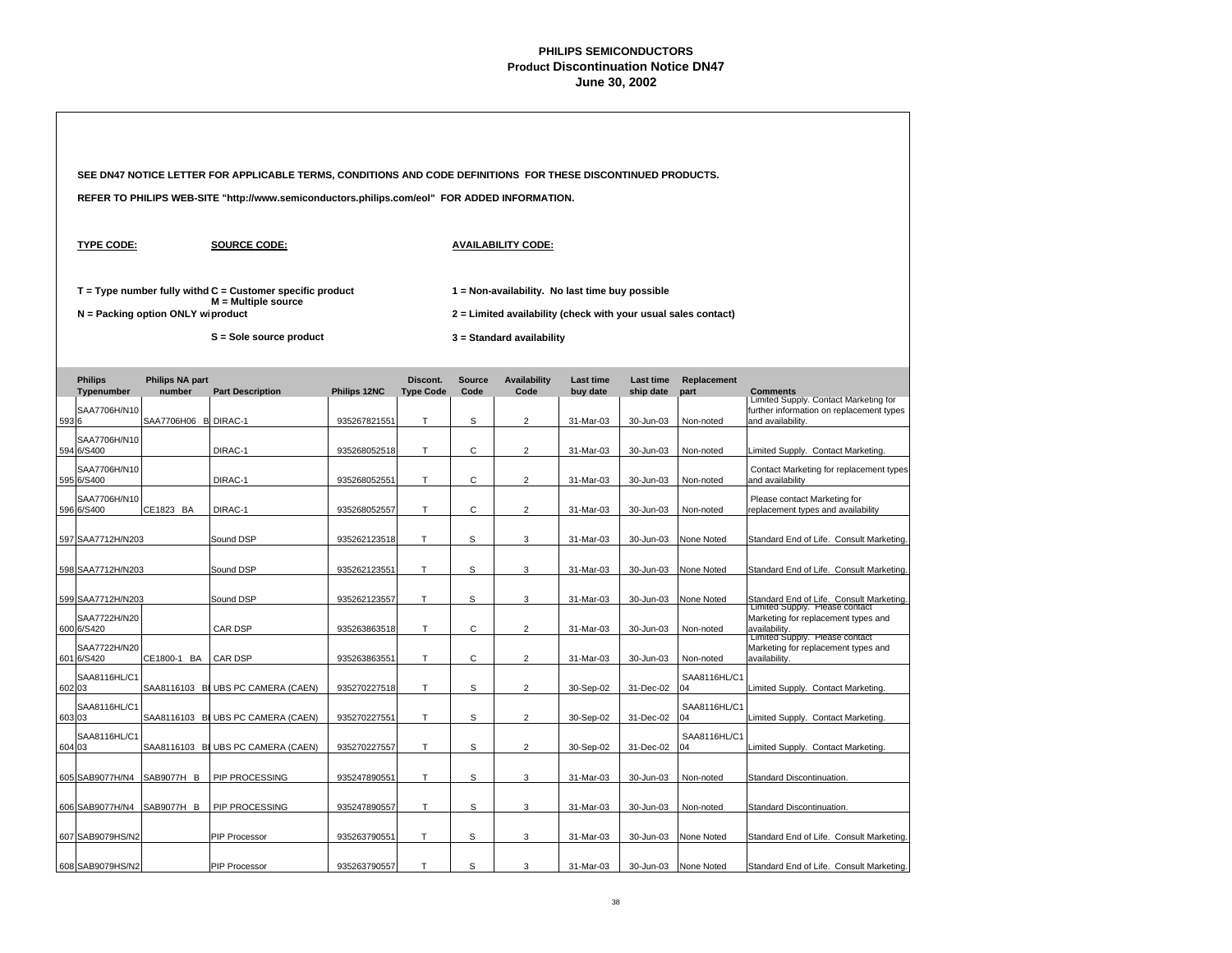|        |                                          |                                     | SEE DN47 NOTICE LETTER FOR APPLICABLE TERMS, CONDITIONS AND CODE DEFINITIONS FOR THESE DISCONTINUED PRODUCTS. |              |                  |                                                                |                                                 |                  |                  |                            |                                                                                     |  |  |  |  |
|--------|------------------------------------------|-------------------------------------|---------------------------------------------------------------------------------------------------------------|--------------|------------------|----------------------------------------------------------------|-------------------------------------------------|------------------|------------------|----------------------------|-------------------------------------------------------------------------------------|--|--|--|--|
|        |                                          |                                     | REFER TO PHILIPS WEB-SITE "http://www.semiconductors.philips.com/eol" FOR ADDED INFORMATION.                  |              |                  |                                                                |                                                 |                  |                  |                            |                                                                                     |  |  |  |  |
|        | <b>TYPE CODE:</b>                        |                                     | <b>SOURCE CODE:</b>                                                                                           |              |                  |                                                                | <b>AVAILABILITY CODE:</b>                       |                  |                  |                            |                                                                                     |  |  |  |  |
|        |                                          |                                     | $T = Type$ number fully withd $C =$ Customer specific product<br>$M =$ Multiple source                        |              |                  |                                                                | 1 = Non-availability. No last time buy possible |                  |                  |                            |                                                                                     |  |  |  |  |
|        |                                          | $N =$ Packing option ONLY wiproduct |                                                                                                               |              |                  | 2 = Limited availability (check with your usual sales contact) |                                                 |                  |                  |                            |                                                                                     |  |  |  |  |
|        |                                          |                                     | S = Sole source product                                                                                       |              |                  |                                                                | 3 = Standard availability                       |                  |                  |                            |                                                                                     |  |  |  |  |
|        | <b>Philips</b>                           | <b>Philips NA part</b>              |                                                                                                               |              | Discont.         | <b>Source</b>                                                  | <b>Availability</b>                             | <b>Last time</b> | <b>Last time</b> | Replacement                |                                                                                     |  |  |  |  |
|        | Typenumber                               | number                              | <b>Part Description</b>                                                                                       | Philips 12NC | <b>Type Code</b> | Code                                                           | Code                                            | buy date         | ship date        | part                       | <b>Comments</b>                                                                     |  |  |  |  |
| 609 03 | SCC66470AAB/                             |                                     | SCC66470AA E BLM - OTHER UC                                                                                   | 935042070557 | T.               | M                                                              | $\overline{2}$                                  | 31-Dec-02        | 30-Jun-03        | Non-noted                  | Limited Supply. Consult Marketing.                                                  |  |  |  |  |
| 610 52 | <b>SCN68562C4A</b>                       |                                     |                                                                                                               |              | T.               | S                                                              | 3                                               |                  |                  |                            |                                                                                     |  |  |  |  |
|        | <b>SCN68562C4A</b>                       |                                     | SCN68562C4 A DATACOM CONTROLLERS                                                                              | 933774840512 |                  |                                                                |                                                 | 31-Mar-03        | 30-Jun-03        |                            | SC68C562C1A Standard Discontinuation.                                               |  |  |  |  |
| 611 52 |                                          | SCN68562C4 A                        | DATACOM CONTROLLERS                                                                                           | 933774840518 | T                | s                                                              | 3                                               | 31-Mar-03        | 30-Jun-03        |                            | SC68C562C1A Standard Discontinuation.                                               |  |  |  |  |
|        | 612 SZA1000H/K1                          | SZA1000H B                          | TRANSMISSION AND<br><b>ASICS</b>                                                                              | 935223360518 | N                | S                                                              | 3                                               | 31-Mar-03        | 30-Jun-03        | See Comments. 935223360557 | Standard Discontinuation. See 12nc                                                  |  |  |  |  |
|        | 613 SZA1005T/K2                          | SZA1005T D                          | <b>TRANSMISSION AND</b><br><b>ASICS</b>                                                                       | 935252200112 | T.               | S                                                              | 3                                               | 31-Mar-03        | 30-Jun-03        | Non-noted                  | Standard Discontinuation.                                                           |  |  |  |  |
|        | 614 SZA1005T/K2                          | SZA1005T D                          | <b>TRANSMISSION AND</b><br><b>ASICS</b>                                                                       | 935252200118 | T.               | s                                                              | 3                                               | 31-Mar-03        | 30-Jun-03        | Non-noted                  | Standard Discontinuation.                                                           |  |  |  |  |
|        | 615 TDA10021HT/2 TDA10021/2 B TDA10021HT |                                     |                                                                                                               | 935267337557 | T                | s                                                              | $\mathbf{1}$                                    | 30-Jun-02        | 30-Jun-02        | TDA10021HT/B               | Non-manufacturable. Consult Marketing.                                              |  |  |  |  |
|        |                                          |                                     |                                                                                                               |              |                  |                                                                |                                                 |                  |                  | TDA10045HT/B               |                                                                                     |  |  |  |  |
|        | 616 TDA10045H/2                          | TDA10045/2 B TDA10045H              |                                                                                                               | 935267331557 | T.               | S                                                              | $\mathbf{1}$                                    | 30-Jun-02        | 30-Jun-02        |                            | Non-manufacturable. Consult Marketing.                                              |  |  |  |  |
|        | 617 TDA10085HT/2                         | TDA10085/2 B                        | <b>TDA10085HT</b>                                                                                             | 935267513557 | T                | s                                                              | $\mathbf{1}$                                    | 30-Jun-02        | 30-Jun-02        | TDA10085HT/B               | Non-manufacturable. Consult Marketing.                                              |  |  |  |  |
|        | TDA1562Q/N2/<br>618 S439                 |                                     | 70 W class-H radio power<br>amplifier                                                                         | 935271434112 | T.               | s                                                              | $\mathbf{1}$                                    | 30-Jun-02        | 30-Jun-02        | Non-noted                  | please contact marketing for<br>replacement types and availability                  |  |  |  |  |
|        | TDA1563Q/N1/<br>619 S400                 | CE1768 U                            | CARRADIO POWER<br>AMPLIFIERS                                                                                  | 935260946112 | T                | С                                                              | $\overline{c}$                                  | 31-Mar-03        | 30-Jun-03        | Non-noted                  | Limited Supply. Contact Marketing.                                                  |  |  |  |  |
| 620 1  | TDA1575T/V2/S                            |                                     | RADIO FRONT END<br>(HAMBURG)                                                                                  | 935034130112 | T.               | S                                                              | $\overline{2}$                                  | 31-Mar-03        | 30-Jun-03        | Non-noted                  | Contact Marketing for further information<br>on replacement types and availability. |  |  |  |  |
| 621 1  | TDA1575T/V2/S                            | CE1396 D                            | RADIO FRONT END<br>(HAMBURG)                                                                                  | 935034130118 | T                | s                                                              | $\overline{2}$                                  | 31-Mar-03        | 30-Jun-03        | Non-noted                  | Contact Marketing for further information<br>on replacement types and availability. |  |  |  |  |
|        | 622 TDA1579/V4/S3                        |                                     | Decoder for traffic warning<br>(VWF)                                                                          | 935173750112 | T                | s                                                              | $\overline{c}$                                  | 31-Mar-03        | 30-Jun-03        | Non-noted                  | Contact Marketing for further information<br>on replacement types and availability. |  |  |  |  |
|        | 623 TDA1591/V3/S2                        |                                     | PLL stereo decoder / noise<br>blanker                                                                         | 935045040112 | T                | s                                                              | 2                                               | 31-Mar-03        | 30-Jun-03        | Non-noted                  | Limited Supply. Contact Marketing.                                                  |  |  |  |  |
|        | 624 TDA1592/V2                           | TDA1592 N                           | PLL stereo decoder / noise<br>blanker                                                                         | 935198850112 | T                | S                                                              | $\overline{2}$                                  | 31-Mar-03        | 30-Jun-03        | Non-noted                  | Limited Supply. Contact Marketing.                                                  |  |  |  |  |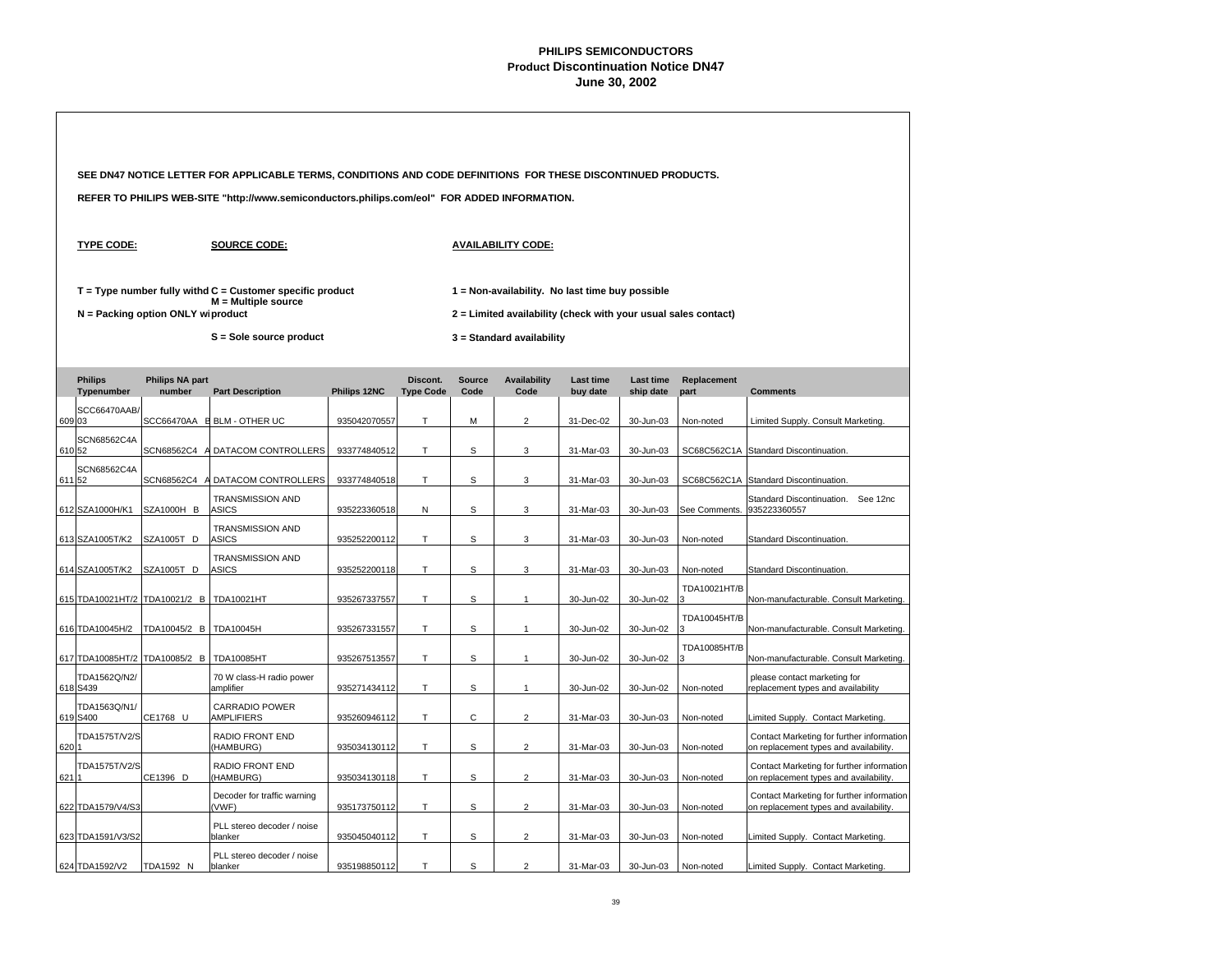|                                         |                                     | SEE DN47 NOTICE LETTER FOR APPLICABLE TERMS, CONDITIONS AND CODE DEFINITIONS FOR THESE DISCONTINUED PRODUCTS. |              |                              |                       |                                                                                             |                              |                               |                             |                                                                                     |  |
|-----------------------------------------|-------------------------------------|---------------------------------------------------------------------------------------------------------------|--------------|------------------------------|-----------------------|---------------------------------------------------------------------------------------------|------------------------------|-------------------------------|-----------------------------|-------------------------------------------------------------------------------------|--|
|                                         |                                     | REFER TO PHILIPS WEB-SITE "http://www.semiconductors.philips.com/eol" FOR ADDED INFORMATION.                  |              |                              |                       |                                                                                             |                              |                               |                             |                                                                                     |  |
| <b>TYPE CODE:</b>                       |                                     | <b>SOURCE CODE:</b>                                                                                           |              |                              |                       | <b>AVAILABILITY CODE:</b>                                                                   |                              |                               |                             |                                                                                     |  |
|                                         |                                     | $T = Type$ number fully withd $C =$ Customer specific product<br>$M =$ Multiple source                        |              |                              |                       | 1 = Non-availability. No last time buy possible                                             |                              |                               |                             |                                                                                     |  |
|                                         | $N =$ Packing option ONLY wiproduct | S = Sole source product                                                                                       |              |                              |                       | 2 = Limited availability (check with your usual sales contact)<br>3 = Standard availability |                              |                               |                             |                                                                                     |  |
| <b>Philips</b><br>Typenumber            | <b>Philips NA part</b><br>number    | <b>Part Description</b>                                                                                       | Philips 12NC | Discont.<br><b>Type Code</b> | <b>Source</b><br>Code | <b>Availability</b><br>Code                                                                 | <b>Last time</b><br>buy date | <b>Last time</b><br>ship date | Replacement<br>part         | <b>Comments</b>                                                                     |  |
| 625 TDA1592T/V2                         | TDA1592T D                          | <b>RADIO FRONT END</b><br>(HAMBURG)                                                                           | 935198860118 | T.                           | S                     | $\overline{2}$                                                                              | 31-Mar-03                    | 30-Jun-03                     | Non-noted                   | Limited Supply. Contact Marketing.                                                  |  |
| 626 TDA1596/V3/S1                       |                                     | FM/IF amplifier and<br>demodulator                                                                            | 935043490112 | Т                            | s                     | $\overline{c}$                                                                              | 31-Mar-03                    | 30-Jun-03                     | Non-noted                   | Contact Marketing for further information<br>on replacement types and availability. |  |
| 627 TDA2595/V9                          | TDA2595 N                           | Horizontal combination                                                                                        | 935021410112 | T.                           | S                     | $\overline{2}$                                                                              | 31-Mar-03                    | 30-Jun-03                     | Non-noted<br>TDA8357J/N2,   | Limited Supply. Contact Marketing.                                                  |  |
| 628 TDA3653C/N2                         | TDA3653C U                          | Vertical deflection and guard<br>circ.                                                                        | 935153030112 | T                            | M                     | 3                                                                                           | 31-Dec-02                    | 30-Jun-03                     | TDA8358J/N2,<br>TDA8359J/N2 |                                                                                     |  |
| 629 TDA3845/V3                          |                                     | Quasi-split-sound circuit                                                                                     | 935025370112 | T                            | s                     | 3                                                                                           | 31-Mar-03                    | 30-Jun-03                     | Non-noted                   | Standard Discontinuation.                                                           |  |
| 630 TDA4841PS/V2 TDA4841PS N            |                                     | <b>DEFLECTION</b><br><b>CONTROLLER</b>                                                                        | 935263756112 | T.                           | S                     | $\overline{2}$                                                                              | 31-Mar-03                    | 30-Jun-03                     |                             | TDA4841PS/V3 Limited Supply. Contact Marketing.                                     |  |
| 631 TDA4853/V2                          | <b>TDA4853 NB</b>                   | VISION SYNC. COMBI PS<br>(HBURG)                                                                              | 935260802112 | T.                           | s                     | 3                                                                                           | 31-Mar-03                    | 30-Jun-03                     | Non-noted                   | Standard Discontinuation.                                                           |  |
| 632 TDA4854/V2                          | <b>TDA4854 NB</b>                   | VISION SYNC. COMBI PS<br>(HBURG)                                                                              | 935260803112 | T                            | s                     | 3                                                                                           | 31-Mar-03                    | 30-Jun-03                     | Non-noted                   | Standard Discontinuation.                                                           |  |
| 633 TDA4856/V2                          | <b>TDA4856 NB</b>                   | VISION SYNC. COMBI PS<br>(HBURG)                                                                              | 935262332112 | T.                           | S                     | $\overline{2}$                                                                              | 31-Mar-03                    | 30-Jun-03                     | TDA4856/V3                  | Limited Supply. Contact Marketing.                                                  |  |
| 634 TDA4856/V2/S1                       |                                     | VISION SYNC. COMBI PS<br>(HBURG)                                                                              | 935263751112 | T.                           | s                     | $\overline{2}$                                                                              | 31-Mar-03                    | 30-Jun-03                     | TDA4856/V3                  | Limited Supply. Contact Marketing.                                                  |  |
| 635 TDA4856/V2/S4                       |                                     | VISION SYNC. COMBI PS<br>(HBURG)                                                                              | 935268593112 | T                            | s                     | $\overline{2}$                                                                              | 31-Mar-03                    | 30-Jun-03                     | TDA4856/V3                  | Limited Supply. Contact Marketing.                                                  |  |
| 636 TDA4856/V2/S5                       |                                     | VISION SYNC. COMBI PS<br>(HBURG)                                                                              | 935265540112 | T                            | s                     | 3                                                                                           | 31-Mar-03                    | 30-Jun-03                     | TDA4856/V3                  | Standard Discontinuation.                                                           |  |
| 637 TDA4857PS/V1 TDA4857PS NECONTROLLER |                                     | <b>DEFLECTION</b>                                                                                             | 935263149112 | T.                           | S                     | $\overline{2}$                                                                              | 31-Mar-03                    | 30-Jun-03                     |                             | TDA4857PS/V2 Limited Supply. Contact Marketing.                                     |  |
| 638 TDA4858/V2                          | TDA4858 N                           | Economy autosync<br>deflection contr.                                                                         | 935206080112 | T                            | S                     | 3                                                                                           | 31-Mar-03                    | 30-Jun-03                     | Non-noted                   | Standard Discontinuation.                                                           |  |
| 639 TDA4859PS/V2 TDA4859PS NECONTROLLER |                                     | <b>DEFLECTION</b>                                                                                             | 935263702112 | T                            | M                     | 2                                                                                           | 31-Dec-02                    | 30-Jun-03                     | Non-noted                   | Limited Supply. Consult Marketing.                                                  |  |
| 640 TDA5144AT/C2 TDA5144AC2 D(CAEN)     |                                     | HDD MOTOR CONTROL                                                                                             | 935067850112 | T                            | S                     | $\overline{2}$                                                                              | 31-Mar-03                    | 30-Jun-03                     |                             | TDA5145T/C3 Limited Supply. Contact Marketing.                                      |  |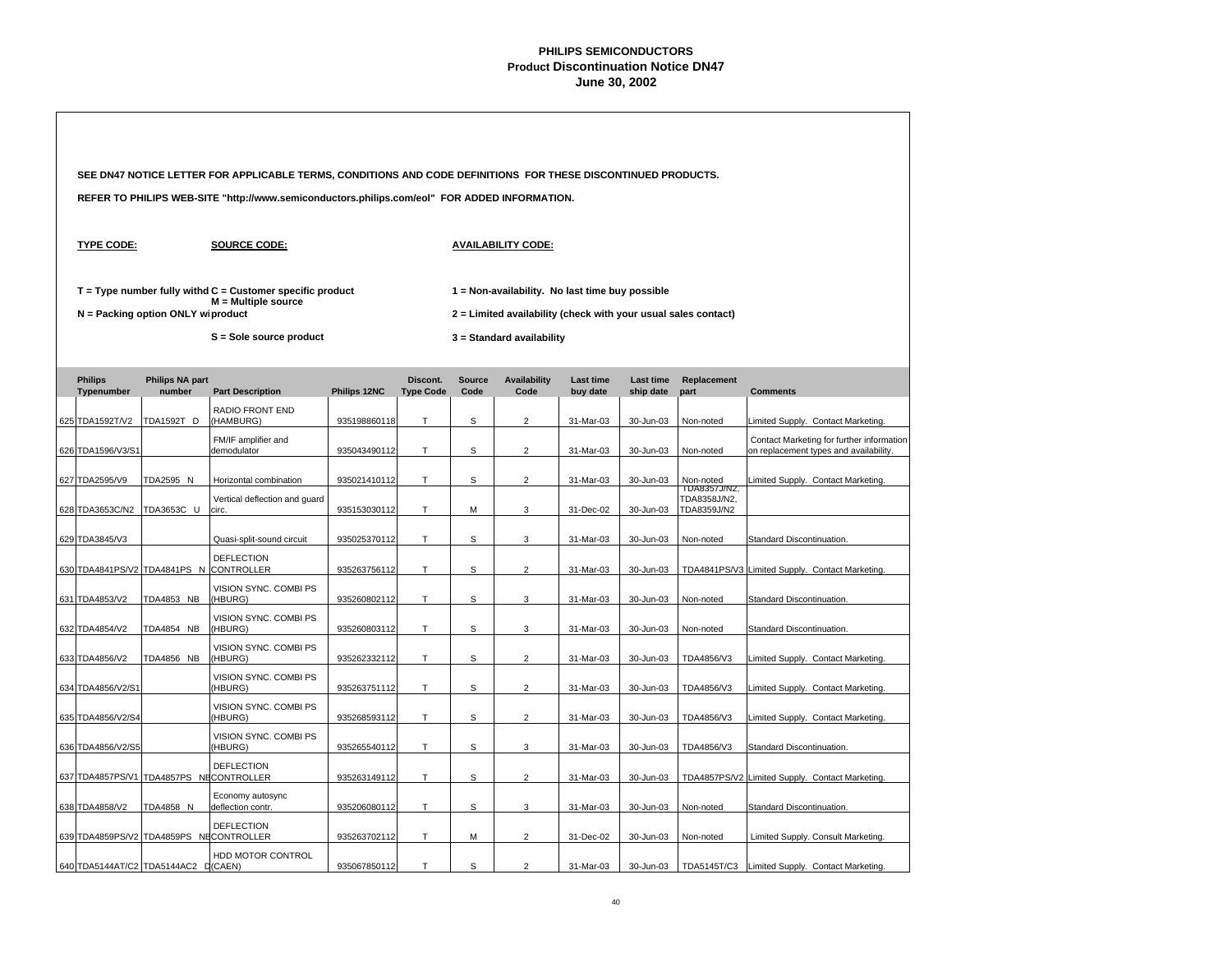|       |                                     |                                     | SEE DN47 NOTICE LETTER FOR APPLICABLE TERMS, CONDITIONS AND CODE DEFINITIONS FOR THESE DISCONTINUED PRODUCTS. |              |                              |                       |                                                                                                                   |                              |                               |                     |                                                                     |  |  |
|-------|-------------------------------------|-------------------------------------|---------------------------------------------------------------------------------------------------------------|--------------|------------------------------|-----------------------|-------------------------------------------------------------------------------------------------------------------|------------------------------|-------------------------------|---------------------|---------------------------------------------------------------------|--|--|
|       |                                     |                                     | REFER TO PHILIPS WEB-SITE "http://www.semiconductors.philips.com/eol" FOR ADDED INFORMATION.                  |              |                              |                       |                                                                                                                   |                              |                               |                     |                                                                     |  |  |
|       | <b>TYPE CODE:</b>                   |                                     | <b>SOURCE CODE:</b>                                                                                           |              |                              |                       | <b>AVAILABILITY CODE:</b>                                                                                         |                              |                               |                     |                                                                     |  |  |
|       |                                     | $N =$ Packing option ONLY wiproduct | $T = Type$ number fully withd $C =$ Customer specific product<br>$M =$ Multiple source                        |              |                              |                       | 1 = Non-availability. No last time buy possible<br>2 = Limited availability (check with your usual sales contact) |                              |                               |                     |                                                                     |  |  |
|       |                                     |                                     | S = Sole source product                                                                                       |              |                              |                       | 3 = Standard availability                                                                                         |                              |                               |                     |                                                                     |  |  |
|       | <b>Philips</b><br>Typenumber        | <b>Philips NA part</b><br>number    | <b>Part Description</b>                                                                                       | Philips 12NC | Discont.<br><b>Type Code</b> | <b>Source</b><br>Code | <b>Availability</b><br>Code                                                                                       | <b>Last time</b><br>buy date | <b>Last time</b><br>ship date | Replacement<br>part | <b>Comments</b>                                                     |  |  |
|       | 641 TDA5144AT/C2 TDA5144AC2 D(CAEN) |                                     | HDD MOTOR CONTROL                                                                                             | 935067850118 | T.                           | s                     | $\overline{c}$                                                                                                    | 31-Mar-03                    | 30-Jun-03                     | TDA5145T/C3         | Limited Supply. Contact Marketing.                                  |  |  |
|       | 642 TDA5146T/C1                     | TDA5146TC1 D(CAEN)                  | HDD MOTOR CONTROL                                                                                             | 935181840112 | T                            | S                     | $\overline{2}$                                                                                                    | 31-Mar-03                    | 30-Jun-03                     | TDA5145T/C3         | Limited Supply. Contact Marketing.                                  |  |  |
|       | 643 TDA5146T/C1                     | TDA5146TC1 D(CAEN)                  | HDD MOTOR CONTROL                                                                                             | 935181840118 | T.                           | S                     | $\overline{2}$                                                                                                    | 31-Mar-03                    | 30-Jun-03                     | TDA5145T/C3         | Limited Supply. Contact Marketing.                                  |  |  |
| 644 1 | TDA6502ATS/C                        |                                     | TDA6502ATS D MOPLL 2-BAND                                                                                     | 935263935118 | T.                           | S                     | $\overline{2}$                                                                                                    | 30-Sep-02                    | 31-Dec-02                     | TDA6502ATS/C        | Limited Supply. Contact Marketing.                                  |  |  |
| 6452  | <b>TDA6502ATS/C</b>                 |                                     | TDA6502ATS D MOPLL 2-BAND                                                                                     | 935267761118 | T                            | s                     | $\mathbf{1}$                                                                                                      | 30-Jun-02                    | 30-9-02                       | TDA6502ATS/C        | Non-manufacturable. Contact Marketing.                              |  |  |
|       | 646 TDA6502TS/C1                    |                                     | MOPLL 2-BAND                                                                                                  | 935263936118 | $\mathsf T$                  | s                     | $\overline{c}$                                                                                                    | 30-Sep-02                    | 31-Dec-02                     |                     | TDA6502TS/C3 Limited Supply. Contact Marketing.                     |  |  |
|       | 647 TDA6502TS/C2                    |                                     | MOPLL 2-BAND                                                                                                  | 935267762118 | $\mathsf T$                  | S                     | $\overline{2}$                                                                                                    | 30-Jun-02                    | 30-9-02                       |                     | TDA6502TS/C3 Limited Supply. Contact Marketing.                     |  |  |
| 648 1 | TDA6503ATS/C                        |                                     | TDA6503ATS D MOPLL 2-BAND                                                                                     | 935263937118 | T.                           | S                     | $\overline{2}$                                                                                                    | 30-Sep-02                    | 31-Dec-02                     | TDA6503ATS/C        | Limited Supply. Contact Marketing.                                  |  |  |
| 649 2 | TDA6503ATS/C                        |                                     | MOPLL 2-BAND                                                                                                  | 935267763118 | T.                           | S                     | $\mathbf{1}$                                                                                                      | 30-Jun-02                    | 30-9-02                       | TDA6503ATS/C        | Non-Manufacturable. Contact Marketing.                              |  |  |
|       |                                     |                                     | 650 TDA6503TS/C1 TDA6503TS DE MOPLL 2-BAND                                                                    | 935263938118 | T                            | s                     | $\overline{2}$                                                                                                    | 30-Sep-02                    | 31-Dec-02                     |                     | TDA6503TS/C3 Limited Supply. Contact Marketing.                     |  |  |
|       | 651 TDA6503TS/C2                    |                                     | MOPLL 2-BAND                                                                                                  | 935267764118 | T                            | s                     | $\mathbf{1}$                                                                                                      | 30-Jun-02                    | 30-9-02                       |                     | TDA6503TS/C3 Non-Manufacturable. Contact Marketing.                 |  |  |
|       | 652 TDA800                          | 1N4532 T/R                          | High-speed diode                                                                                              | 933515860113 | T                            | М                     | 3                                                                                                                 | 31-Dec-02                    | 30-Jun-03                     | 1N4531              | Standard Discontinuation. Replacement<br>type is nearest equivalent |  |  |
|       |                                     |                                     | 653 TDA8001AT/C1 TDA8001AT D CT READER ICS ANALOG                                                             | 935181110112 | T                            | M                     | 3                                                                                                                 | 31-Dec-02                    | 30-Jun-03                     | Non-noted           | Standard End of Life. Consult Marketing.                            |  |  |
|       | 654 TDA8001AT/C1                    | TDA8001AT D                         | CT READER ICS ANALOG                                                                                          | 935181110118 | T                            | M                     | 3                                                                                                                 | 31-Dec-02                    | 30-Jun-03                     | Non-noted           | Standard End of Life. Consult Marketing.                            |  |  |
|       | 655 TDA8001T/C1                     | TDA8001T D                          | CONTACT READ. ICS                                                                                             | 935181100112 | T.                           | M                     | 3                                                                                                                 | 31-Dec-02                    | 30-Jun-03                     | Non-noted           | Standard End of Life. Consult Marketing.                            |  |  |
|       | 656 TDA8001T/C1                     | TDA8001T D                          | CONTACT READ. ICS                                                                                             | 935181100118 | T.                           | M                     | 3                                                                                                                 | 31-Dec-02                    | 30-Jun-03                     | Non-noted           | Standard End of Life. Consult Marketing.                            |  |  |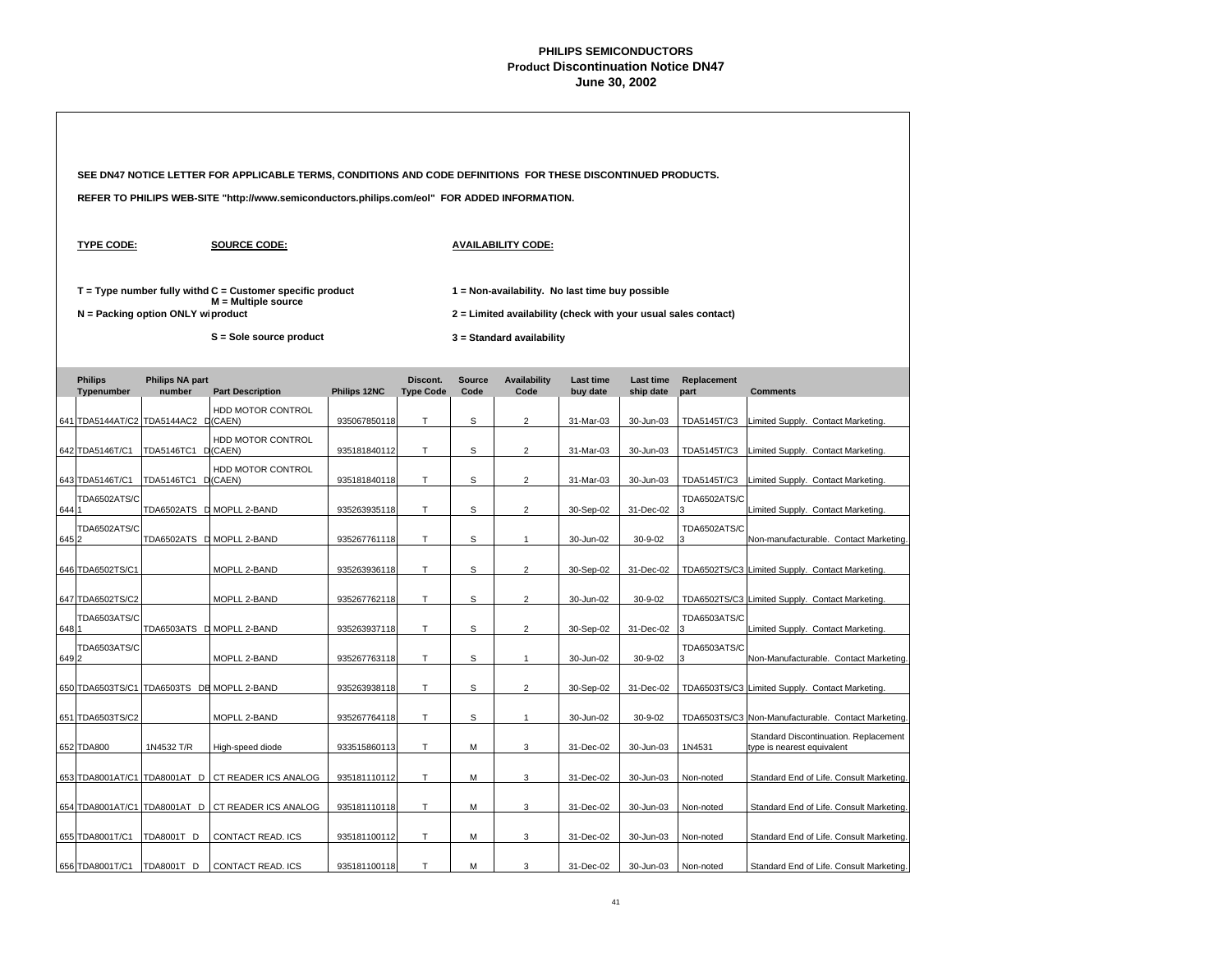|        |                                  |                                     | SEE DN47 NOTICE LETTER FOR APPLICABLE TERMS, CONDITIONS AND CODE DEFINITIONS FOR THESE DISCONTINUED PRODUCTS.   |                              |                  |        |                                                                                                                                                |                        |                        |                                |                                                                                              |  |  |
|--------|----------------------------------|-------------------------------------|-----------------------------------------------------------------------------------------------------------------|------------------------------|------------------|--------|------------------------------------------------------------------------------------------------------------------------------------------------|------------------------|------------------------|--------------------------------|----------------------------------------------------------------------------------------------|--|--|
|        |                                  |                                     | REFER TO PHILIPS WEB-SITE "http://www.semiconductors.philips.com/eol" FOR ADDED INFORMATION.                    |                              |                  |        |                                                                                                                                                |                        |                        |                                |                                                                                              |  |  |
|        | <b>TYPE CODE:</b>                |                                     | <b>SOURCE CODE:</b>                                                                                             |                              |                  |        | <b>AVAILABILITY CODE:</b>                                                                                                                      |                        |                        |                                |                                                                                              |  |  |
|        |                                  | $N =$ Packing option ONLY wiproduct | $T = Type$ number fully withd $C =$ Customer specific product<br>M = Multiple source<br>S = Sole source product |                              |                  |        | 1 = Non-availability. No last time buy possible<br>2 = Limited availability (check with your usual sales contact)<br>3 = Standard availability |                        |                        |                                |                                                                                              |  |  |
|        | <b>Philips</b>                   | <b>Philips NA part</b>              |                                                                                                                 |                              | Discont.         | Source | <b>Availability</b>                                                                                                                            | <b>Last time</b>       | <b>Last time</b>       | Replacement                    |                                                                                              |  |  |
|        | Typenumber                       | number                              | <b>Part Description</b>                                                                                         | Philips 12NC                 | <b>Type Code</b> | Code   | Code                                                                                                                                           | buy date               | ship date              | part                           | <b>Comments</b><br>Standard Discontinuation. Packing<br>obsolete. Available in 12nc          |  |  |
| 658 13 | 657 TDA8003TS/C2<br>TDA8006AH/C1 |                                     | CT READER ICS ANALOG<br>TDA8006A13 B CONTACT READ. ICS                                                          | 935263632118<br>935261236551 | Ν<br>N           | M<br>M | 3<br>3                                                                                                                                         | 31-Dec-02<br>31-Dec-02 | 30-Jun-03<br>30-Jun-03 | See Comments.<br>See Comments. | 935261236518.<br>Standard Discontinuation. Tape and<br>Reel are available. 12nc 935261236518 |  |  |
| 659 13 | TDA8006AH/C1                     |                                     | TDA8006A13 B CONTACT READ. ICS                                                                                  | 935261236557                 | ${\sf N}$        | M      | 3                                                                                                                                              | 31-Dec-02              | 30-Jun-03              | See Comments.                  | Standard Discontinuation. Tape and<br>Reel are available. 12nc 935261236518                  |  |  |
| 6607   | TDA8006H/C11                     |                                     | TDA8006H17 B CT READER ICS ENH.                                                                                 | 935269305557                 | N                | M      | 3                                                                                                                                              | 31-Dec-02              | 30-Jun-03              | See Comments.                  | Standard Discontinuation. Tape and<br>Reel are available. 12nc 935261236518                  |  |  |
|        | 661 TDA8020HL/C1                 |                                     | CT READER ICS ANALOG                                                                                            | 935267381151                 | N                | M      | 3                                                                                                                                              | 31-Dec-02              | 30-Jun-03              | See Comments.                  | Standard Discontinuation. Tape and<br>Reel are available. 12nc 935267381118                  |  |  |
|        | 662 TDA8020HL/C1                 |                                     | CT READER ICS ANALOG                                                                                            | 935267381551                 | N                | M      | 3                                                                                                                                              | 31-Dec-02              | 30-Jun-03              | See Comments.                  | Standard Discontinuation. Tape and<br>Reel are available. 12nc 935267381118                  |  |  |
|        | 663 TDA8044H/C2                  | TDA8044H BA                         | <b>DVB-CHANNEL DECODING</b><br>(CAEN)                                                                           | 935263520557                 | T                | S      | $\overline{2}$                                                                                                                                 | 2002/6/30              | 2002/9/30              |                                | TDA8044AH/C2 Limited Supply. Contact Marketing.                                              |  |  |
| 664    | <b>TDA8060ATS/C</b>              | TDA8060ATS L TDA8060ATS             |                                                                                                                 | 935264191118                 | T                | S      | $\overline{2}$                                                                                                                                 | 2002/6/30              | 2002/9/30              | <b>TDA8060ATS/C</b>            | Limited Supply. Contact Marketing.                                                           |  |  |
|        |                                  |                                     | 665 TDA8060TS/C2 TDA8060TS DE SATELLITE TUNER (CAEN)                                                            | 935263551118                 | T                | S      | $\overline{2}$                                                                                                                                 | 2002/6/30              | 2002/9/30              |                                | TDA8060TS/C3 Limited Supply. Contact Marketing.                                              |  |  |
|        |                                  |                                     | 666 TDA8060TS/C2 TDA8060TS DE SATELLITE TUNER (CAEN)                                                            | 935263551518                 | Т                | S      | $\overline{2}$                                                                                                                                 | 2002/6/30              | 2002/9/30              |                                | TDA8060TS/C3 Limited Supply. Contact Marketing.                                              |  |  |
| 667 M1 | TDA8083H/C1/                     |                                     | QPSK DEMOD. DECODER<br>SDD SYMBOLRANGE                                                                          | 935266787518                 | T                | S      | $\mathbf{1}$                                                                                                                                   | 30-Jun-02              | 30-Jun-02              | Non-noted                      | Non-manufacturable. Consult Marketing.                                                       |  |  |
| 668 M1 | TDA8083H/C1/                     |                                     | QPSK DEMOD, DECODER<br>SDD SYMBOLRANGE                                                                          | 935266787557                 | T                | S      | 1                                                                                                                                              | 30-Jun-02              | 30-Jun-02              | Non-noted                      | Non-manufacturable. Consult Marketing.                                                       |  |  |
|        | 669 TDA8310/N1                   | TDA8310 N                           | Multist.signal processing for<br>PIP                                                                            | 935069820112                 | T.               | S      | 3                                                                                                                                              | 31-Mar-03              | 30-Jun-03              | Non-noted                      | Standard Discontinuation.                                                                    |  |  |
|        | 670 TDA8310A/N1                  | TDA8310A N                          | Multist.signal processing for<br>PIP                                                                            | 935192070112                 | T                | S      | 3                                                                                                                                              | 31-Mar-03              | 30-Jun-03              | Non-noted                      | Standard Discontinuation.                                                                    |  |  |
|        | 671 TDA8315T/N3                  | TDA8315T D                          | HIGH-END TV<br>PROCESSING                                                                                       | 935201270112                 | т                | S      | 3                                                                                                                                              | 31-Mar-03              | 30-Jun-03              | Non-noted                      | Standard Discontinuation.                                                                    |  |  |
|        | 672 TDA8315T/N3                  | TDA8315T D                          | HIGH-END TV<br><b>PROCESSING</b>                                                                                | 935201270115                 | T                | S      | 3                                                                                                                                              | 31-Mar-03              | 30-Jun-03              | Non-noted                      | Standard Discontinuation.                                                                    |  |  |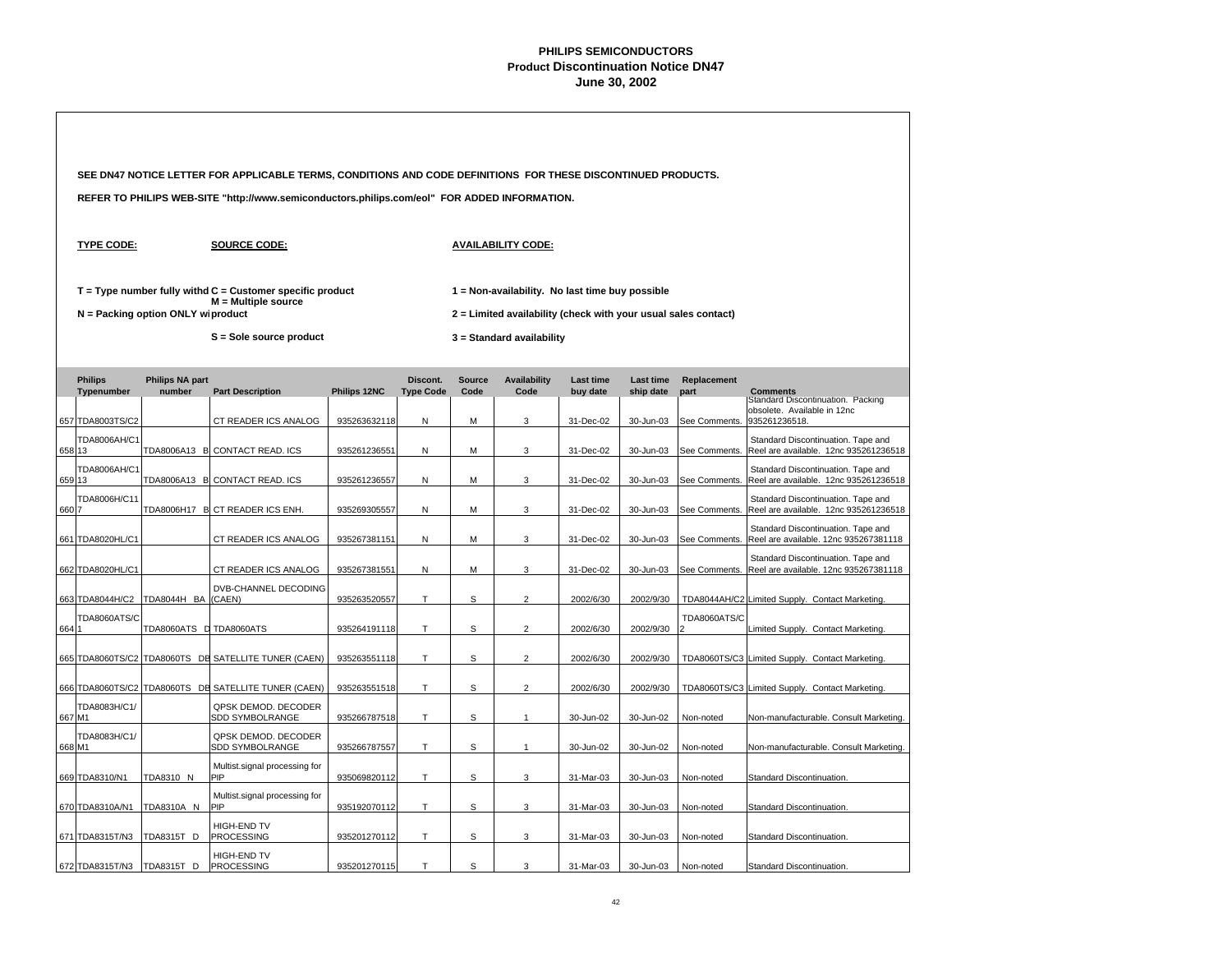|        |                              |                                   | SEE DN47 NOTICE LETTER FOR APPLICABLE TERMS, CONDITIONS AND CODE DEFINITIONS FOR THESE DISCONTINUED PRODUCTS. |              |                              |                       |                                                                |                              |                               |                             |                                                                                                                                         |  |
|--------|------------------------------|-----------------------------------|---------------------------------------------------------------------------------------------------------------|--------------|------------------------------|-----------------------|----------------------------------------------------------------|------------------------------|-------------------------------|-----------------------------|-----------------------------------------------------------------------------------------------------------------------------------------|--|
|        |                              |                                   | REFER TO PHILIPS WEB-SITE "http://www.semiconductors.philips.com/eol" FOR ADDED INFORMATION.                  |              |                              |                       |                                                                |                              |                               |                             |                                                                                                                                         |  |
|        | <b>TYPE CODE:</b>            |                                   | <b>SOURCE CODE:</b>                                                                                           |              |                              |                       | <b>AVAILABILITY CODE:</b>                                      |                              |                               |                             |                                                                                                                                         |  |
|        |                              |                                   | $T = Type$ number fully withd $C =$ Customer specific product<br>$M =$ Multiple source                        |              |                              |                       | 1 = Non-availability. No last time buy possible                |                              |                               |                             |                                                                                                                                         |  |
|        |                              | N = Packing option ONLY wiproduct |                                                                                                               |              |                              |                       | 2 = Limited availability (check with your usual sales contact) |                              |                               |                             |                                                                                                                                         |  |
|        |                              |                                   | S = Sole source product                                                                                       |              |                              |                       | 3 = Standard availability                                      |                              |                               |                             |                                                                                                                                         |  |
|        | <b>Philips</b><br>Typenumber | <b>Philips NA part</b><br>number  | <b>Part Description</b>                                                                                       | Philips 12NC | Discont.<br><b>Type Code</b> | <b>Source</b><br>Code | <b>Availability</b><br>Code                                    | <b>Last time</b><br>buv date | <b>Last time</b><br>ship date | Replacement<br>part         | <b>Comments</b>                                                                                                                         |  |
| 673 1  | TDA8357J/N1/S                |                                   | DEFLECTION AMPLIFIER                                                                                          | 935264042112 | T.                           | M                     | $\overline{2}$                                                 | 31-Dec-02                    | 30-Jun-03                     | TDA8357J/N2                 | Limited Supply. Contact Marketing.                                                                                                      |  |
|        | 674 TDA8358J/N1              |                                   | DEFLECTION AMPLIFIERS                                                                                         | 935261462112 | Т                            | M                     | $\overline{2}$                                                 | 31-Dec-02                    | 30-Jun-03                     | TDA8358J/N2                 | Limited Supply. Contact Marketing.                                                                                                      |  |
|        | 675 TDA8359J/N1              | TDA8359J U                        | FULL BRIDGE VERTICAL<br>DEFL O/P CIRC.                                                                        | 935263576112 | T.                           | M                     | $\overline{2}$                                                 | 31-Dec-02                    | 30-Jun-03                     | TDA8359J/N2                 | Limited Supply. Contact Marketing.                                                                                                      |  |
|        | 676 TDA8361/N5               | TDA8361 N                         | One-chip TV; PAL/NTSC                                                                                         | 935200940112 | T.                           | M                     | 3                                                              | 31-Dec-02                    | 30-Jun-03                     | Non-noted                   | Standard Discontinuation. Active<br>promotion now on our Ultimate One Chip                                                              |  |
|        | 677 TDA8362/N5               | TDA8362 N                         | One-chip TV; multistandard                                                                                    | 935193350112 | T.                           | M                     | 3                                                              | 31-Dec-02                    | 30-Jun-03                     | Non-noted                   | Standard Discontinuation. Active<br>promotion now on our Ultimate One Chip                                                              |  |
|        | 678 TDA8374A/N1              |                                   | Bus-controlled one-chip<br>TV;PAL/NTSC                                                                        | 935193790112 | T                            | M                     | 3                                                              | 31-Dec-02                    | 30-Jun-03                     | Non-noted                   | Standard Discontinuation. Active<br>promotion now on our Ultimate One Chip                                                              |  |
|        | 679 TDA8375A/N1              |                                   | Bus-controlled one-chip<br>TV;multist.                                                                        | 935193810112 | $\top$                       | M                     | 3                                                              | 31-Dec-02                    | 30-Jun-03                     | Non-noted                   | Standard Discontinuation. Active<br>promotion now on our Ultimate One Chip                                                              |  |
|        | 680 TDA8377A/N3              |                                   | Bus-controlled one-chip TV;<br><b>NTSC</b>                                                                    | 935224790112 | $\top$                       | M                     | 3                                                              | 31-Dec-02                    | 30-Jun-03                     | Non-noted                   | Standard Discontinuation, Active<br>promotion now on our Ultimate One Chip                                                              |  |
|        | 681 TDA8395P/N3              | TDA8395P N                        | <b>VISION MISCELLANEOUS</b><br>(CONT.)                                                                        | 935213290112 | T                            | M                     | 3                                                              | 31-Dec-02                    | 30-Jun-03                     | TDA8395P/N2.<br>TDA8395T/N3 | Standard Discontinuation. See<br>Replacement.                                                                                           |  |
|        | 682 TDA8395T/N2              |                                   | VISION MISCELLANEOUS<br>(CONT.)                                                                               | 935168310112 | T                            | M                     | 3                                                              | 31-Dec-02                    | 30-Jun-03                     | TDA8395T/N1,<br>TDA8395T/N3 | Standard Discontinuation. See<br>Replacement.                                                                                           |  |
|        | 683 TDA8395T/N2              |                                   | VISION MISCELLANEOUS<br>(CONT.)                                                                               | 935168310118 | T                            | M                     | 3                                                              | 31-Dec-02                    | 30-Jun-03                     | TDA8395T/N1,<br>TDA8395T/N3 | Standard Discontinuation. See<br>Replacement.                                                                                           |  |
|        | 684 TDA8447/N1               | TDA8447 N                         | VISION MISCELLANEOUS<br>(CONT.)                                                                               | 935229830112 | Τ                            | M                     | 3                                                              | 31-Dec-02                    | 30-Jun-03                     | Non-noted                   | Standard Discontinuation. See<br>Replacement.<br>Limited Supply. Contact marketing for                                                  |  |
| 685 S1 | TDA8561Q/N3/                 |                                   | 2x24 W BTL or 4x12 W car<br>radio amp                                                                         | 935263547112 | T.                           | S                     | $\overline{2}$                                                 | 31-Mar-03                    | 30-Jun-03                     | Non-noted                   | information on replacement types and<br>availability!                                                                                   |  |
|        | TDA8563Q/N1/<br>686 S1       | TDA8563Q1 U                       | 2x40 W/2 e stereo BTL car<br>radio amp                                                                        | 935261767112 | T                            | S                     | $\overline{2}$                                                 | 31-Mar-03                    | 30-Jun-03                     | Non-noted                   | Limited Supply. Contact marketing for<br>information on replacement types and<br>availability!                                          |  |
|        | 687 TDA8563U/N1              |                                   | 2X40 W/2 OHM AMPLIFIER                                                                                        | 935263720005 | Т                            | S                     | $\overline{2}$                                                 | 31-Mar-03                    | 30-Jun-03                     | Non-noted                   | Limited Supply. Contact marketing for<br>information on replacement types and<br>availability!<br>Limited Supply. Contact marketing for |  |
|        | 688 TDA8566Q/N1 TDA8566Q U   |                                   | 2x25 W BTL stereo car radio<br>pwr amp                                                                        | 935201690112 | T                            | S                     | $\overline{2}$                                                 | 31-Mar-03                    | 30-Jun-03                     | Non-noted                   | information on replacement types and<br>availability!                                                                                   |  |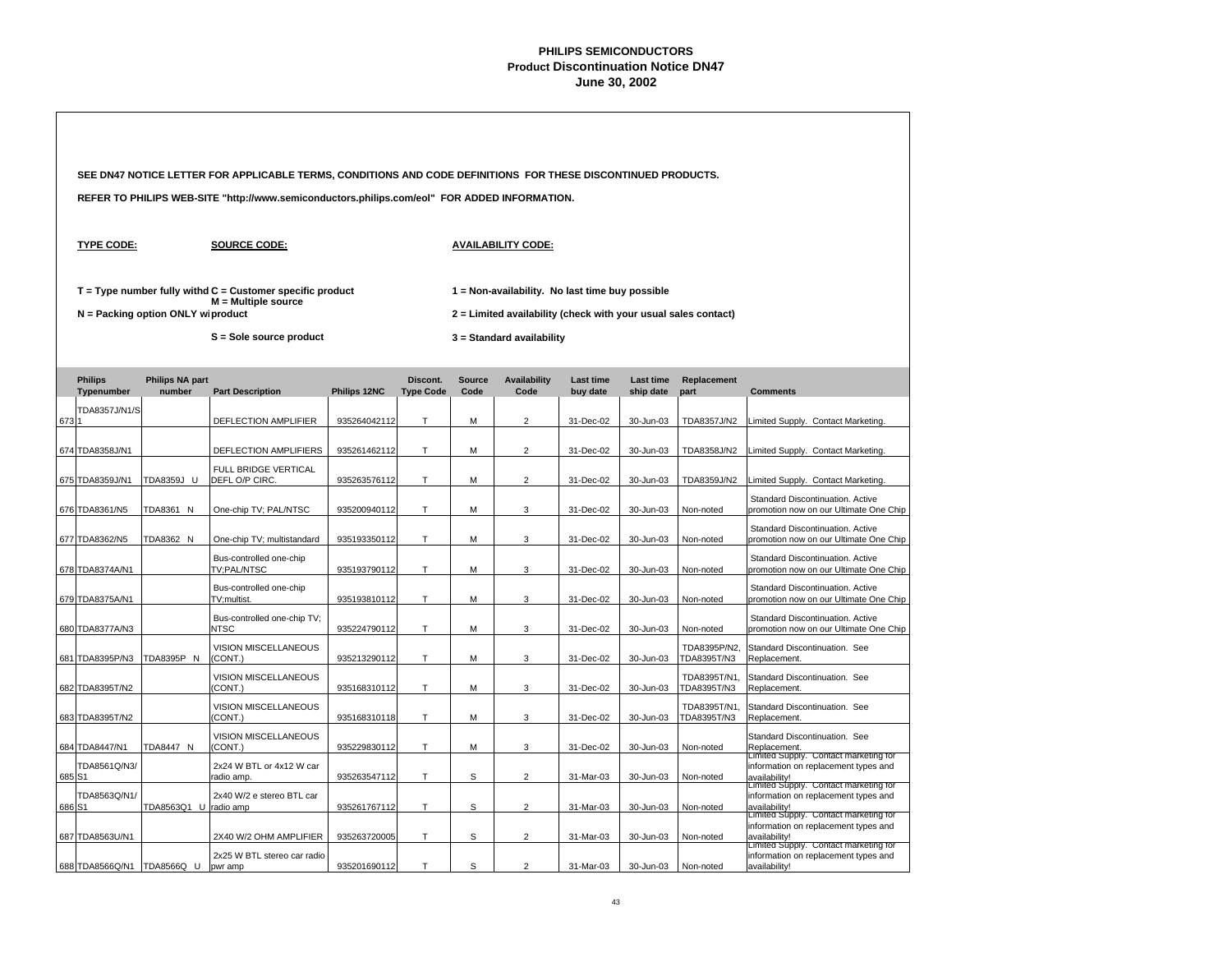|        |                                     |                                     | SEE DN47 NOTICE LETTER FOR APPLICABLE TERMS, CONDITIONS AND CODE DEFINITIONS FOR THESE DISCONTINUED PRODUCTS. |              |                              |                       |                                                                                                                   |                              |                               |                                  |                                                                                                       |  |
|--------|-------------------------------------|-------------------------------------|---------------------------------------------------------------------------------------------------------------|--------------|------------------------------|-----------------------|-------------------------------------------------------------------------------------------------------------------|------------------------------|-------------------------------|----------------------------------|-------------------------------------------------------------------------------------------------------|--|
|        |                                     |                                     | REFER TO PHILIPS WEB-SITE "http://www.semiconductors.philips.com/eol" FOR ADDED INFORMATION.                  |              |                              |                       |                                                                                                                   |                              |                               |                                  |                                                                                                       |  |
|        | <b>TYPE CODE:</b>                   |                                     | <b>SOURCE CODE:</b>                                                                                           |              |                              |                       | <b>AVAILABILITY CODE:</b>                                                                                         |                              |                               |                                  |                                                                                                       |  |
|        |                                     | $N =$ Packing option ONLY wiproduct | $T = Type$ number fully withd $C =$ Customer specific product<br>$M =$ Multiple source                        |              |                              |                       | 1 = Non-availability. No last time buy possible<br>2 = Limited availability (check with your usual sales contact) |                              |                               |                                  |                                                                                                       |  |
|        |                                     |                                     | S = Sole source product                                                                                       |              |                              |                       | 3 = Standard availability                                                                                         |                              |                               |                                  |                                                                                                       |  |
|        | <b>Philips</b><br><b>Typenumber</b> | <b>Philips NA part</b><br>number    | <b>Part Description</b>                                                                                       | Philips 12NC | Discont.<br><b>Type Code</b> | <b>Source</b><br>Code | <b>Availability</b><br>Code                                                                                       | <b>Last time</b><br>buy date | <b>Last time</b><br>ship date | Replacement<br>part              | <b>Comments</b>                                                                                       |  |
|        | TDA8566Q/N1/<br>689 S420            | CE1698 U                            | 2x25 W BTL stereo car radio<br>pwr amp                                                                        | 935211690112 | T.                           | $\mathsf{C}$          | $\overline{2}$                                                                                                    | 31-Mar-03                    | 30-Jun-03                     | Non-noted                        | Limited Supply. Please contact<br>marketing for information on replacement<br>types and availability! |  |
|        | 690 TDA8578T/N1                     |                                     | CARRADIO POWER AMPL.<br>(CONT.)                                                                               | 935150460112 | T                            | S                     | $\overline{2}$                                                                                                    | 31-Mar-03                    | 30-Jun-03                     | Non-noted                        | Limited Supply. Please contact<br>marketing for information on replacement<br>types and availability! |  |
|        | 691 TDA8578T/N1                     |                                     | CARRADIO POWER AMPL.<br>(CONT.)                                                                               | 935150460118 | T.                           | S                     | $\overline{2}$                                                                                                    | 31-Mar-03                    | 30-Jun-03                     | Non-noted                        | Limited Supply. Contact Marketing.                                                                    |  |
|        | 692 TDA8586Q/N1                     |                                     | CARRADIO POWER AMPL.<br>(CONT.)                                                                               | 935205470112 | T                            | S                     | $\overline{2}$                                                                                                    | 31-Mar-03                    | 30-Jun-03                     | Non-noted                        | Limited Supply. Contact Marketing.                                                                    |  |
| 693    | TDA8714M/7/C                        |                                     | TDA8714M/7DB CONVERTERS (CAEN)                                                                                | 935182150512 | ${\sf N}$                    | S                     | $\mathbf{1}$                                                                                                      | 30-Jun-02                    | 30-Jun-02                     | Non-noted                        | Non-manufacturable. Consult Marketing.                                                                |  |
| 694    | TDA8714M/7/C                        |                                     | TDA8714M/7 D CONVERTERS (CAEN)                                                                                | 935182150518 | ${\sf N}$                    | s                     | $\mathbf{1}$                                                                                                      | 30-Jun-02                    | 30-Jun-02                     | Non-noted                        | Non-manufacturable. Consult Marketing.                                                                |  |
|        | TDA8752BH/8/<br>695 C6              |                                     | TDA8752BH8 B TRIPLE ADC 8 BIT 100 MHZ                                                                         | 935267374551 | T                            | s                     | 3                                                                                                                 | 31-Mar-03                    | 30-Jun-03                     | TDA8752BH/8/<br>C7               | Standard Discontinuation, See<br>Replacement.                                                         |  |
|        | TDA8752BH/8/<br>696 C6              |                                     | TDA8752BH8 B TRIPLE ADC 8 BIT 100 MHZ                                                                         | 935267374557 | T                            | S                     | 3                                                                                                                 | 31-Mar-03                    | 30-Jun-03                     | TDA8752BH/8/<br>C7               | Standard Discontinuation. See<br>Replacement.                                                         |  |
|        |                                     |                                     |                                                                                                               |              |                              |                       |                                                                                                                   |                              |                               |                                  |                                                                                                       |  |
|        | 697 TDA8758G/C1                     | <b>TDA8758G BE</b>                  | <b>CONVERTERS (CAEN)</b>                                                                                      | 935173820518 | N                            | S                     | $\mathbf{1}$                                                                                                      | 30-Jun-02                    | 30-Jun-02                     | Non-noted                        | Non-manufacturable. Consult Marketing.                                                                |  |
|        | 698 TDA8758G/C1                     | TDA8758G BE                         | CONVERTERS (CAEN)                                                                                             | 935173820551 | ${\sf N}$                    | S                     | $\mathbf{1}$                                                                                                      | 30-Jun-02                    | 30-Jun-02                     | Non-noted                        | Non-manufacturable. Consult Marketing.                                                                |  |
|        | TDA8764AHL/6                        |                                     | 699 TDA8758G/C1 TDA8758G BE CONVERTERS (CAEN)                                                                 | 935173820557 | N                            | $\mathsf S$           | $\mathbf{1}$                                                                                                      | 30-Jun-02                    | 30-Jun-02                     | Non-noted<br><b>TDA8764AHL/6</b> | Non-manufacturable. Consult Marketing.<br>Standard Discontinuation. See                               |  |
|        | 700 / C1<br>TDA8764AHL/6            |                                     | TDA8764AH6 B 10 BITS HIGH SPEED ADC                                                                           | 935263897118 | T                            | S                     | 3                                                                                                                 | 31-Mar-03                    | 30-Jun-03                     | /C2<br><b>TDA8764AHL/6</b>       | Replacement.<br>Standard Discontinuation. See                                                         |  |
|        | 701 / C1<br>TDA8764AHL/6            |                                     | TDA8764AH6 B 10 BITS HIGH SPEED ADC                                                                           | 935263897151 | T                            | S                     | 3                                                                                                                 | 31-Mar-03                    | 30-Jun-03                     | /C2                              | Replacement.                                                                                          |  |
|        | 702 / C1                            |                                     | 10 BITS HIGH SPEED ADC                                                                                        | 935263897157 | $\top$                       | S                     | 3                                                                                                                 | 31-Mar-03                    | 30-Jun-03                     | /C2                              | TDA8764AHL/6 Standard Discontinuation. See<br>Replacement.                                            |  |
| 703 C1 | TDA8764ATS/6/                       |                                     | TDA8764AT6 D 10 BITS HIGH SPEED ADC                                                                           | 935263898118 | T                            | S                     | 3                                                                                                                 | 31-Mar-03                    | 30-Jun-03                     | /C <sub>2</sub>                  | TDA8764ATS/6 Standard Discontinuation. See<br>Replacement.                                            |  |
|        | TDA8764ATS/6/<br>704 C1             |                                     | TDA8764AT6 D 10 BITS HIGH SPEED ADC                                                                           | 935263898112 | T.                           | S                     | 3                                                                                                                 | 31-Mar-03                    | 30-Jun-03                     | /C2                              | TDA8764ATS/6 Standard Discontinuation. See<br>Replacement.                                            |  |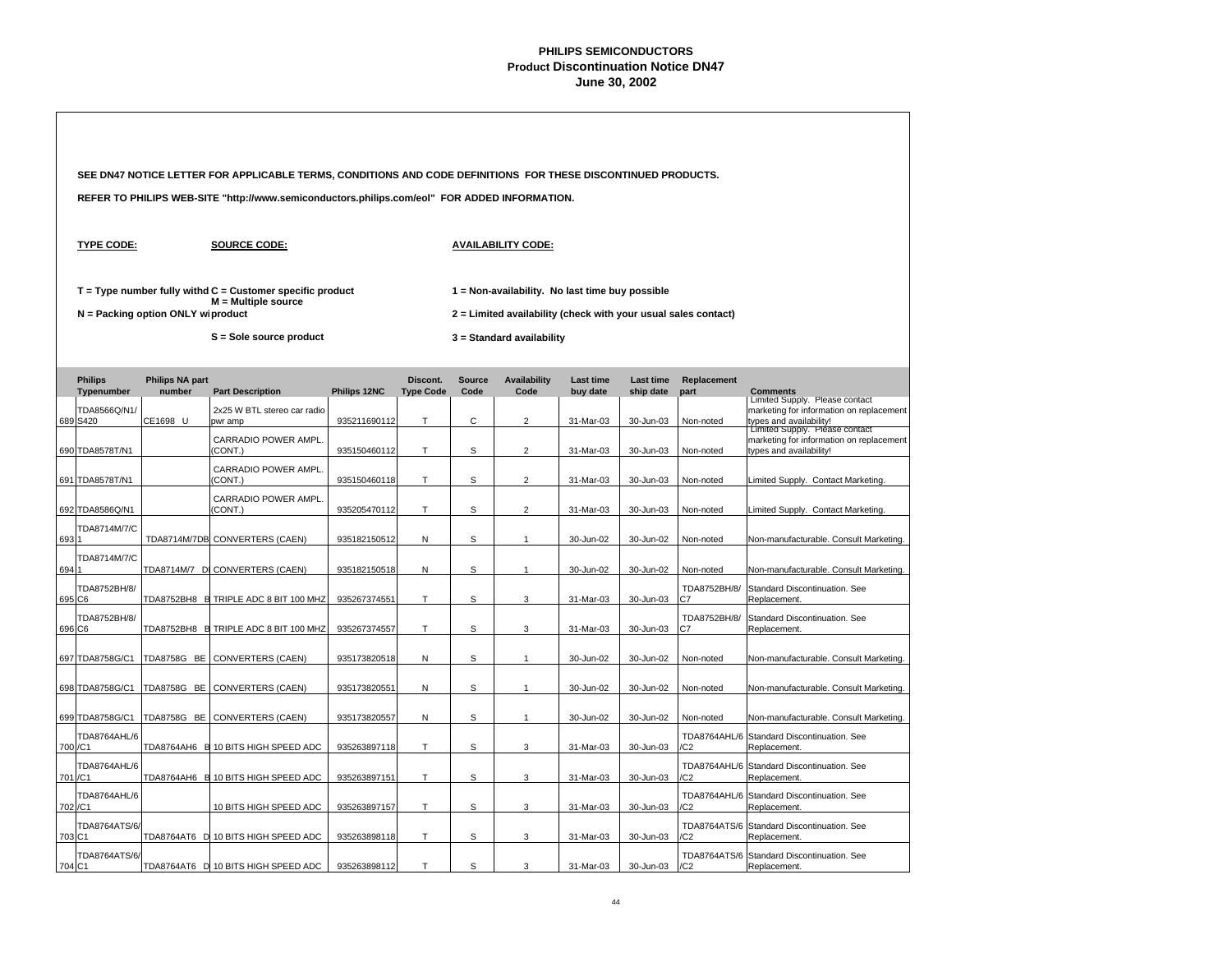|                    |                                    |                                   | SEE DN47 NOTICE LETTER FOR APPLICABLE TERMS, CONDITIONS AND CODE DEFINITIONS FOR THESE DISCONTINUED PRODUCTS. |              |                              |                       |                                                                |                              |                               |                                |                                               |  |  |
|--------------------|------------------------------------|-----------------------------------|---------------------------------------------------------------------------------------------------------------|--------------|------------------------------|-----------------------|----------------------------------------------------------------|------------------------------|-------------------------------|--------------------------------|-----------------------------------------------|--|--|
|                    |                                    |                                   | REFER TO PHILIPS WEB-SITE "http://www.semiconductors.philips.com/eol" FOR ADDED INFORMATION.                  |              |                              |                       |                                                                |                              |                               |                                |                                               |  |  |
|                    | <b>TYPE CODE:</b>                  |                                   | <b>SOURCE CODE:</b>                                                                                           |              |                              |                       | <b>AVAILABILITY CODE:</b>                                      |                              |                               |                                |                                               |  |  |
|                    |                                    |                                   | $T = Type$ number fully withd $C =$ Customer specific product<br>$M =$ Multiple source                        |              |                              |                       | 1 = Non-availability. No last time buy possible                |                              |                               |                                |                                               |  |  |
|                    |                                    | N = Packing option ONLY wiproduct |                                                                                                               |              |                              |                       | 2 = Limited availability (check with your usual sales contact) |                              |                               |                                |                                               |  |  |
|                    |                                    |                                   | S = Sole source product                                                                                       |              |                              |                       | 3 = Standard availability                                      |                              |                               |                                |                                               |  |  |
|                    | <b>Philips</b><br>Typenumber       | <b>Philips NA part</b><br>number  | <b>Part Description</b>                                                                                       | Philips 12NC | Discont.<br><b>Type Code</b> | <b>Source</b><br>Code | <b>Availability</b><br>Code                                    | <b>Last time</b><br>buy date | <b>Last time</b><br>ship date | Replacement<br>part            | <b>Comments</b>                               |  |  |
|                    | 705 TDA8766G/C1                    | <b>TDA8766G B</b>                 | PC CAMERA (CAEN)                                                                                              | 935196690557 | N                            | S                     | $\overline{1}$                                                 | 30-Jun-02                    | 30-Jun-02                     | Non-noted                      | Non-manufacturable. Consult Marketing.        |  |  |
|                    | 706 TDA8766G/C1                    | <b>TDA8766G B</b>                 | PC CAMERA (CAEN)                                                                                              | 935196690551 | N                            | S                     | $\overline{1}$                                                 | 30-Jun-02                    | 30-Jun-02                     | Non-noted                      | Non-manufacturable. Consult Marketing.        |  |  |
|                    | TDA8766G/C1/<br>707 S <sub>2</sub> |                                   | PC CAMERA (CAEN)                                                                                              | 935262723118 | T                            | S                     | $\mathbf{1}$                                                   | 30-Jun-02                    | 30-Jun-02                     | Non-noted                      | Non-manufacturable. Consult Marketing.        |  |  |
| 708 S <sub>2</sub> | TDA8766G/C1/                       |                                   | PC CAMERA (CAEN)                                                                                              | 935262723151 | Т                            | S                     | $\mathbf{1}$                                                   | 30-Jun-02                    | 30-Jun-02                     | Non-noted                      | Non-manufacturable. Consult Marketing.        |  |  |
|                    | TDA8766G/C1/<br>709 <sub>S2</sub>  |                                   | PC CAMERA (CAEN)                                                                                              | 935262723157 | T.                           | S                     | $\mathbf{1}$                                                   | 30-Jun-02                    | 30-Jun-02                     | Non-noted                      | Non-manufacturable. Consult Marketing.        |  |  |
|                    | TDA8766G/C1/<br>710 S <sub>2</sub> |                                   | PC CAMERA (CAEN)                                                                                              | 935262723518 | T.                           | S                     | $\mathbf{1}$                                                   | 30-Jun-02                    | 30-Jun-02                     | Non-noted                      | Non-manufacturable. Consult Marketing.        |  |  |
| 711 S2             | TDA8766G/C1/                       |                                   | TDA8768AH4 E PC CAMERA (CAEN)                                                                                 | 935262723551 | T                            | S                     | $\mathbf{1}$                                                   | 30-Jun-02                    | 30-Jun-02                     | Non-noted                      | Non-manufacturable. Consult Marketing.        |  |  |
| 712 S <sub>2</sub> | TDA8766G/C1/                       |                                   | TDA8768AH4 E PC CAMERA (CAEN)                                                                                 | 935262723557 | T.                           | S                     | $\mathbf{1}$                                                   | 30-Jun-02                    | 30-Jun-02                     | Non-noted                      | Non-manufacturable. Consult Marketing.        |  |  |
| 713 C <sub>2</sub> | TDA8768AH/4/                       |                                   | 12BITS HIGH SPEED ADC                                                                                         | 935267903551 | T                            | S                     | 3                                                              | 31-Mar-03                    | 30-Jun-03                     | TDA8768AH/4/<br>CЗ             | Standard Discontinuation. See<br>Replacement. |  |  |
| 714 C <sub>2</sub> | TDA8768AH/4/                       |                                   | 12BITS HIGH SPEED ADC                                                                                         | 935267903557 | T                            | s                     | 3                                                              | 31-Mar-03                    | 30-Jun-03                     | TDA8768AH/4/<br>C3             | Standard Discontinuation. See<br>Replacement. |  |  |
| 715 C <sub>2</sub> | TDA8768AH/5/                       |                                   | TDA8768AH5 E 12BITS HIGH SPEED ADC                                                                            | 935267904551 | T                            | s                     | 3                                                              | 31-Mar-03                    | 30-Jun-03                     | TDA8768AH/5/<br>C3             | Standard Discontinuation. See<br>Replacement. |  |  |
|                    | TDA8768AH/5/<br>716 C <sub>2</sub> |                                   | TDA8768AH5 E 12BITS HIGH SPEED ADC                                                                            | 935267904557 | T.                           | S                     | 3                                                              | 31-Mar-03                    | 30-Jun-03                     | TDA8768AH/5/<br>C <sub>3</sub> | Standard Discontinuation. See<br>Replacement. |  |  |
|                    | TDA8768AH/7/<br>717 C <sub>2</sub> |                                   | TDA8768AH7 E 12BITS HIGH SPEED ADC                                                                            | 935267905551 | T                            | S                     | 3                                                              | 31-Mar-03                    | 30-Jun-03                     | TDA8768AH/7/<br>CЗ             | Standard Discontinuation. See<br>Replacement. |  |  |
|                    | TDA8768AH/7/<br>718 C <sub>2</sub> |                                   | TDA8768AH7 E 12BITS HIGH SPEED ADC                                                                            | 935267905557 | T                            | s                     | 3                                                              | 31-Mar-03                    | 30-Jun-03                     | TDA8768AH/7/<br>C3             | Standard Discontinuation. See<br>Replacement. |  |  |
|                    | 719 TDA8768BH/C2                   |                                   | ADC 12-BIT 80MSPS                                                                                             | 935270106557 | Т                            | S                     | 3                                                              | 31-Mar-03                    | 30-Jun-03                     | TDA8768BH/C3 Replacement.      | Standard Discontinuation. See                 |  |  |
|                    | 720 TDA8768BH/C2                   |                                   | ADC 12-BIT 80MSPS                                                                                             | 935270106551 | T                            | S                     | 3                                                              | 31-Mar-03                    | 30-Jun-03                     | TDA8768BH/C3 Replacement.      | Standard Discontinuation. See                 |  |  |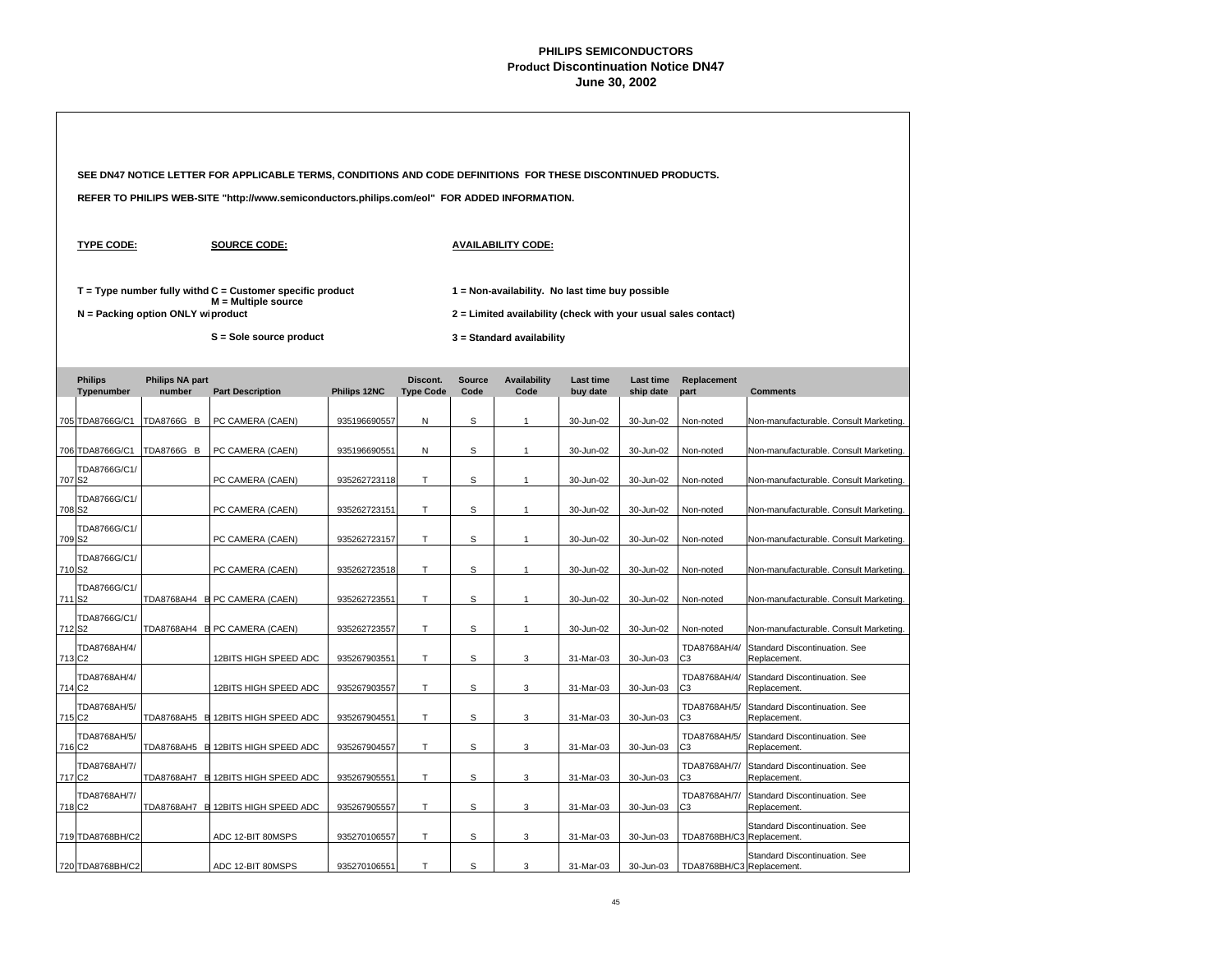|       |                              |                                   | SEE DN47 NOTICE LETTER FOR APPLICABLE TERMS, CONDITIONS AND CODE DEFINITIONS FOR THESE DISCONTINUED PRODUCTS. |              |                              |                       |                                                                                                                   |                              |                        |                     |                                                            |  |
|-------|------------------------------|-----------------------------------|---------------------------------------------------------------------------------------------------------------|--------------|------------------------------|-----------------------|-------------------------------------------------------------------------------------------------------------------|------------------------------|------------------------|---------------------|------------------------------------------------------------|--|
|       |                              |                                   | REFER TO PHILIPS WEB-SITE "http://www.semiconductors.philips.com/eol" FOR ADDED INFORMATION.                  |              |                              |                       |                                                                                                                   |                              |                        |                     |                                                            |  |
|       | <b>TYPE CODE:</b>            |                                   | <b>SOURCE CODE:</b>                                                                                           |              |                              |                       | <b>AVAILABILITY CODE:</b>                                                                                         |                              |                        |                     |                                                            |  |
|       |                              | N = Packing option ONLY wiproduct | $T = Type$ number fully withd $C =$ Customer specific product<br>$M =$ Multiple source                        |              |                              |                       | 1 = Non-availability. No last time buy possible<br>2 = Limited availability (check with your usual sales contact) |                              |                        |                     |                                                            |  |
|       |                              |                                   | S = Sole source product                                                                                       |              |                              |                       | 3 = Standard availability                                                                                         |                              |                        |                     |                                                            |  |
|       | <b>Philips</b><br>Typenumber | <b>Philips NA part</b><br>number  | <b>Part Description</b>                                                                                       | Philips 12NC | Discont.<br><b>Type Code</b> | <b>Source</b><br>Code | <b>Availability</b><br>Code                                                                                       | <b>Last time</b><br>buy date | Last time<br>ship date | Replacement<br>part | <b>Comments</b>                                            |  |
| 7211  | TDA8768H/4/C                 |                                   | TDA8768H/4 B CONVERTERS (CAEN)                                                                                | 935245400518 | T.                           | S                     | 3                                                                                                                 | 31-Mar-03                    | 30-Jun-03              | TDA8768H/4/C<br>2   | Standard Discontinuation. See<br>Replacement.              |  |
| 7221  | TDA8768H/4/C                 |                                   | TDA8768H/4 B CONVERTERS (CAEN)                                                                                | 935245400551 | T.                           | s                     | 3                                                                                                                 | 31-Mar-03                    | 30-Jun-03              | TDA8768H/4/C<br>2   | Standard Discontinuation. See<br>Replacement.              |  |
| 723 1 | TDA8768H/4/C                 |                                   | TDA8768H/4 B CONVERTERS (CAEN)                                                                                | 935245400557 | T.                           | S                     | 3                                                                                                                 | 31-Mar-03                    | 30-Jun-03              | TDA8768H/4/C        | Standard Discontinuation. See<br>Replacement.              |  |
| 724 1 | TDA8768H/5/C                 |                                   | TDA8768H/5 B CONVERTERS (CAEN)                                                                                | 935245410518 | T.                           | S                     | 3                                                                                                                 | 31-Mar-03                    | 30-Jun-03              | TDA8768H/5/C        | Standard Discontinuation. See<br>Replacement.              |  |
| 725 1 | TDA8768H/5/C                 |                                   | TDA8768H/5 B CONVERTERS (CAEN)                                                                                | 935245410551 | T.                           | S                     | 3                                                                                                                 | 31-Mar-03                    | 30-Jun-03              | TDA8768H/5/C        | Standard Discontinuation. See<br>Replacement.              |  |
| 726 1 | TDA8768H/5/C                 |                                   | TDA8768H/5 B CONVERTERS (CAEN)                                                                                | 935245410557 | T                            | s                     | 3                                                                                                                 | 31-Mar-03                    | 30-Jun-03              | TDA8768H/5/C        | Standard Discontinuation. See<br>Replacement.              |  |
|       | 727 TDA8775G/C1              | <b>TDA8775G B</b>                 | CONVERTERS (CAEN)                                                                                             | 935227450557 | N                            | S                     | $\mathbf{1}$                                                                                                      | 30-Jun-02                    | 30-Jun-02              | Non-noted           | Non-manufacturable. Consult Marketing.                     |  |
|       | 728 TDA8779H/C1              | <b>TDA8779H B</b>                 | CONVERTERS (CAEN)                                                                                             | 935229730518 | T                            | s                     | 3                                                                                                                 | 31-Mar-03                    | 30-Jun-03              | TDA8779H/C2         | Standard Discontinuation. See<br>Replacement.              |  |
|       | 729 TDA8779H/C1              | TDA8779H B                        | CONVERTERS (CAEN)                                                                                             | 935229730551 | T                            | s                     | 3                                                                                                                 | 31-Mar-03                    | 30-Jun-03              | TDA8779H/C2         | Standard Discontinuation, See<br>Replacement.              |  |
|       | 730 TDA8779H/C1              | <b>TDA8779H B</b>                 | CONVERTERS (CAEN)                                                                                             | 935229730557 | T.                           | S                     | 3                                                                                                                 | 31-Mar-03                    | 30-Jun-03              | TDA8779H/C2         | Standard Discontinuation. See<br>Replacement.              |  |
|       | 731 TDA8783HL/C4             |                                   | PC CAMERA (CAEN)                                                                                              | 935266803518 | N                            | s                     | $\mathbf{1}$                                                                                                      | 30-Jun-02                    | 30-Jun-02              | Non-noted           | Non-manufacturable. Consult Marketing.                     |  |
|       | 732 TDA8783HL/C4             |                                   | PC CAMERA (CAEN)                                                                                              | 935266803557 | N                            | s                     | $\mathbf{1}$                                                                                                      | 30-Jun-02                    | 30-Jun-02              | Non-noted           | Non-manufacturable. Consult Marketing.                     |  |
|       |                              |                                   | 733 TDA8784HL/C4 TDA8784HL BE PC CAMERA (CAEN)                                                                | 935266802557 | N                            | S                     | $\mathbf{1}$                                                                                                      | 30-Jun-02                    | 30-Jun-02              | Non-noted           | Non-manufacturable. Consult Marketing.                     |  |
| 734 1 | TDA8787AHL/C                 |                                   | PC CAMERA (CAEN)                                                                                              | 935263752118 | т                            | s                     | 3                                                                                                                 | 31-Mar-03                    | 30-Jun-03              | TDA8787AHL/C        | Standard Discontinuation. See<br>Replacement.              |  |
| 735 1 | TDA8787AHL/C                 |                                   | PC CAMERA (CAEN)                                                                                              | 935263752151 | т                            | s                     | 3                                                                                                                 | 31-Mar-03                    | 30-Jun-03              |                     | TDA8787AHL/C Standard Discontinuation. See<br>Replacement. |  |
| 736 1 | TDA8787AHL/C                 |                                   | PC CAMERA (CAEN)                                                                                              | 935263752157 | T                            | S                     | 3                                                                                                                 | 31-Mar-03                    | 30-Jun-03              |                     | TDA8787AHL/C Standard Discontinuation. See<br>Replacement. |  |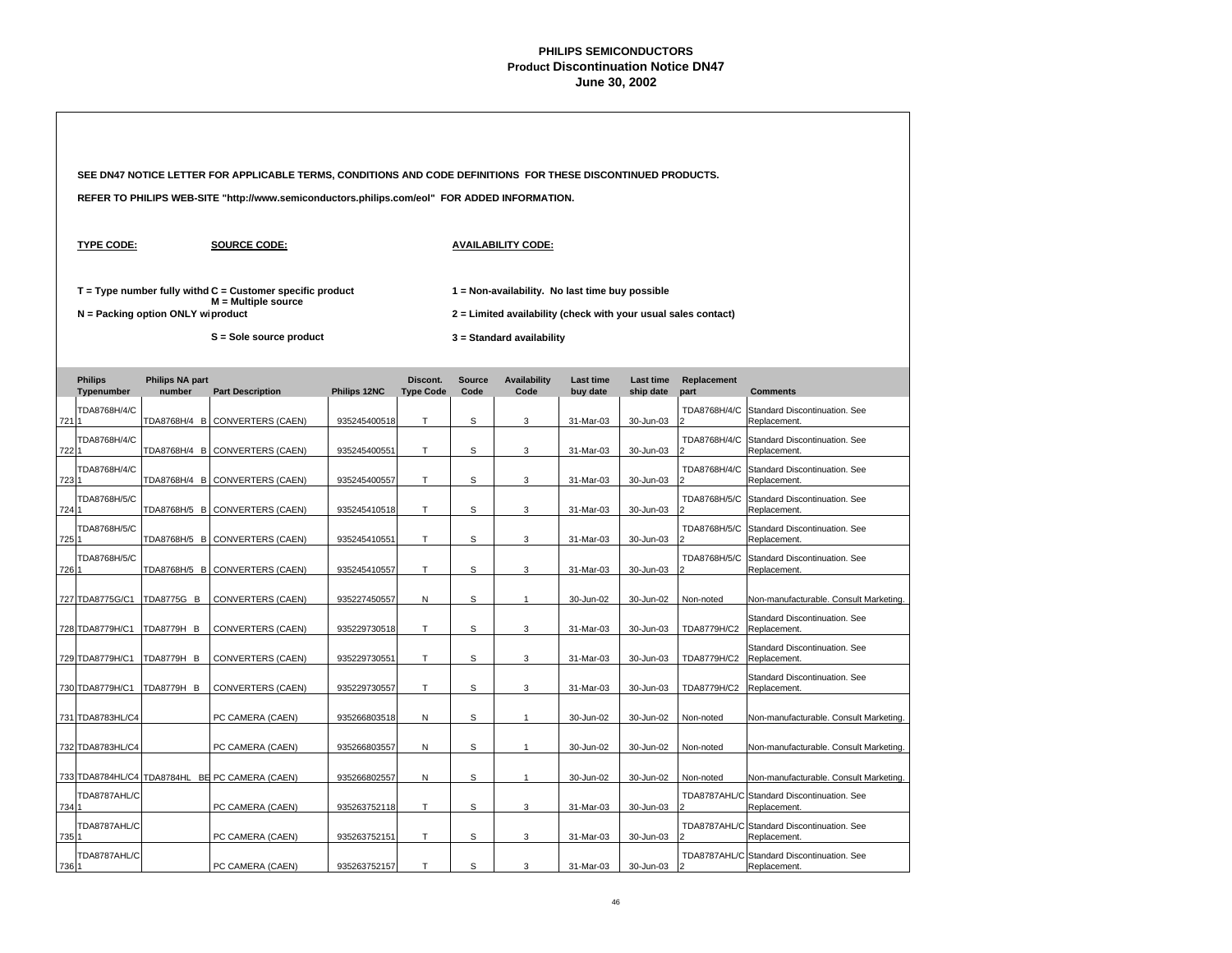|       |                              |                                     | SEE DN47 NOTICE LETTER FOR APPLICABLE TERMS, CONDITIONS AND CODE DEFINITIONS FOR THESE DISCONTINUED PRODUCTS. |              |                              |                       |                                                                                                                   |                              |                               |                              |                                                                                                                      |  |
|-------|------------------------------|-------------------------------------|---------------------------------------------------------------------------------------------------------------|--------------|------------------------------|-----------------------|-------------------------------------------------------------------------------------------------------------------|------------------------------|-------------------------------|------------------------------|----------------------------------------------------------------------------------------------------------------------|--|
|       |                              |                                     | REFER TO PHILIPS WEB-SITE "http://www.semiconductors.philips.com/eol" FOR ADDED INFORMATION.                  |              |                              |                       |                                                                                                                   |                              |                               |                              |                                                                                                                      |  |
|       | <b>TYPE CODE:</b>            |                                     | <b>SOURCE CODE:</b>                                                                                           |              |                              |                       | <b>AVAILABILITY CODE:</b>                                                                                         |                              |                               |                              |                                                                                                                      |  |
|       |                              | $N =$ Packing option ONLY wiproduct | $T = Type$ number fully withd $C =$ Customer specific product<br>$M =$ Multiple source                        |              |                              |                       | 1 = Non-availability. No last time buy possible<br>2 = Limited availability (check with your usual sales contact) |                              |                               |                              |                                                                                                                      |  |
|       |                              |                                     | S = Sole source product                                                                                       |              |                              |                       | 3 = Standard availability                                                                                         |                              |                               |                              |                                                                                                                      |  |
|       | <b>Philips</b><br>Typenumber | <b>Philips NA part</b><br>number    | <b>Part Description</b>                                                                                       | Philips 12NC | Discont.<br><b>Type Code</b> | <b>Source</b><br>Code | <b>Availability</b><br>Code                                                                                       | <b>Last time</b><br>buy date | <b>Last time</b><br>ship date | Replacement<br>part          | <b>Comments</b>                                                                                                      |  |
| 7371  | TDA8787AHL/C                 |                                     | TDA8787AHLBE PC CAMERA (CAEN)                                                                                 | 935263752518 | T.                           | S                     | 3                                                                                                                 | 31-Mar-03                    | 30-Jun-03                     | TDA8787AHL/C                 | Standard Discontinuation. See<br>Replacement.                                                                        |  |
| 738 1 | TDA8787AHL/C                 |                                     | TDA8787AHL B PC CAMERA (CAEN)                                                                                 | 935263752551 | T.                           | S                     | 3                                                                                                                 | 31-Mar-03                    | 30-Jun-03                     |                              | TDA8787AHL/C Standard Discontinuation. See<br>Replacement.                                                           |  |
| 739 1 | TDA8787AHL/C                 |                                     | TDA8787AHL B PC CAMERA (CAEN)                                                                                 | 935263752557 | T                            | S                     | 3                                                                                                                 | 31-Mar-03                    | 30-Jun-03                     |                              | TDA8787AHL/C Standard Discontinuation. See<br>Replacement.                                                           |  |
|       | 740 TDA8792M/C2              |                                     | TDA8792M DB CONVERTERS (CAEN)                                                                                 | 935199880518 | N                            | S                     | $\mathbf{1}$                                                                                                      | 30-Jun-02                    | 30-Jun-02                     | Non-noted                    | Non-manufacturable. Consult Marketing.                                                                               |  |
|       |                              |                                     | 741 TDA8793HL/C1 TDA8793HL B CONVERTERS (CAEN)                                                                | 935261329551 | Ν                            | S                     | $\mathbf{1}$                                                                                                      | 30-Jun-02                    | 30-Jun-02                     | Non-noted                    | Non-manufacturable. Consult Marketing.                                                                               |  |
|       |                              |                                     | 742 TDA8793HL/C1 TDA8793HL B CONVERTERS (CAEN)                                                                | 935261329557 | N                            | s                     | $\mathbf{1}$                                                                                                      | 30-Jun-02                    | 30-Jun-02                     | Non-noted                    | Non-manufacturable. Consult Marketing.                                                                               |  |
|       |                              |                                     | 743 TDA8798HL/C1 TDA8798HL BD CONVERTERS (CAEN)                                                               | 935261327551 | N                            | S                     | $\mathbf{1}$                                                                                                      | 30-Jun-02                    | 30-Jun-02                     | Non-noted                    | Non-manufacturable. Consult Marketing.                                                                               |  |
|       |                              |                                     | 744 TDA8798HL/C1 TDA8798HL BD CONVERTERS (CAEN)                                                               | 935261327557 | N                            | S                     | $\mathbf{1}$                                                                                                      | 30-Jun-02                    | 30-Jun-02                     | Non-noted                    | Non-manufacturable. Consult Marketing.                                                                               |  |
|       |                              |                                     | 745 TDA8798HL/C1 TDA8798HL BD CONVERTERS (CAEN)                                                               | 935261327518 | N                            | S                     | $\mathbf{1}$                                                                                                      | 30-Jun-02                    | 30-Jun-02                     | Non-noted                    | Non-manufacturable. Consult Marketing.                                                                               |  |
| 746 1 | TDA8840/N2/S                 |                                     | LOW-END TV<br>PROCESSING                                                                                      | 935262021112 | T.                           | М                     | 3                                                                                                                 | 31-Dec-02                    | 30-Jun-03                     | TDA8840/N2,<br>TDA8840H/N2   | Standard Discontinuation. See<br>Replacement.                                                                        |  |
|       | 747 TDA8842H/N2              | <b>TDA8842H B</b>                   | LOW-END TV<br><b>PROCESSING</b>                                                                               | 935260817518 | T                            | М                     | 3                                                                                                                 | 31-Dec-02                    | 30-Jun-03                     | TDA8842/N2,<br>TDA8842/N2/S1 | Standard Discontinuation. See<br>Replacement.                                                                        |  |
|       | 748 TDA8842H/N2              | TDA8842H B                          | LOW-END TV<br><b>PROCESSING</b>                                                                               | 935260817551 | T                            | М                     | 3                                                                                                                 | 31-Dec-02                    | 30-Jun-03                     | TDA8842/N2,<br>TDA8842/N2/S1 | Standard Discontinuation. See<br>Replacement.                                                                        |  |
|       | 749 TDA8842H/N2              | TDA8842H B                          | LOW-END TV<br><b>PROCESSING</b>                                                                               | 935260817557 | T.                           | M                     | 3                                                                                                                 | 31-Dec-02                    | 30-Jun-03                     | TDA8842/N2,<br>TDA8842/N2/S1 | Standard Discontinuation. See<br>Replacement.                                                                        |  |
|       | 750 TDA8845PS/N2             |                                     | MID-END TV PROCESSING                                                                                         | 935267060112 | T                            | М                     | 3                                                                                                                 | 31-Dec-02                    | 30-Jun-03                     | Non-noted                    | Standard Discontinuation                                                                                             |  |
| 751   | TDA8846/N2/S                 |                                     | TDA8846S1 N   MID-END TV PROCESSING                                                                           | 935262026112 | T.                           | М                     | 3                                                                                                                 | 31-Dec-02                    | 30-Jun-03                     | Non-noted                    | Standard Discontinuation. Active<br>promotion now is on our Ultimate One<br>Chip<br>Standard Discontinuation. Active |  |
|       | 752 TDA8863PS/N1             |                                     | <b>BOCMA 1 CHIP</b>                                                                                           | 935263866112 | T.                           | М                     | 3                                                                                                                 | 31-Dec-02                    | 30-Jun-03                     | Non-noted                    | promotion now is on our Ultimate One<br>Chip                                                                         |  |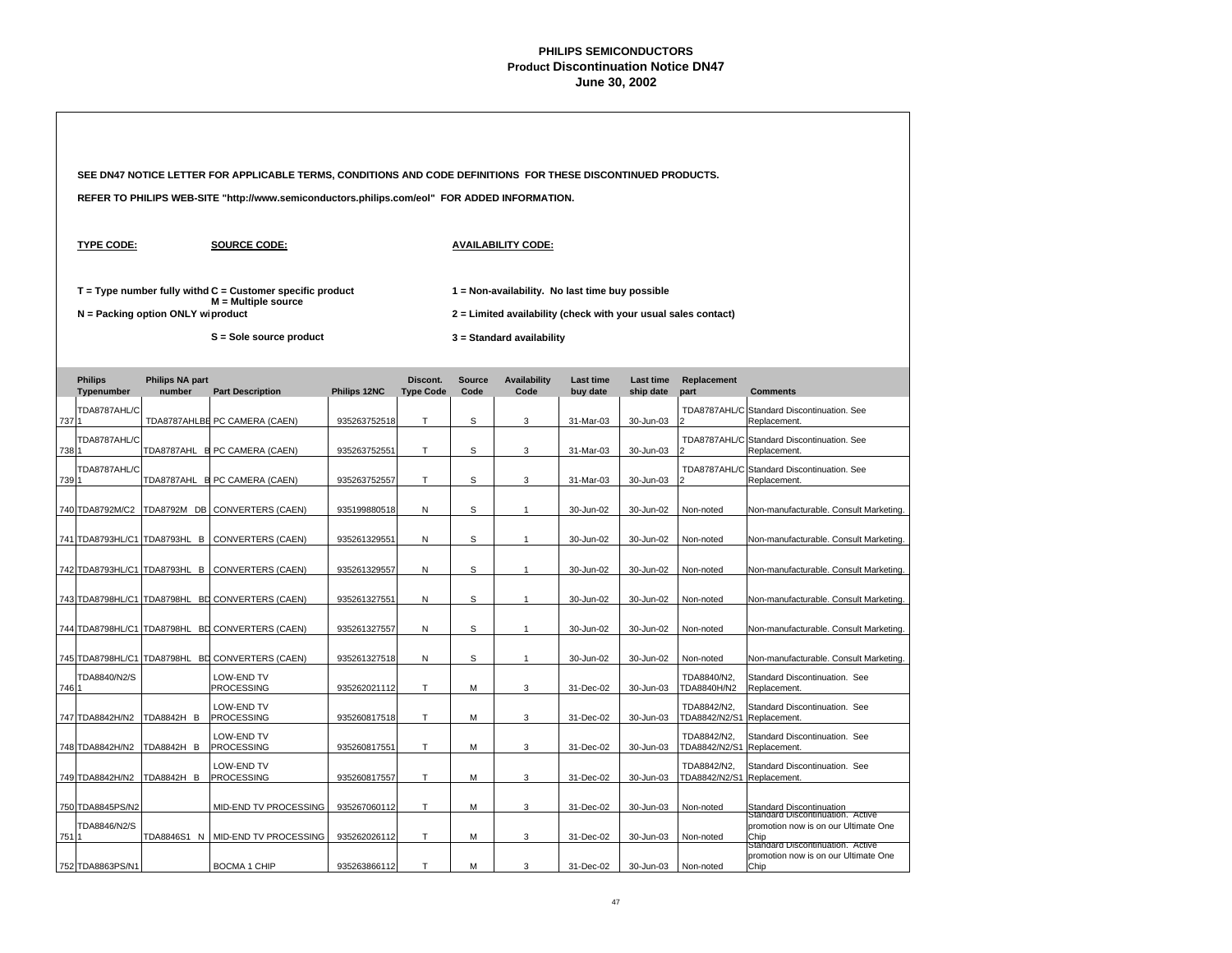|                              |                                   | SEE DN47 NOTICE LETTER FOR APPLICABLE TERMS, CONDITIONS AND CODE DEFINITIONS FOR THESE DISCONTINUED PRODUCTS. |              |                              |                       |                                                                                                                   |                              |                               |                     |                                                                                  |  |
|------------------------------|-----------------------------------|---------------------------------------------------------------------------------------------------------------|--------------|------------------------------|-----------------------|-------------------------------------------------------------------------------------------------------------------|------------------------------|-------------------------------|---------------------|----------------------------------------------------------------------------------|--|
|                              |                                   | REFER TO PHILIPS WEB-SITE "http://www.semiconductors.philips.com/eol" FOR ADDED INFORMATION.                  |              |                              |                       |                                                                                                                   |                              |                               |                     |                                                                                  |  |
| <b>TYPE CODE:</b>            |                                   | <b>SOURCE CODE:</b>                                                                                           |              |                              |                       | <b>AVAILABILITY CODE:</b>                                                                                         |                              |                               |                     |                                                                                  |  |
|                              | N = Packing option ONLY wiproduct | $T = Type$ number fully withd $C =$ Customer specific product<br>$M =$ Multiple source                        |              |                              |                       | 1 = Non-availability. No last time buy possible<br>2 = Limited availability (check with your usual sales contact) |                              |                               |                     |                                                                                  |  |
|                              |                                   | S = Sole source product                                                                                       |              |                              |                       | $3 =$ Standard availability                                                                                       |                              |                               |                     |                                                                                  |  |
| <b>Philips</b><br>Typenumber | <b>Philips NA part</b><br>number  | <b>Part Description</b>                                                                                       | Philips 12NC | Discont.<br><b>Type Code</b> | <b>Source</b><br>Code | <b>Availability</b><br>Code                                                                                       | <b>Last time</b><br>buy date | <b>Last time</b><br>ship date | Replacement<br>part | <b>Comments</b>                                                                  |  |
| 753 TDA8864PS/N1             |                                   | BOCMA 1 CHIP                                                                                                  | 935263867112 | T                            | M                     | 3                                                                                                                 | 31-Dec-02                    | 30-Jun-03                     | Non-noted           | Standard Discontinuation. Active<br>promotion now is on our Ultimate One<br>Chip |  |
| 754 TDA8867PS/N1             |                                   | <b>BOCMA 1 CHIP</b>                                                                                           | 935263868112 | T                            | M                     | 3                                                                                                                 | 31-Dec-02                    | 30-Jun-03                     | Non-noted           | Standard Discontinuation. Active<br>promotion now is on our Ultimate One<br>Chip |  |
| 755 TDA8869PS/N1             |                                   | <b>BOCMA 1 CHIP</b>                                                                                           | 935263869112 | T                            | M                     | 3                                                                                                                 | 31-Dec-02                    | 30-Jun-03                     | Non-noted           | Standard Discontinuation. Active<br>promotion now is on our Ultimate One<br>Chip |  |
| 756 TDA9143/N3               | TDA9143 N                         | Alignment-free multistand.<br>decoder                                                                         | 935261350112 | T                            | S                     | 3                                                                                                                 | 31-Mar-03                    | 30-Jun-03                     | Non-noted           | Standard Discontinuation.                                                        |  |
| 757 TDA9144/N3               |                                   | Alignment-free multistand.<br>decoder                                                                         | 935261351112 | T                            | S                     | 3                                                                                                                 | 31-Mar-03                    | 30-Jun-03                     | Non-noted           | Standard Discontinuation.                                                        |  |
| 758 TDA9151B/N3              | TDA9151B N                        | Programmable deflection<br>controller                                                                         | 935080830112 | T                            | S                     | $\overline{2}$                                                                                                    | 31-Dec-02                    | 31-Mar-03                     | Non-noted           | Limited Supply. Contact Marketing.                                               |  |
| 759 TDA9160A/N3              |                                   | Multistandard decoder, sync.<br>proc.                                                                         | 935154150112 | T                            | S                     | 3                                                                                                                 | 31-Mar-03                    | 30-Jun-03                     | Non-noted           | Standard Discontinuation.                                                        |  |
| 760 TDA9177/N1               | TDA9177 N                         | PICTURE IMPROVEMENT                                                                                           | 935204370112 | T                            | S                     | 3                                                                                                                 | 31-Mar-03                    | 30-Jun-03                     | Non-noted           | Standard Discontinuation.                                                        |  |
| 761 TDA9330H/N2              |                                   | HIGH-END TV<br>PROCESSING                                                                                     | 935262523518 | T                            | s                     | 3                                                                                                                 | 31-Mar-03                    | 30-Jun-03                     | TDA9330H/N3         | Standard Discontinuation. See<br>Replacement.                                    |  |
| 762 TDA9330H/N2              |                                   | HIGH-END TV<br><b>PROCESSING</b>                                                                              | 935262523551 | $\mathsf{T}$                 | s                     | 3                                                                                                                 | 31-Mar-03                    | 30-Jun-03                     | TDA9330H/N3         | Standard Discontinuation. See<br>Replacement.                                    |  |
| 763 TDA9330H/N2              |                                   | HIGH-END TV<br>PROCESSING                                                                                     | 935262523557 | T                            | S                     | 3                                                                                                                 | 31-Mar-03                    | 30-Jun-03                     | TDA9330H/N3         | Standard Discontinuation. See<br>Replacement.                                    |  |
| TDA9330H/N2/<br>764 S1       |                                   | HIGH-END TV<br>PROCESSING                                                                                     | 935267834518 | $\top$                       | S                     | 3                                                                                                                 | 31-Mar-03                    | 30-Jun-03                     | TDA9330H/N3         | Standard Discontinuation. See<br>Replacement.                                    |  |
| TDA9330H/N2/<br>765 S1       |                                   | <b>HIGH-END TV</b><br>PROCESSING                                                                              | 935267834557 | T                            | S                     | 3                                                                                                                 | 31-Mar-03                    | 30-Jun-03                     | TDA9330H/N3         | Standard Discontinuation, See<br>Replacement.                                    |  |
| TDA9330H/N2/<br>766 S2       |                                   | HIGH-END TV<br><b>PROCESSING</b>                                                                              | 935268588518 | T                            | S                     | 3                                                                                                                 | 31-Mar-03                    | 30-Jun-03                     | TDA9330H/N3         | Standard Discontinuation. See<br>Replacement.                                    |  |
| 767 TDA9332H/N2              | TDA9332H B                        | HIGH-END TV<br><b>PROCESSING</b>                                                                              | 935262521518 | Т                            | S                     | 3                                                                                                                 | 31-Mar-03                    | 30-Jun-03                     | TDA9332H/N3         | Standard Discontinuation. See<br>Replacement.                                    |  |
| 768 TDA9332H/N2 TDA9332H B   |                                   | HIGH-END TV<br><b>PROCESSING</b>                                                                              | 935262521551 | T                            | S                     | 3                                                                                                                 | 31-Mar-03                    | 30-Jun-03                     | TDA9332H/N3         | Standard Discontinuation. See<br>Replacement.                                    |  |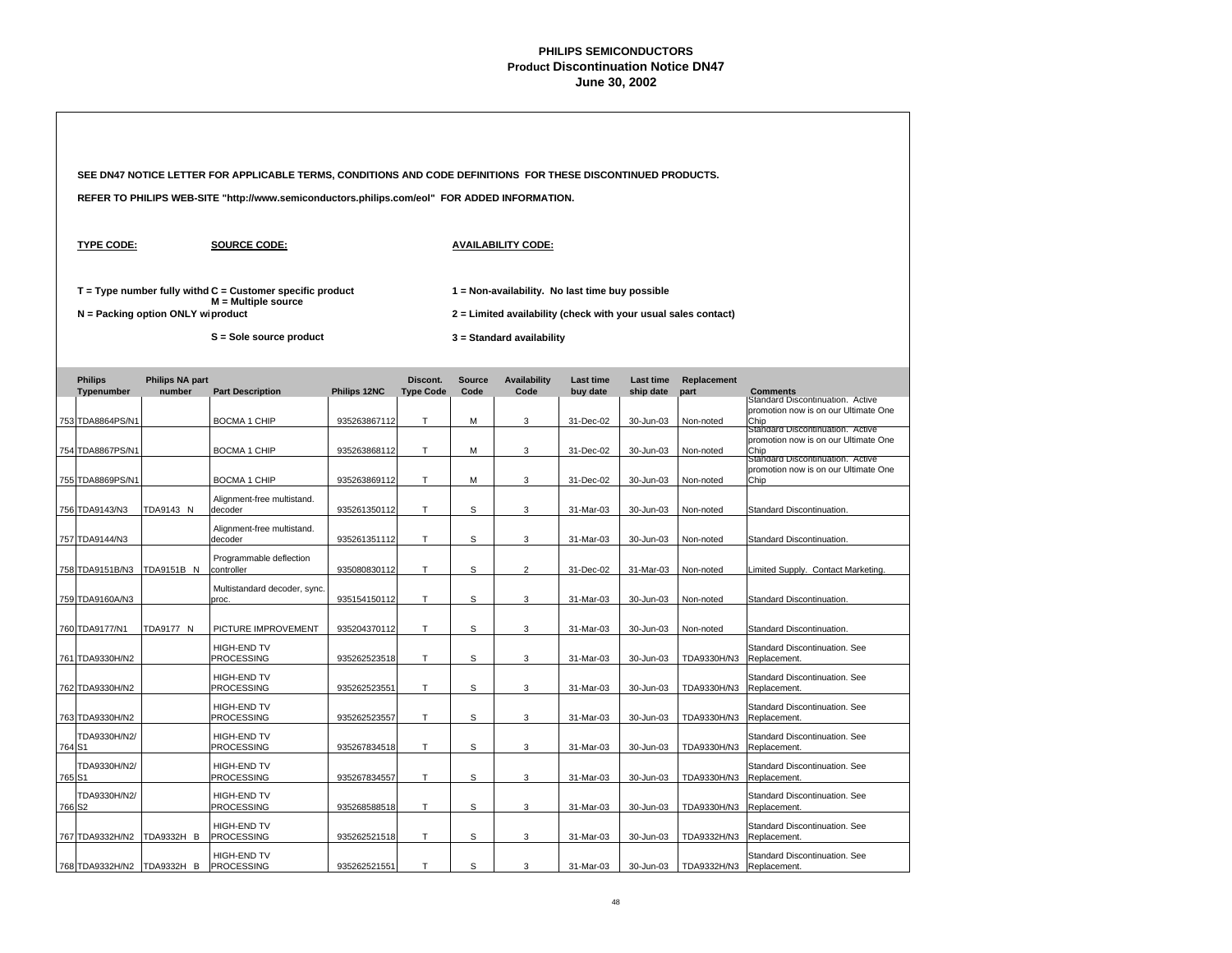|                              |                                   | SEE DN47 NOTICE LETTER FOR APPLICABLE TERMS, CONDITIONS AND CODE DEFINITIONS FOR THESE DISCONTINUED PRODUCTS. |                                                                                                                   |                              |                           |                           |                       |                        |                     |                                               |  |
|------------------------------|-----------------------------------|---------------------------------------------------------------------------------------------------------------|-------------------------------------------------------------------------------------------------------------------|------------------------------|---------------------------|---------------------------|-----------------------|------------------------|---------------------|-----------------------------------------------|--|
|                              |                                   | REFER TO PHILIPS WEB-SITE "http://www.semiconductors.philips.com/eol" FOR ADDED INFORMATION.                  |                                                                                                                   |                              |                           |                           |                       |                        |                     |                                               |  |
| <b>TYPE CODE:</b>            |                                   | <b>SOURCE CODE:</b>                                                                                           |                                                                                                                   |                              | <b>AVAILABILITY CODE:</b> |                           |                       |                        |                     |                                               |  |
|                              | N = Packing option ONLY wiproduct | $T = Type$ number fully withd $C =$ Customer specific product<br>$M =$ Multiple source                        | 1 = Non-availability. No last time buy possible<br>2 = Limited availability (check with your usual sales contact) |                              |                           |                           |                       |                        |                     |                                               |  |
|                              |                                   | S = Sole source product                                                                                       |                                                                                                                   |                              |                           | 3 = Standard availability |                       |                        |                     |                                               |  |
| <b>Philips</b><br>Typenumber | <b>Philips NA part</b><br>number  | <b>Part Description</b>                                                                                       | Philips 12NC                                                                                                      | Discont.<br><b>Type Code</b> | <b>Source</b><br>Code     | Availability<br>Code      | Last time<br>buy date | Last time<br>ship date | Replacement<br>part | <b>Comments</b>                               |  |
| 769 TDA9332H/N2              | TDA9332H B                        | HIGH-END TV<br><b>PROCESSING</b>                                                                              | 935262521557                                                                                                      | т                            | S                         | 3                         | 31-Mar-03             | 30-Jun-03              | TDA9332H/N3         | Standard Discontinuation. See<br>Replacement. |  |
| 770 TDA9615H/N2              |                                   | <b>VCR SOUND</b>                                                                                              | 935262252551                                                                                                      | Т                            | S                         | 3                         | 31-Mar-03             | 30-Jun-03              | Non-noted           | Standard Discontinuation.                     |  |
| 771 TDA9615H/N2              |                                   | <b>VCR SOUND</b>                                                                                              | 935262252557                                                                                                      | T                            | S                         | 3                         | 31-Mar-03             | 30-Jun-03              | Non-noted           | Standard Discontinuation.                     |  |
| 772 TDA9615H/N2              |                                   | <b>VCR SOUND</b>                                                                                              | 935262252518                                                                                                      | T.                           | S                         | 3                         | 31-Mar-03             | 30-Jun-03              | Non-noted           | Standard Discontinuation.                     |  |
| 773 TDA9808T/V4              |                                   | <b>VISION SOUND</b><br>(HAMBURG) CONT.                                                                        | 935263758518                                                                                                      | T.                           | S                         | $\overline{2}$            | 30-Sep-02             | 31-Dec-02              | Non-noted           | Limited Supply. Contact Marketing.            |  |
| 774 TDA9810/V2               |                                   | <b>VISION SOUND</b><br>(HAMBURG) CONT.                                                                        | 935261074112                                                                                                      | T                            | S                         | 3                         | 31-Mar-03             | 30-Jun-03              | TDA9810T/V2         | Standard Discontinuation. See<br>Replacement. |  |
| 775 TDA9813T/V3              |                                   | <b>VISION SOUND</b><br>(HAMBURG) CONT.                                                                        | 935195440112                                                                                                      | T                            | S                         | $\overline{2}$            | 30-Sep-02             | 31-Dec-02              | Non-noted           | Limited Supply. Contact Marketing.            |  |
| 776 TDA9813T/V3              |                                   | <b>VISION SOUND</b><br>(HAMBURG) CONT.                                                                        | 935195440118                                                                                                      | T                            | S                         | $\overline{2}$            | 30-Sep-02             | 31-Dec-02              | Non-noted           | Limited Supply. Contact Marketing.            |  |
| 777 TDA9817/V1               | <b>TDA9817 N</b>                  | <b>VISION SOUND</b><br>(HAMBURG) CONT.                                                                        | 935229070112                                                                                                      | Τ                            | S                         | 3                         | 31-Mar-03             | 30-Jun-03              | Non-noted           | Standard Discontinuation.                     |  |
| 778 TDA9821/V1/S1            |                                   | Dual channel TV FM-PLL<br>sound demod.                                                                        | 935165000112                                                                                                      | T.                           | S                         | 3                         | 31-Mar-03             | 30-Jun-03              | Non-noted           | Standard Discontinuation.                     |  |
| 779 TDA9840/V2               | TDA9840 N                         | TV stereo/dual sound<br>processor                                                                             | 935150010112                                                                                                      | Τ                            | s                         | 3                         | 31-Mar-03             | 30-Jun-03              | Non-noted           | Standard Discontinuation.                     |  |
| 780 TDA9840T/V2              | <b>TDA9840T D</b>                 | VISION SOUND<br>(HAMBURG)                                                                                     | 935150020112                                                                                                      | Τ                            | S                         | 3                         | 31-Mar-03             | 30-Jun-03              | Non-noted           | Standard Discontinuation.                     |  |
| 781 TDA9840T/V2              | <b>TDA9840T D</b>                 | <b>VISION SOUND</b><br>(HAMBURG)                                                                              | 935150020118                                                                                                      | T                            | S                         | 3                         | 31-Mar-03             | 30-Jun-03              | Non-noted           | Standard Discontinuation.                     |  |
| 782 TDA9850/V1               | TDA9850 N                         | TV and VTR stereo/dual<br>sound proc.                                                                         | 935201560112                                                                                                      | T                            | S                         | $\ensuremath{\mathsf{3}}$ | 31-Mar-03             | 30-Jun-03              | Non-noted           | Standard Discontinuation.                     |  |
| 783 TDA9850T/V1              | TDA9850T D                        | <b>VISION SOUND</b><br>(HAMBURG)                                                                              | 935201570512                                                                                                      | Т                            | S                         | 3                         | 31-Mar-03             | 30-Jun-03              | Non-noted           | Standard Discontinuation.                     |  |
| 784 TDA9850T/V1              | <b>TDA9850T D</b>                 | <b>VISION SOUND</b><br>(HAMBURG)                                                                              | 935201570518                                                                                                      | T                            | S                         | 3                         | 31-Mar-03             | 30-Jun-03              | Non-noted           | Standard Discontinuation.                     |  |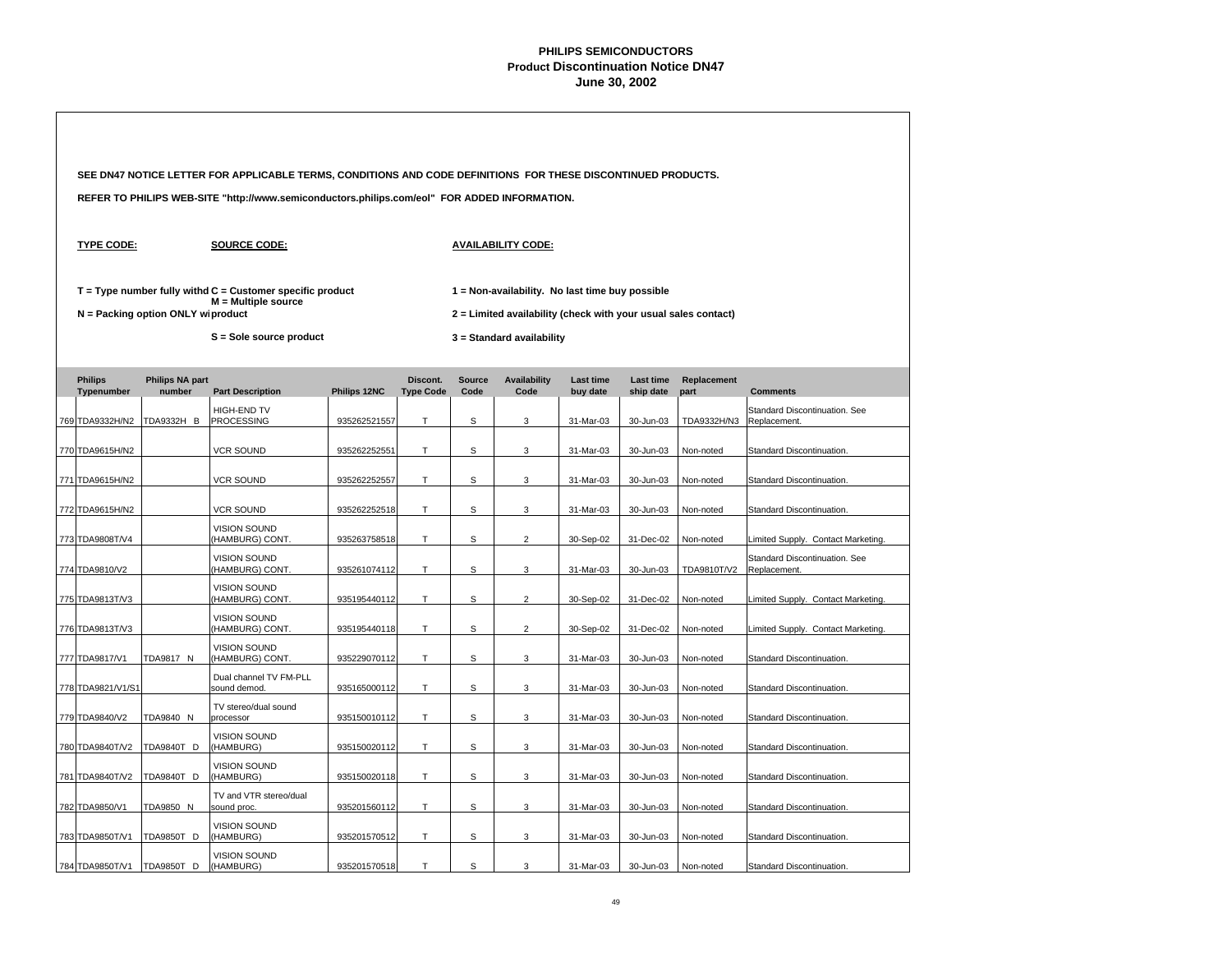|       |                              |                                     | SEE DN47 NOTICE LETTER FOR APPLICABLE TERMS, CONDITIONS AND CODE DEFINITIONS FOR THESE DISCONTINUED PRODUCTS. |                                                                                                                   |                              |                       |                             |                              |                        |                           |                                                 |  |  |  |  |
|-------|------------------------------|-------------------------------------|---------------------------------------------------------------------------------------------------------------|-------------------------------------------------------------------------------------------------------------------|------------------------------|-----------------------|-----------------------------|------------------------------|------------------------|---------------------------|-------------------------------------------------|--|--|--|--|
|       |                              |                                     | REFER TO PHILIPS WEB-SITE "http://www.semiconductors.philips.com/eol" FOR ADDED INFORMATION.                  |                                                                                                                   |                              |                       |                             |                              |                        |                           |                                                 |  |  |  |  |
|       | <b>TYPE CODE:</b>            |                                     | <b>SOURCE CODE:</b>                                                                                           |                                                                                                                   | <b>AVAILABILITY CODE:</b>    |                       |                             |                              |                        |                           |                                                 |  |  |  |  |
|       |                              | $N =$ Packing option ONLY wiproduct | $T = Type$ number fully withd $C =$ Customer specific product<br>$M =$ Multiple source                        | 1 = Non-availability. No last time buy possible<br>2 = Limited availability (check with your usual sales contact) |                              |                       |                             |                              |                        |                           |                                                 |  |  |  |  |
|       |                              |                                     | S = Sole source product                                                                                       |                                                                                                                   | 3 = Standard availability    |                       |                             |                              |                        |                           |                                                 |  |  |  |  |
|       | <b>Philips</b><br>Typenumber | <b>Philips NA part</b><br>number    | <b>Part Description</b>                                                                                       | Philips 12NC                                                                                                      | Discont.<br><b>Type Code</b> | <b>Source</b><br>Code | <b>Availability</b><br>Code | <b>Last time</b><br>buy date | Last time<br>ship date | Replacement<br>part       | <b>Comments</b>                                 |  |  |  |  |
|       | 785 TDA9851/V1               | TDA9851 N                           | VISION SOUND<br>(HAMBURG)                                                                                     | 935237470112                                                                                                      | T.                           | s                     | 3                           | 31-Mar-03                    | 30-Jun-03              | Non-noted                 | Standard Discontinuation.                       |  |  |  |  |
|       | 786 TDA9851T/V1              | TDA9851T D                          | <b>VISION SOUND</b><br>(HAMBURG)                                                                              | 935259300118                                                                                                      | T.                           | s                     | 3                           | 31-Mar-03                    | 30-Jun-03              | Non-noted                 | Standard Discontinuation.                       |  |  |  |  |
|       | 787 TDA9870AH/V2             |                                     | DIGITAL TV STEREO<br>PROCESSOR                                                                                | 935263596557                                                                                                      | T                            | s                     | 3                           | 31-Mar-03                    | 30-Jun-03              | Non-noted                 | Standard Discontinuation.                       |  |  |  |  |
|       | 788 TDA9873HS/V2             |                                     | A2 STEREO DECODER                                                                                             | 935268278518                                                                                                      | T.                           | S                     | 3                           | 31-Mar-03                    | 30-Jun-03              | Non-noted                 | Standard Discontinuation.                       |  |  |  |  |
|       | 789 TDA9873HS/V2             |                                     | A2 STEREO DECODER                                                                                             | 935268278557                                                                                                      | T                            | S                     | 3                           | 31-Mar-03                    | 30-Jun-03              | Non-noted                 | Standard Discontinuation.                       |  |  |  |  |
| 790 2 | TDA9874APS/V                 |                                     | STEREO DECODER                                                                                                | 935265290112                                                                                                      | т                            | S                     | 3                           | 31-Mar-03                    | 30-Jun-03              | Non-noted                 | Standard Discontinuation.                       |  |  |  |  |
|       |                              |                                     | 791 TDA9901TS/C1 TDA9901TS DK CONVERTERS (CAEN)                                                               | 935261328112                                                                                                      | T                            | S                     | 3                           | 31-Mar-03                    | 30-Jun-03              | <b>TDA9901TS/C2</b>       | Standard Discontinuation. See<br>Replacement.   |  |  |  |  |
|       |                              |                                     | 792 TDA9901TS/C1 TDA9901TS DK CONVERTERS (CAEN)                                                               | 935261328118                                                                                                      | T                            | s                     | 3                           | 31-Mar-03                    | 30-Jun-03              | TDA9901TS/C2 Replacement. | Standard Discontinuation. See                   |  |  |  |  |
|       | 793 TDA9921E/C1              |                                     | DUAL 12B ADC                                                                                                  | 935269363551                                                                                                      | $\mathsf T$                  | S                     | 3                           | 31-Mar-03                    | 30-Jun-03              | TDA9921E/C2               | Standard Discontinuation. See<br>Replacement.   |  |  |  |  |
|       | 794 TDA9921E/C1              |                                     | DUAL 12B ADC                                                                                                  | 935269363557                                                                                                      | $\mathsf T$                  | s                     | 3                           | 31-Mar-03                    | 30-Jun-03              | TDA9921E/C2               | Standard Discontinuation. See<br>Replacement.   |  |  |  |  |
|       | 795 TEA1062T/C4              | TEA1062T D                          | TEA1062T/C4                                                                                                   | 935083210112                                                                                                      | T                            | s                     | $\overline{2}$              | 31-Mar-03                    | 30-Jun-03              | <b>TEA1110AT/C1</b>       | Limited Supply. Contact Marketing.              |  |  |  |  |
|       | 796 TEA1062T/C4,1 TEA1062T D |                                     | TEA1062T/C4,118                                                                                               | 935083210118                                                                                                      | T                            | s                     | $\overline{2}$              | 31-Mar-03                    | 30-Jun-03              | <b>TEA1110AT/C1</b>       | Limited Supply. Contact Marketing.              |  |  |  |  |
|       | 797 TEA1062U/C4              |                                     | TEA1062U/C4                                                                                                   | 935078750112                                                                                                      | Т                            | s                     | $\overline{2}$              | 31-Mar-03                    | 30-Jun-03              | <b>TEA1110AT/C1</b>       | Limited Supply. Contact Marketing.              |  |  |  |  |
|       | 798 TEA1063/C1               | TEA1063 N                           | TEA1063/C1                                                                                                    | 933922240112                                                                                                      | T                            | S                     | $\overline{2}$              | 31-Mar-03                    | 30-Jun-03              | <b>TEA1110AT/C1</b>       | Limited Supply. Contact Marketing.              |  |  |  |  |
|       | 799 TEA1067/C2               | TEA1067 N                           | TEA1067/C2                                                                                                    | 933821300112                                                                                                      | т                            | s                     | $\overline{c}$              | 31-Mar-03                    | 30-Jun-03              | TEA1110AT/C1              | Limited Supply. Contact Marketing.              |  |  |  |  |
|       | 800 TEA1067/C2               | <b>TEA1067 N</b>                    | TEA1067/C2                                                                                                    | 933821300112                                                                                                      | т                            | S                     | $\overline{2}$              | 31-Mar-03                    | 30-Jun-03              |                           | TEA1110AT/C1 Limited Supply, Contact Marketing. |  |  |  |  |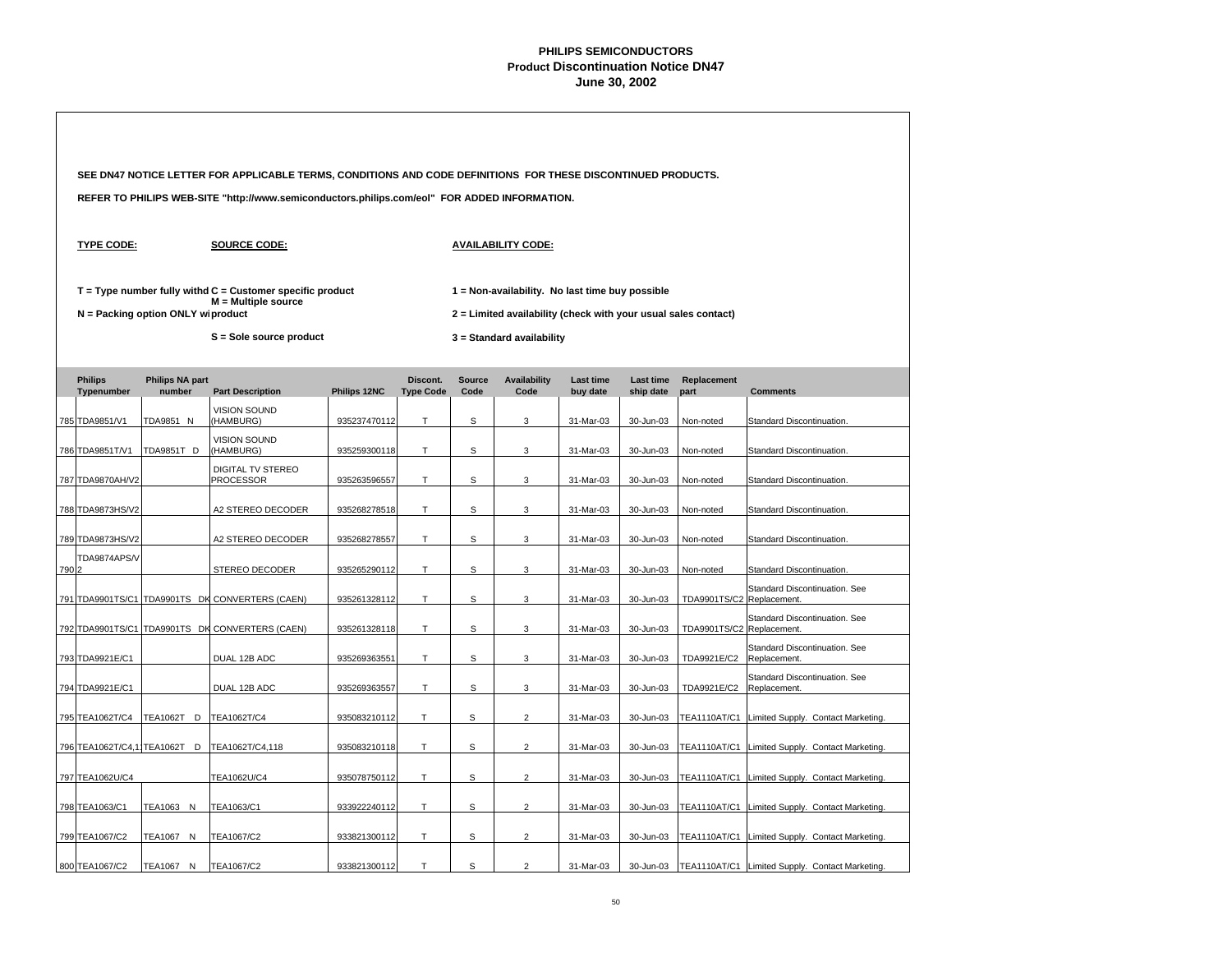|                                           |                                   | SEE DN47 NOTICE LETTER FOR APPLICABLE TERMS, CONDITIONS AND CODE DEFINITIONS FOR THESE DISCONTINUED PRODUCTS. |                                                                                             |                              |                       |                             |                              |                        |                     |                                                                                                |  |  |
|-------------------------------------------|-----------------------------------|---------------------------------------------------------------------------------------------------------------|---------------------------------------------------------------------------------------------|------------------------------|-----------------------|-----------------------------|------------------------------|------------------------|---------------------|------------------------------------------------------------------------------------------------|--|--|
|                                           |                                   | REFER TO PHILIPS WEB-SITE "http://www.semiconductors.philips.com/eol" FOR ADDED INFORMATION.                  |                                                                                             |                              |                       |                             |                              |                        |                     |                                                                                                |  |  |
| <b>TYPE CODE:</b>                         |                                   | <b>SOURCE CODE:</b>                                                                                           |                                                                                             |                              |                       |                             |                              |                        |                     |                                                                                                |  |  |
|                                           | N = Packing option ONLY wiproduct | $T = Type$ number fully withd $C =$ Customer specific product<br>$M =$ Multiple source                        | 1 = Non-availability. No last time buy possible                                             |                              |                       |                             |                              |                        |                     |                                                                                                |  |  |
|                                           |                                   | S = Sole source product                                                                                       | 2 = Limited availability (check with your usual sales contact)<br>3 = Standard availability |                              |                       |                             |                              |                        |                     |                                                                                                |  |  |
| <b>Philips</b><br>Typenumber              | <b>Philips NA part</b><br>number  | <b>Part Description</b>                                                                                       | Philips 12NC                                                                                | Discont.<br><b>Type Code</b> | <b>Source</b><br>Code | <b>Availability</b><br>Code | <b>Last time</b><br>buy date | Last time<br>ship date | Replacement<br>part | <b>Comments</b>                                                                                |  |  |
| 801 TEA1067T/C2                           | TEA1067T D                        | TEA1067T/C2                                                                                                   | 933880320112                                                                                | T                            | S                     | $\overline{2}$              | 31-Mar-03                    | 30-Jun-03              | <b>TEA1110AT/C1</b> | Limited Supply. Contact Marketing.                                                             |  |  |
| 802 TEA1067T/C2                           | TEA1067T D                        | TEA1067T/C2                                                                                                   | 933880320112                                                                                | Т                            | s                     | $\overline{\mathbf{c}}$     | 31-Mar-03                    | 30-Jun-03              | <b>TEA1110AT/C1</b> | Limited Supply. Contact Marketing.                                                             |  |  |
| 803 TEA1067T/C2,1 TEA1067T D              |                                   | TEA1067T/C2,118                                                                                               | 933880320118                                                                                | T                            | S                     | $\overline{2}$              | 31-Mar-03                    | 30-Jun-03              |                     | TEA1110AT/C1 Limited Supply. Contact Marketing.                                                |  |  |
| 804 TEA1081/C2                            | TEA1081 N                         | TEA1081/C2                                                                                                    | 933897010112                                                                                | T                            | S                     | $\overline{2}$              | 31-Mar-03                    | 30-Jun-03              |                     | TEA1110AT/C1 Limited Supply. Contact Marketing.                                                |  |  |
| 805 TEA1081T/C2                           | TEA1081T D TEA1081T/C2            |                                                                                                               | 933897020112                                                                                | T                            | s                     | $\overline{2}$              | 31-Mar-03                    | 30-Jun-03              |                     | TEA1110AT/C1 Limited Supply. Contact Marketing.                                                |  |  |
| 806 TEA1081T/C2,1 TEA1081T D              |                                   | TEA1081T/C2,118                                                                                               | 933897020118                                                                                | $\mathsf{T}$                 | S                     | $\overline{2}$              | 31-Mar-03                    | 30-Jun-03              |                     | TEA1110AT/C1 Limited Supply. Contact Marketing.                                                |  |  |
| 807 TEA1094AT/C2 TEA1094AT D TEA1094AT/C2 |                                   |                                                                                                               | 935264478112                                                                                | $\mathsf T$                  | S                     | $\overline{2}$              | 31-Mar-03                    | 30-Jun-03              | TEA1094T/C3         | Limited Supply. Contact Marketing.                                                             |  |  |
|                                           |                                   | 808 TEA1094AT/C2, TEA1094AT D TEA1094AT/C2,118                                                                | 935264478118                                                                                | T                            | S                     | $\overline{2}$              | 31-Mar-03                    | 30-Jun-03              | TEA1094T/C3         | Limited Supply. Contact Marketing.                                                             |  |  |
| 809 TEA1095TS/C1 TEA1095TS DITEA1095TS/C1 |                                   |                                                                                                               | 935260128112                                                                                | T                            | S                     | $\overline{2}$              | 31-Mar-03                    | 30-Jun-03              | TEA1095T/C1         | Limited Supply. Contact Marketing.                                                             |  |  |
|                                           |                                   | 810 TEA1095TS/C1, TEA1095TS DITEA1095TS/C1,118                                                                | 935260128118                                                                                | T                            | S                     | $\overline{2}$              | 31-Mar-03                    | 30-Jun-03              | TEA1095T/C1         | Limited Supply. Contact Marketing.                                                             |  |  |
| 811 TEA1112/C1                            | TEA1112 N                         | TEA1112/C1                                                                                                    | 935206280112                                                                                | т                            | s                     | $\overline{2}$              | 31-Mar-03                    | 30-Jun-03              | <b>TEA1110AT/C1</b> | Limited Supply. Contact Marketing.                                                             |  |  |
| 812 TEA1112T/C1                           | TEA1112T D                        | TEA1112T/C1                                                                                                   | 935206290112                                                                                | Т                            | s                     | $\overline{\mathbf{c}}$     | 31-Mar-03                    | 30-Jun-03              | TEA1110AT/C1        | Limited Supply. Contact Marketing.                                                             |  |  |
| 813 TEA1112T/C1,5 TEA1112T D              |                                   | TEA1112T/C1,518                                                                                               | 935206290518                                                                                | T                            | S                     | $\overline{2}$              | 31-Mar-03                    | 30-Jun-03              | <b>TEA1110AT/C1</b> | Limited Supply. Contact Marketing.<br>Limited Supply. Contact marketing for                    |  |  |
| 814 TEA6323T/V1                           |                                   | AUDIO POWER MISCELL.<br>(HAMBURG)                                                                             | 935188810112                                                                                | T                            | S                     | $\overline{2}$              | 31-Mar-03                    | 30-Jun-03              | Non-noted           | information on replacement types and<br>availability!<br>Limited Supply. Contact marketing for |  |  |
| 815 TEA6323T/V1                           |                                   | AUDIO POWER MISCELL.<br>(HAMBURG)                                                                             | 935188810118                                                                                | т                            | S                     | $\overline{2}$              | 31-Mar-03                    | 30-Jun-03              | Non-noted           | information on replacement types and<br>availability!                                          |  |  |
| 816 TZA1005H/N4                           | <b>TZA1005H B</b>                 | <b>TRANSMISSION AND</b><br><b>ASICS</b>                                                                       | 935260847557                                                                                | T                            | S                     | 3                           | 31-Mar-03                    | 30-Jun-03              | Non-noted           | Standard Discontinuation.                                                                      |  |  |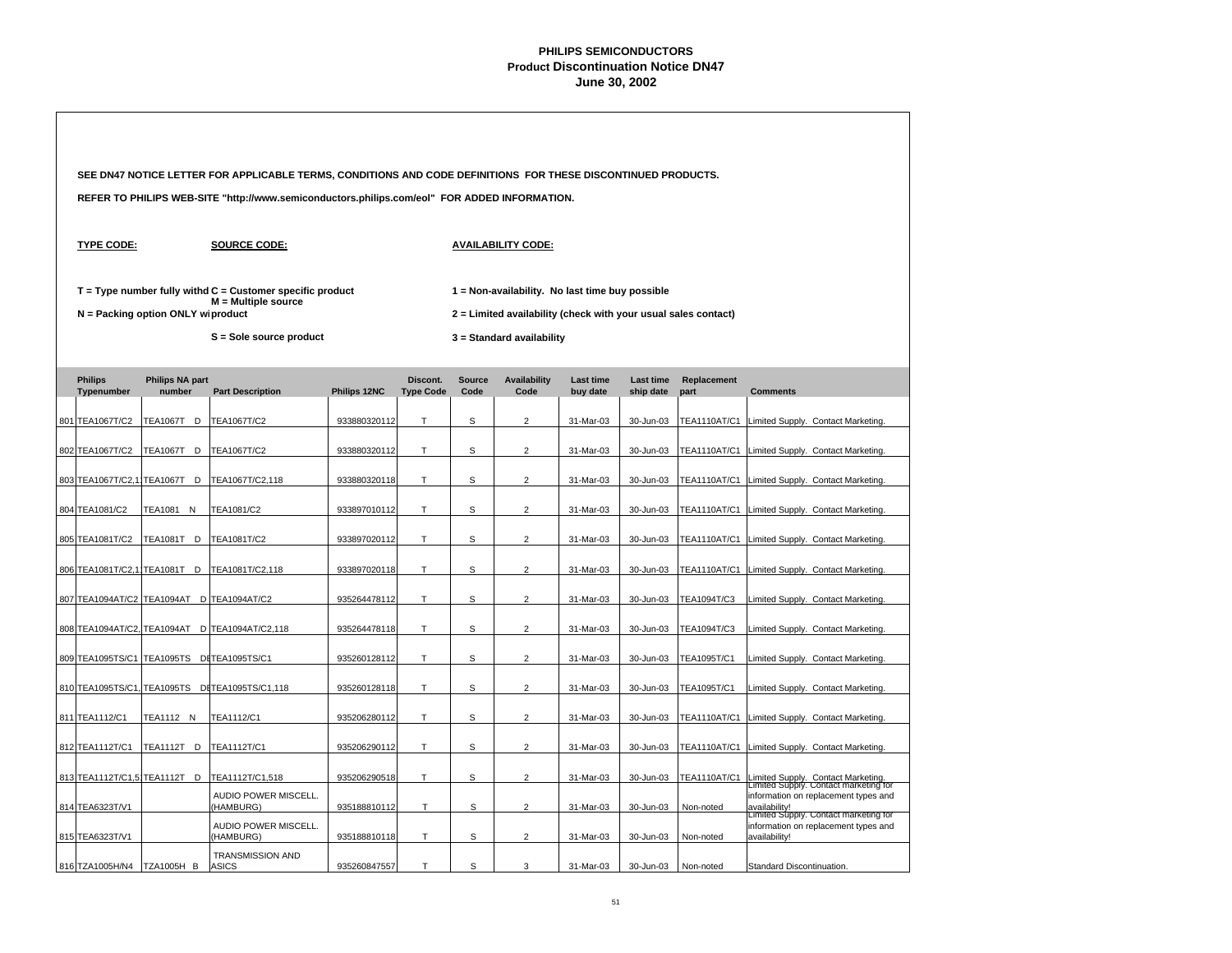|       |                                           |                                   | SEE DN47 NOTICE LETTER FOR APPLICABLE TERMS, CONDITIONS AND CODE DEFINITIONS FOR THESE DISCONTINUED PRODUCTS. |              |                              |                                                                                                                   |                             |                       |                        |                     |                                                                                                |  |  |  |
|-------|-------------------------------------------|-----------------------------------|---------------------------------------------------------------------------------------------------------------|--------------|------------------------------|-------------------------------------------------------------------------------------------------------------------|-----------------------------|-----------------------|------------------------|---------------------|------------------------------------------------------------------------------------------------|--|--|--|
|       |                                           |                                   | REFER TO PHILIPS WEB-SITE "http://www.semiconductors.philips.com/eol" FOR ADDED INFORMATION.                  |              |                              |                                                                                                                   |                             |                       |                        |                     |                                                                                                |  |  |  |
|       | <b>TYPE CODE:</b>                         |                                   | <b>SOURCE CODE:</b>                                                                                           |              |                              |                                                                                                                   | <b>AVAILABILITY CODE:</b>   |                       |                        |                     |                                                                                                |  |  |  |
|       |                                           | N = Packing option ONLY wiproduct | $T = Type$ number fully withd $C =$ Customer specific product<br>M = Multiple source                          |              |                              | 1 = Non-availability. No last time buy possible<br>2 = Limited availability (check with your usual sales contact) |                             |                       |                        |                     |                                                                                                |  |  |  |
|       |                                           |                                   | S = Sole source product                                                                                       |              |                              |                                                                                                                   | 3 = Standard availability   |                       |                        |                     |                                                                                                |  |  |  |
|       | <b>Philips</b><br>Typenumber              | <b>Philips NA part</b><br>number  | <b>Part Description</b>                                                                                       | Philips 12NC | Discont.<br><b>Type Code</b> | <b>Source</b><br>Code                                                                                             | <b>Availability</b><br>Code | Last time<br>buy date | Last time<br>ship date | Replacement<br>part | <b>Comments</b>                                                                                |  |  |  |
| 817 A | TZA1020HP/M1                              |                                   | <b>COMPACT DISC SYSTEMS</b><br>(SOTON)                                                                        | 935266851557 | Т                            | S                                                                                                                 | 3                           | 31-Mar-03             | 30-Jun-03              | Non-noted           | Standard Discontinuation.                                                                      |  |  |  |
| 8181  | <b>TZA3010BVH/C</b>                       | TZA3010BVH V LDR 2.5GB/S          |                                                                                                               | 935269449551 | T                            | S                                                                                                                 | $\overline{1}$              | 30-Jun-02             | 30-Jun-02              | Non-noted           | Non-manufacturable. Replacement part:<br>TZA3010BVH/C2,551                                     |  |  |  |
| 8191  | <b>TZA3010BVH/C</b>                       | TZA3010BVH V LDR 2.5GB/S          |                                                                                                               | 935269449557 | T                            | S                                                                                                                 | $\mathbf{1}$                | 30-Jun-02             | 30-Jun-02              | Non-noted           | Non-manufacturable. Replacement part:<br>TZA3010BVH/C2                                         |  |  |  |
|       | 820 TZA3013AU/C2 TZA3013AU CK TIA 2.5GB/S |                                   |                                                                                                               | 935268240026 | T                            | S                                                                                                                 | 3                           | 31-Mar-03             | 30-Jun-03              | Non-noted           | Standard Discontinuation. Fab transfer.                                                        |  |  |  |
|       | TZA3013AU/F/<br>821 C <sub>2</sub>        |                                   | <b>TIA 2.5GB/S</b>                                                                                            | 935268617005 | T                            | S                                                                                                                 | 3                           | 31-Mar-03             | 30-Jun-03              | Non-noted           | Standard Discontinuation. Fab transfer.                                                        |  |  |  |
|       | <b>TZA3013AU/T/</b><br>822 C <sub>2</sub> | TZA3013AUT C TIA 2.5GB/S          |                                                                                                               | 935268241025 | $\top$                       | s                                                                                                                 | $\ensuremath{\mathsf{3}}$   | 31-Mar-03             | 30-Jun-03              | Non-noted           | Standard Discontinuation. Fab transfer.                                                        |  |  |  |
|       |                                           |                                   | 823 TZA3013BU/C2 TZA3013BU CK TIA 2.5GB/S INV OUTPUTS                                                         | 935268242026 | $\top$                       | S                                                                                                                 | 3                           | 31-Mar-03             | 30-Jun-03              | Non-noted           | Standard Discontinuation. Fab transfer.                                                        |  |  |  |
|       | TZA3013BU/T/<br>824 C2                    |                                   | TZA3013BUT C TIA 2.5GB/S INV OUTPUTS                                                                          | 935268243025 | T                            | s                                                                                                                 | 3                           | 31-Mar-03             | 30-Jun-03              | Non-noted           | Standard Discontinuation. Fab transfer.                                                        |  |  |  |
| 825 1 | UAA2067BHL/C                              |                                   | <b>BIPOLAR MOBILE</b><br>TELECOM (CAEN)                                                                       | 935260632518 | Τ                            | C                                                                                                                 | $\mathbf{1}$                | 30-Jun-02             | 30-Jun-02              | UAA2067G/C1         | Non-manufacturable. See replacement                                                            |  |  |  |
| 826 1 | UAA2067BHL/C                              |                                   | <b>BIPOLAR MOBILE</b><br>TELECOM (CAEN)                                                                       | 935260632118 | Т                            | C                                                                                                                 | $\overline{c}$              | 31-Mar-03             | 30-Jun-03              | UAA2067G/C1         | Limited Supply. See replacement.<br>Limited Supply. Contact marketing for                      |  |  |  |
|       | 827 UAA3210M/V1                           |                                   | DOMESTIC APPLIANCES<br>(HAMBURG)                                                                              | 935233440112 | T                            | S                                                                                                                 | $\overline{2}$              | 31-Mar-03             | 30-Jun-03              | Non-noted           | information on replacement types and<br>availability!                                          |  |  |  |
|       | 828 UAA3210M/V1                           |                                   | DOMESTIC APPLIANCES<br>(HAMBURG)                                                                              | 935233440118 | T                            | S                                                                                                                 | $\overline{2}$              | 31-Mar-03             | 30-Jun-03              | Non-noted           | Limited Supply. Contact marketing for<br>information on replacement types and<br>availability! |  |  |  |
|       | 829 UBA2006EL/N3                          |                                   | <b>CHARGE SWITCHES</b>                                                                                        | 935267973518 | T                            | C                                                                                                                 | 3                           | 31-Mar-03             | 30-Jun-03              | Non-noted           | Standard End of Life.                                                                          |  |  |  |
|       | 830 UBA2006T/N2                           | UBA2006T D                        | BATTERY MANAGEMENT                                                                                            | 935262043118 | T                            | $\mathsf{C}$                                                                                                      | 3                           | 31-Mar-03             | 30-Jun-03              | Non-noted           | Standard End of Life.                                                                          |  |  |  |
|       | 831 UBA2050AT/C1 UBA2050AT DUBA2050AT/C1  |                                   |                                                                                                               | 935260690112 | T.                           | S                                                                                                                 | $\overline{2}$              | 31-Mar-03             | 30-Jun-03              | UBA2051CT/C1        | Limited Supply. Contact Marketing.                                                             |  |  |  |
|       | 832 UBA2050AT/C1 UBA2050AT D UBA2050AT/C1 |                                   |                                                                                                               | 935260690118 | T                            | S                                                                                                                 | $\overline{2}$              | 31-Mar-03             | 30-Jun-03              |                     | UBA2051CT/C1 Limited Supply. Contact Marketing.                                                |  |  |  |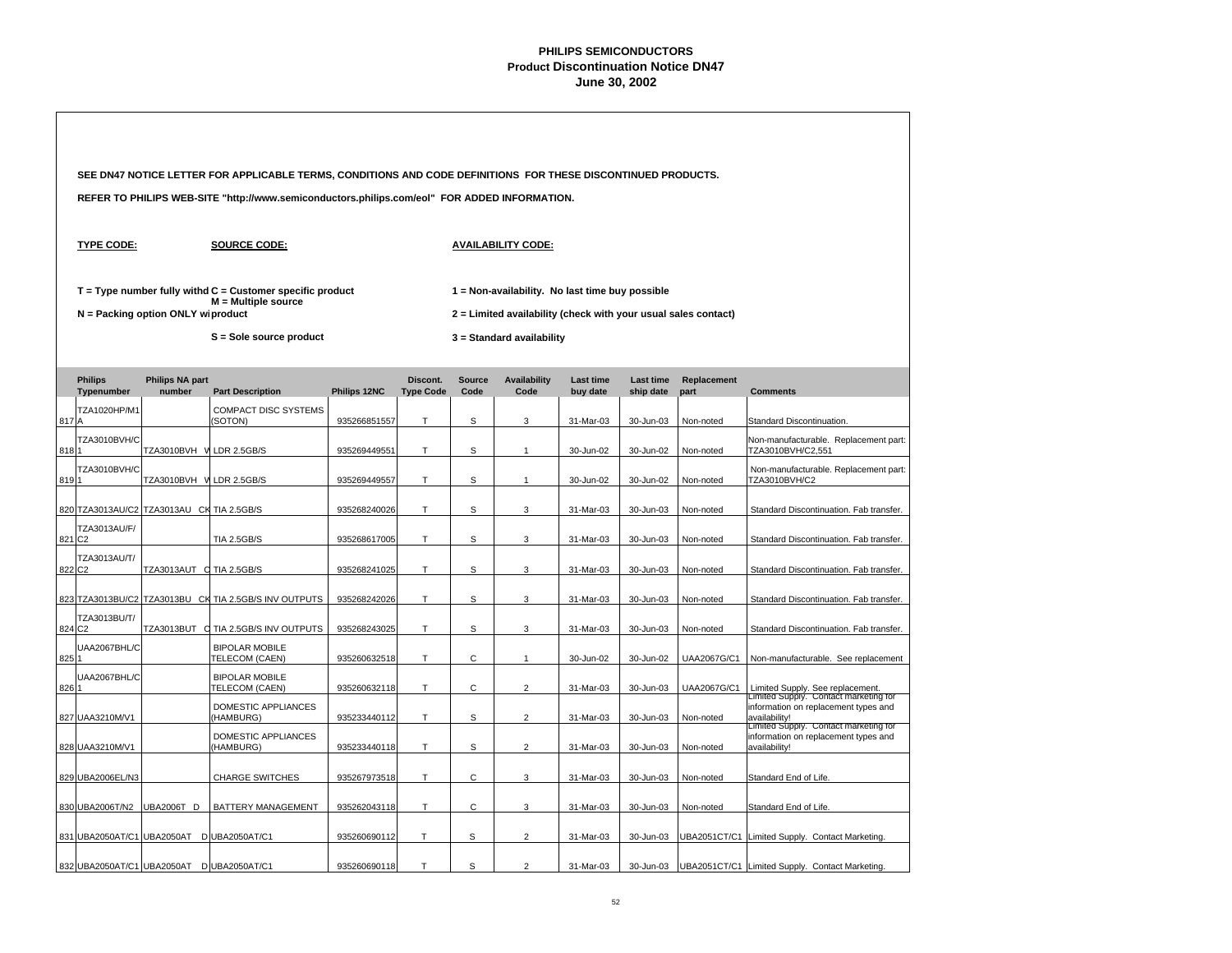|                              |                                          | SEE DN47 NOTICE LETTER FOR APPLICABLE TERMS, CONDITIONS AND CODE DEFINITIONS FOR THESE DISCONTINUED PRODUCTS. |              |                              |                                                                                             |                                                 |                              |                               |                     |                                                            |  |  |  |
|------------------------------|------------------------------------------|---------------------------------------------------------------------------------------------------------------|--------------|------------------------------|---------------------------------------------------------------------------------------------|-------------------------------------------------|------------------------------|-------------------------------|---------------------|------------------------------------------------------------|--|--|--|
|                              |                                          | REFER TO PHILIPS WEB-SITE "http://www.semiconductors.philips.com/eol" FOR ADDED INFORMATION.                  |              |                              |                                                                                             |                                                 |                              |                               |                     |                                                            |  |  |  |
| <b>TYPE CODE:</b>            |                                          | <b>SOURCE CODE:</b>                                                                                           |              |                              | <b>AVAILABILITY CODE:</b>                                                                   |                                                 |                              |                               |                     |                                                            |  |  |  |
|                              | N = Packing option ONLY wiproduct        | $T = Type$ number fully withd $C =$ Customer specific product<br>$M =$ Multiple source                        |              |                              |                                                                                             | 1 = Non-availability. No last time buy possible |                              |                               |                     |                                                            |  |  |  |
|                              |                                          | S = Sole source product                                                                                       |              |                              | 2 = Limited availability (check with your usual sales contact)<br>3 = Standard availability |                                                 |                              |                               |                     |                                                            |  |  |  |
| <b>Philips</b><br>Typenumber | <b>Philips NA part</b><br>number         | <b>Part Description</b>                                                                                       | Philips 12NC | Discont.<br><b>Type Code</b> | <b>Source</b><br>Code                                                                       | <b>Availability</b><br>Code                     | <b>Last time</b><br>buy date | <b>Last time</b><br>ship date | Replacement<br>part | <b>Comments</b>                                            |  |  |  |
| 833 UBA2050T/C1              | UBA2050T D                               | UBA2050T/C1                                                                                                   | 935260607112 | T                            | S                                                                                           | $\overline{2}$                                  | 31-Mar-03                    | 30-Jun-03                     |                     | UBA2051CT/C1 Limited Supply. Contact Marketing             |  |  |  |
|                              | 834 UBA2050T/C1,1 UBA2050T D             | UBA2050T/C1                                                                                                   | 935260607118 | T                            | S                                                                                           | $\overline{2}$                                  | 31-Mar-03                    | 30-Jun-03                     |                     | UBA2051CT/C1 Limited Supply. Contact Marketing.            |  |  |  |
|                              | 835 UMA1015AM/C1 UMA1015AM LUMA1015AM/C1 |                                                                                                               | 935230370112 | T                            | S                                                                                           | $\overline{2}$                                  | 31-Mar-03                    | 30-Jun-03                     | none                | Limited Supply. Contact Marketing                          |  |  |  |
|                              |                                          | 836 UMA1015AM/C1 UMA1015AM LUMA1015AM/C1,118                                                                  | 935230370118 | T                            | S                                                                                           | $\overline{2}$                                  | 31-Mar-03                    | 30-Jun-03                     | none                | Limited Supply. Contact Marketing.                         |  |  |  |
|                              | 837 UMA1018M/C3 UMA1018M DK UMA1018M/C3  |                                                                                                               | 935202540112 | T.                           | S                                                                                           | $\overline{2}$                                  | 31-Mar-03                    | 30-Jun-03                     | none                | Limited Supply. Contact Marketing.                         |  |  |  |
|                              |                                          | 838 UMA1018M/C3, UMA1018M DK UMA1018M/C3, 118                                                                 | 935202540118 | T                            | S                                                                                           | $\overline{2}$                                  | 31-Mar-03                    | 30-Jun-03                     | none                | Limited Supply. Contact Marketing.                         |  |  |  |
| 839 UMA1022M/C1/SUMA1022MS2  |                                          | UMA1022M/C1/S2                                                                                                | 935267906112 | T.                           | S                                                                                           | $\overline{2}$                                  | 31-Mar-03                    | 30-Jun-03                     | none                | Limited Supply. Contact Marketing                          |  |  |  |
| 840 UMA1022M/C1/SUMA1022MS2  |                                          | UMA1022M/C1/S2,118                                                                                            | 935267906118 | T.                           | S                                                                                           | $\overline{2}$                                  | 31-Mar-03                    | 30-Jun-03                     | none                | Limited Supply. Contact Marketing.                         |  |  |  |
| 841 VES1893A2                | VES1893A2 B                              | <b>VES1893A2</b>                                                                                              | 935264537557 | T                            | s                                                                                           | 3                                               | 31-Mar-03                    | 30-Jun-03                     |                     | TDA10085HT/B Standard Discontinuation. See<br>Replacement. |  |  |  |
| 842 VP21532B2                | VP21532B2 A                              | VP21532B2                                                                                                     | 935266396112 | T.                           | $\mathsf{C}$                                                                                | 3                                               | 31-Mar-03                    | 30-Jun-03                     | Non-noted           | Standard End of Life.                                      |  |  |  |
| 843 VP21532B3                | VP21532B3 A                              | VP21532B3                                                                                                     | 935266296518 | T                            | C                                                                                           | 3                                               | 31-Mar-03                    | 30-Jun-03                     | Non-noted           | Standard End of Life.                                      |  |  |  |
| 844 VP21624A4                | VP21624A4 E                              | VP21624A4                                                                                                     | 935264952557 | T.                           | M                                                                                           | $\overline{2}$                                  | 31-Dec-02                    | 30-Jun-03                     | None                | Limited Supply. Contact Marketing.                         |  |  |  |
| 845 VP21796A3                | VP21796A3 E                              | VP21796A3                                                                                                     | 935264957557 | T                            | M                                                                                           | $\overline{2}$                                  | 31-Dec-02                    | 30-Jun-03                     | None                | Limited Supply. Contact Marketing.                         |  |  |  |
| 846 VP21895-6                | VP21895-6 B                              | VP21895-6                                                                                                     | 935265896557 | T                            | M                                                                                           | $\overline{2}$                                  | 31-Dec-02                    | 30-Jun-03                     | None                | Limited Supply. Contact Marketing.                         |  |  |  |
| 847 VP21919-2                | VP21919-2 E                              | VP21919-2                                                                                                     | 935265828557 | T                            | C                                                                                           | 1                                               | 30-Jun-02                    | 30-Jun-02                     | None                | EOL Per Sales and Customer                                 |  |  |  |
| 848 VP21921A2                | VP21921A2 E                              | VP21921A2                                                                                                     | 935266977557 | т                            | м                                                                                           | $\overline{2}$                                  | 31-Dec-02                    | 30-Jun-03                     | None                | Limited Supply, Contact Marketing,                         |  |  |  |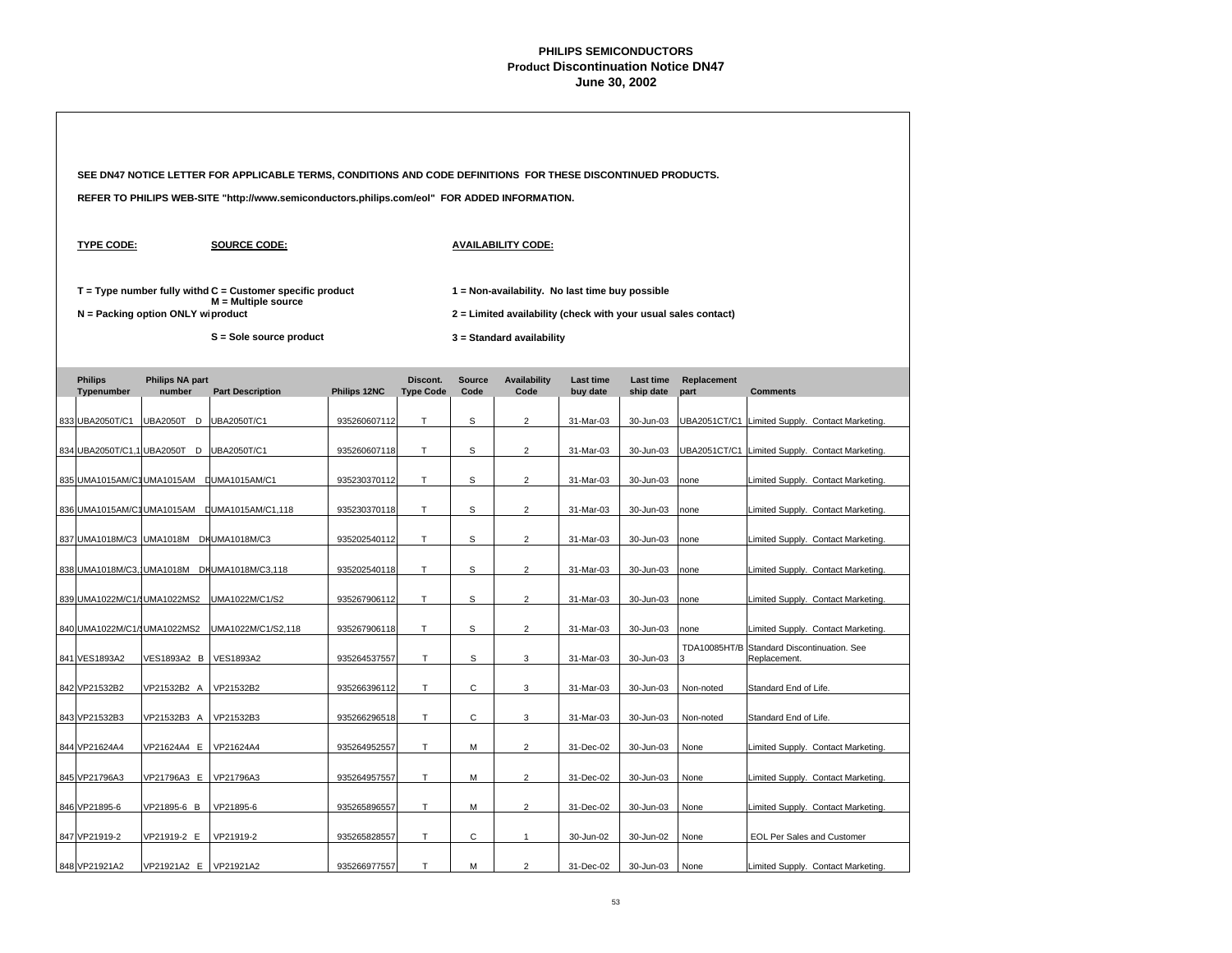| SEE DN47 NOTICE LETTER FOR APPLICABLE TERMS, CONDITIONS AND CODE DEFINITIONS FOR THESE DISCONTINUED PRODUCTS. |                                   |                                                                                                                   |              |                              |                                                                                                                                                |                             |                              |                               |                     |                                                                                                                    |
|---------------------------------------------------------------------------------------------------------------|-----------------------------------|-------------------------------------------------------------------------------------------------------------------|--------------|------------------------------|------------------------------------------------------------------------------------------------------------------------------------------------|-----------------------------|------------------------------|-------------------------------|---------------------|--------------------------------------------------------------------------------------------------------------------|
|                                                                                                               |                                   | REFER TO PHILIPS WEB-SITE "http://www.semiconductors.philips.com/eol" FOR ADDED INFORMATION.                      |              |                              |                                                                                                                                                |                             |                              |                               |                     |                                                                                                                    |
| <b>TYPE CODE:</b>                                                                                             |                                   | <b>SOURCE CODE:</b>                                                                                               |              |                              |                                                                                                                                                | <b>AVAILABILITY CODE:</b>   |                              |                               |                     |                                                                                                                    |
|                                                                                                               | N = Packing option ONLY wiproduct | $T = Type$ number fully withd $C =$ Customer specific product<br>$M =$ Multiple source<br>S = Sole source product |              |                              | 1 = Non-availability. No last time buy possible<br>2 = Limited availability (check with your usual sales contact)<br>3 = Standard availability |                             |                              |                               |                     |                                                                                                                    |
| <b>Philips</b><br>Typenumber                                                                                  | <b>Philips NA part</b><br>number  | <b>Part Description</b>                                                                                           | Philips 12NC | Discont.<br><b>Type Code</b> | <b>Source</b><br>Code                                                                                                                          | <b>Availability</b><br>Code | <b>Last time</b><br>buy date | <b>Last time</b><br>ship date | Replacement<br>part | <b>Comments</b>                                                                                                    |
| 849 VP22010A2                                                                                                 | /P22010A2 E                       | VP22010A2                                                                                                         | 935268436557 | T                            | М                                                                                                                                              | $\overline{2}$              | 31-Dec-02                    | 30-Jun-03                     | None                | Limited Supply. Contact Marketing                                                                                  |
| 850 VP22010A4                                                                                                 | VP22010A4 B                       | VP22010A4                                                                                                         | 935268438557 | T                            | M                                                                                                                                              | $\overline{2}$              | 31-Dec-02                    | 30-Jun-03                     | None                | Limited Supply. Contact Marketing                                                                                  |
| 851 VP22079A2                                                                                                 | VP22079A2 E                       | VP22079A2                                                                                                         | 935267279557 | T                            | C                                                                                                                                              | $\mathbf{1}$                | 30-Jun-02                    | 30-Jun-02                     | None                | Non-manufacturable. EOL Per Sales<br>and Customer                                                                  |
| 852 VP22122C3                                                                                                 | VP22122C3 E                       | VP22122C3                                                                                                         | 935268706528 | T.                           | М                                                                                                                                              | 1                           | 30-Jun-02                    | 30-Jun-02                     | None                | <b>Consult Marketing</b>                                                                                           |
| 853 VP22141A4                                                                                                 | VP22141A4 E                       | VP22141A4                                                                                                         | 935269334557 | T.                           | М                                                                                                                                              | $\overline{2}$              | 31-Dec-02                    | 30-Jun-03                     | None                | Limited Supply. Contact Marketing.<br>The VP22261-2 Has been respun at the                                         |
| 854 VP22261-2                                                                                                 | VP22261-2 E                       | VP22261-2                                                                                                         | 935268147557 | T.                           | С                                                                                                                                              | $\mathbf{1}$                | 30-Jun-02                    | 30-Jun-02                     | VP22261B2           | customer's request. The latest Rev. is B<br>drop in replacment: VP22261B2.<br>The VP22261A2 has been respun at the |
| 855 VP22261A2                                                                                                 | VP22261A2 E                       | VP22261A2                                                                                                         | 935270189557 | T.                           | С                                                                                                                                              | $\mathbf{1}$                | 30-Jun-02                    | 30-Jun-02                     | VP22261B2           | customer's request. The latest Rev. is B<br>drop in replacement: VP22261B2.                                        |
| 856 VP22274-2                                                                                                 | VP22274-2 E                       | VP22274-2                                                                                                         | 935268995557 | T.                           | M                                                                                                                                              | 3                           | 31-Dec-02                    | 30-Jun-03                     | None                | Standard Discontinuation.                                                                                          |
| 857 VP22274-4                                                                                                 | VP22274-4 E                       | VP22274-4                                                                                                         | 935268997557 | T.                           | М                                                                                                                                              | 3                           | 31-Dec-02                    | 30-Jun-03                     | None                | Standard Discontinuation.                                                                                          |
| 858 VP22274-5                                                                                                 | VP22274-5 E                       | VP22274-5                                                                                                         | 935269098528 | T.                           | М                                                                                                                                              | 3                           | 31-Dec-02                    | 30-Jun-03                     | None                | Standard Discontinuation.                                                                                          |
| 859 VP22276-2                                                                                                 | VP22276-2 E                       | VP22276-2                                                                                                         | 935268451557 | T                            | M                                                                                                                                              | $\overline{c}$              | 31-Dec-02                    | 30-Jun-03                     | None                | Limited Supply. Contact Marketing.                                                                                 |
| 860 VP22276A2                                                                                                 |                                   | VP22276A2                                                                                                         | 935269200557 | T.                           | М                                                                                                                                              | $\overline{2}$              | 31-Dec-02                    | 30-Jun-03                     | None                | Limited Supply. Contact Marketing                                                                                  |
| 861 VP22287-2                                                                                                 | VP22287-2 E                       | VP22287-2                                                                                                         | 935268728557 | т                            | М                                                                                                                                              | $\overline{c}$              | 31-Dec-02                    | 30-Jun-03                     | None                | Limited Supply. Contact Marketing.                                                                                 |
| 862 VP22287-4                                                                                                 | VP22287-4 B                       | VP22287-4                                                                                                         | 935268731557 | T.                           | М                                                                                                                                              | $\overline{2}$              | 31-Dec-02                    | 30-Jun-03                     | None                | Limited Supply. Contact Marketing.                                                                                 |
| 863 VP22288-3                                                                                                 | VP22288-3 E                       | VP22288-3                                                                                                         | 935269424528 | т                            | М                                                                                                                                              | $\overline{2}$              | 31-Dec-02                    | 30-Jun-03                     | None                | Limited Supply. Contact Marketing                                                                                  |
| 864 VP22297A3                                                                                                 | VP22297A3 E                       | VP22297A3                                                                                                         | 935270352557 | Т                            | S                                                                                                                                              | $\mathbf{1}$                | 30-Jun-02                    | 30-Jun-02                     | OM6380ET/1          | Non-manufacturable. Replaced by Rita<br>R1AX and Rita R1B                                                          |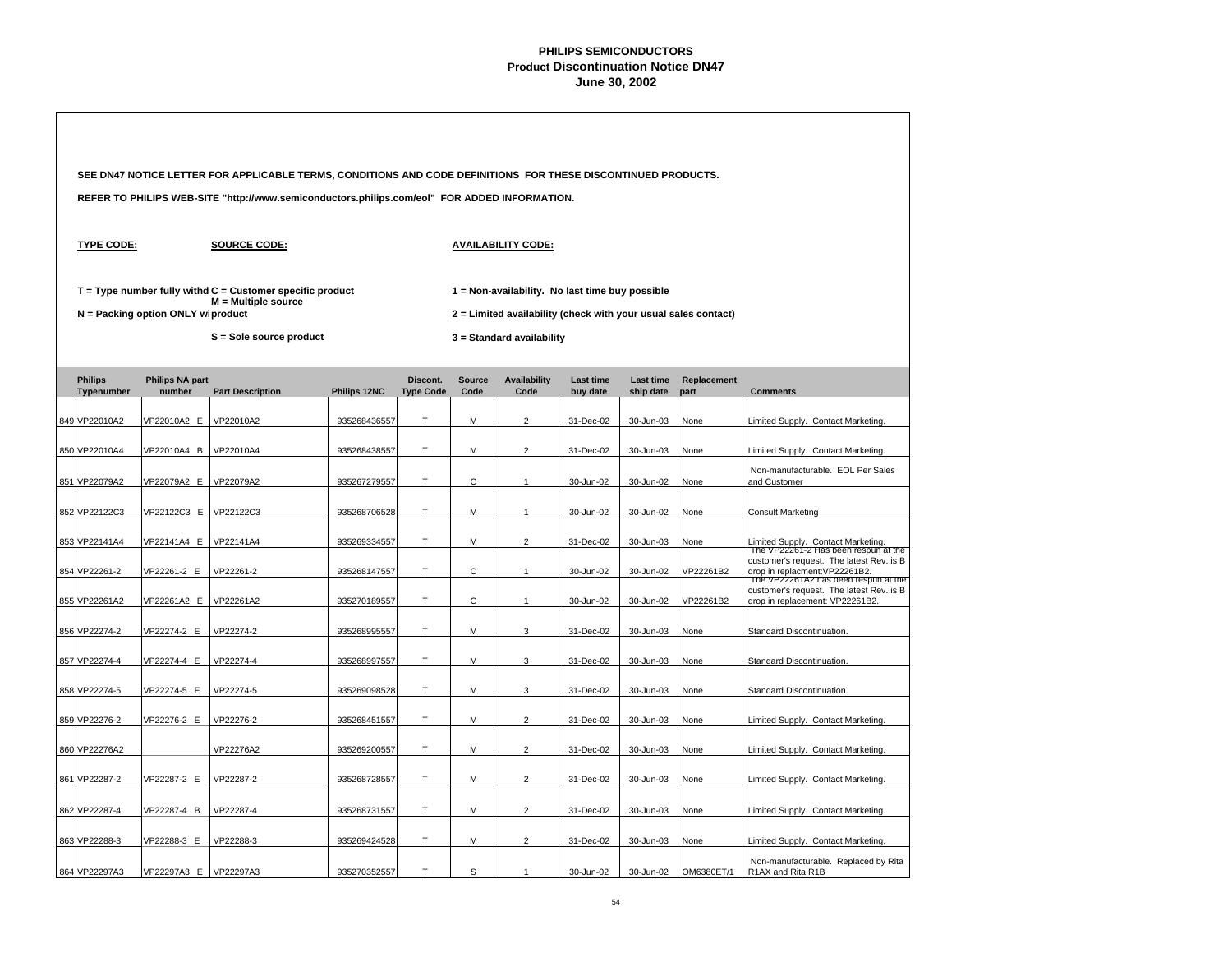| SEE DN47 NOTICE LETTER FOR APPLICABLE TERMS, CONDITIONS AND CODE DEFINITIONS FOR THESE DISCONTINUED PRODUCTS. |                                     |                                                                                              |              |                              |                       |                                                                                                                   |                              |                               |                       |                                                                                                                                 |
|---------------------------------------------------------------------------------------------------------------|-------------------------------------|----------------------------------------------------------------------------------------------|--------------|------------------------------|-----------------------|-------------------------------------------------------------------------------------------------------------------|------------------------------|-------------------------------|-----------------------|---------------------------------------------------------------------------------------------------------------------------------|
|                                                                                                               |                                     | REFER TO PHILIPS WEB-SITE "http://www.semiconductors.philips.com/eol" FOR ADDED INFORMATION. |              |                              |                       |                                                                                                                   |                              |                               |                       |                                                                                                                                 |
| <b>TYPE CODE:</b>                                                                                             |                                     | <b>SOURCE CODE:</b>                                                                          |              |                              |                       | <b>AVAILABILITY CODE:</b>                                                                                         |                              |                               |                       |                                                                                                                                 |
|                                                                                                               | $N =$ Packing option ONLY wiproduct | $T = Type$ number fully withd $C =$ Customer specific product<br>$M =$ Multiple source       |              |                              |                       | 1 = Non-availability. No last time buy possible<br>2 = Limited availability (check with your usual sales contact) |                              |                               |                       |                                                                                                                                 |
|                                                                                                               |                                     | S = Sole source product                                                                      |              |                              |                       | 3 = Standard availability                                                                                         |                              |                               |                       |                                                                                                                                 |
|                                                                                                               |                                     |                                                                                              |              |                              |                       |                                                                                                                   |                              |                               |                       |                                                                                                                                 |
| <b>Philips</b><br>Typenumber                                                                                  | <b>Philips NA part</b><br>number    | <b>Part Description</b>                                                                      | Philips 12NC | Discont.<br><b>Type Code</b> | <b>Source</b><br>Code | <b>Availability</b><br>Code                                                                                       | <b>Last time</b><br>buy date | <b>Last time</b><br>ship date | Replacement<br>part   | <b>Comments</b><br>The VP22329-4 has been respun at the                                                                         |
| 865 VP22329-4                                                                                                 | VP22329-4 E                         | VP22329-4                                                                                    | 935270049557 | т                            | M                     | $\mathbf{1}$                                                                                                      | 30-Jun-02                    | 30-Jun-02                     | VP22329A2             | customer's request - the latest Rev. is a<br>drop in replacement. VP22329A2<br>The VP22329-6 has been respun at the             |
| 866 VP22329-6                                                                                                 | VP22329-6 E                         | VP22329-6                                                                                    | 935270195557 | T                            | C                     | $\overline{1}$                                                                                                    | 30-Jun-02                    | 30-Jun-02                     | VP22329A2             | customer's request. The latest Rev. is B<br>drop in replacement: VP22329A2                                                      |
|                                                                                                               |                                     |                                                                                              |              |                              |                       |                                                                                                                   |                              |                               |                       | The VP22330-8 has been respun at the<br>customer's request. The latest Rev. is B                                                |
| 867 VP22330-8                                                                                                 | VP22330-8 E                         | VP22330-8                                                                                    | 935270047557 | T                            | C                     | $\overline{1}$                                                                                                    | 30-Jun-02                    | 30-Jun-02                     | VP22330A2             | drop in replacement: VP22330A2                                                                                                  |
| 868 VP40505-2                                                                                                 | VP40505-2 B                         | VP40505-2                                                                                    | 935266176557 | T                            | S                     | $\overline{1}$                                                                                                    | 30-Jun-02                    | 30-Jun-02                     | Non-noted             | Non-manufacturable. Consult Marketing.                                                                                          |
| 869 VP40509A2                                                                                                 | VP40509A2 P                         | VP40509A2                                                                                    | 935266120157 | Т                            | S                     | $\mathbf{1}$                                                                                                      | 30-Jun-02                    | 30-Jun-02                     | Non-noted             | Non-manufacturable. Consult Marketing.                                                                                          |
|                                                                                                               |                                     |                                                                                              |              |                              |                       |                                                                                                                   |                              |                               |                       |                                                                                                                                 |
| 870 VP40516-2                                                                                                 | VP40516-2 B                         | VP40516-2                                                                                    | 935266188557 | T                            | S                     | $\mathbf{1}$                                                                                                      | 30-Jun-02                    | 30-Jun-02                     | Non-noted             | Non-manufacturable. Consult Marketing.                                                                                          |
| 871 VP40516-5                                                                                                 | VP40516-5 B                         | VP40516-5                                                                                    | 935266189557 | $\top$                       | s                     | 3                                                                                                                 | 31-Mar-03                    | 30-Jun-03                     | Non-noted             | <b>Standard Discontinuation</b>                                                                                                 |
| 872 VP40516-6                                                                                                 | VP40516-6 CA                        | VP40516-6                                                                                    | 935266435024 | $\mathsf{T}$                 | S                     | 3                                                                                                                 | 31-Mar-03                    | 30-Jun-03                     | Non-noted             | <b>Standard Discontinuation</b>                                                                                                 |
|                                                                                                               |                                     |                                                                                              |              |                              |                       |                                                                                                                   |                              |                               |                       |                                                                                                                                 |
| 873 VP40517A2                                                                                                 | VP40517A2 B                         | VP40517A2                                                                                    | 935266190557 | T                            | S                     | $\mathbf{1}$                                                                                                      | 30-Jun-02                    | 30-Jun-02                     | Non-noted             | Non-manufacturable. Consult Marketing.                                                                                          |
| 874 VP40517A4                                                                                                 | VP40517A4 B                         | VP40517A4                                                                                    | 935266191557 | T                            | S                     | $\mathbf{1}$                                                                                                      | 30-Jun-02                    | 30-Jun-02                     | Non-noted             | Non-manufacturable. Consult Marketing.                                                                                          |
|                                                                                                               |                                     |                                                                                              |              |                              |                       |                                                                                                                   |                              |                               |                       |                                                                                                                                 |
| 875 VP40518A2                                                                                                 | VP40518A2 B                         | VP40518A2                                                                                    | 935266193557 | T                            | S                     | $\mathbf{1}$                                                                                                      | 30-Jun-02                    | 30-Jun-02                     | Non-noted<br>VP40575. | Non-manufacturable. Consult Marketing.<br>Part of a Two C chipset which is now                                                  |
| 876 VP40518B2                                                                                                 | VP40518B2 B                         | VP40518B2                                                                                    | 935264747557 | T                            | S                     | $\mathbf{1}$                                                                                                      | 30-Jun-02                    | 30-Jun-02                     | VP40581H              | replaced by a single chip One C 1.1E<br>VP40575 or One C1.2BH VP40581H                                                          |
| 877 VP40526A2                                                                                                 | VP40526A2 B                         | VP40526A2                                                                                    | 935266203557 | T                            | S                     | $\mathbf{1}$                                                                                                      | 30-Jun-02                    | 30-Jun-02                     | Non-noted             | Non-manufacturable. Consult Marketing.                                                                                          |
| 878 VP40528A2                                                                                                 | VP40528A2 E                         | VP40528A2                                                                                    | 935266130557 | T                            | S                     | $\overline{1}$                                                                                                    | 30-Jun-02                    | 30-Jun-02                     | VP40575.<br>VP40581H  | The first One C, now replaced by One C<br>1.1E or One C 1.2BH. Non-<br>manufacturable.                                          |
| 879 VP40528A5                                                                                                 | VP40528A5 B                         | VP40528A5                                                                                    | 935264817557 | T                            | S                     | $\mathbf{1}$                                                                                                      | 30-Jun-02                    | 30-Jun-02                     | VP40575,<br>VP40581H  | The first One C, now replaced by One C<br>1.1E or One C 1.2BH. Non-<br>manufacturable<br>The first Alf, part of a Two C chipset |
| 880 VP40529-2                                                                                                 | VP40529-2 B                         | VP40529-2                                                                                    | 935266204557 | T                            | S                     | $\overline{1}$                                                                                                    | 30-Jun-02                    | 30-Jun-02                     | VP40575,<br>VP40581H  | which is now replaced by One C 1.1E or<br>One C 1.2BH. Non-manufacturable.                                                      |